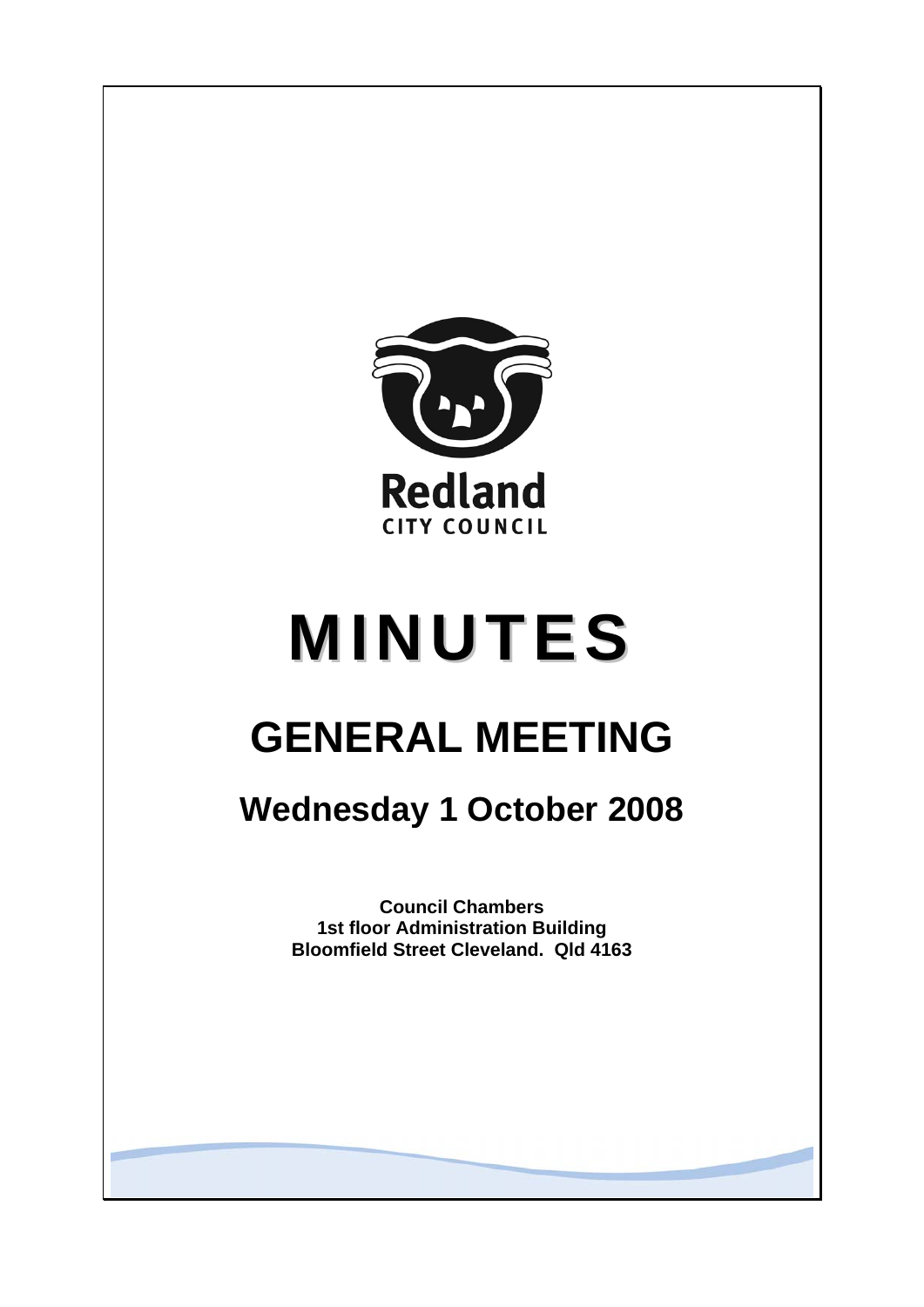### **TABLE OF CONTENTS**

| <b>ITEM</b>  |       | <b>SUBJECT</b>                                                                                         | <b>PAGE NO</b> |
|--------------|-------|--------------------------------------------------------------------------------------------------------|----------------|
| $\mathbf 1$  |       |                                                                                                        |                |
| $\mathbf{2}$ |       |                                                                                                        |                |
| 3            |       | RECORD OF ATTENDANCE AND LEAVE OF ABSENCE 2                                                            |                |
| 4            |       |                                                                                                        |                |
|              | 4.1   | <b>GENERAL MEETING MINUTES OF 27 AUGUST 20083</b>                                                      |                |
|              | 4.2   | SPECIAL MEETING MINUTES OF 17 SEPTEMBER 2008 3                                                         |                |
| 5            |       | <b>MATTERS OUTSTANDING FROM PREVIOUS GENERAL MEETING</b>                                               |                |
|              | 5.1   | REPORT FROM CHIEF EXECUTIVE OFFICER 3                                                                  |                |
|              | 5.1.1 | <b>PETITION TO RAISE COUNCIL CONTRIBUTION TO</b>                                                       |                |
|              | 5.1.2 | <b>REQUEST FOR REPORT - REVIEW OF CURRENT</b><br><b>POSITION ON MANAGEMENT OF SHOPPING TROLLEYS  4</b> |                |
|              | 5.1.3 | <b>REQUEST FOR REPORT - PROTECTING SIGNIFICANT</b>                                                     |                |
|              | 5.1.4 | PETITION (DIV 9) REQUEST TO CLOSE PATHWAY<br>ADJACENT TO 13 AND 15 DIANA STREET, CAPALABA  4           |                |
|              | 5.1.5 | <b>REQUEST FOR REPORT - RESEARCH ON THE IMPACT</b>                                                     |                |
| 6            |       |                                                                                                        |                |
| 7            |       |                                                                                                        |                |
| 8            |       |                                                                                                        |                |
| 9            |       | DECLARATION OF MATERIAL PERSONAL INTEREST ON ANY                                                       |                |
| 10           |       | PLANNING & POLICY COMMITTEE 10/09/08 - RECEIPT AND                                                     |                |
|              | 10.1  |                                                                                                        |                |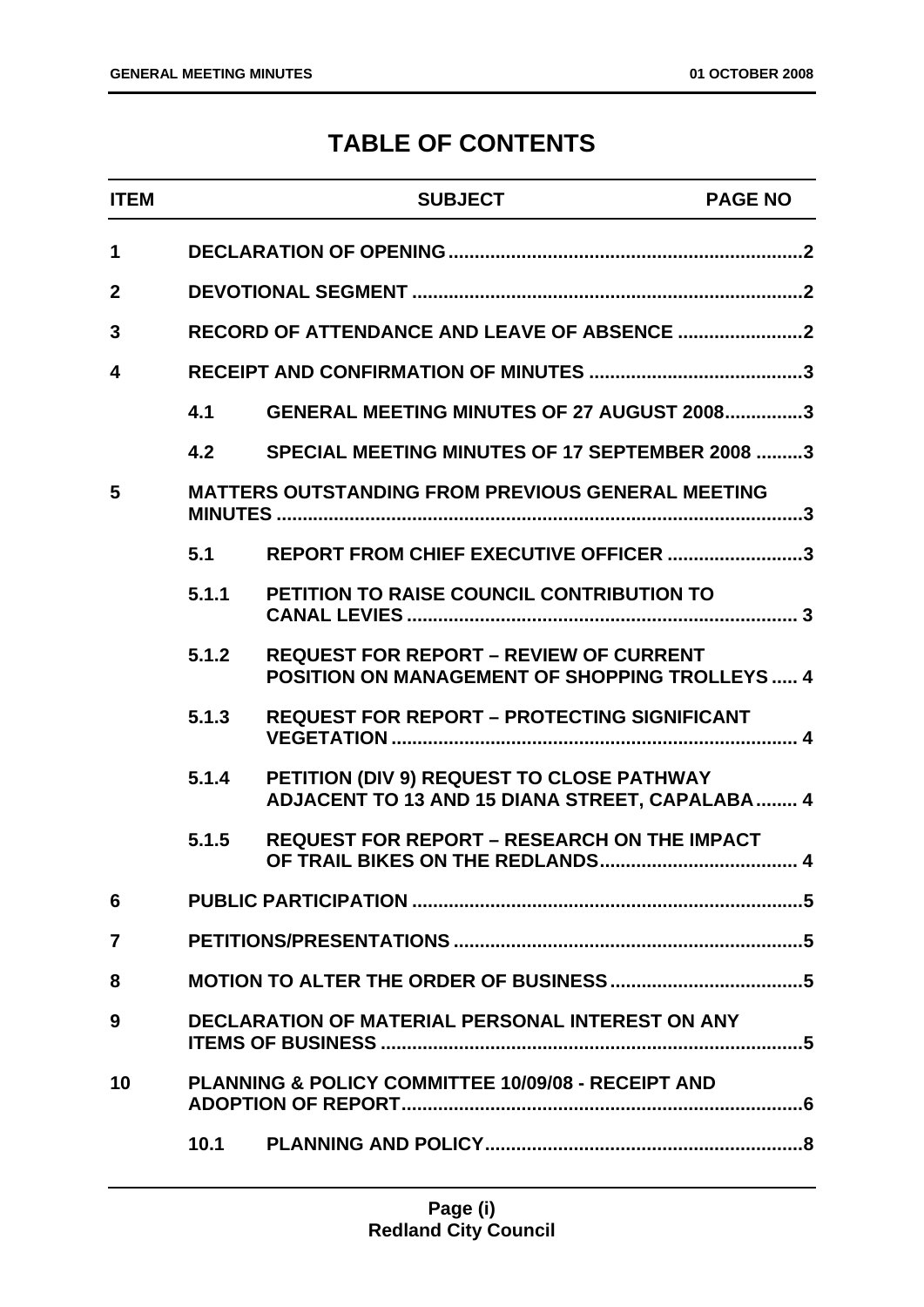|    | 10.1.2 | POLICY AND GUIDELINE - UNLAWFUL DAMAGE TO                                                        |  |
|----|--------|--------------------------------------------------------------------------------------------------|--|
|    | 10.1.3 | <b>REDLAND CITY TRADE AND INVESTMENT OFFICE -</b>                                                |  |
|    |        | 10.1.4 TOURISM ADVISORY FORUM NOMINATIONS 40                                                     |  |
|    | 10.1.5 | <b>SUBMISSION - DEVELOPMENT OF THE ANIMAL</b><br><b>MANAGEMENT (CATS AND DOGS) BILL 2008  47</b> |  |
|    | 10.1.6 | <b>REVIEW OF LOCAL LAW NO. 12 (RENTAL</b><br>ACCOMMODATION WITH SHARED FACILITIES) 51            |  |
|    | 10.2   |                                                                                                  |  |
| 11 |        | REDLAND WATER AND WASTE COMMITTEE 23/09/08 - RECEIPT                                             |  |
|    | 11.1   |                                                                                                  |  |
|    | 11.1.1 | <b>REDLAND WATER &amp; WASTE COUNCIL BUSINESS UNIT</b>                                           |  |
|    | 11.2   |                                                                                                  |  |
| 12 |        | <b>PLANNING &amp; POLICY COMMITTEE 24/09/08 - RECEIPT AND</b>                                    |  |
|    | 12.1   |                                                                                                  |  |
|    | 12.1.1 | INDIGENOUS COMMUNITY POLICY - POL-3081  64                                                       |  |
|    |        | 12.1.2 REVIEW OF LOCAL LAW NO. 1 (ADMINISTRATION)  73                                            |  |
|    | 12.1.3 | <b>UPGRADE OF FORESHORE TRAILS (DIV 10)</b>                                                      |  |
|    |        |                                                                                                  |  |
|    | 12.1.4 | PETITION (DIV 3) CONTROL TRAFFIC SPEEDS IN                                                       |  |
|    | 12.1.5 | <b>INTERIM VEGETATION PROTECTION ORDER-257-259</b>                                               |  |
|    | 12.1.6 | DRAFT SERPENTINE CREEK ROAD CEMETERY SITE<br>AND HABITAT MANAGEMENT PLAN 2008-2028 - PUBLIC      |  |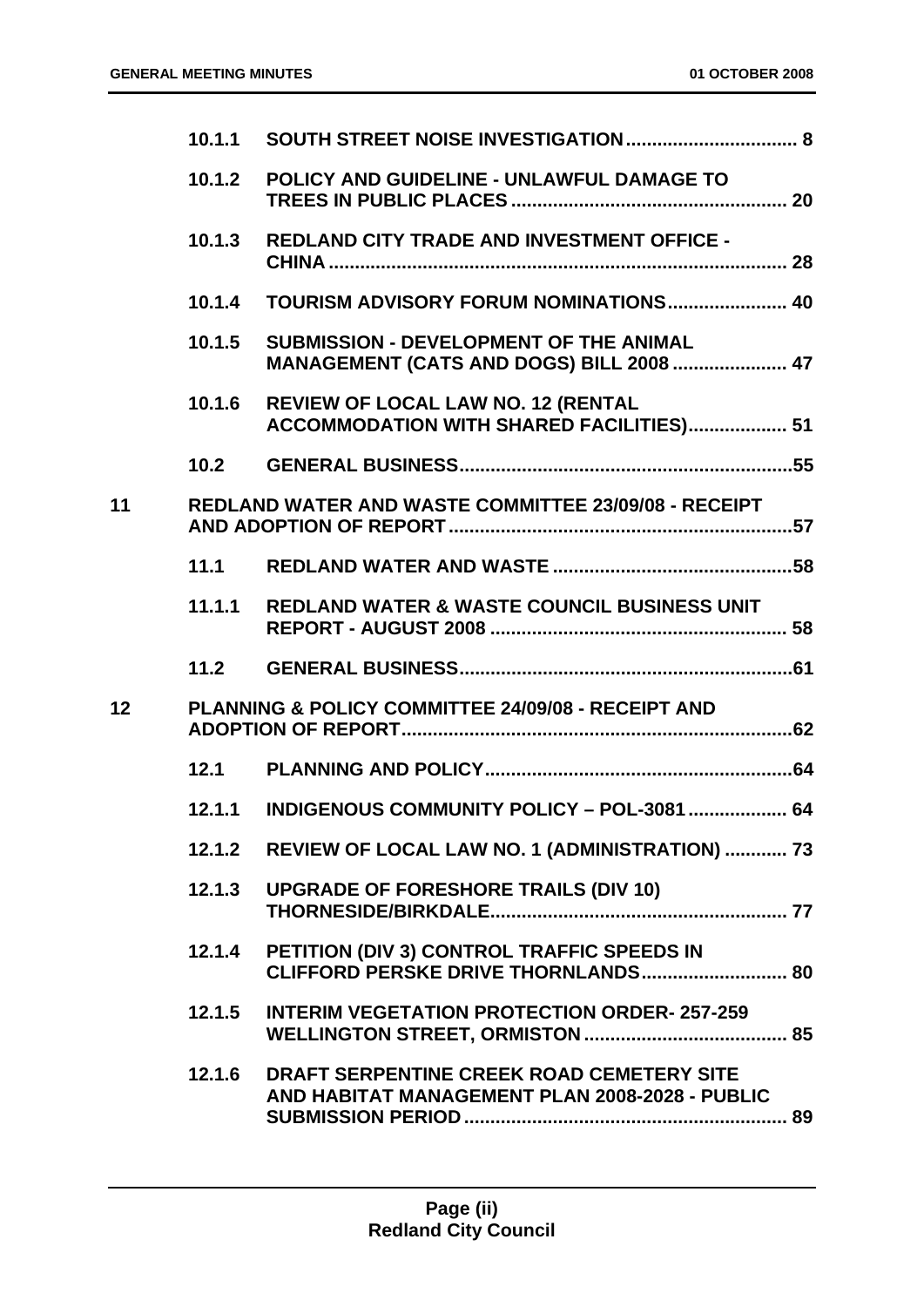| 13 | <b>FINANCE AND CORPORATE MANAGEMENT COMMITTEE</b> |                                                                                                    |
|----|---------------------------------------------------|----------------------------------------------------------------------------------------------------|
|    | 13.1                                              |                                                                                                    |
|    | 13.1.1                                            | AUGUST 2008 - MONTHLY FINANCIAL REPORTS  96                                                        |
|    | 13.1.2                                            | <b>DRAFT UNAUDITED FINANCIAL STATEMENTS 2007/2008.101</b>                                          |
|    | 13.1.3                                            |                                                                                                    |
|    | 13.1.4                                            |                                                                                                    |
|    | 13.1.5                                            |                                                                                                    |
|    | 13.1.6                                            |                                                                                                    |
|    | 13.2                                              |                                                                                                    |
|    | 13.2.1                                            | <b>SOLE PROVIDER - FERAL ANIMAL TRAPPING PROGRAM119</b>                                            |
|    | 13.2.2                                            | <b>PROPOSED LAND TRANSFER - 32 CLIVE ROAD,</b>                                                     |
|    | 13.2.3                                            | 2008/09 PROJECTS OVER \$500,000 INCLUDING GST -                                                    |
|    | 13.3                                              |                                                                                                    |
|    | 13.3.1                                            | BALANCED SCORECARD REPORT - AUGUST 2008 132                                                        |
| 14 |                                                   |                                                                                                    |
|    | 14.1                                              | <b>SPONSORSHIP FOR A COUNCIL OF MAYORS'</b><br>135                                                 |
| 15 |                                                   |                                                                                                    |
|    |                                                   |                                                                                                    |
|    | 15.1.1                                            | DELEGATED AUTHORITY FOR PLANNING AND POLICY<br><b>COMMITTEE - REDLAND BAY CENTRE AND FORESHORE</b> |
| 16 |                                                   | <b>NOTICE OF MOTION UNDER SECTION 451 OF LOCAL</b>                                                 |
|    | 16.1                                              | NOTICE GIVEN BY CR OGILVIE (DIVISION 2) 140                                                        |
|    | 16.1.1                                            | NOTICE OF MOTION TO AMEND RESOLUTION OF<br><b>COUNCIL OF 20 AUGUST 2008 - ITEM 12.1.1 REDLANDS</b> |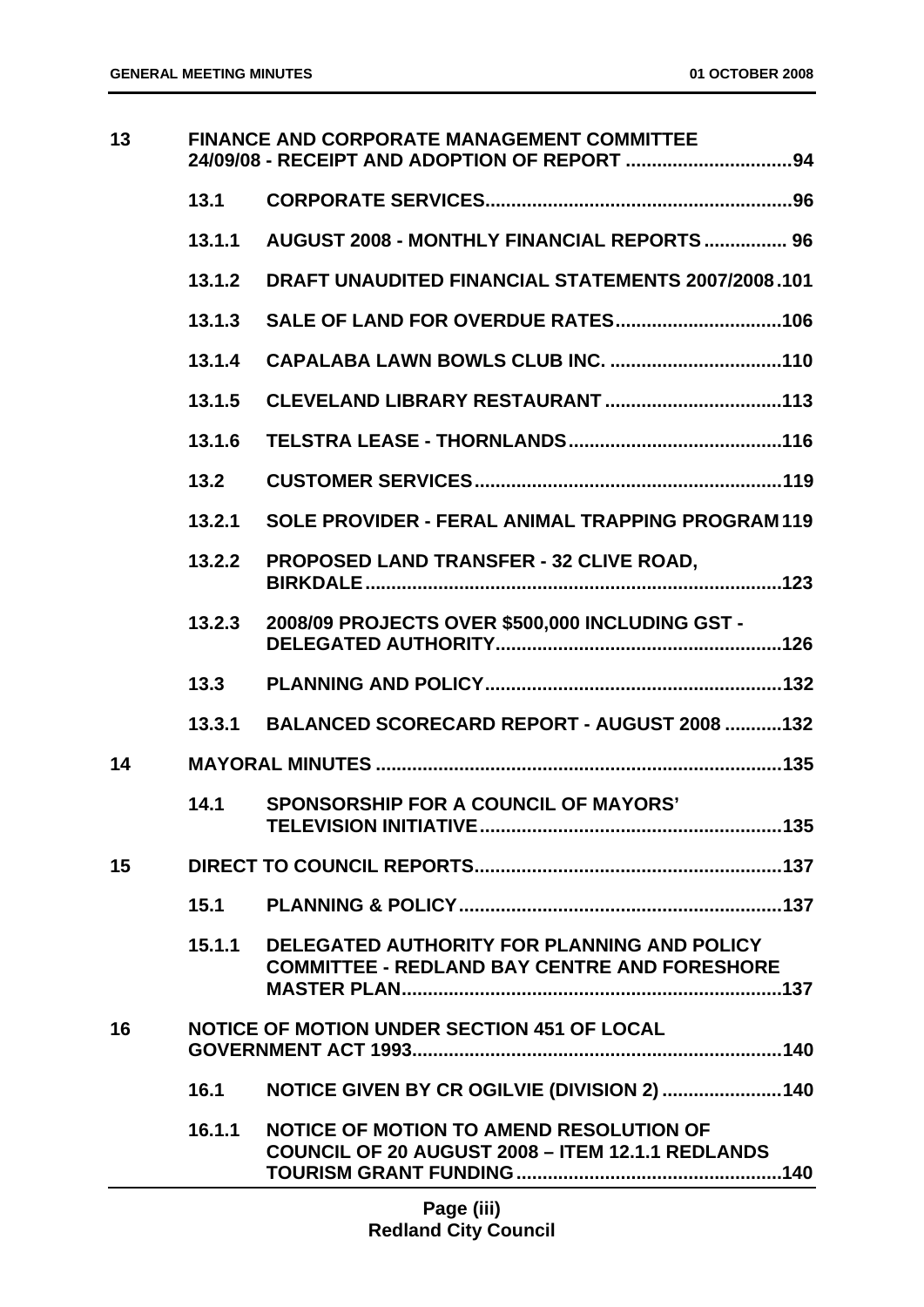| 17 |     |                                            |  |
|----|-----|--------------------------------------------|--|
|    | 171 | <b>REVIEW OF PRIORITIES FOR FUNDING OF</b> |  |
| 18 |     |                                            |  |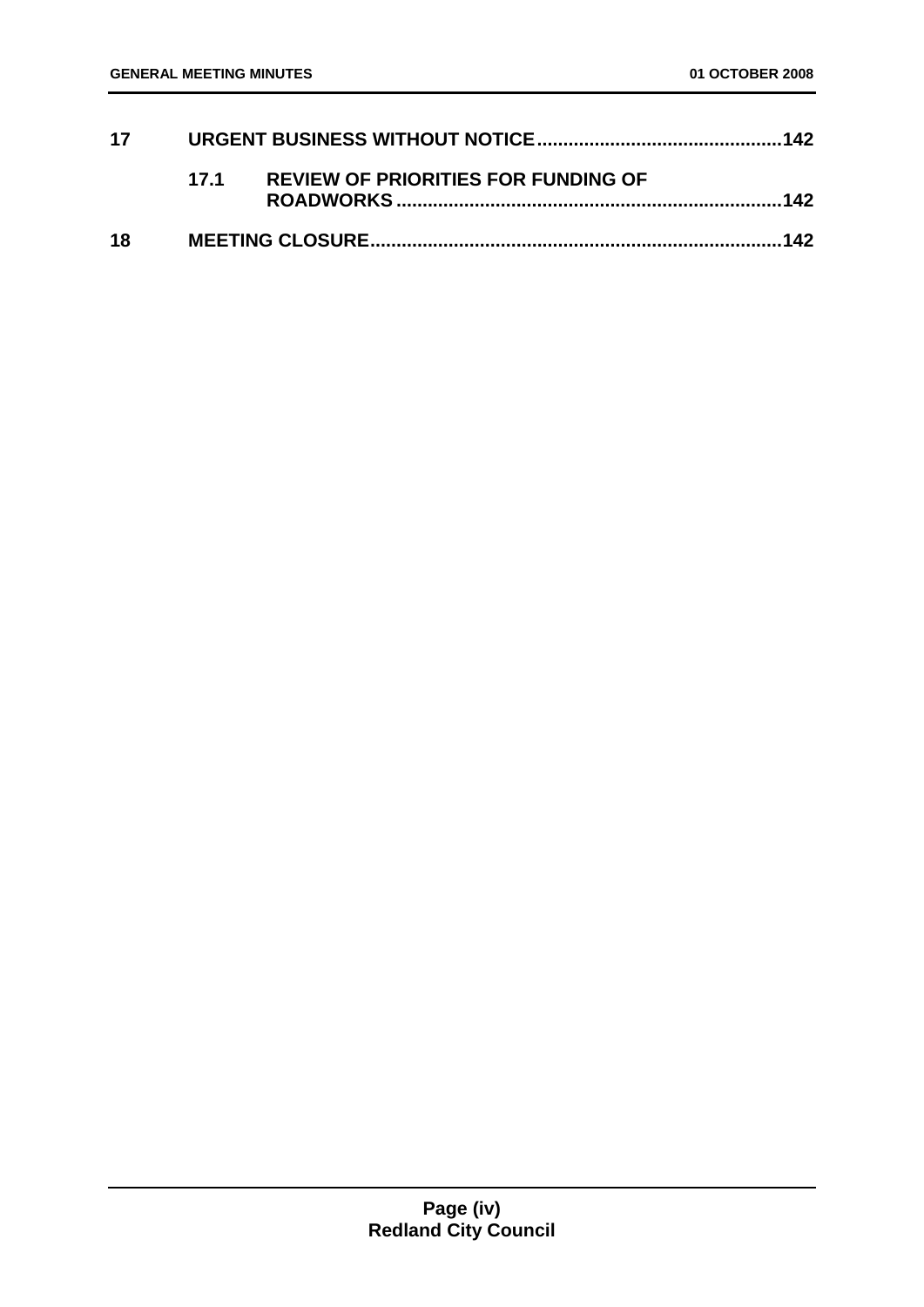#### <span id="page-5-0"></span>**1 DECLARATION OF OPENING**

The Mayor declared the meeting open at 4.00pm.

#### <span id="page-5-1"></span>**2 DEVOTIONAL SEGMENT**

Pastor Glen Gray, of the Minister's Fellowship, led Council in a brief devotional segment.

#### <span id="page-5-2"></span>**3 RECORD OF ATTENDANCE AND LEAVE OF ABSENCE**

#### **MEMBERS PRESENT:**

| Cr M Hobson PSM     | Mayor                                     |
|---------------------|-------------------------------------------|
| Cr W Boglary        | <b>Councillor Division 1</b>              |
| Cr D Henry          | Councillor Division 3 – entered at 4.01pm |
| Cr P Dowling        | <b>Councillor Division 4</b>              |
| Cr B Townsend       | <b>Councillor Division 5</b>              |
| <b>Cr K Reimers</b> | <b>Councillor Division 8</b>              |
| Cr K Williams       | <b>Councillor Division 9</b>              |
| Cr H Murray         | <b>Councillor Division 10</b>             |
|                     |                                           |

#### **EXECUTIVE LEADERSHIP GROUP:**

| Mr G Stevenson PSM | <b>Chief Executive Officer</b>                  |
|--------------------|-------------------------------------------------|
| Mr L Smith         | <b>Acting General Manager Customer Services</b> |
| Mr R Turner        | <b>General Manager Corporate Services</b>       |
| Mr G Soutar        | General Manager Redland Water & Waste           |
| Mr G Photinos      | <b>Manager Environmental Management</b>         |

#### **MINUTES:**

Mrs J Parfitt **Corporate Meetings & Registers Officer** 

#### **LEAVE OF ABSENCE:**

| Moved by:    | Cr Boglary |
|--------------|------------|
| Seconded by: | Cr Henry   |

That leave of absence from today's meeting be approved for Cr T Bowler and Cr M Elliott who are attending the State Government Tour of Significant 'Best Practice' Developments.

#### CARRIED

#### **APOLOGIES:**

Cr C Ogilvie and Mr G Underwood.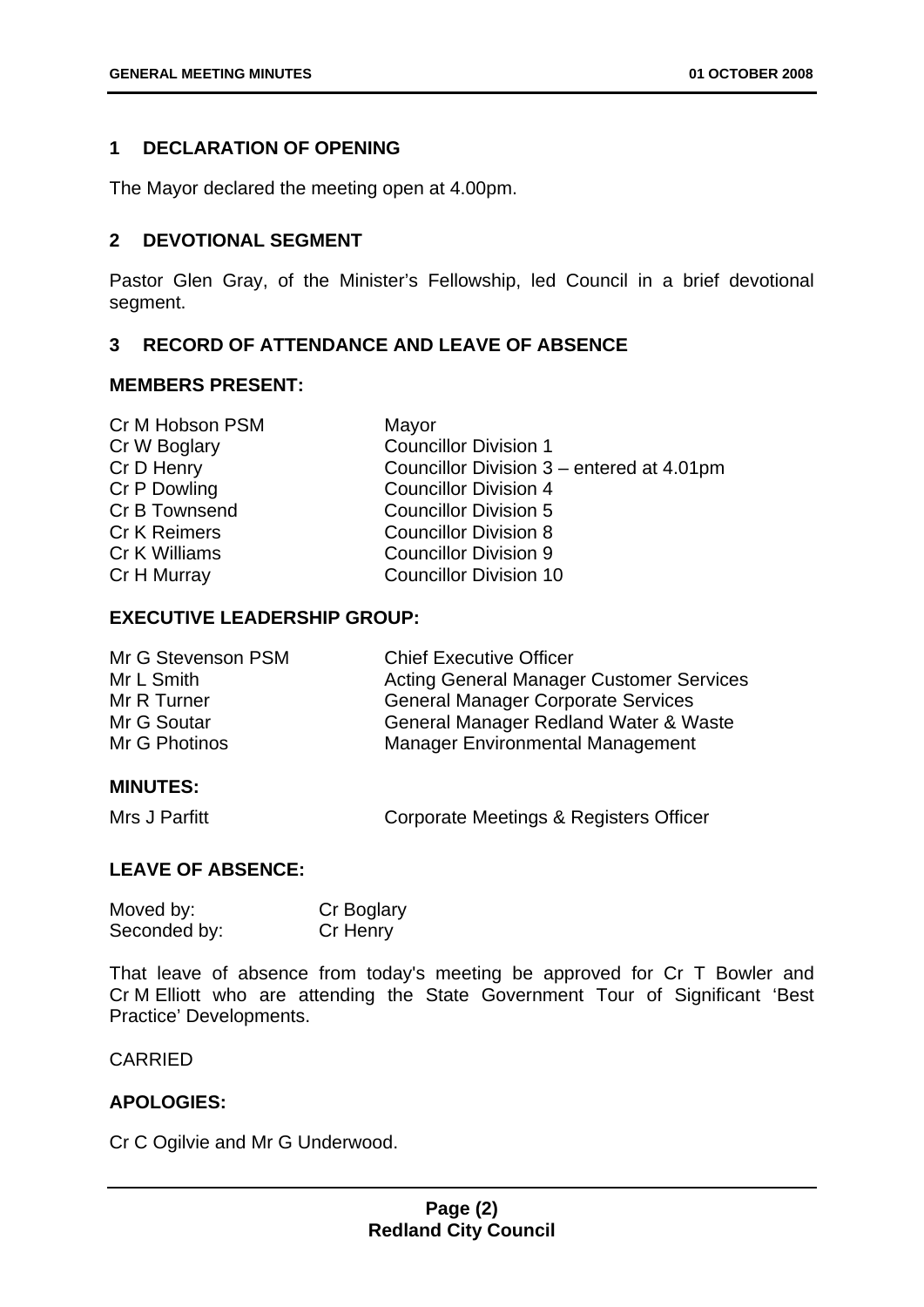#### <span id="page-6-0"></span>**4 RECEIPT AND CONFIRMATION OF MINUTES**

#### <span id="page-6-1"></span>**4.1 GENERAL MEETING MINUTES OF 27 AUGUST 2008**

| Moved by:    | <b>Cr Townsend</b> |
|--------------|--------------------|
| Seconded by: | <b>Cr Reimers</b>  |

That the minutes of the General Meeting of Council held on 27 August 2008 be confirmed.

#### CARRIED

#### <span id="page-6-2"></span>**4.2 SPECIAL MEETING MINUTES OF 17 SEPTEMBER 2008**

| Moved by:    | Cr Townsend |
|--------------|-------------|
| Seconded by: | Cr Murray   |

That the minutes of the Special Meeting of Council held on 17 September 2008 be confirmed.

#### CARRIED

#### <span id="page-6-3"></span>**5 MATTERS OUTSTANDING FROM PREVIOUS GENERAL MEETING MINUTES**

#### <span id="page-6-4"></span>**5.1 REPORT FROM CHIEF EXECUTIVE OFFICER**

#### <span id="page-6-5"></span>**5.1.1 PETITION TO RAISE COUNCIL CONTRIBUTION TO CANAL LEVIES**

At the General Meeting of the 26 September 2007 Council resolved that the petition be received and referred to a committee or officer for consideration and a report to Council.

At the General Meeting on 19 December 2007, Council resolved that consideration of this item be deferred to a future Planning and Policy Committee meeting to enable a more detailed report to be prepared and presented to Council.

At the General Meeting of 28 May 2008 Council resolved that the Committee Recommendation not be adopted and that Council resolve to defer this item until further legal advice is received regarding the legitimacy of the benefit area levy in raising monies for repair to revetment walls.

A report addressing this matter will be presented to a future Planning & Policy Committee meeting.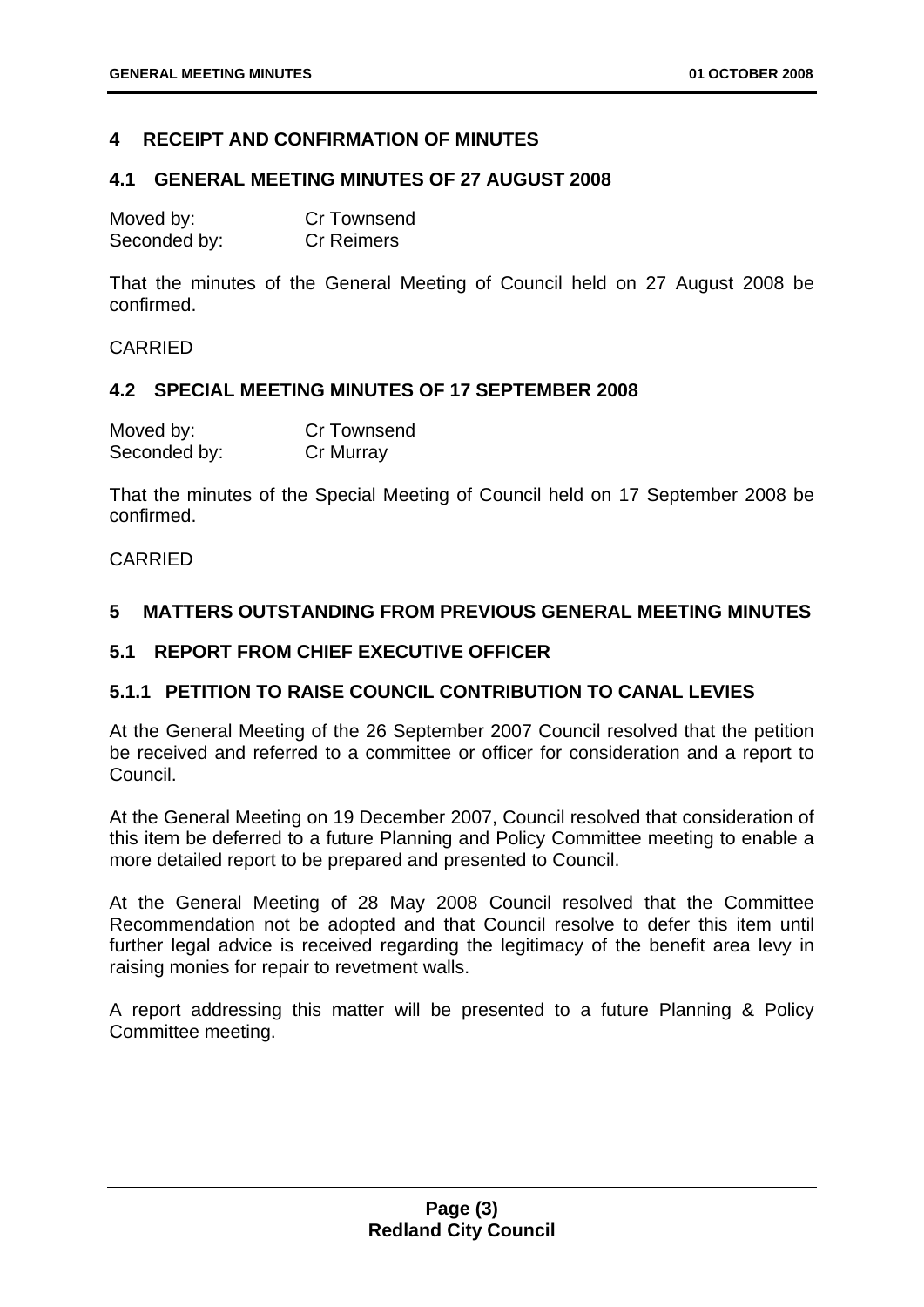#### <span id="page-7-0"></span>**5.1.2 REQUEST FOR REPORT – REVIEW OF CURRENT POSITION ON MANAGEMENT OF SHOPPING TROLLEYS**

At the General Meeting of 30 April 2008, it was resolved that a report be prepared and presented to Council to review the current position on the management of shopping trolleys and to provide additional options for compliance.

A report addressing this matter will be presented to the December 2008 Planning & Policy Committee meeting.

#### <span id="page-7-1"></span>**5.1.3 REQUEST FOR REPORT – PROTECTING SIGNIFICANT VEGETATION**

At the General Meeting of 28 May 2008, it was resolved that a report be prepared and presented to Council on the steps Council is taking to protect significant vegetation through the Development Assessment process.

A report addressing this matter will be presented to the December 2008 Planning & Policy Committee Meeting.

#### <span id="page-7-2"></span>**5.1.4 PETITION (DIV 9) REQUEST TO CLOSE PATHWAY ADJACENT TO 13 AND 15 DIANA STREET, CAPALABA**

At the General Meeting of 28 November 2007, Council resolved that the petition requesting that Council take appropriate measures to close the pathway adjacent to 13 and 15 Diana Street, Capalaba, be received and referred to the appropriate area of Council for consideration and a report to Council.

At the Planning & Policy Committee Meeting of 21 May 2008, consideration of this matter was deferred to allow for further consultation and survey to be completed.

A report addressing this matter will be presented to the 8 October 2008 Planning & Policy Committee Meeting.

#### <span id="page-7-3"></span>**5.1.5 REQUEST FOR REPORT – RESEARCH ON THE IMPACT OF TRAIL BIKES ON THE REDLANDS**

At the General Meeting of 30 July 2008, Council resolved that research on the current impacts of trail bikes on the Redlands natural areas be undertaken.

A report addressing this matter will be presented to a future Planning & Policy Committee Meeting.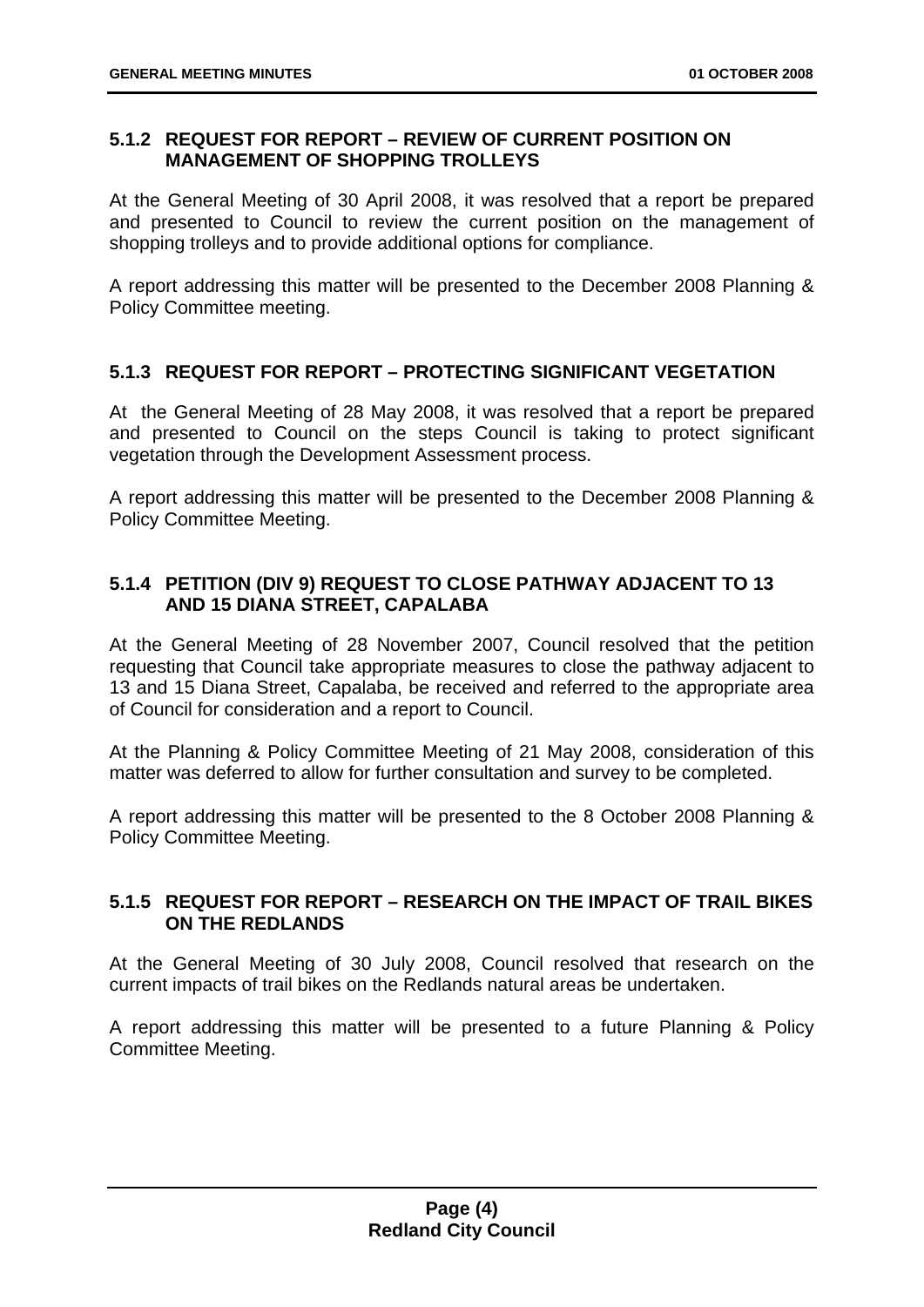#### <span id="page-8-0"></span>**6 PUBLIC PARTICIPATION**

| Moved by:    | <b>Cr Dowling</b> |
|--------------|-------------------|
| Seconded by: | Cr Henry          |

That the proceedings of the meeting adjourn for a public participation segment.

#### CARRIED

1. Mr F Bradley of Cleveland addressed Council in relation to infrastructure, services and communications on the Bay Islands.

#### **MOTION TO RESUME MEETING**

| Moved by:    | Cr Murray         |
|--------------|-------------------|
| Seconded by: | <b>Cr Reimers</b> |

That the proceedings of the meeting resume.

CARRIED

#### <span id="page-8-1"></span>**7 PETITIONS/PRESENTATIONS**

Nil.

#### <span id="page-8-2"></span>**8 ORDER OF BUSINESS**

| Moved by:    | Cr Murray  |
|--------------|------------|
| Seconded by: | Cr Boglary |

That a late item, titled *Delegated Authority for Planning & Policy Committee – Redland Bay Centre and Foreshore Master Plan* – be received and discussed as item 15.1.1.

CARRIED

#### <span id="page-8-3"></span>**9 DECLARATION OF MATERIAL PERSONAL INTEREST ON ANY ITEMS OF BUSINESS**

- 1. Cr Boglary declared a material personal interest in item 12.1.5 *Interim Vegetation Protection Order at 257-259 Wellington Street, Ormiston* – as the owner of the property and left the Chamber for discussion and decision on this item.
- 2. Cr Dowling declared a conflict of interest in Item 16.1.1 *Redlands Tourism Grant Funding,* in relation to s.246A (6) of the *Local Government Act 1993*. Cr Dowling remained in the Chamber for discussion and vote on this item, voting in the affirmative.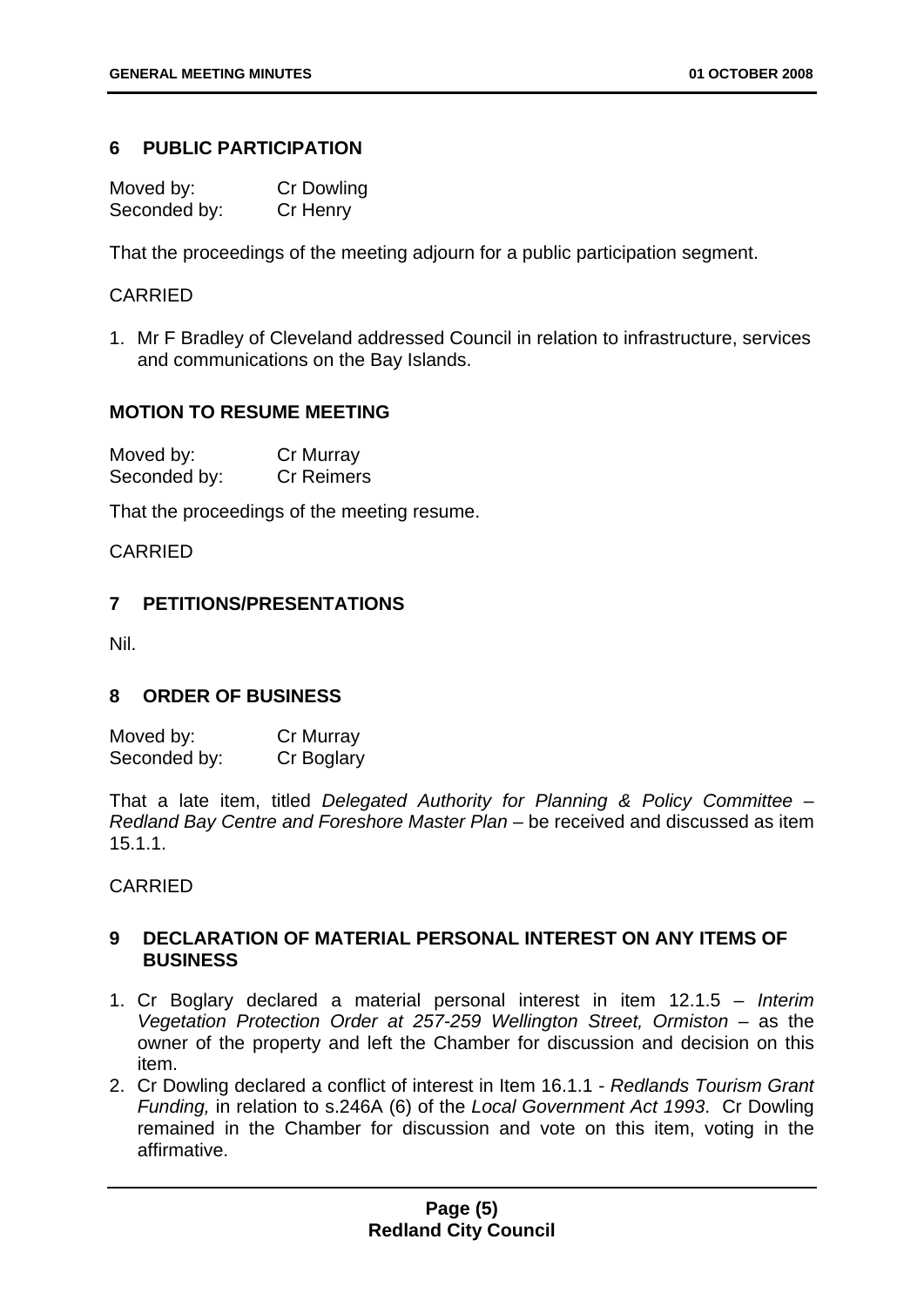#### <span id="page-9-0"></span>**10 PLANNING & POLICY COMMITTEE 10/09/08 - RECEIPT AND ADOPTION OF REPORT**

| Moved by:    | Cr Murray         |
|--------------|-------------------|
| Seconded by: | <b>Cr Reimers</b> |

That the Planning & Policy Committee Report of 10 September 2008 be received.

#### CARRIED

#### **DECLARATION OF OPENING**

Cr Murray declared the meeting open at 9.02 am.

#### **RECORD OF ATTENDANCE AND LEAVE OF ABSENCE**

| <b>Members Present</b>   |                                                 |
|--------------------------|-------------------------------------------------|
| Cr H Murray              | <b>Chair and Councillor Division 10</b>         |
| Cr M Hobson PSM          | Mayor                                           |
| Cr W Boglary             | <b>Councillor Division 1</b>                    |
| Cr C Ogilvie             | <b>Councillor Division 2</b>                    |
| Cr D Henry               | <b>Councillor Division 3</b>                    |
| Cr P Dowling             | <b>Councillor Division 4</b>                    |
| Cr B Townsend            | <b>Councillor Division 5</b>                    |
| <b>Cr T Bowler</b>       | Deputy Mayor & Councillor Division 6            |
| <b>Cr M Elliott</b>      | <b>Councillor Division 7</b>                    |
| <b>Cr K Reimers</b>      | <b>Councillor Division 8</b>                    |
| <b>Committee Manager</b> |                                                 |
| Mr G Underwood           | <b>General Manager Planning and Policy</b>      |
| <b>Officers</b>          |                                                 |
| Mr G Stevenson PSM       | <b>Chief Executive Officer</b>                  |
| Mr R Turner              | <b>General Manager Corporate Services</b>       |
| Mr L Smith               | <b>Acting General Manager Customer Services</b> |
| Mr W Dawson              | <b>Manager Land Use Planning</b>                |
| Mr M Hunt                | Principal Advisor - City Wide Planning          |
| Mr G Photinos            | <b>Manager Environmental Management</b>         |
| Mr L Newlands            | <b>Advisor - Reserves Management</b>            |
| Mr A Burgess             | <b>Manager Economic Development</b>             |
| Mr D Elliott             | Manager Infrastructure Planning                 |
| Mr L Wallace             | Manager Corporate Planning Performance & Risk   |
| Mr T Green               | Senior Advisor Environmental Health             |
| <b>Minutes</b>           |                                                 |
| Mrs J Thomas             | Corporate Meetings & Registers Officer          |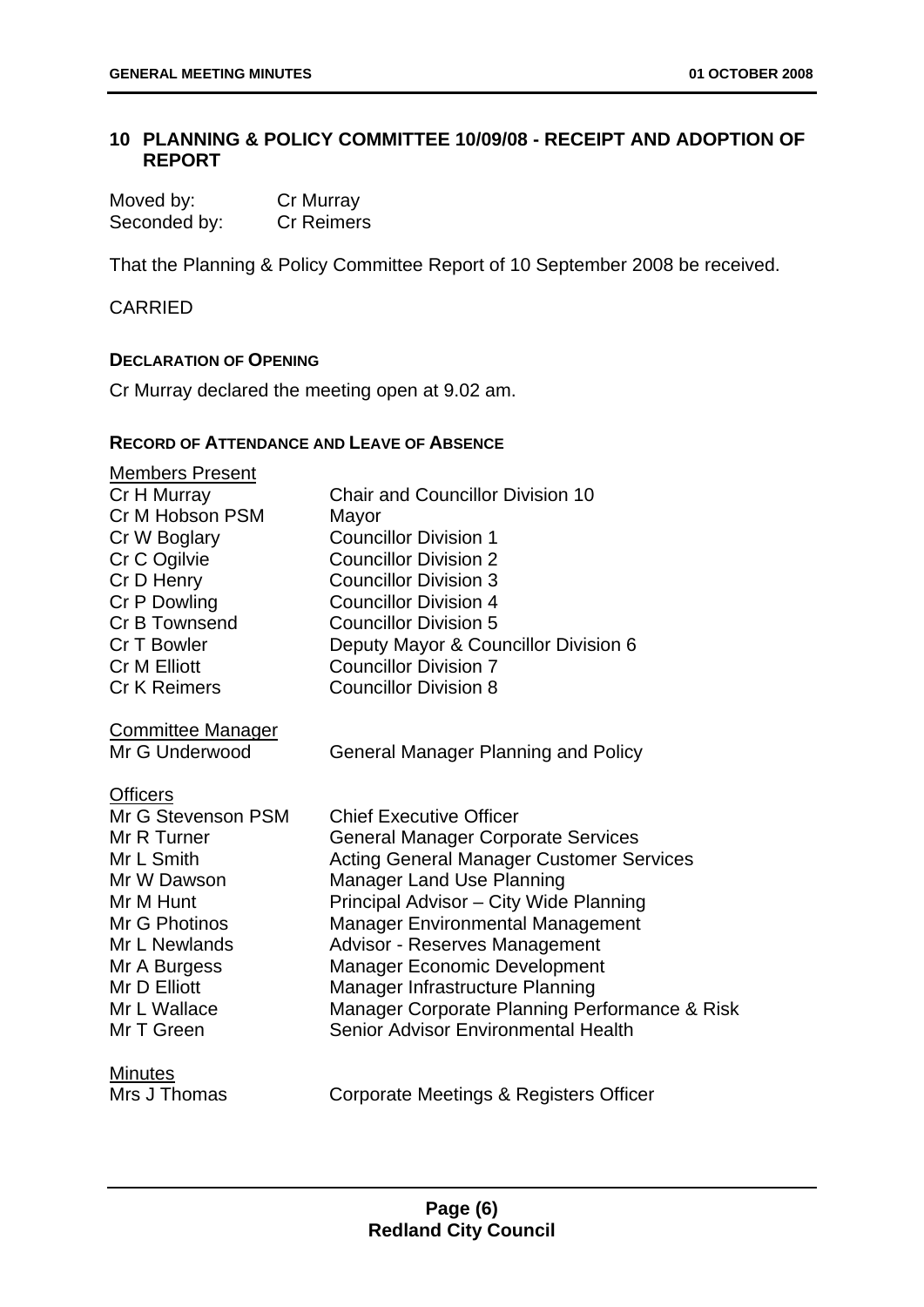#### **APOLOGY**

An apology was noted for Cr K Williams.

#### **PUBLIC PARTICIPATION AT MEETING**

Nil

**DECLARATION OF INTEREST**

Nil

#### **MOTION TO ALTER THE ORDER OF BUSINESS**

Nil

Cr Bowler left the meeting at 9.25 am (during item 1.1) and returned at 9.34 am (during item 1.1);

Cr Bowler's absence from the meeting was noted at 10.35 am (during item 1.3);

Cr Hobson left the meeting at 10.51 am (during item 1.3);

Cr Dowling left the meeting at 11.23 am (during general business segment);

Cr Henry left the meeting at 11.30 am (during general business segment);

Cr Ogilvie left the meeting at 11.44 am (during general business segment).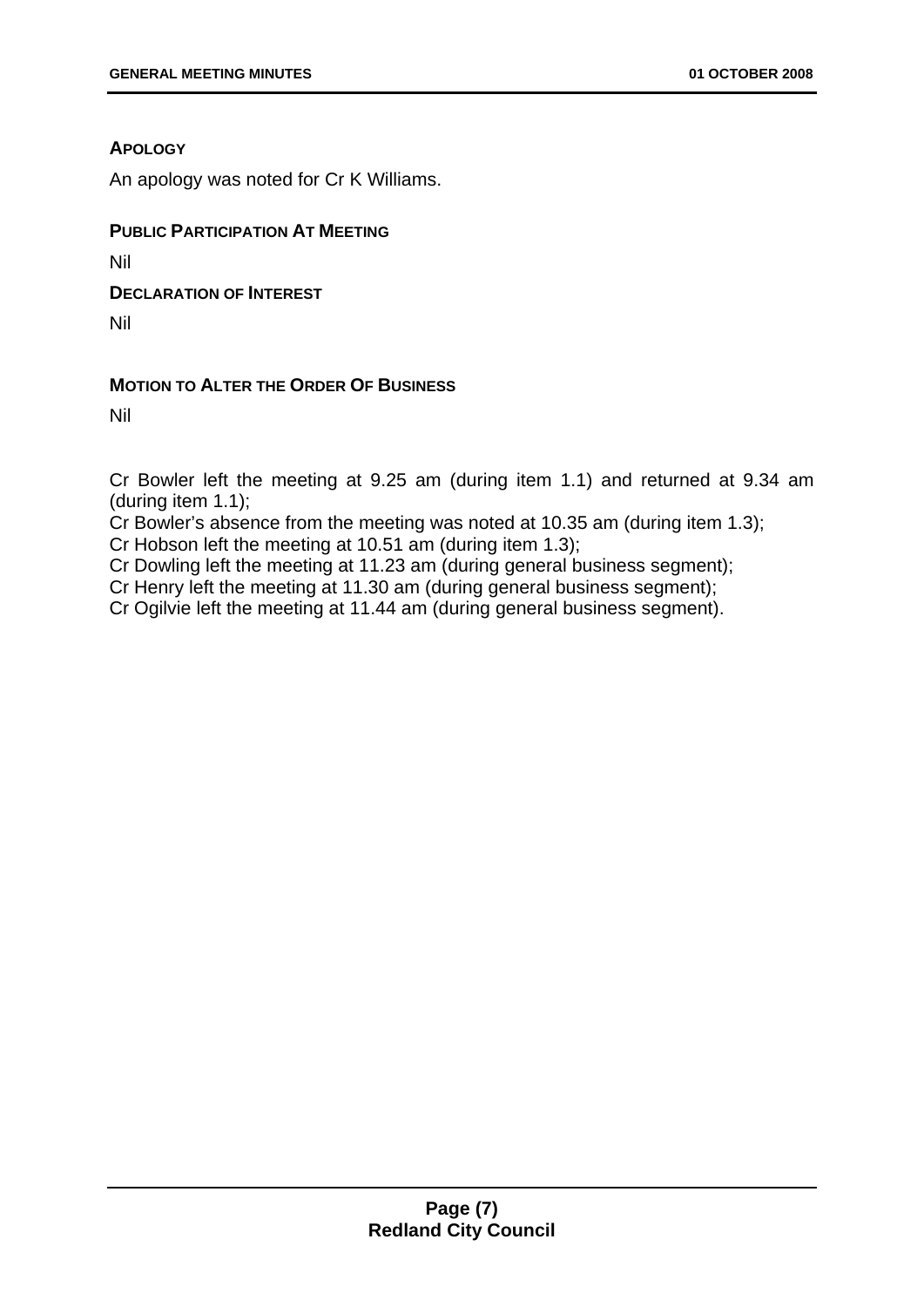#### <span id="page-11-0"></span>**10.1 PLANNING AND POLICY**

#### <span id="page-11-1"></span>**10.1.1 SOUTH STREET NOISE INVESTIGATION**

| <b>Dataworks Filename:</b>       | <b>LUP Studies - South Street Noise Investigation</b>               |
|----------------------------------|---------------------------------------------------------------------|
| <b>Attachments:</b>              | <b>South Street Industrial Noise Assessment</b>                     |
| <b>Responsible Officer Name:</b> | <b>Wayne Dawson</b><br><b>Manager Land Use Planning</b>             |
| <b>Author Name:</b>              | <b>Martin Hunt</b><br><b>Principal Advisor - City Wide Planning</b> |

#### **EXECUTIVE SUMMARY**

Since late 2005, Council has received a series of complaints from a number of residents in the residential area to the south of South Street, Cleveland regarding industrial activities generating noise after standard business hours. Some of the complainants have also raised concerns about the level of noise being generated by industrial traffic on South Street.

On the 18 July 2007 a report was presented to the Planning and Policy Committee detailing an investigation into the concerns. The report advised Council on traffic noise and amenity issues that impact on the Low Density Residential zoned area in the vicinity of the Cleveland Industrial precinct and proposed a number of options that could have potentially addressed the identified impacts.

At the General Meeting of 1 August 2007, Council chose not to adopt any of the options and instead chose to carry out a further detailed design and cost evaluation on improved acoustic barriers to South Street.

As a result, an independent professional noise investigation of the area was undertaken. The results of this report indicate that noise within the residential estate is generally within normally accepted levels apart from rare occurrences (a single incident in the testing period) from the industrial estate late at night. In relation to traffic noise, noise levels are generally at accepted levels apart from isolated occasions on South Street, again late at night.

The only two options presented in the report which would effectively prevent these occurrences of excessive noise are to either restrict trucks using South Street at night after 10pm or the construction of a 8 metre high noise barrier along South Street. Other options presented include addressing the noise problem both at the source and at the sensitive receiving environment (houses) by constructing a range of noise dampening measures.

#### **PURPOSE**

The purpose of this report is to advise Council on the action undertaken to date and the results of the professional noise assessment undertaken in the area.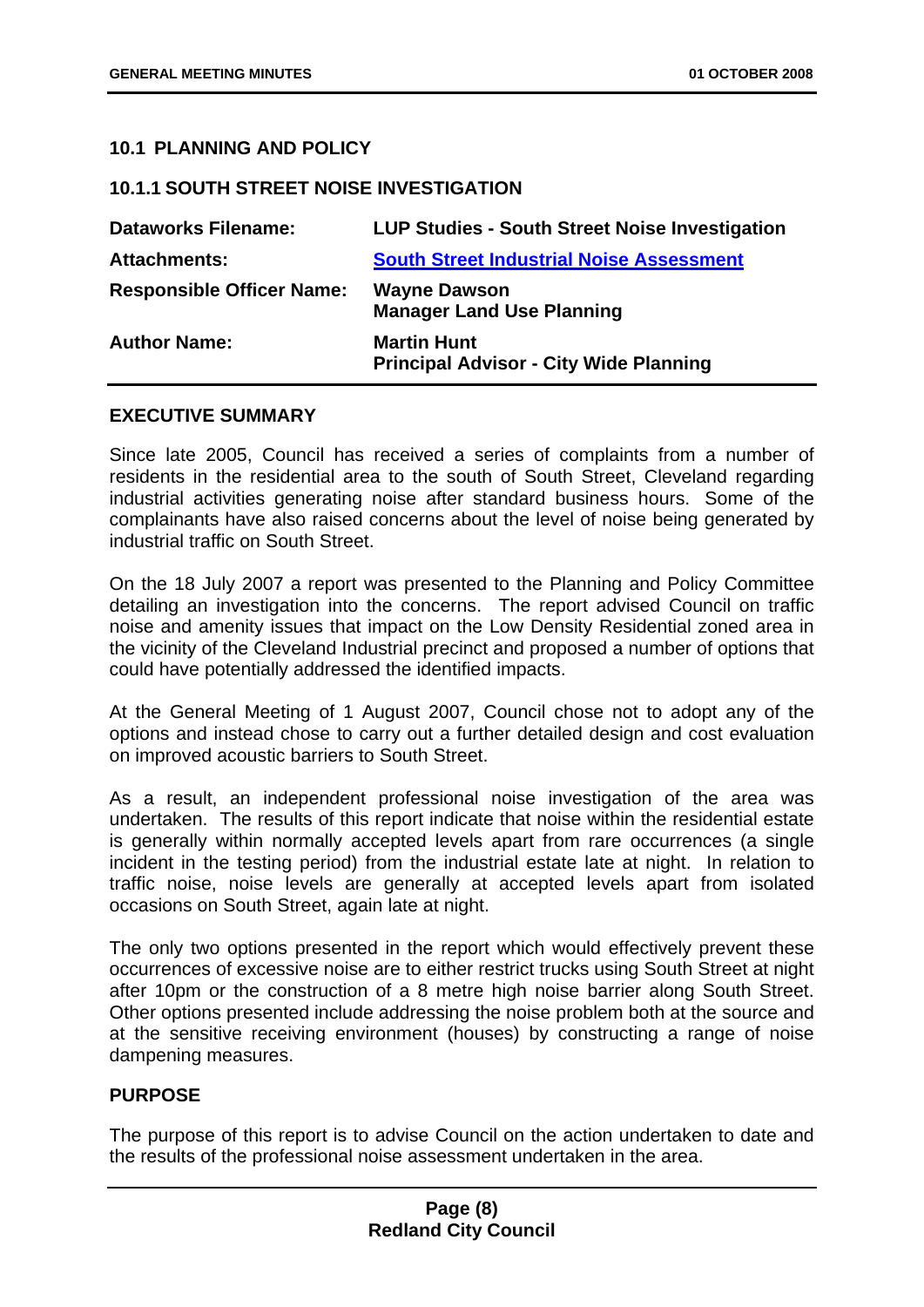Further, based on the outcomes of the independent assessment, Council direction is sought on proceeding with the matter.

#### **BACKGROUND**

- At the General Meeting of 20 December 2006, Council resolved that a petition requesting Council undertake a master planned upgrade of the interface between industrial and residential lands along South Street, Cleveland, with a view to resolving matters including noise buffering, visual amenity, vehicular/motorist safety, be received and referred to the appropriate area of Council for a report.
- At the Planning and policy Committee Meeting of the 18 July 2007 a report was presented which looked at this petition and recommended a series of options for Council to consider addressing the issues. Committee recommended the adoption of option 3A.
- Council. at its General meeting of the 1 August 2007, rejected the Committee's recommendation and the options presented and instead adopting option 2C (Officer's Recommendation) with the amendment to carry out further detailed design and cost evaluations on improved acoustic barriers to South Street and further consultation with property owners.

#### **ISSUES**

#### OPTION 2C: PLANNING AND POLICY COMMITTEE MEETING 18 JULY 2007

At the General Meeting of 20 December 2006, Council resolved that a petition requesting Council undertake a master planned upgrade of the interface between industrial and residential lands along South Street, Cleveland, with a view to resolving matters including noise buffering, visual amenity, vehicular/motorist safety, be received and referred to the appropriate area of Council for a report.

At the Planning and Policy Committee Meeting of the 18 July 2007 a report was presented which looked at this petition and recommended a series of options for Council to consider in order to address the issues. From these options, Council staff recommended the adoption of Option 2C as set out below:

*"Closure of Swallow Street at South Street intersection/ 180 metres of vegetated earth mound with 2 metre high acoustic barrier along southern edge of South St / Incorporation of threshold treatment on South Street west of Lorikeet Dr [traffic calming] / Left in only from South Street into Lorikeet Drive [dependant on traffic modelling in relation to the Panorama Drive / Wellington Street intersection configuration and link to Goddard Road]"* 

#### **ADVANTAGES**

- 1. Maintains satisfactory vehicle access for traffic accessing the residential area;
- 2. Significant reduction in traffic noise to adjacent residential area;
- 3. Significant reduction of industrial noise to adjacent residential area;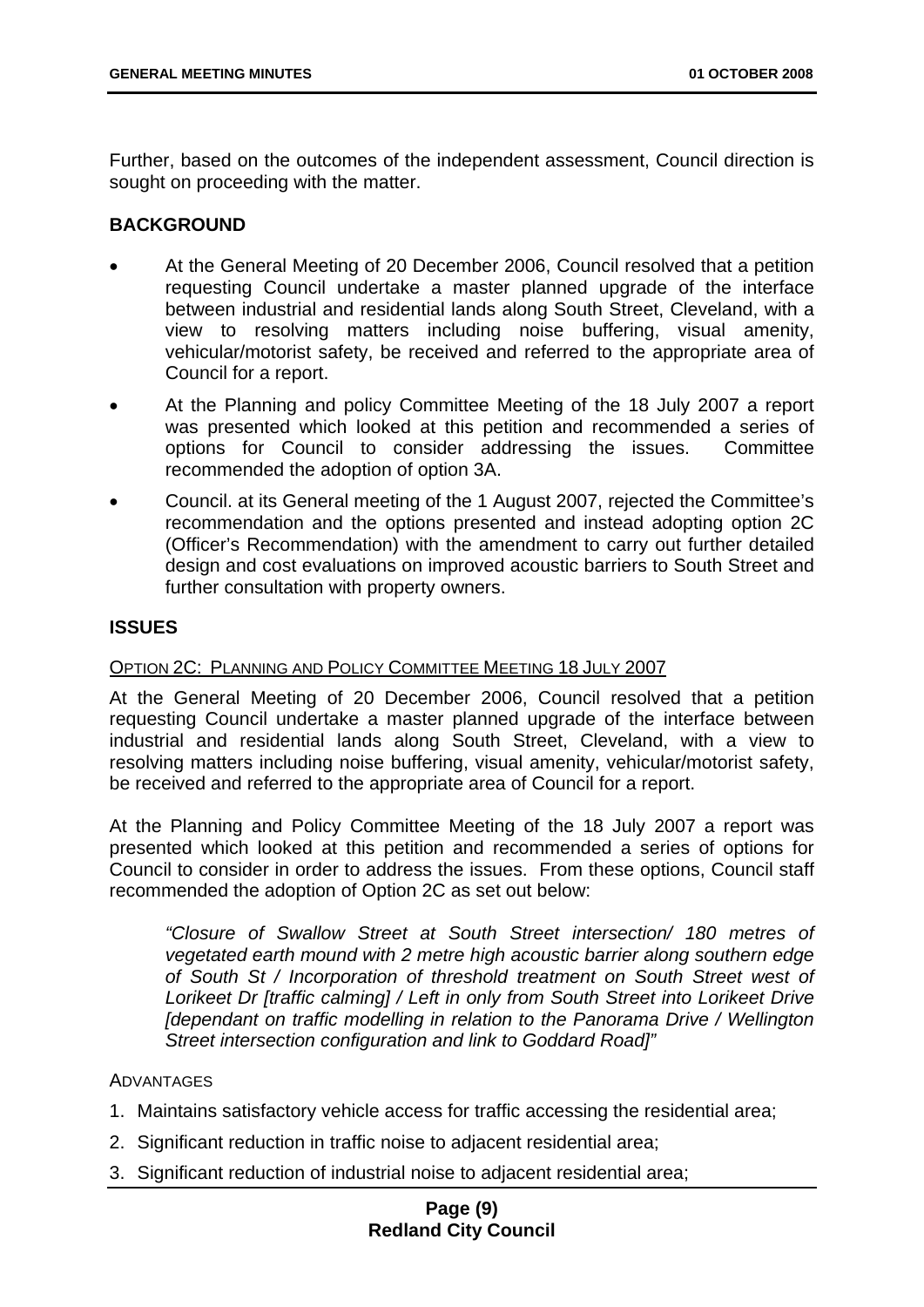- 4. No access by residential vehicles onto South Street. This removes significant adverse safety conditions associated with mixing residential traffic and industrial traffic (heavy vehicles);
- 5. Separation of incompatible land uses;
- 6. Cul-de-sac head does not trigger resumption of private land.

#### **DISADVANTAGES**

- 1. Significant costs associated with construction of noise attenuation measures;
- 2. Increased costs associated with construction of new cul-de-sac to facilitate closure of Swallow / South Street intersection;
- 3. Increased costs associated with the construction of a left-only into Lorikeet Drive from South Street;
- 4. Significant removal of vegetation along open space strip for noise attenuation barriers;
- 5. Potential for vandalism on Noise Attenuation Barrier (ie Graffiti);
- 6. Reduced ability for fauna crossing across South Street.

#### ESTIMATED COST OF OPTION 2C

| Total:                                            | \$170,000 |
|---------------------------------------------------|-----------|
| Left in only into Lorikeet Dr from South St       | \$50,000  |
| Threshold treatment (tactile treatment)           | \$20,000  |
| Vegetated earth mound and acoustic barrier [180m] | \$60,000  |
| Closure of Swallow St (cul-de-sac)                | \$40,000  |

#### OPTION 3A: PLANNING AND POLICY COMMITTEE MEETING 18 JULY 2007

The Planning and Policy Committee rejected this option 2C and instead recommended that Council adopt option 3A namely:

*Closure of Swallow Street at South Street intersection / Closure of South Street west of South Street and Lorikeet Drive intersection / Extend wildlife corridor across South Street* 

ADVANTAGES:

- 1. Significant reduction in industrial vehicles using South Street and subsequent reduction in traffic noise to adjacent residential area;
- 2. Minimal access by residential vehicles onto South Street. This removes potential adverse safety conditions associated with mixing residential traffic and industrial traffic (heavy vehicles);
- 3. Clear separation of incompatible land uses;
- 4. Road closure facilitates habitat link across South Street between the residential area and Cleveland Industrial estate providing better opportunities for fauna movement;

#### **Page (10) Redland City Council**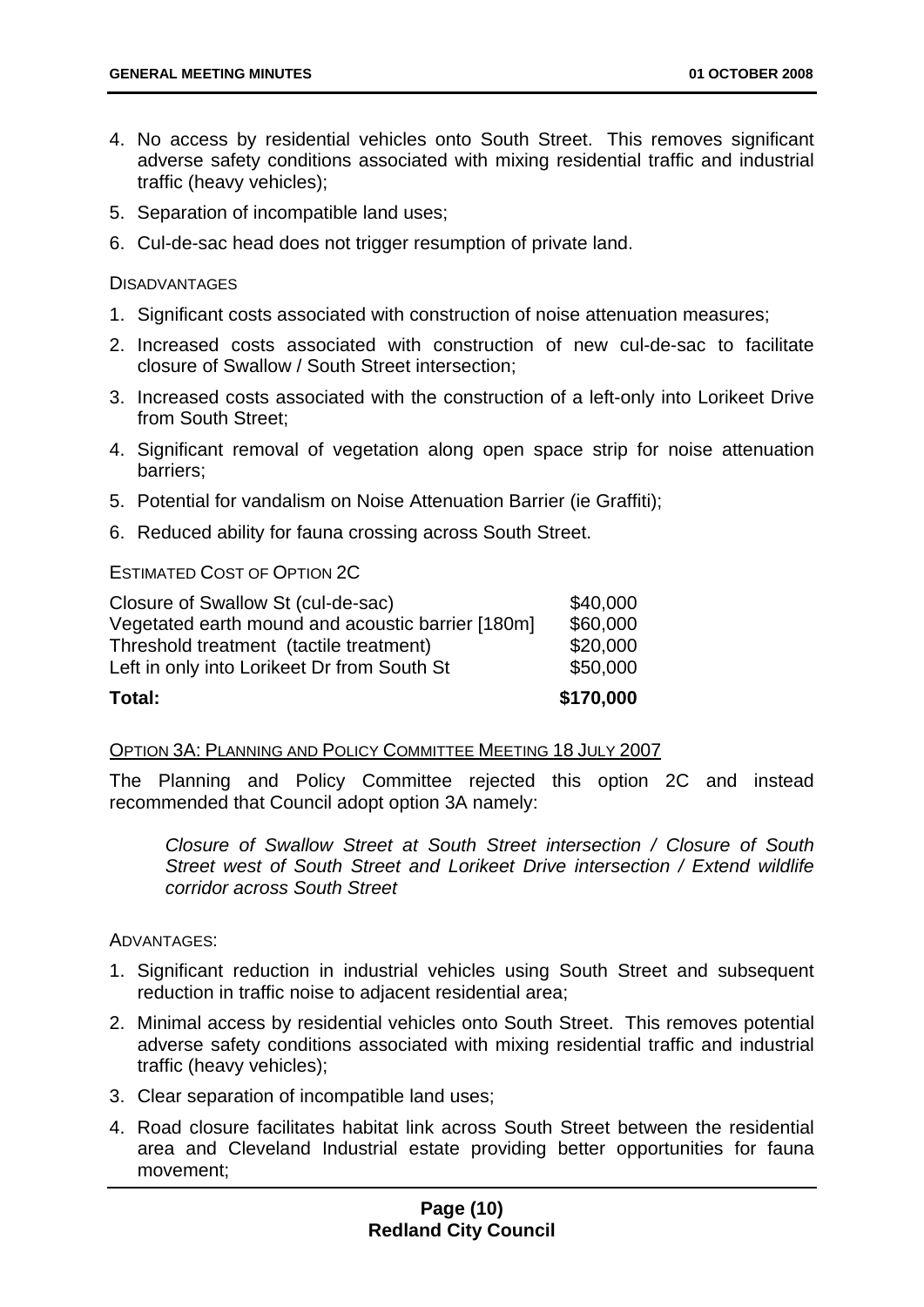- 5. Habitat link across South Street provides opportunity for enhanced visual amenity and residential entry statement;
- 6. Given significant reduction of industrial traffic along South Street Noise attenuation not required along south street interface;
- 7. Limited removal of vegetation as no noise attenuation barrier is required;
- 8. Significantly reduced use of South Street as a 'drag strip';
- 9. Cul-de-sac heads do not trigger resumption of private land.

#### DISADVANTAGES:

- 1. Closure of South Street reduces connectivity and permeability for industrial traffic that enter and exit the Cleveland Industrial Estate [Major Impact];
- 2. Increased costs associated with construction of new cul-de-sac to facilitate closure of Swallow / South Street intersection;
- 3. Increased costs associated with significant upgrade of Enterprise/Wellington Street intersection (traffic signals) to cater for expected traffic increases by 2026.

ESTIMATED COST OF OPTION 3A

| Total:                             | \$105,000 |
|------------------------------------|-----------|
| Fauna Link                         | \$5,000   |
| Closure of South St (cul-de-sac)   | \$60,000  |
| Closure of Swallow St (cul-de-sac) | \$40,000  |

#### GENERAL MEETING 1 AUGUST 2007

Council at its meeting of 1 August 2007 rejected the Committee's Recommendation and the options presented and instead adopted the following resolution:

*That the Committee Recommendation not be adopted and that Council resolve to adopt the Officer's Recommendation with an amendment, that resolution No 2 be deleted and replaced with, "2. To carry out further detailed design and cost evaluations on improved acoustic barriers to South Street".* 

The motion was put and resolved as follows:

- **1.** *To receive this report and options presented;*
- **2.** *To carry out further detailed design and cost evaluations on improved acoustic barriers to South Street;*
- **3.** *That further consultation be undertaken with property owners and business operators in the locality; and*
- **4.** *That the principal petitioner be advised of Council's decision.*

Prior to being able to prepare detailed design and cost parameters for acoustic barriers along South Street, it was necessary to carry out a more detailed noise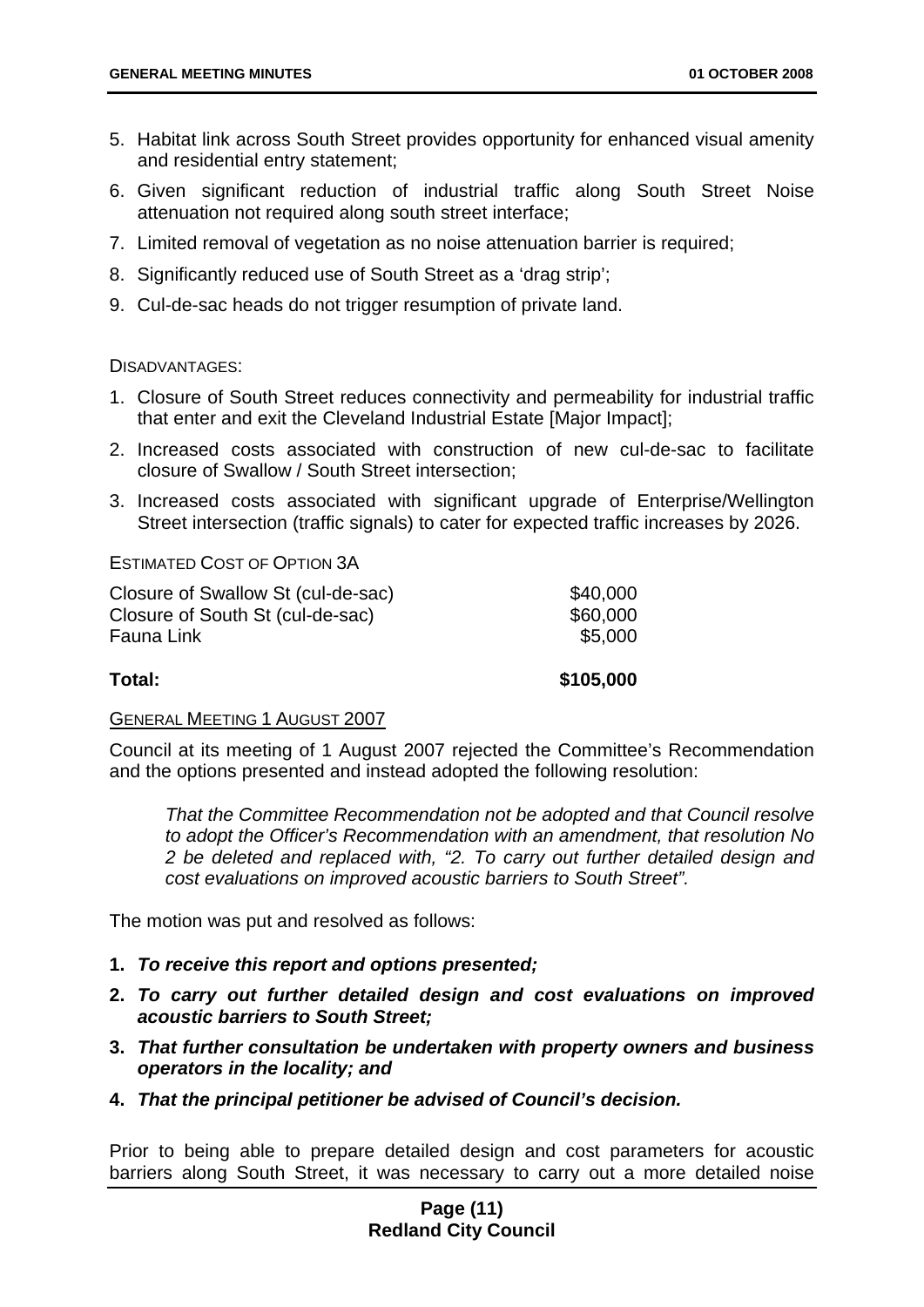analysis through an independent Industrial Noise Assessment of the area to establish existing industrial and traffic noise levels. This report has now been completed.

#### HYDER CONSULTING REPORT SOUTH STREET INDUSTRIAL NOISE ASSESSMENT

See Attachment "1" Hyder Consulting report *South Street Industrial Noise Assessment (final Rev 2)* dated Friday 2 July 2008.

The acoustic assessment was carried out by Hyder Consulting, a widely respected and experienced noise assessment consultancy, at the request of Redland City Council. They were asked to assess the noise impact of existing industrial activities and associated road traffic movements from the industrial estate located along Enterprise Street and South Street, Cleveland on nearby residential areas. The nearest residences are located in the residential estate to the south of South Street, Cleveland.

Noise logging was carried out at two sites over continuous 24 hour periods for 7 days between 24 January and 31 January 2008. One site (L1) was located in the front yard of 10 Flamingo Crescent; approximately 800 m south of South Street, and the other location (L2) was at 4 Lorikeet Drive, approximately 16 m south of South Street.

The specific acoustic requirements addressed in the assessment included:

- Measurement of ambient noise levels at the residential estate south of South Street and establish assessment criteria for industry noise and traffic noise using long term noise monitoring;
- Measurement of the existing industry source noise levels using short term noise measurements of industry operations;
- Determining existing road traffic noise levels along South Street at nearby residences based on existing traffic data supplied by Cardno Eppel Olsen and traffic noise measurements;
- Assessment of existing industrial noise against general industrial noise limits in accordance with the Environmental Protection Authority's (EPA) *"Environmental Protection (Noise) policy 1997"* in conjunction with Brisbane City Council's *Noise Impact Assessment Planning Scheme Policy 2002* at nearby residential areas;
- Assessment of existing traffic noise in accordance with the Environmental Protection Authority's (EPA) *"Environmental Protection (Noise) policy 1997"* at residences along South Street;
- Noise contour modelling of the residential area to determine industrial and traffic noise impact;
- In principle noise attenuation options where required.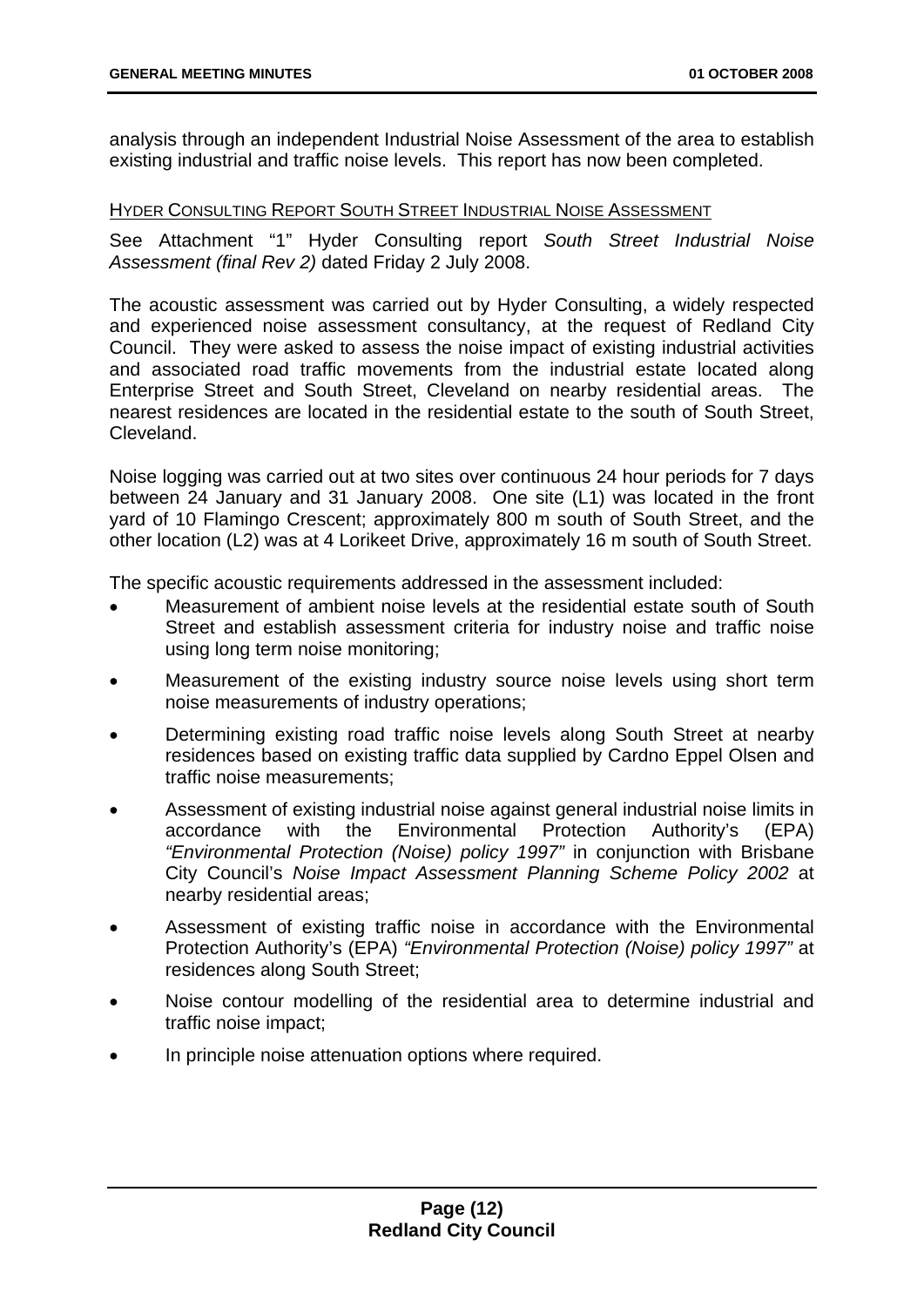CONCLUSIONS FROM THE REPORT

EXISTING INDUSTRY NOISE

- Continuous industry noise such as fans, chillers and industry "hum" are generally **likely to comply** with the "Environmental Protection (Noise) policy 1997" except for a marginal exceedance of 1 dB(A) at one assessment location during the day and evening and a marginal exceedance of 1 dB(A) at two assessment locations during night time operations.
- Short duration industry noise such as "hammer blows" during the daytime are **likely to comply** with the Brisbane City Council's NIAPSP Using the "Comparison of like parameters or descriptors" at the residences south of South Street.
- Intermittent maximum industry noise such as metal being dropped into bins or "bangs and clangs" during the day and evening periods (7:00am to 10:00pm) is **predicted to comply** with the "Environmental Protection (Noise) policy 1997 at the residences south of South Street.
- Intermittent maximum industry noise such as metal being dropped into bins "bangs and clangs" during the night time period (10:00pm and 7:00am) **is not predicted to comply** with Brisbane City Council's Noise Impact Assessment Planning Scheme Policy 2002 for sleep disturbance, which references research adopted by the World Health organisation (WHO) at the residences south of South Street.
- Therefore, Industry noise emissions are **likely to comply** with the relevant noise criteria at residential locations South of South Street provided maximum noise events such as metal being dropped into bins **do not** occur after 10:00pm or before 7:00am.

**NOTE:** The terms "predicted to comply" and "likely to comply" give an indication of compliance based upon the data collected and the modelling of that data across the subject area.

#### EXISTING TRAFFIC NOISE

- $L$  A<sub>10,18hr</sub> road traffic noise calculations based on existing traffic data supplied by Cardno Eppell Olsen Pty Ltd and verified with site measurements, **indicate compliance** with the "Environmental Protection (Noise) Policy 1997" traffic noise criteria for public roads at the residences south of South Street.
- L Aeq,1hr night time road traffic noise calculations **show compliance** with the "Environmental Protection (Noise) Policy 1997" traffic noise criteria for public roads at the residences south of South Street.
- L amax road traffic noise calculations **indicate compliance** with the "Environmental Protection (Noise) Policy 1997" traffic noise criteria for public roads during the day and evening periods (7:00am to 10:00pm) at the residences south of South Street.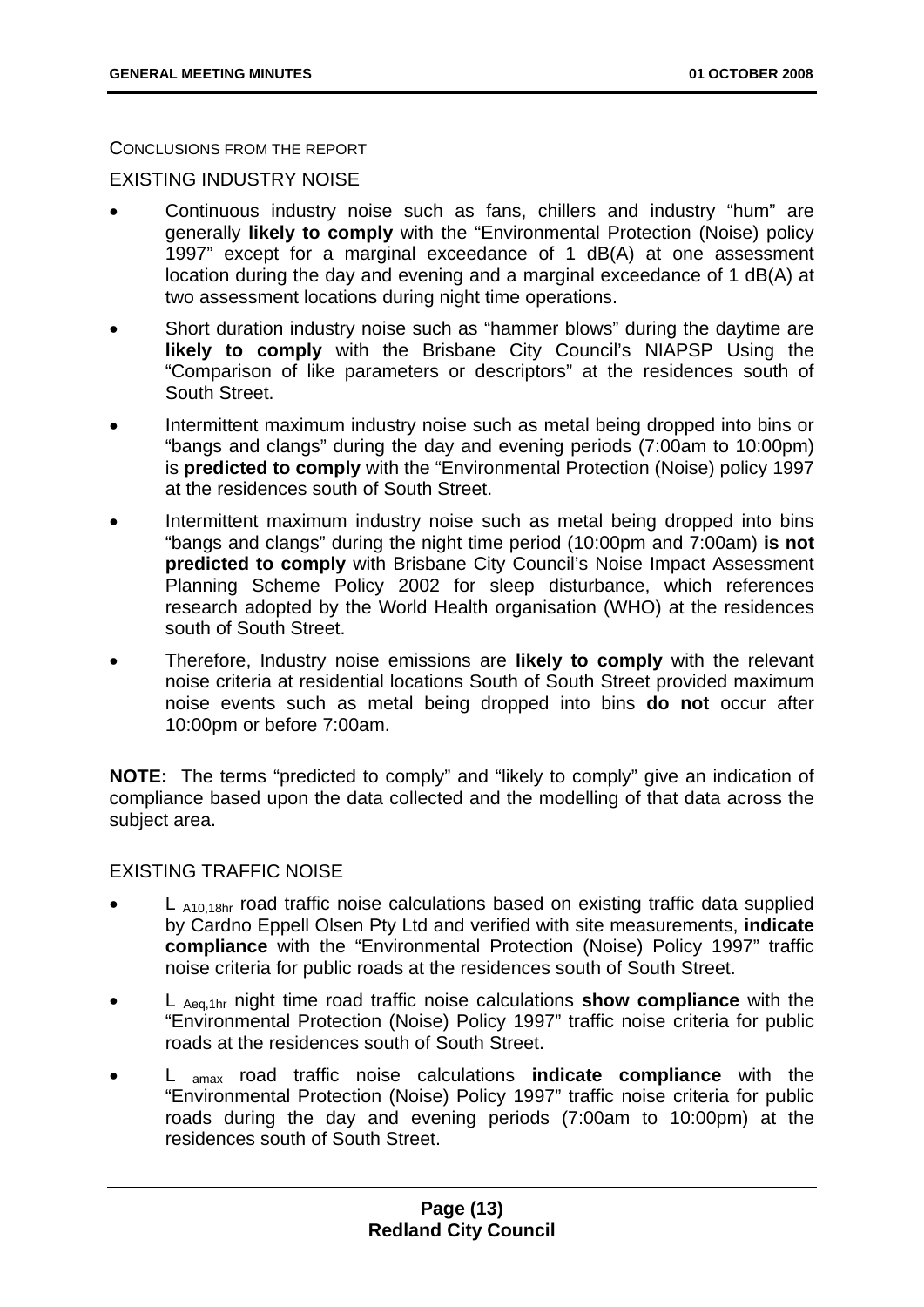- $L_{\text{max}}$  road traffic noise levels during the night time period (10:00pm and 7:00am) **are not predicted to comply** with Brisbane City Council's Noise Impact Assessment Planning Scheme Policy 2002 sleep disturbance criteria, which references research adopted by the World Health organisation (WHO) at the residences south of South Street.
- **Road Traffic acoustic barriers are not likely to be a practical method for mitigation of truck noise for Trucks on South Street impacting on nearby receivers.**
- Traffic noise emissions are likely to comply with the relevant noise criteria at residential locations South of South Street, provided trucks pass-bys **do not**  occur between 10:00pm and 7:00am. This may be achieved if Council imposes night time truck usage restrictions for South Street industries.

As a result of these findings, the consultants have proposed a number of controls that may assist in resolving the areas of noise non-compliance.

#### INDUSTRY NOISE CONTROLS

#### REQUIRED INDUSTRY NOISE CONTROLS

- Based on the noise assessment findings outlined in this report, maximum noise events such as metal dropping into bins were identified as acoustic issues relating to the operation of the industrial precinct. It is recommended that these events be managed such that they do not occur after 10:00pm or before 7:00am, to ensure compliance with the night-time sleep disturbance criteria.
- A marginal noise exceedance of up to 1 dB(A) occurred for continuous industry noise during the daytime at Location R2 due mostly to concrete batching plant operations and during the night time at Locations R1 and R2 due mostly to Inghams and Energex operations. A noise level increase of up to 1 dB(A) cannot generally be perceived by human hearing and as such, a marginal noise exceedance of 1 dB(A) would be considered acceptable. Furthermore the noise model assumes the existing paling fence along the South Street residential boundaries to be acoustically transparent in line with a worst case assessment, however it is likely the existing paling fence would provide at least 1 dB(A) noise attenuation.
- This acoustic assessment indicates that the existing industrial precinct is only marginally complying with noise guidelines at several residences; therefore, noise control measures outlined below should be considered where it is reasonable and feasible to implement these measures.

#### OPTIONAL INDUSTRY NOISE CONTROLS

• To further reduce industry noise emissions at nearby residences, acoustic silencers, acoustic louvers and noise screens may be applied to some industry noise sources. These treatments will be most effective if applied to sources located at higher elevations such as external rooftop plant.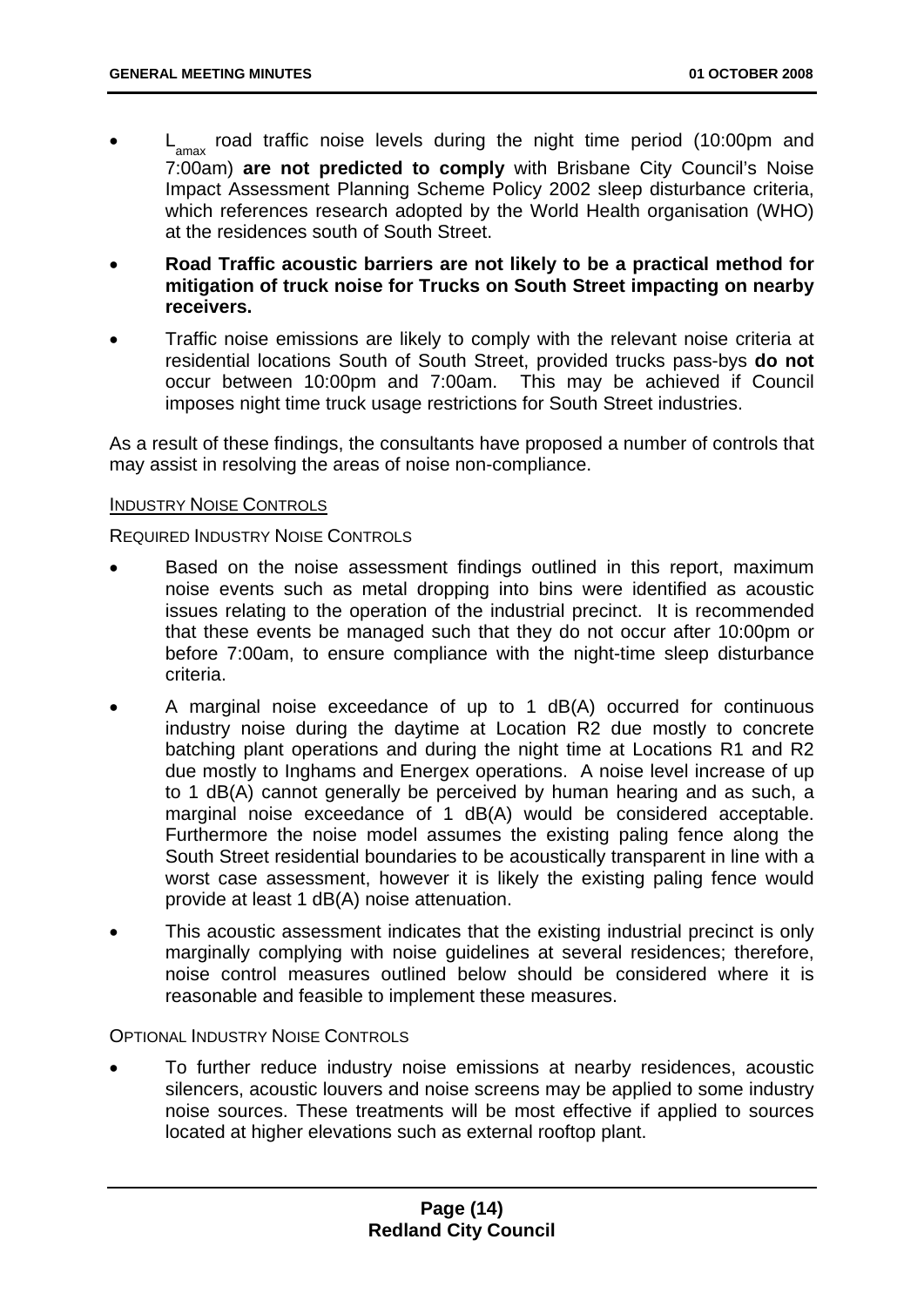- Closing windows and doors facing South Street wherever possible and strategically placed entry doors and windows may be utilised in industry buildings to reduce noise emissions towards residences.
- Boundary acoustic screens may be useful for some industries such as the Hansen Concrete Batching plant where on-site concrete truck operations are approximately 2 metres below ground level and the installation of a boundary acoustic screen should block line of sight to the residences. Detailed noise measurements and design calculations would be required for each industry to determine the most effective noise reduction techniques.
- Limit noisy activities such as truck deliveries or the dumping of materials into bins to between 9am and 5pm wherever possible.
- Limit the use of air compression braking to daytime hours only with signage and direction from Council to the industrial operators.
- Limit the use of South Street by staff and suppliers wherever possible.

TRAFFIC NOISE CONTROLS

- Maximum noise events at night exceed the traffic noise criteria by up to 17 dB(A). This is based on a worst case "B-Double" truck passby. As a truck source height is relatively high, noise level predictions indicate that a continuous noise barrier of at least 8m high would be required to mitigate this noise and reduce levels to meet the road traffic noise criteria. However a barrier of this height is not likely to be cost effective or practical.
- Another approach to reduce maximum noise events from traffic noise would be to restrict the use of trucks along South Street at night (between 10pm and 7am) and hence reduce the likelihood of sleep disturbance to residents on South Street.
- It is understood the industries along South Street do not operate before 7:00am. However it is also understood that concrete batching plant trucks use South Street before 7:00am despite their licence conditions restricting trucks along South Street before 7:00am.
- To minimise truck usage along South Street at night, Council may need to impose truck usage restrictions along South Street at night. Then, assuming only cars (accessing the residential development to the south of South Street) use South Street at night (10:00pm to 7:00am), noise impact predictions indicate that the traffic noise emissions are likely to comply with the night time sleep disturbance criteria.

The results of the study raise a number of issues for consideration by Council.

- 1. Existing industrial noise levels from the estate are within accepted levels both during the day however, night-time instances of excessive noise (i.e. metal dropped into bins) are common.
- 2. Existing traffic movement noise along South Street is within accepted levels during the day.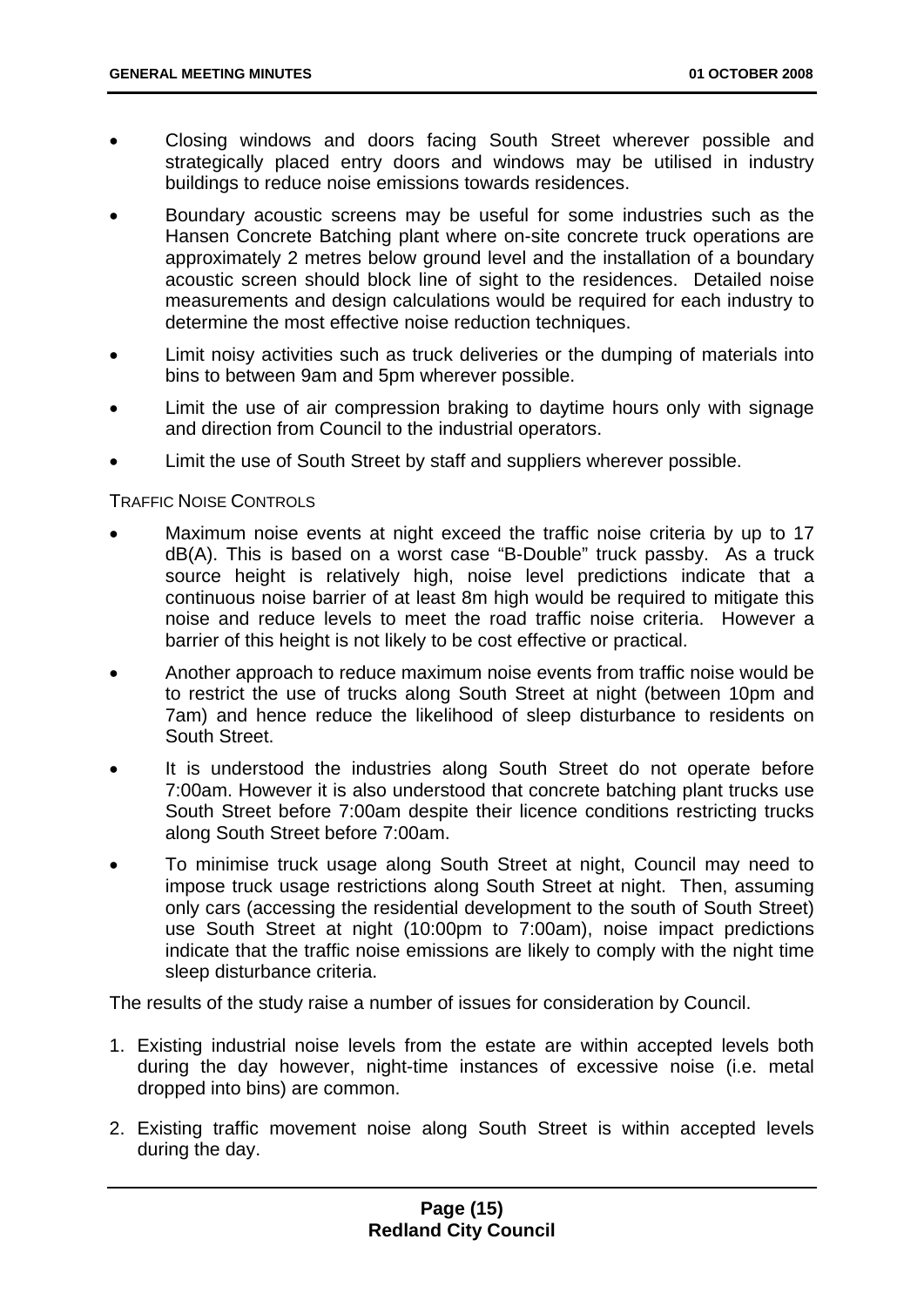- 3. Existing traffic movement noise along South Street can sometimes exceed acceptable limits at night (10pm – 7am).
- 4. The only methods of reducing noise from South Street to the residential areas to the south of South Street are to either:
	- a. construct an eight (8) metre high acoustic barrier along the southern side of South Street – an option that would not be practical or visually acceptable; or
	- b. Impose a night time curfew or other similar restriction on industrial traffic to prevent its use of South Street between certain hours.

#### COUNCIL RESOLUTION TO CARRY DETAILED DESIGN & COST EVALUATIONS

Referring back to Council's resolution No. 2 - To carry out further detailed design and cost evaluations on improved acoustic barriers to South Street; the noise report states that:

 *"Road traffic acoustic barriers are not likely to be a practical method for mitigation of truck noise for trucks on South Street impacting on nearby receivers." (p.27)* 

As stated above, the acoustic report indicates that acoustic barriers to South Street may not be practical and that possibly the best measure to control noise to within acceptable levels is to apply controls or curfews on certain industrial activities and traffic during night time hours.

This raises further issues of how these controls might be enforced or whether a voluntary code of conduct could be established in the industrial area.

Council's Regulatory and Health Services Group are presently undertaking current negotiations with and licensing of noise producing industries in the Cleveland Industrial Estate (ensuring compliance is achieved).

#### **RELATIONSHIP TO CORPORATE PLAN**

The recommendation primarily supports Council's strategic priority to preserve a balance with urban, rural, bushland, village, coastal and island character of the Redlands by managing growth.

#### **FINANCIAL IMPLICATIONS**

Financial implications depend upon the course of action that Council wishes to take.

#### **PLANNING SCHEME IMPLICATIONS**

The Land Use Planning Group was consulted and it is considered that the outcome of recommendations in this report will not result in amendments to the Redlands Planning Scheme.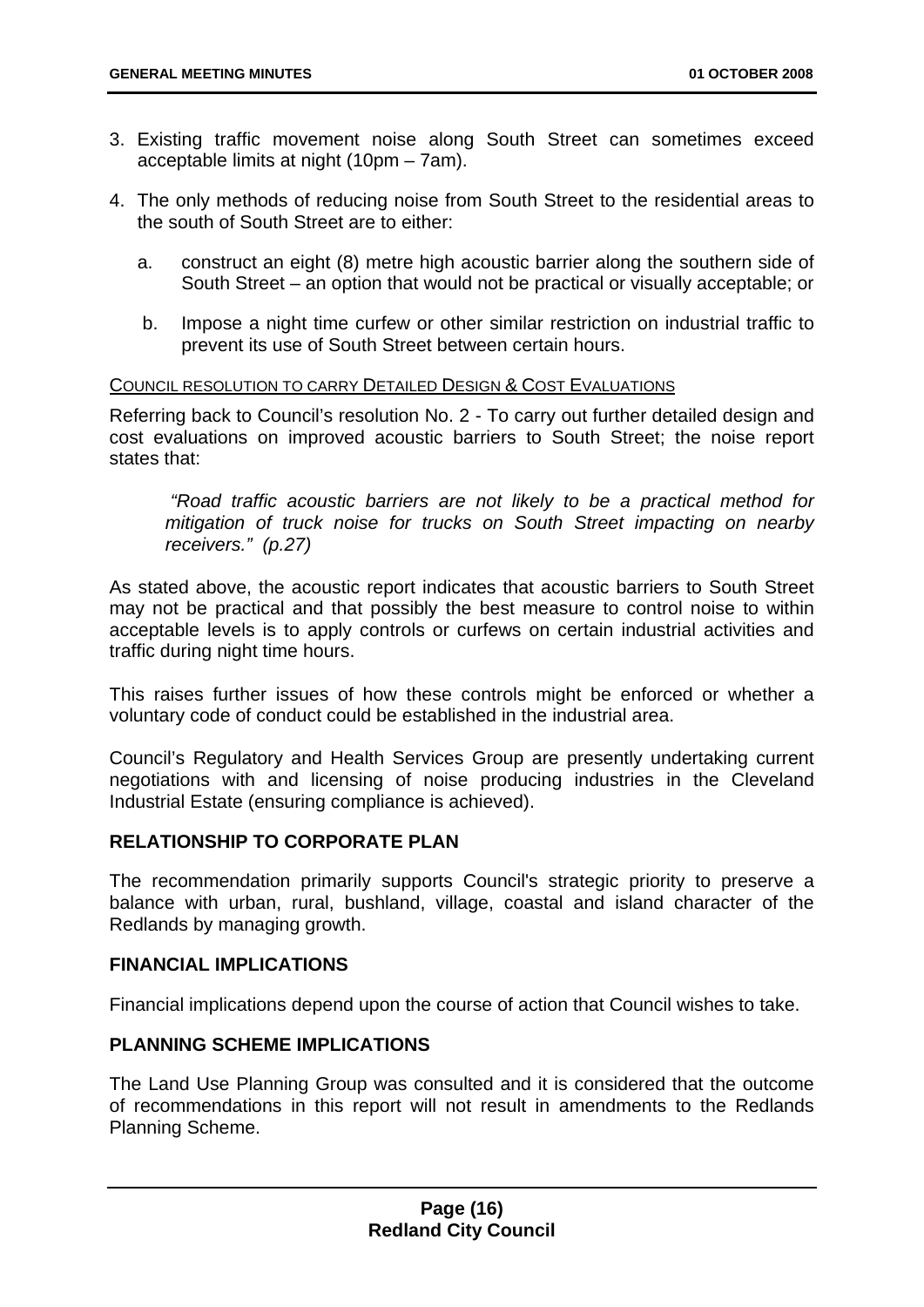#### **CONSULTATION**

The noise report has been accepted by Council's Health and Environment Unit as being technically correct and as being in accordance with the Environmental Protection Authority's (EPA) *"Environmental Protection (Noise) policy 1997"* and also the Brisbane City Council's *Noise Impact Assessment Planning Scheme Policy 2002.*

#### **OPTIONS**

#### **PREFERRED**

That Council resolve as follows:

- 1. To note the findings and conclusions contained within the Hyder Consulting report *South Street Industrial Noise Assessment (final Rev 2)* dated Friday 13 June 2008;
- 2. That no action will be taken to carry out further detailed design and cost evaluations on improved acoustic barriers to South Street;
- 3. That further consultation be undertaken with property owners and business operators in the locality on:
	- a. Heavy Vehicle curfew between 10pm 6am voluntary code of practice initiated for Industrial Premises with opportunity for access through Enterprise Street; or alternatively
	- b. Additional Vegetation Planting be undertaken in the South Street Road Reserve by Council;
- 4. To maintain compliance action by:
	- a. Continuing to monitor and enforce noise compliance conditions for industries within the Cleveland Industrial Estate;
	- b. Reviewing licences as they come up for renewal to ensure that the recommendations contained in the Hyder Noise Report are met; and
	- c. Consulting with the industries in the Cleveland Industrial Estate that are on Level 1 licences to discuss the amendment of noise related conditions to bring them into line with the Hyder noise report findings.

#### **ALTERNATIVE**

- 1. That Council not accept the Officer's Recommendation; or
- 2. That Council accept the Officer's Recommendation with any amendments as Council sees fit.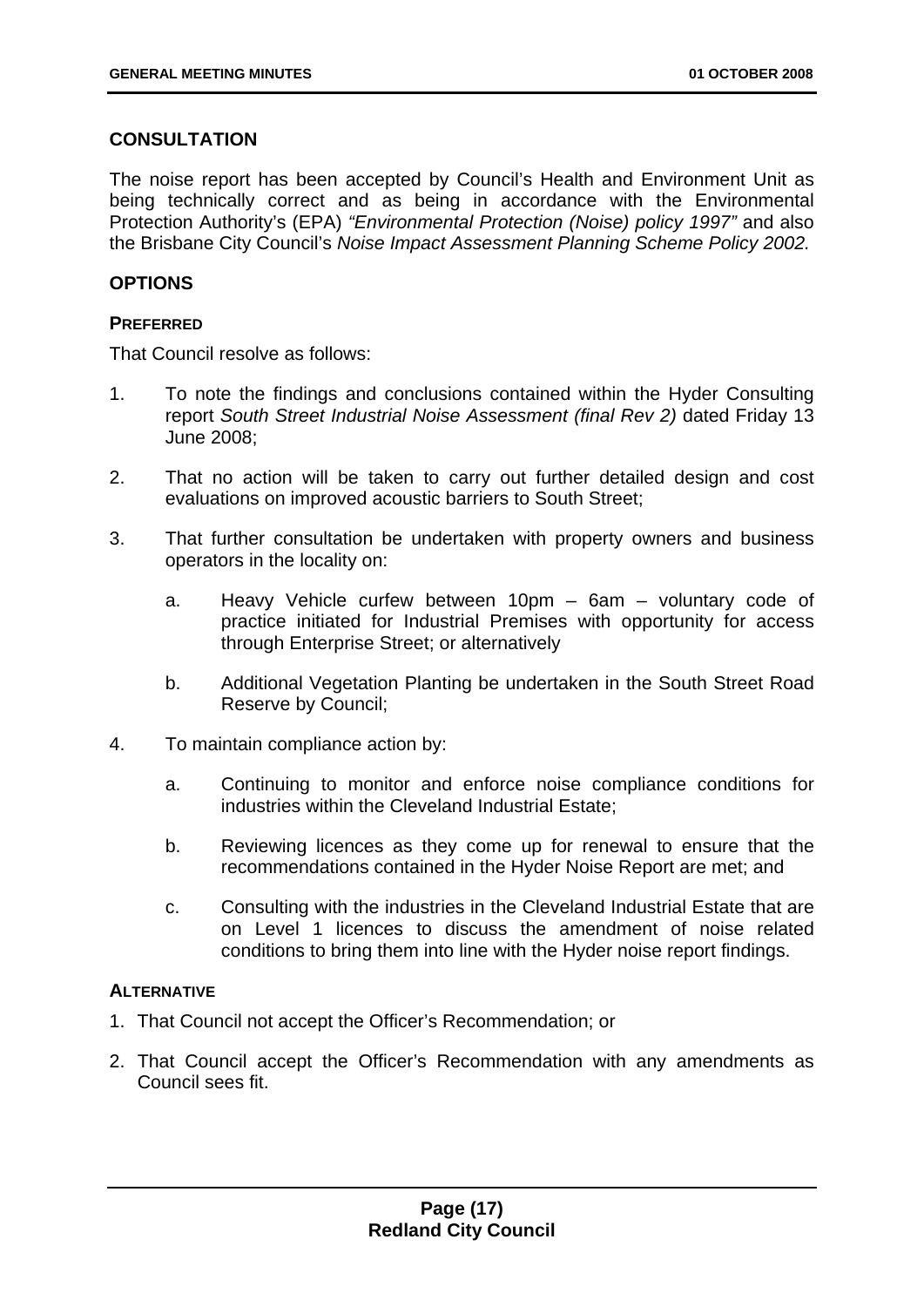#### **OFFICER'S RECOMMENDATION**

That Council resolve as follows:

- 1. To note the findings and conclusions contained within the Hyder Consulting report South Street Industrial Noise Assessment *(final Rev 2)* dated Friday 13<sup>th</sup> June 2008;
- 2. That no action will be taken to carry out further detailed design and cost evaluations on improved acoustic barriers to South Street;
- 3. That further consultation be undertaken with property owners and business operators in the locality on:
	- a. Heavy Vehicle curfew between 10pm 6am voluntary code of practice initiated for Industrial Premises with opportunity for access through Enterprise Street; or alternatively
	- b. Additional Vegetation Planting be undertaken in the South Street Road Reserve by Council;
- 4. To maintain compliance action by:
	- a. Continuing to monitor and enforce noise compliance conditions for industries within the Cleveland Industrial Estate;
	- b. Reviewing licences as they come up for renewal to ensure that the recommendations contained in the Hyder Noise Report are met; and
	- c. Consulting with the industries in the Cleveland Industrial Estate that are on Level 1 licences to discuss the amendment of noise related conditions to bring them into line with the Hyder noise report findings.

#### **COMMITTEE DISCUSSION**

Discussion centred upon the noise report methodology and its accuracy, as this had been undertaken in January, often considered a 'down time' for industry and businesses and whether the measures indicated in the officer's recommendation would address the amenity and safety issues.

#### **COUNCIL DISCUSSION**

Following debate on this item the Mayor indicated that Cr Henry could speak on the item for the second time. Cr Dowling moved a point of order in that, a Councillor could not speak twice on an item whilst in formal debate. The Mayor ruled that she accepted the point of order and that Cr Henry could not speak twice on this item.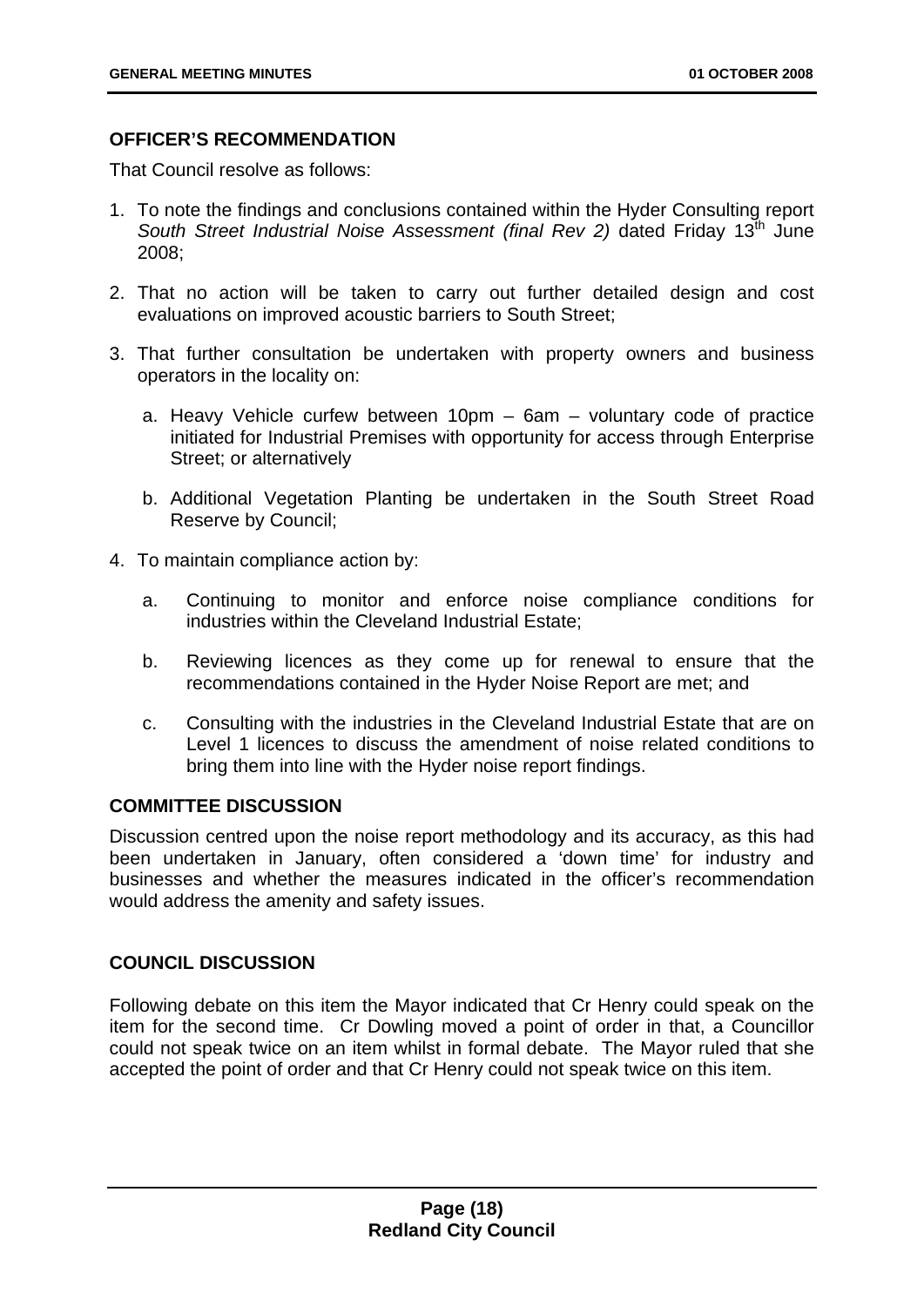#### **COMMITTEE RECOMMENDATION/ COUNCIL RESOLUTION**

| Moved by:    | Cr Murray |
|--------------|-----------|
| Seconded by: | Cr Henry  |

**That Council resolve as follows:** 

- **1. To note the findings and conclusions contained within the Hyder Consulting report South Street Industrial Noise Assessment (final Rev 2) dated Friday 13th June 2008;**
- **2. That officers investigate how to implement a six month trial involving the closure of South Street between Swallow Street and Industry Court, during which time noise levels and other impacts can be monitored;**
- **3. That no action will be taken to carry our further detailed design and cost evaluations on improved acoustic barriers to South Street, pending the outcome of the trial closure;**
- **4. Additional Vegetation Planting be undertaken in the South Street Road Reserve by Council;**
- **5. To maintain compliance action by:** 
	- **a. Continuing to monitor and enforce noise compliance conditions for industries within the Cleveland Industrial Estate;**
	- **b. Reviewing and revising licences as they come up for renewal to ensure that the recommendations contained in the Hyder Noise Report are met; and**
	- **c. Consulting with the industries in the Cleveland Industrial Estate that are on Level 1 licences to ensure the amendment of noise related conditions to bring them into line with the Hyder noise report findings; and**
- **6. That a report be presented to an October Planning and Policy Committee meeting.**

#### **CARRIED**

A division was called for.

Crs Townsend, Reimers, Murray, Henry, Boglary and Hobson voted in the affirmative.

Crs Williams and Dowling voted in the negative.

Crs Elliott, Bowler and Ogilvie were absent from the meeting.

The motion was declared by the Mayor as **CARRIED.**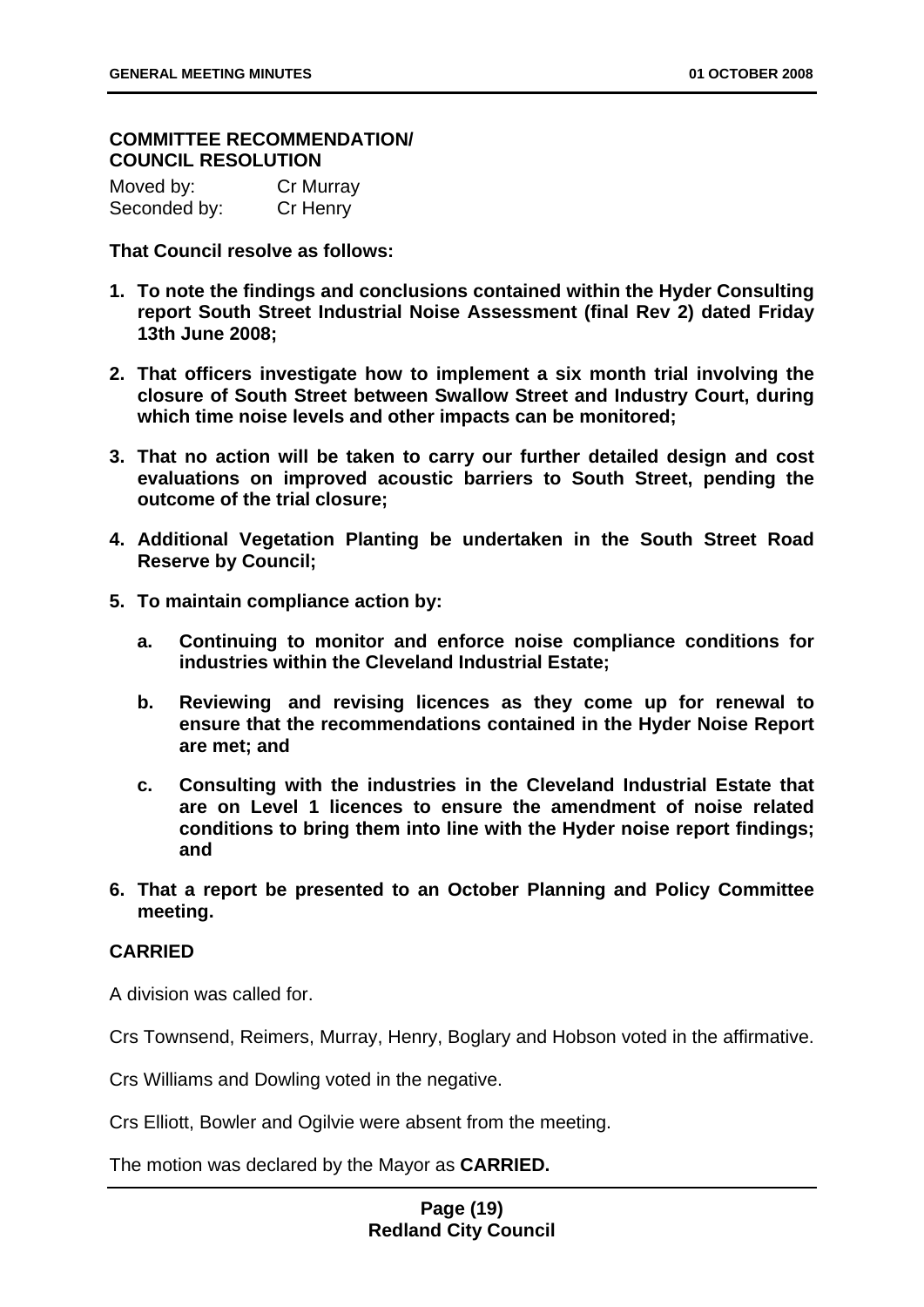#### <span id="page-23-0"></span>**10.1.2 POLICY AND GUIDELINE - UNLAWFUL DAMAGE TO TREES IN PUBLIC PLACES**

| <b>Dataworks Filename:</b>       | <b>EM-Dealing with Damage to Trees in Public</b><br>Places - POL-3025 |
|----------------------------------|-----------------------------------------------------------------------|
| <b>Attachments:</b>              | <b>Revised Policy 3025</b><br><b>Revised Guideline GL3025-001</b>     |
| <b>Responsible Officer Name:</b> | Angela Wright<br><b>Acting Manager- Environmental Management</b>      |
| <b>Author Name:</b>              | <b>Leo Newlands</b><br><b>Advisor- Reserves Management</b>            |

#### **EXECUTIVE SUMMARY**

Policy (POL-3025), 'Unlawful Damage to Trees in Public Places' and Guideline (GL-3025-001), allows Council to implement a range of actions to stop the incidence of view pruning in public places.

Council is currently experiencing difficulties in stopping view pruning and attaining prosecutions for unlawful damage to trees and vegetation in public places. Electronic surveillance has been used for a range of compliance issues and is used widely around the world.

Electronic surveillance is now seen as a necessary tool at the Council's disposal to prevent unlawful view pruning and damage to vegetation. However, the use of this tool requires amendments to the Policy and Guideline.

This report outlines the case for the use of surveillance cameras, cases where they have been used and recommends a range of proposed amendments to the Policy and Guideline.

#### **PURPOSE**

The purpose of this report is for Council to resolve that the amended policy POL-3025 and amended guideline GL-3025-001 "Unlawful Damage to Trees in Public Places", incorporating the use of electronic surveillance practices to facilitate successful prosecutions, be adopted.

#### **BACKGROUND**

- 30 March 2005- Policy was developed to reduce unlawful damage to vegetation. The policy was adopted by Council.
- 12 July 2006 Amendments were put to Council seeking the use of obstruction devices and the offering of rewards to the public for information leading to prosecution. The report was deferred to General meeting 26-July 2006 with a workshop to occur on 20 July 2006.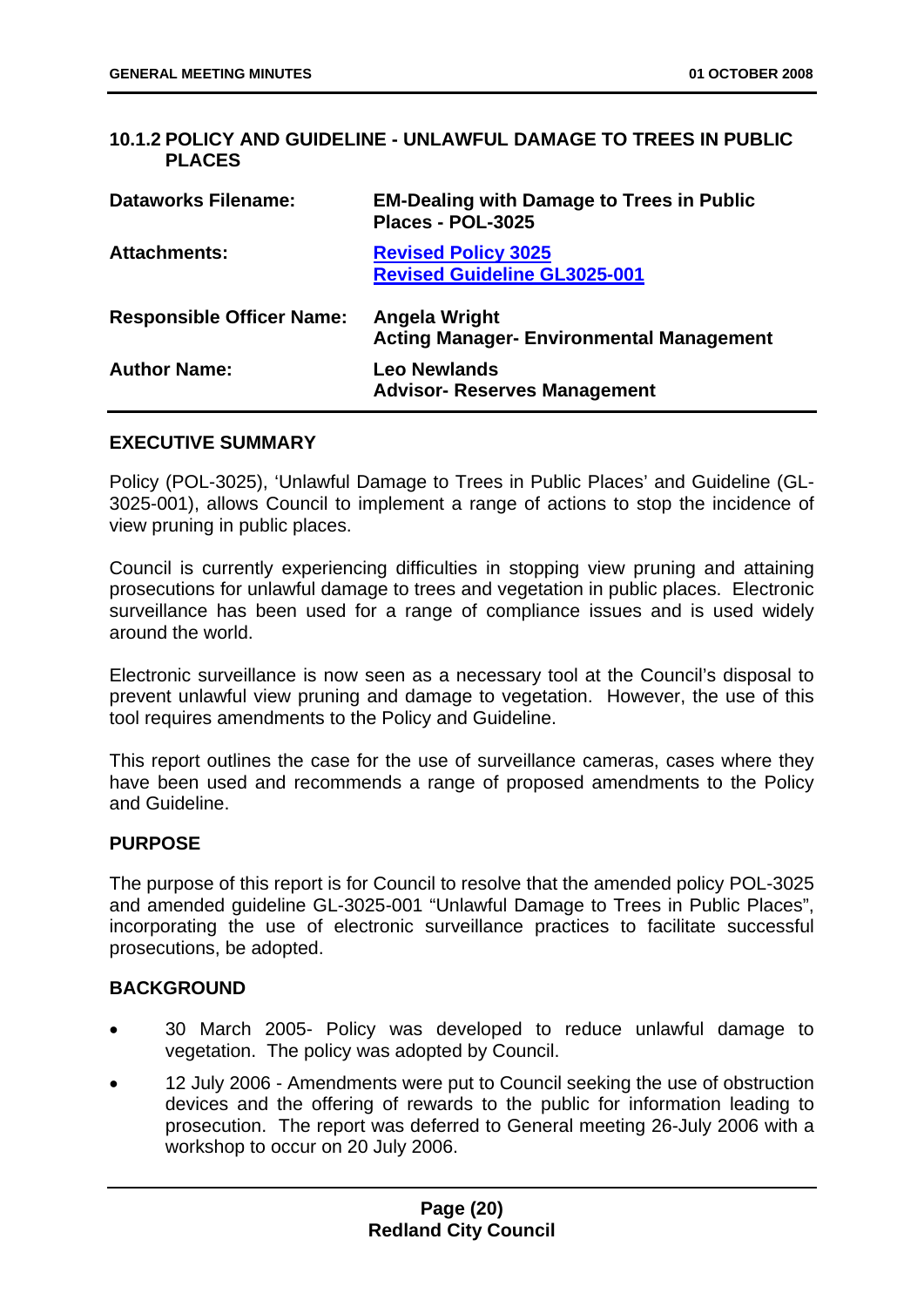- 20 July 2006 the policy was subsequently considered at a Councillor's workshop. The key outcomes from the workshop were:
	- o Removing any advantage gained from the unlawful removal of trees and vegetation through a combination of measures including the use of warning and educative signage, variety of devices and hard infrastructure,
	- o That initiatives stated in guidelines can be implemented by Officers,
	- o That Council consider posting a reward that will lead to the successful prosecution of person or persons who have damaged trees or vegetation.
- 26-July 2006- Council resolved to a range of amendments to Policy and the adoption of Policy Guideline.

#### **ISSUES**

#### CURRENT POLICY

The current Policy and Guideline was developed to prevent damage to vegetation from unlawful view pruning practices. Residents with high expectations of views are responsible for unlawful behaviour based on a disregard for environmental and community values.

#### EXTENT OF CURRENT CASES

A range of existing cases in Redland City Council have shown that revegetation of areas where damage has occurred, has resulted in ongoing subversive unlawful damage. There are areas in the City recognised as being problematic with damage to mature trees and replanted trees prevalent and occurring on an ongoing basis.

#### REQUIREMENTS FOR PROSECUTION

Enforcement requires the identification of those engaged in unlawful activities related to the damage of trees and vegetation in public spaces.

The administration of the current suite of local laws and state laws that would apply to the unlawful removal or damage to trees and vegetation in public places relies on the fundamental legislative principle that Council must prove beyond a reasonable doubt that a breach has occurred in order to obtain a successful prosecution.

Assumptions or hearsay evidence is not admissible. Unless a Council officer or contractor obtains the evidence in person, or identifies a credible witness who is prepared to give direct evidence that can substantiate a breach, a conviction is unlikely.

#### ENFORCEMENT TOOLS

#### MEDIA RELEASE AND SIGNAGE

Council has the capacity to approve media releases and install signage on a case by case basis where significant and ongoing view pruning damage is occurring. Although both media releases and signage have been utilised, this form of enforcement is considered to have negligible effect.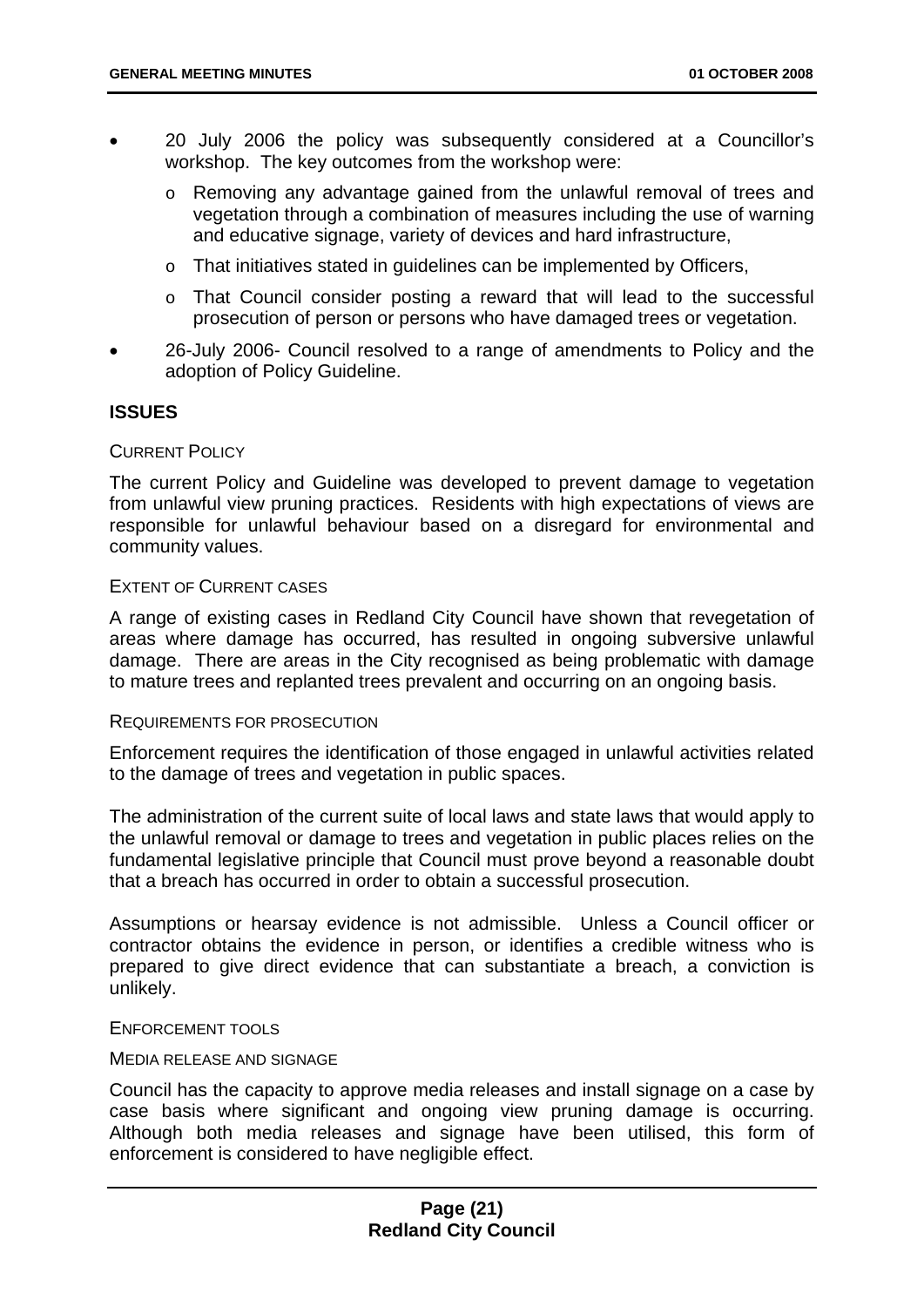#### **REWARDS**

To date, even with rewards, people are not willing to come forward. To date Council has posted rewards of \$5,000 for 2 cases to no effect. As such, tree vandalism in the City is ongoing and escalating, yet to date Council has not received any information from the public and hence has had no success with prosecutions.

Most people in the community dislike view pruning behaviour, however due to fear of retribution, they resist becoming involved and do not provide the necessary evidence for prosecution. Offering rewards, as an isolated tool has failed to reduce the incidence of damage to vegetation from view pruning practices.

#### VIEW OBSTRUCTION DEVICES

View obstruction devices have been used in a few cases in Queensland and to some degree a view obstruction device would act as a deterrent to future tree vandalism. In 2006, Council adopted the policy and guideline that approved the use of view obstruction devices in the City on a case by case basis. However, this form of deterrent has not been utilised as yet.

NEW TECHNOLOGY AND ITS USE IN ENFORCEMENT AND COMPLIANCE

A range of enforcement tools are required to reduce criminal or quasi-criminal behaviour. Electronic surveillance is gaining increased use for the surveillance of unlawful behaviour across a range of issues including but not limited to illegal dumping, unruly behaviour, hooning and vegetation damage.

The form of electronic surveillance considered of most value to health and regulatory services would utilise the services of a contractor who would supply, install, and maintain cameras. Cameras would have remote data capture capacity preventing usable information being lost if a camera was to be taken or destroyed. Cameras would also have infrared capacity to be able to detect activities in low light conditions. This is required as some vegetation damage has occurred in the city between 11pm and 3am.

#### CASE STUDIES FOR THE USE OF SURVEILLANCE CAMERAS

SOUTHERLAND SHIRE COUNCIL CASE STUDY

- Heathcote Road had been used for decades as a dumping ground for construction, industrial and domestic waste and abandoned vehicles. This caused significant environmental, public health problems and created an eyesore. (NSW Government resources website.)
- The project adopted council's 'inform and then enforce' approach, encompassing an extensive education campaign followed by a focus on enforcement.
	- o Intelligence gathering: physical surveillance and camera surveillance;
	- o Council's Environmental Protection Officers maintained surveillance of Heathcote Road over 24 hours and throughout the week to identify illegal dumping hot spots;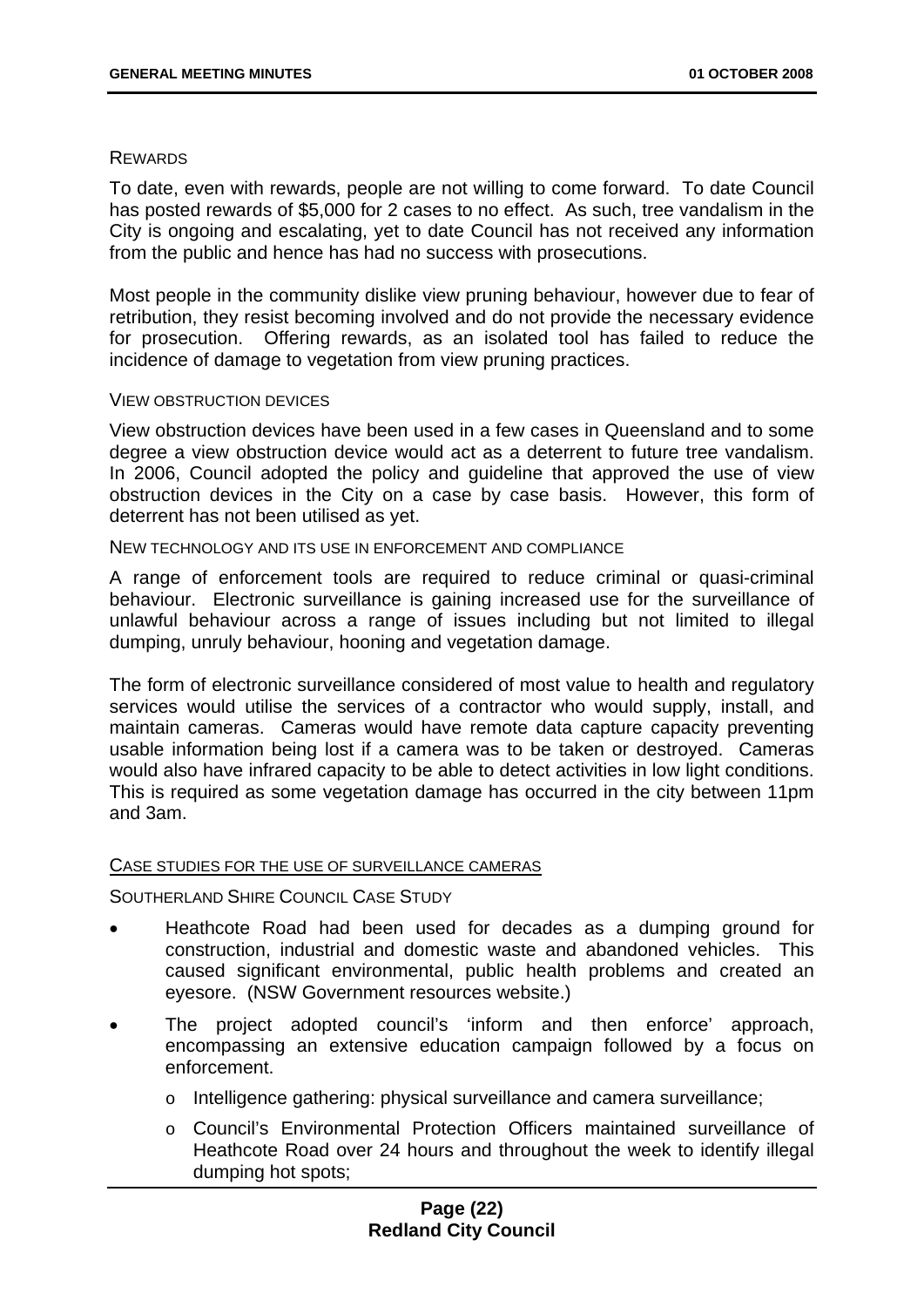- o Council tested a hidden surveillance camera in isolated bushland. The camera had an independent battery power source. The camera surveillance was conducted in accordance with privacy management guidelines published by The Attorney General's Office.
- Outcomes:
	- o Continued patrols by enforcement officers have reported a marked decrease in the number of illegal dumping incidents;
	- o Reported a 96% decrease in the amount of material collected along Heathcote Road during monthly clean up activities over a 12-month period;
	- o Sutherland Shire Council has a 93% success rate for prosecuting illegal dumping and environmental offences;
	- o Saving approximately \$45,000 annually in clean up costs).

#### FAIRFIELD CITY COUNCIL CASE STUDY

The use of cameras in the Fairfield City Council for illegal dumping were so successful at reducing dumping that the cameras were sought for a number of other Councils including Sydney City Council, North Sydney and Liverpool Council. Fairfield City Council was also approached by Mc Donald's and Shopping centres (Foley.B. Pers. Com).

#### VICTORIAN GOVERNMENT CASE STUDY

Victorian Litter Action Alliance promotes the installation of surveillance cameras in hot spots to detect offenders. They state that they can be very effective both to collect evidence and to deter would-be dumpers. They state that dummy or imitation cameras can also successfully be deterring would-be offenders. Surveillance cameras, real or imitation, need to be supported with warning signs and visible patrols (Victorian Litter Action Alliance).

TOWNSVILLE CITY COUNCIL CASE STUDY

- Castle Hill in Townsville is an isolated spot subjected to vandalism with people in 4-wheel drives hooking their vehicles up to the infrastructure and wrenching them out of their sitings. No matter how Parks Services bolted, cemented, chained, the infrastructure, the vandals managed to destroy them.
- With half funding from State Government's Security Improvement Project, four, black and white cameras have been positioned on an electricity pole providing a 180 degree view of the car park area, capturing number plates of vehicles as they arrive on the top of the hill. Images are beamed by microwave link directly to a computer situated at Parks Services and stored. Images are archived monthly. No one monitors the cameras "live", but a Parks Services officer visits the top of the hill daily as part of his regular duties, and if vandalism has occurred it is a simple matter of checking the computer, transferring the images to disc and providing that disc to the police (Australian institute of Criminology, 2001).
- This was an easy project to evaluate before, vandalism, after, no vandalism. Castle Hill is a small area, with only one access and exit point for vehicular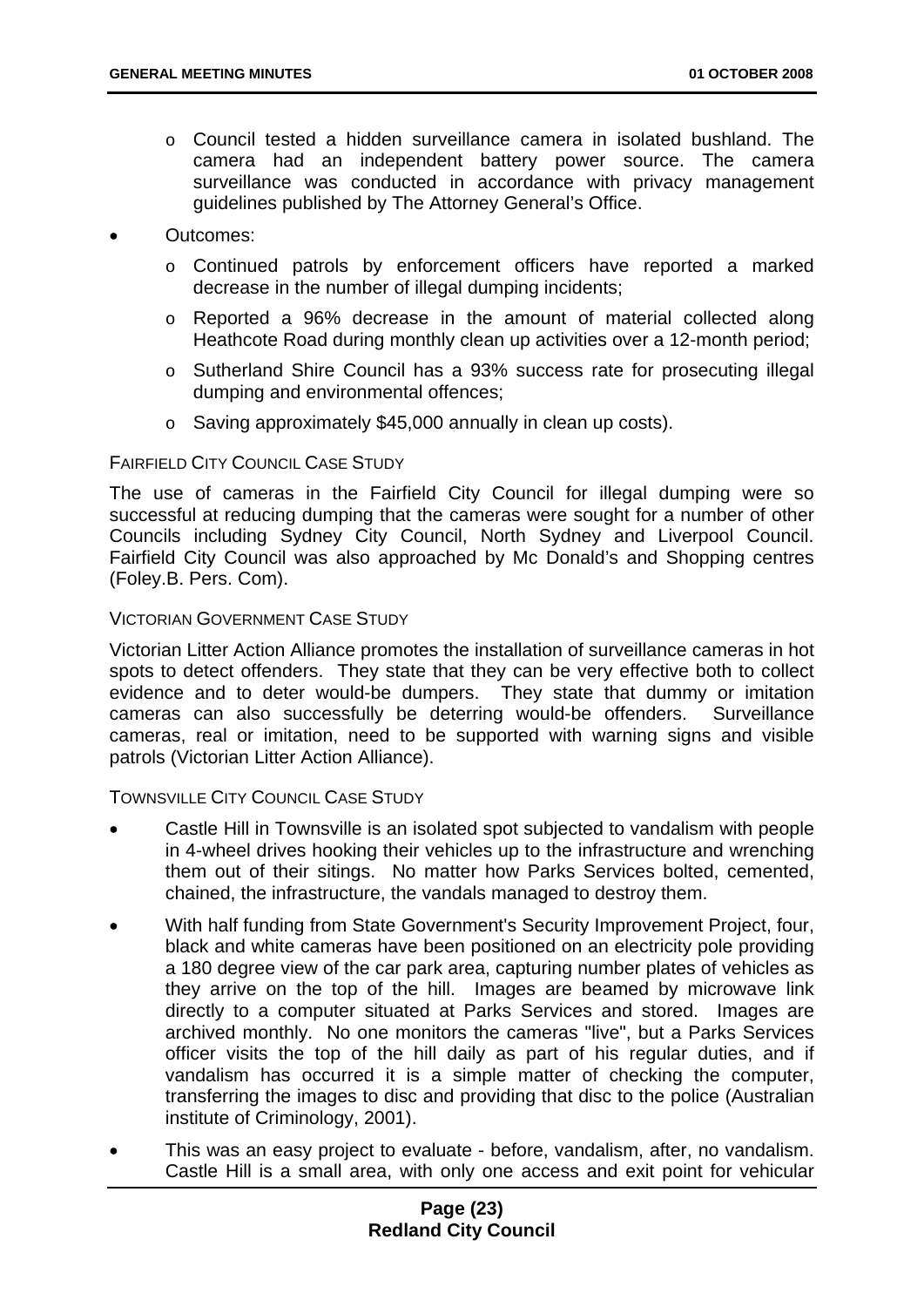traffic. The type of camera system installed and the way it is monitored suits the location. Since the cameras have been in situ (10 months), no vandalism whatsoever has occurred on the hill. Because of its isolation it was not a place that warranted regular police patrols. In this case, the camera system has proved eminently suitable and cost effective.

• The cameras cost \$32,000 to install and with minimal monitoring and maintenance costs, covered by Townsville City Council. The amount of vandalism and costs to rectify are estimated at around +\$50,000 (the cost of repairing the viewing telescope alone was \$8,000 each time). But add to that the unquantifiable cost benefit of the feeling of safety for those who use the hill daily for recreation and for tourists.

#### **SUMMARY**

Council has a range of tools available to it under the current policy. However, lack of prosecutions has resulted in ongoing vegetation damage in public spaces in view pruning hotspots. It is expected that this situation will not change unless the capacity to monitor and successfully prosecute those responsible for damage occurs.

Electronic surveillance techniques offer the capacity to monitor those responsible for damage to vegetation and facilitate the prosecution of those persons acting unlawfully.

#### PROPOSED POLICY CHANGES

In order to take advantage of new technology for the purposes of reducing wholesale and ongoing damage to vegetation from unlawful view pruning, changes to both the policy and guideline are proposed for the inclusion of electronic surveillance devices. The actual wording used is indicated in italics and a rationale provided below where needed.

AMEND THE POLICY OBJECTIVE BY INCLUDING THE WORDS:

 *"To facilitate successful prosecution of persons causing unlawful damage to trees"* 

AMEND THE POLICY STATEMENT BY INCLUDING A NEW POINT:

• *"Implementing electronic surveillance practices where unlawful damage to vegetation is occurring or where other compliance measures cannot provide sufficient surveillance to facilitate successful prosecution".* 

Surveillance practices and the offering of rewards has had limited success in controlling unlawful damage to vegetation. Indeed, a number of cases exist in Redlands where ongoing unlawful damage to existing mature trees and vegetation and replanted trees is occurring. Electronic surveillance technology is seen as one of a range of tools that should be employed to reduce the incidence of unlawful damage.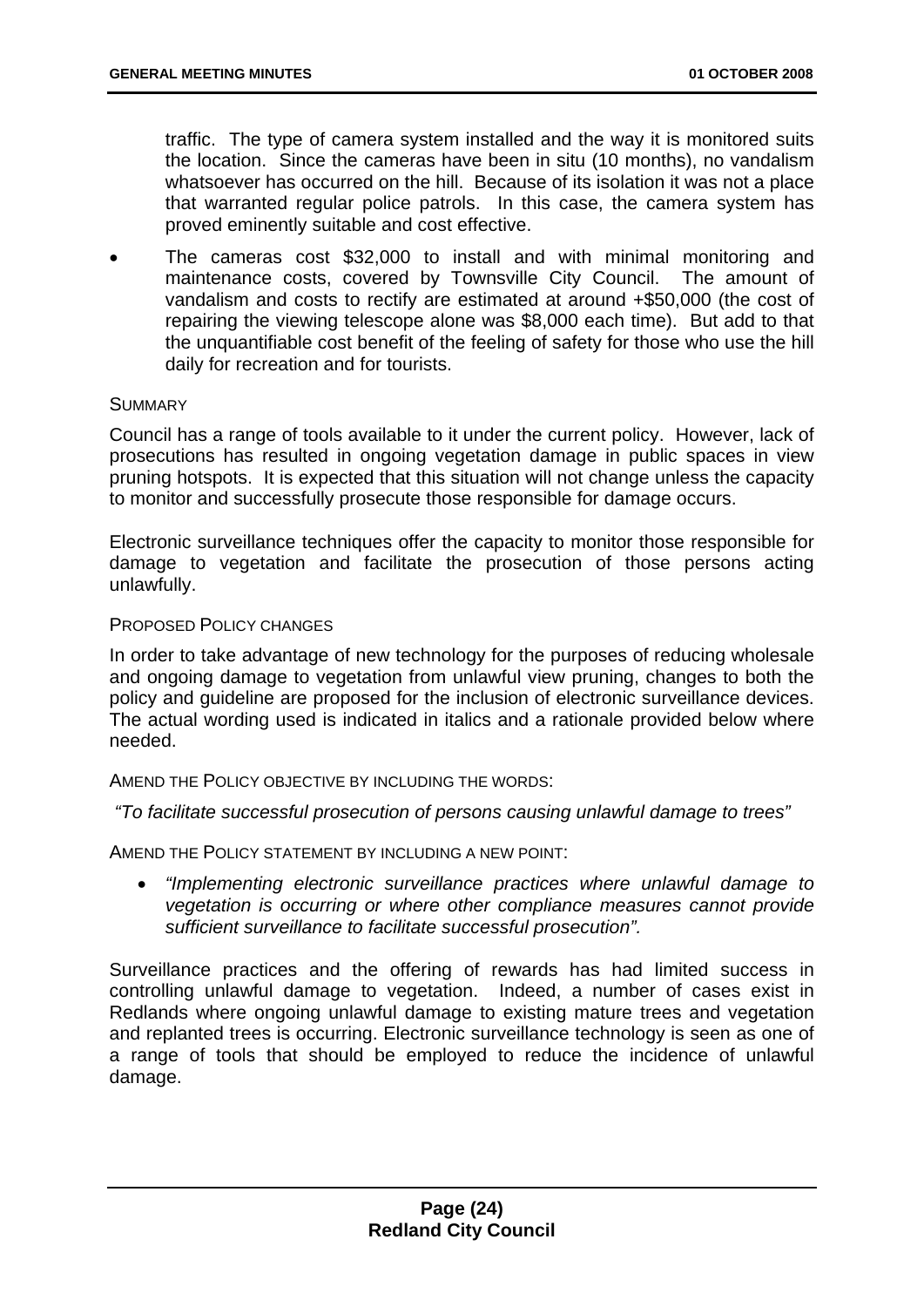#### PROPOSED GUIDELINE CHANGES

NEW DEFINITIONS NOW INCLUDE:

- "*Surveillance: means observation, detection and/or recording, by electronic, personal observation or other means, to assist in the investigation and or prevention of unlawful damage to trees in public places". This has been included for the purposes of this policy and guideline.*
- *"Ongoing damage: is repeated or recurring destruction of the vegetation or interference with its natural growth including but not limited to, ringbarking, cutting down, topping, lopping, removing, knocking down, poisoning, injuring, maiming or destroying". This has been included to recognise damage to newly planted trees which might not be considered 'significant' damage i.e. of high magnitude and extent but occurs on an ongoing basis.*

#### New points include

• *"In consultation with Councils Regulatory and Health Services Manager, apply through a confidential report to the Chief Executive Officer for the installation electronic surveillance devices. The report will define the location and duration of surveillance. This action may be done concurrently with the posting of a reward and/or installation of and obstruction device."* 

As with the installation of screening devices, it is seen that installation of should be authorised via a written report to the CEO. Reports to the CEO need to be confidential in order to prevent damage to surveillance devices and to increase likelihood of prosecution. It is proposed that the location and duration of electronic or other surveillance be defined in order to reduce concerns regarding civil liberties.

Cases exist in Redlands where the installation of new trees and fencing has resulted in ongoing unlawful damage so that individuals may retain or expand views. The installation of surveillance devices, in conjunction with revegetation, installation of view obstruction devices or posting of reward, is considered a requisite where it is justified in light of actual and anticipated ongoing damage.

• *"Where authority has been obtained from the Chief Executive Officer, Electronic or other surveillance devices or activities will be implemented in strategic locations for surveillance and prosecution purposes. This authority will dictate the location and duration of electronic surveillance devices "* 

Authority from the CEO is required for the installation of surveillance devices.

• *"Upon authorisation by the CEO and in consultation with Council's Parks and Conservation Service Manager, carry out approved electronic surveillance".* 

Authority from the CEO is required to carry out approved electronic surveillance. Consultation between Council's Parks and Conservation Service Manager and Regulatory and Health Services Manager is an essential requirement in order to provide timely and sound advice to the CEO.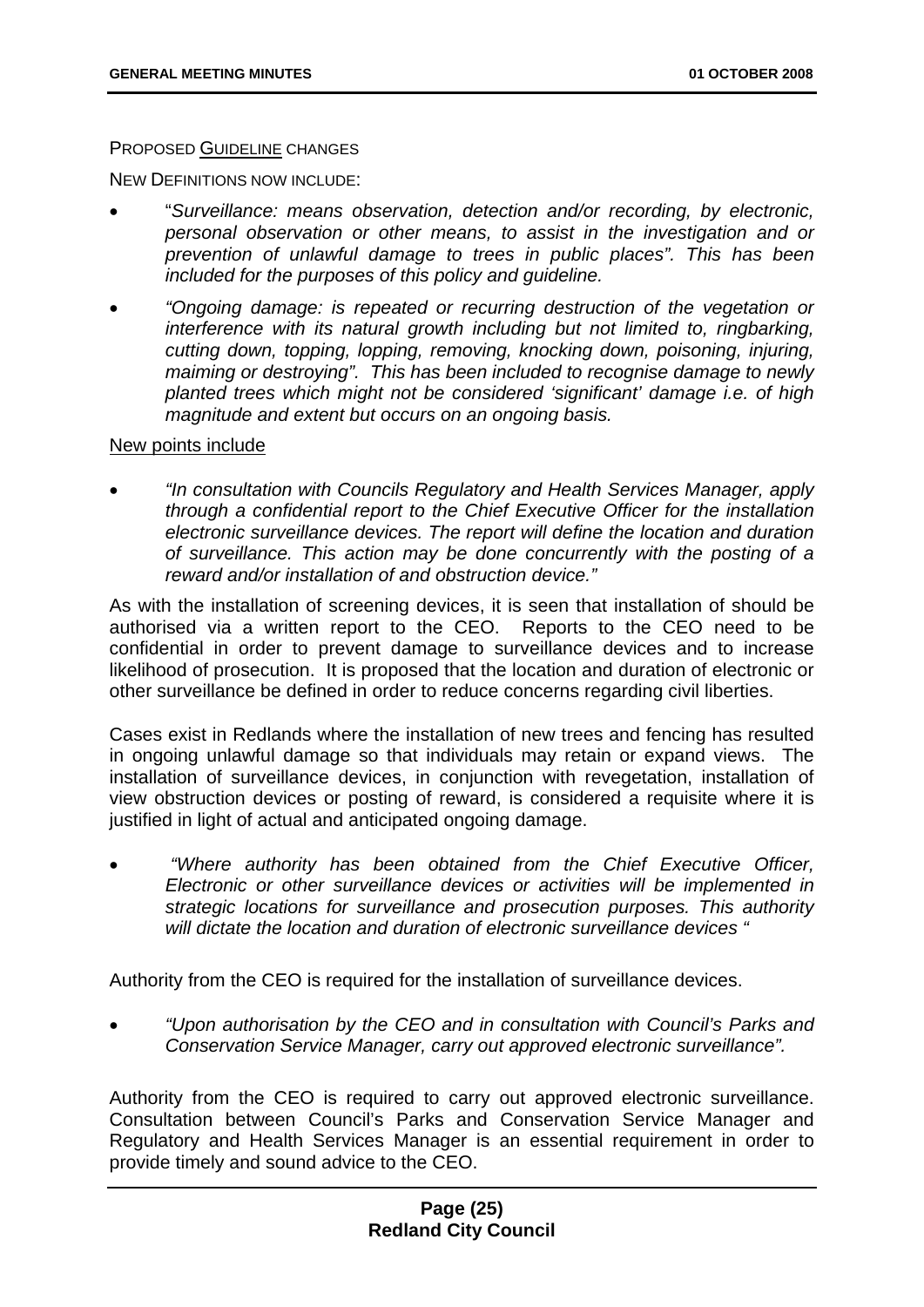#### **RELATIONSHIP TO CORPORATE PLAN**

The recommendation primarily supports Council's strategic priority to ensure the enhancement of biodiversity including koala habitat, bushland, greenspace, waterways, catchments, air and coastal ecosystems in recognition of our unique location on Moreton Bay.

Loss of the City's natural environment will occur if incremental losses of trees due to view pruning remain unchecked. Trees provide an important and beneficial role in the urban form by improving amenity, improving environmental conditions, creating a sense of place. Both the Vegetation Enhancement Strategy 2007 and the Biodiversity Strategy 2008-2012 place obligations on Council to protect, enhance and extent of native vegetation.

#### **FINANCIAL IMPLICATIONS**

There will be significant financial implications estimated between \$30,000- \$50,000 for the use of electronic surveillance techniques. Costs, once known, would need to be incorporated into a quarterly budget review.

#### **PLANNING SCHEME IMPLICATIONS**

The Land Use Planning Group was consulted and it is considered that the outcome of recommendations in this report will not require any amendments to the Redlands Planning Scheme.

#### **CONSULTATION**

Consultation has been undertaken with Land Use Planning, Environmental Management, Regulatory and Health Services and Parks and Conservations Services. Land Use Planning officers have indicated their support for the provision of electronic surveillance and that it would not impact on the planning scheme.

Environmental Management Officers support these amendments and have been involved in the long term management of this issue. Regulatory and Health Services fully support the amended policy and guideline for the inclusion of electronic surveillance measures and are currently investigating surveillance equipment suppliers.

Parks and Conservations Services indicate that have been seeking more effective means of preventing damage to vegetation and fully support the amended policy and guideline. Environmental Management, Regulatory and Health Services and Parks and Conservations Services have provided joint input to the revision of the Policy and Guideline.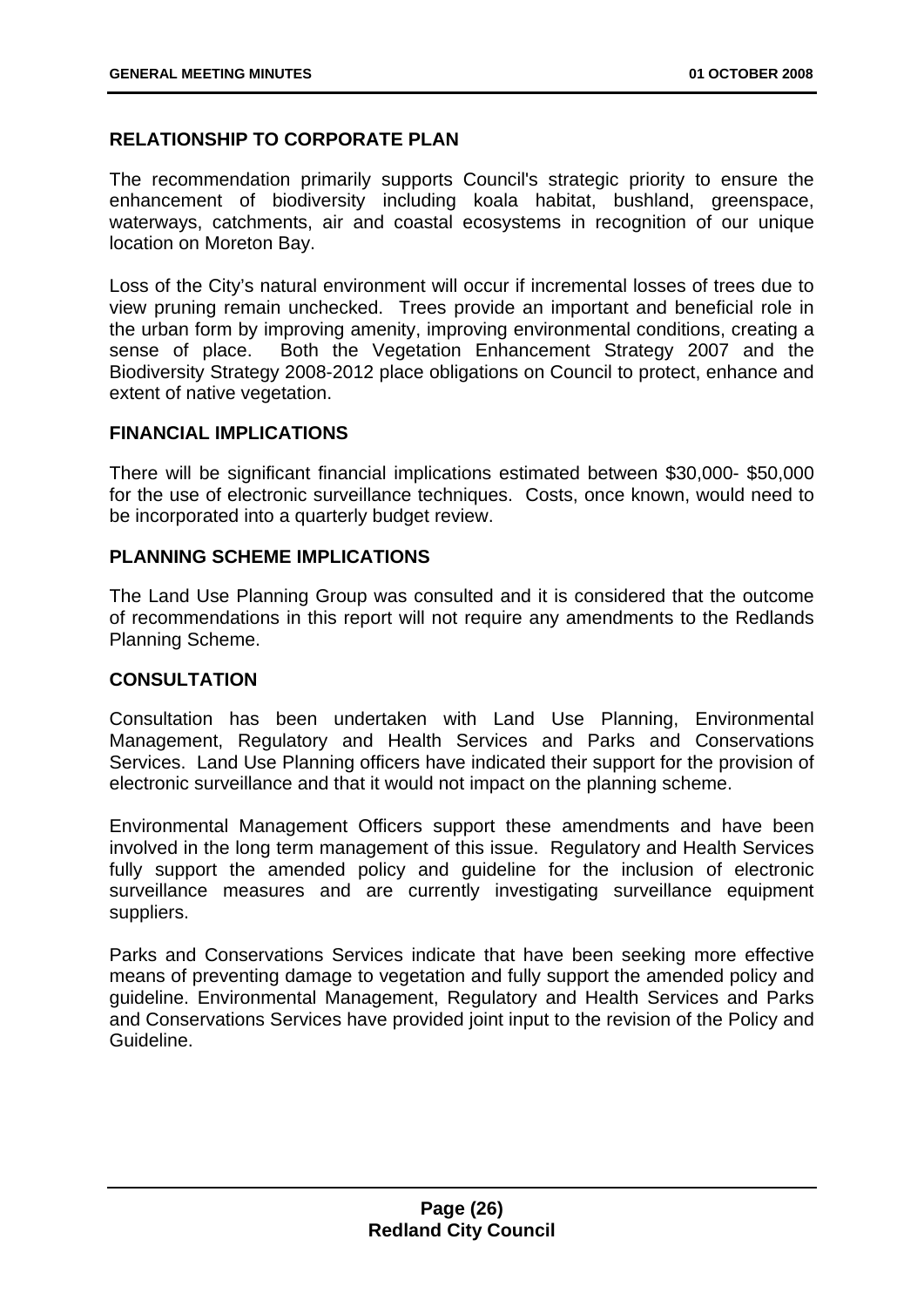#### **OPTIONS**

#### **PREFERRED**

That Council resolve as follows:

- 1. That the amended policy, POL-3025 "Unlawful Damage to Trees in Public Places", as attached, be adopted; and
- 2. That the amended guideline, GL-3025-001 "Unlawful Damage to Trees in Public Places", as attached, be adopted.

#### **ALTERNATIVE**

That Council resolves to maintain the existing policy and guideline.

#### **OFFICER'S/COMMITTEE RECOMMENDATION/ COUNCIL RESOLUTION**

Moved by: Cr Henry Seconded by: Cr Townsend

**That Council resolve as follows:** 

- **1. That the amended policy, POL-3025 "Unlawful Damage to Trees in Public Places", as attached, be adopted; and**
- **2. That the amended guideline, GL-3025-001 "Unlawful Damage to Trees in Public Places", as attached, be adopted.**

#### **CARRIED**

A division was called for.

Crs Townsend, Reimers, Murray, Henry, Boglary and Hobson voted in the affirmative.

Crs Williams and Dowling voted in the negative.

Crs Elliott, Bowler and Ogilvie were absent from the meeting.

The motion was declared by the Mayor as **CARRIED.**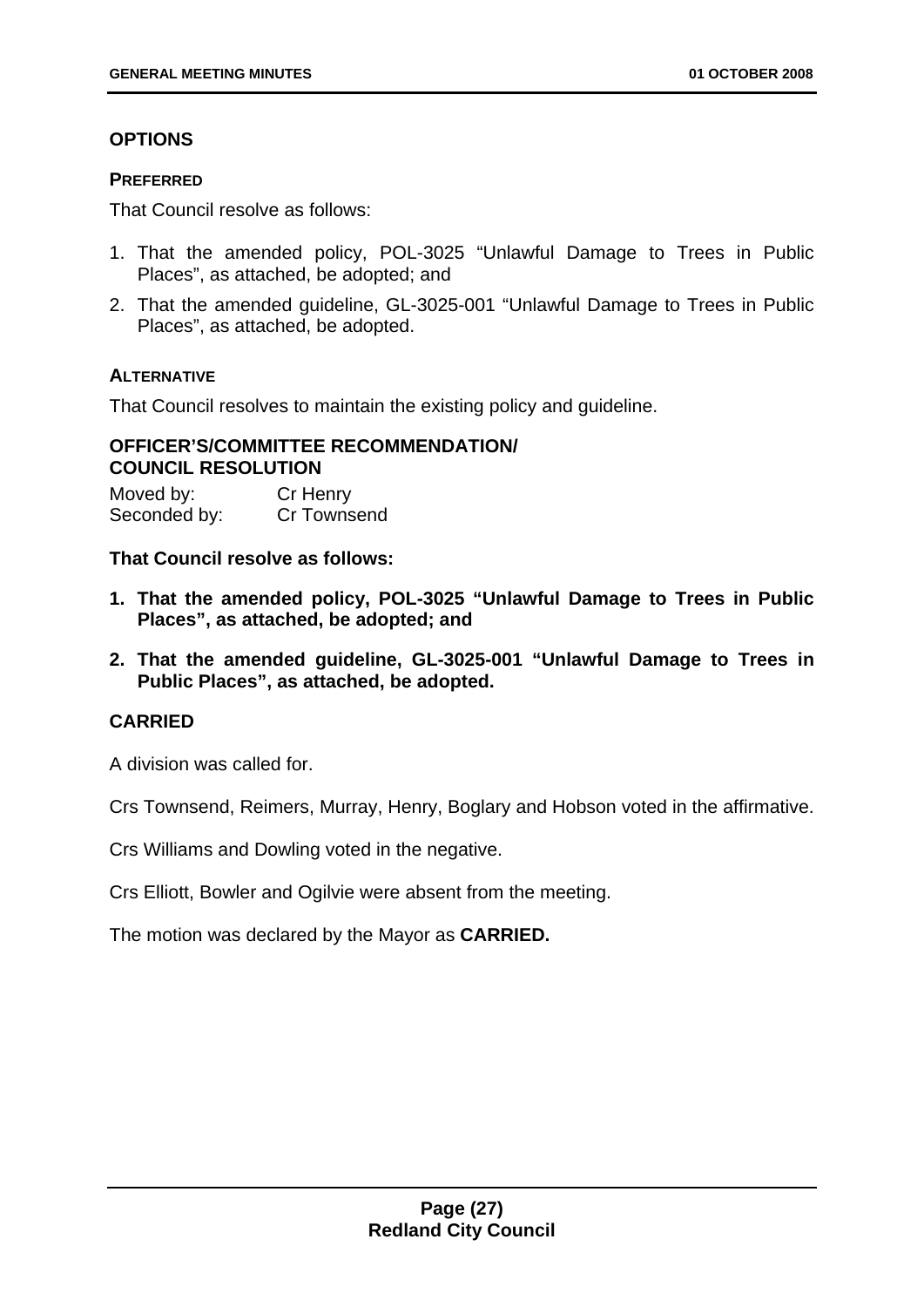#### <span id="page-31-0"></span>**10.1.3 REDLAND CITY TRADE AND INVESTMENT OFFICE - CHINA**

| <b>Dataworks Filename:</b>       | <b>ED Trade - Redlands Trade &amp; Investment Office</b>                                                                                                                                                   |
|----------------------------------|------------------------------------------------------------------------------------------------------------------------------------------------------------------------------------------------------------|
| <b>Attachments:</b>              | <b>Attachment 1 - Corporate Policy POL-2586</b><br><b>International Policy - Strategic Economic and</b><br><b>Community Relationships</b><br><b>Attachment 2 - Memo - Visit to China April/May</b><br>2008 |
| <b>Responsible Officer Name:</b> | <b>Alan Burgess</b><br><b>Manager Economic Development</b>                                                                                                                                                 |
| <b>Author Name:</b>              | <b>Alan Burgess</b><br><b>Manager Economic Development</b>                                                                                                                                                 |

#### **EXECUTIVE SUMMARY**

Council endorsed an international policy in August 2003. This provided opportunities for job creation and consequent increase in self containment of the workforce. China continues to grow at an unprecedented rate and cashed up Chinese companies are seeking opportunities overseas to invest their funds. As the Chinese standard of living improves and their labour market advantage is eroded, they are also seeking opportunities to retain a larger share of the profit. This is likely to involve reducing the supply chain by marketing and distributing their products, in foreign countries, themselves. These factors provide opportunities for businesses in the Redlands.

Chinese business culture requires the development of a relationship between partners. It is therefore important to have mechanisms which can generate and maintain relationships with China. The Redland City Trade and Investment Office was opened in Guangzhou, Guangdong Province, during October 2006, and a friendship agreement was established in 2007 with Qinhuangdao. These measures have helped to establish a credible and ongoing relationship with China which can be used to promote business, cultural, tourism and educational benefits to the City.

Referrals to the Redland City Trade and Investment Office (RCTIO) generally come from the Business Grow program. The RCTIO also provides an opportunity to showcase the Redlands as a place to live, work and potentially invest. It also provides a range of services to Redlands businesses seeking to import or export from the Chinese market. The services are generally more personalised than other Australian Government agencies offer and come free of charge.

During the 2007/08 financial year the RCTIO; handled 280 business enquiries, 300 Government agencies and businesses were accessed, and relationships were established with schools and universities. In 12 responses that were received to a survey on the RCTIO, it was revealed that 14 jobs have been created and 83% surveyed intended to employ more staff in 2009. 83% of respondents also suggested the value to their business of trading in China would be over \$100,000 in five years time.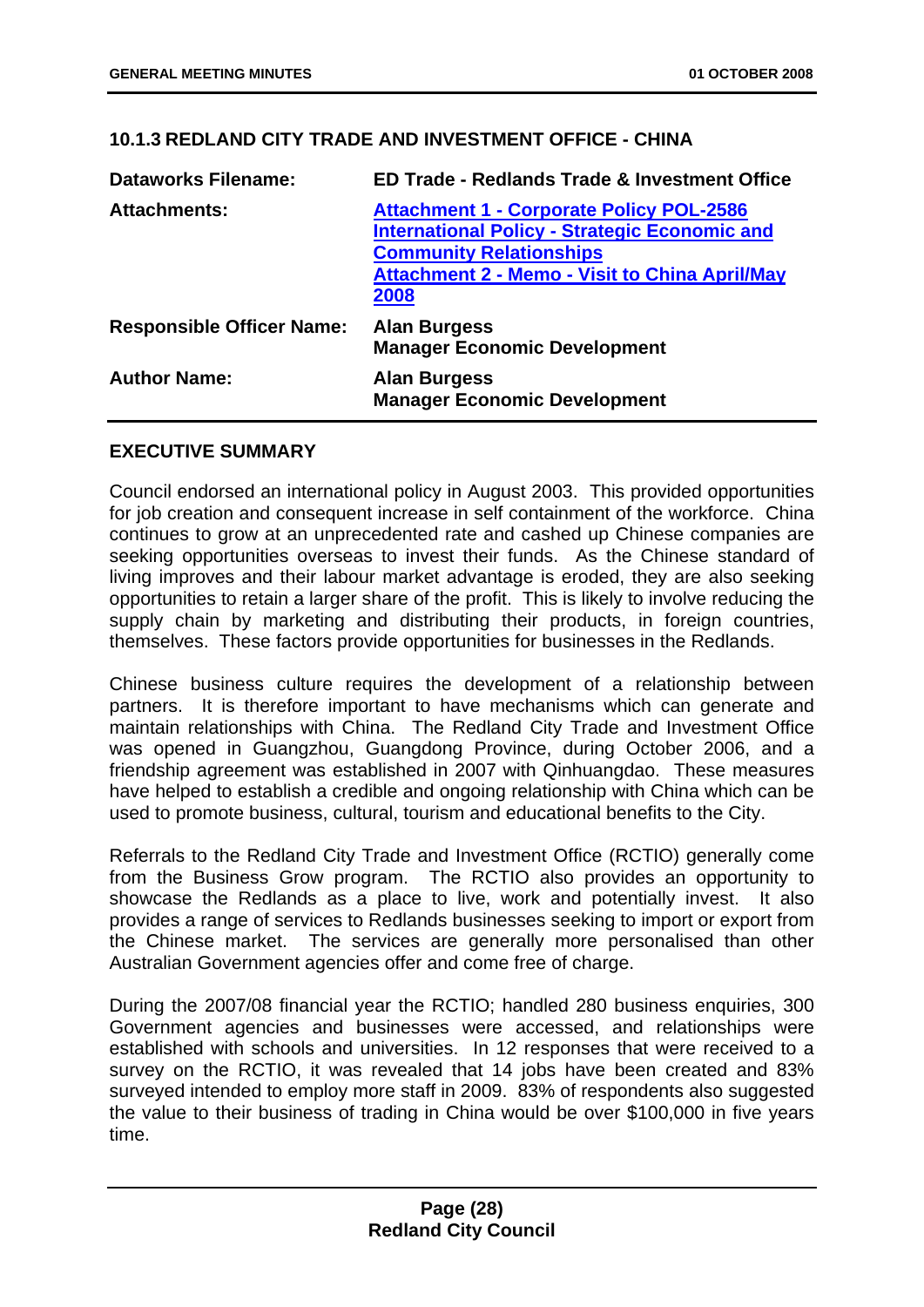In addition to the RCTIO, Council has also developed a friendship agreement with a North Eastern Chinese City called Qinghuangdao. The Manager Economic Development visited both Guangdong and Qinhaungdao during April, visiting 21 Government Departments, 11 Chinese companies, 3 schools and a University. The objectives of the visit were to promote Redland City as a place to live, work and do business. It also provided an opportunity to continue the development of relationships with Chinese Government and business, as well as reviewing the operations of the Trade and Investment Officer.

The possibility of the RCTIO being co-located with Trade Queensland was raised whilst in China and has been progress on return to Australia. Options for this arrangement will be presented to Council when details have been finalised.

#### **PURPOSE**

This report provides an update of the activities surrounding the China Trade and Investment Office and associated activities designed to engage China for mutual cultural and economic gains.

#### **BACKGROUND**

- In August 2003 Council adopted an international policy (Corporate POL-2586 International Policy – Strategic Economic and Community Relationships [Version 2 issued –  $16/1/20081$  which is included as an attachment to this report).
- The 2006/2007 budget approved \$30,000 for the establishment of the China Trade and Investment Office. The project described in the Budget Book, involved the establishment of the office and investment showcase in Guangdong Province, China. The office will provide assistance to Redland business on the Chinese market; provide export assistance; provide inward foreign investment, foster education partnerships and provide current information on the Chinese marketplace.
- In October 2006, Guangzhou Foreign Economic Relations and Trade Consultants Co Ltd (GZ FESCO), a Chinese Employment Agency was contracted to employ Julia Zhang as the Trade and Investment Officer (TIO).

#### **ISSUES**

#### INTERNATIONAL POLICY

In August 2003, Council adopted an international policy (Corporate POL-2586 International Policy – Strategic Economic and Community Relationships which included Council's Commitment to the following key principles:

Implement international initiatives that provide long term, tangible benefits to Redland City, and to support economic and community development initiatives.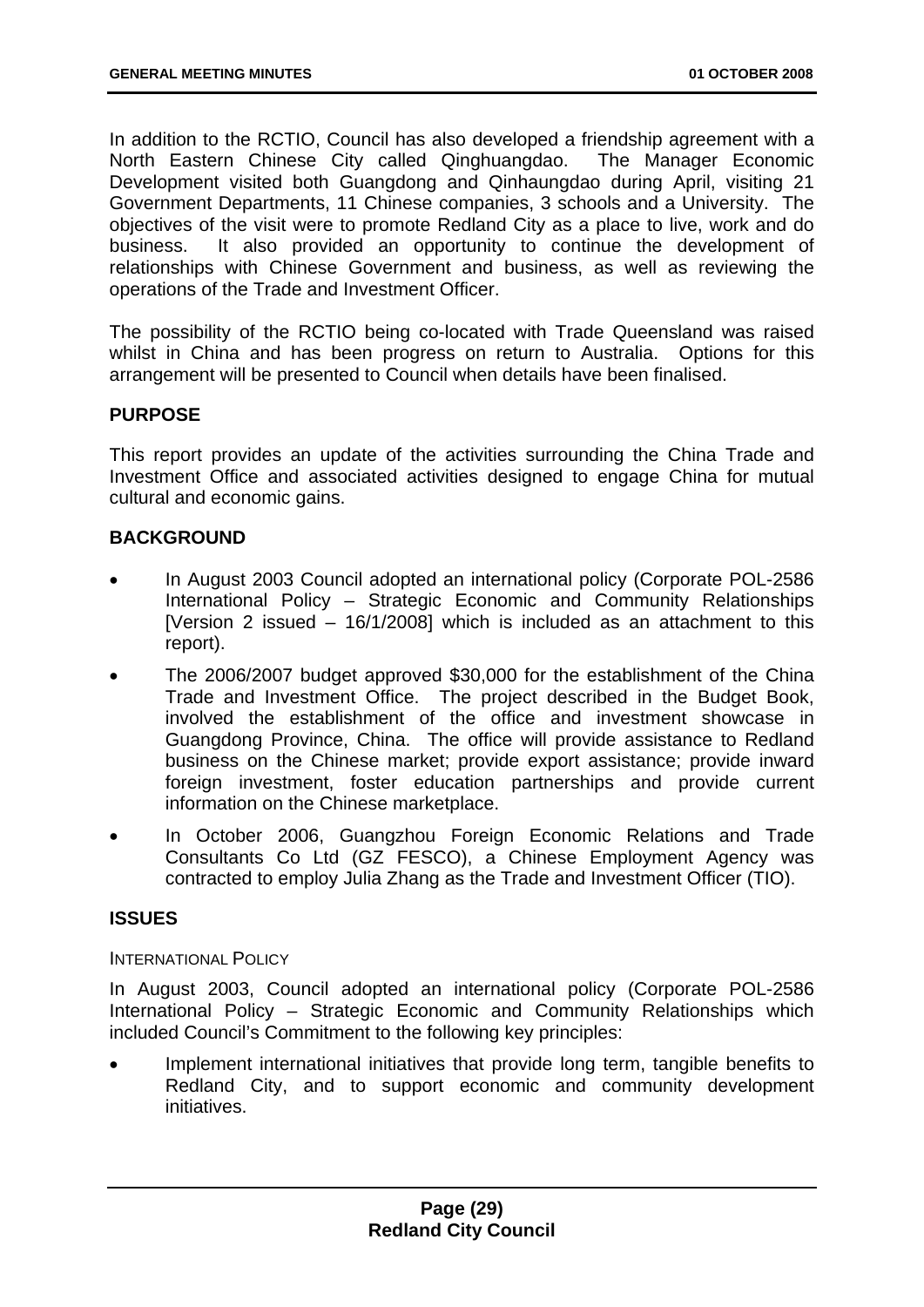- Create an environment in which Redland's economic development initiatives that have an international focus, can be implemented and strengthened, including undertaking partnerships with the private sector.
- Providing opportunities to enhance goodwill and understanding between the people of Redland City and international communities.
- Working with Federal and State Government agencies, and at a regional level, to release international economic development opportunities and benefits.

The policy was underpinned by the concept that our community's knowledge and understanding of different cultures, communities and economies around the world will play and increasing role in the way we work and do business. Our need to expand the city's economic base and provide more self containment of the workforce is reliant upon generating additional income from outside the city. This may be from our own region, other parts of Australia or internationally.

Our reliance on activities beyond the City's limits is particularly important for our business sectors – tourism, food and beverage processing, amenity horticulture, manufacturing and business. It is also important from a strategic perspective to attract business from outside of the city. This provides further opportunities for job creation and the consequent increase in self containment of the workforce.

#### DOING BUSINESS IN CHINA

China has been growing at an unprecedented rate with a GDP growth rate of 11.4% in 2007. Whilst analysts predict this trend may ease in the coming years the growth rate is still predicted to be in the order of 9-10%. This represents considerable opportunities for both importers and exporters to China. As Chinese companies grow, their visions are expanding and they are looking for opportunities to invest their new found wealth outside of China. This provides opportunities for Redlands businesses to seek investors or partners.

Chinese companies are traditionally very good at manufacturing goods at a comparatively low unit cost. This is generally based on their labour cost advantages. However, as China's standard of living grows, so will their labour costs. This additional cost will start to erode their competitive advantage. As this happens, they become more conscious of the gap between the price they receive for manufactured goods and the price paid by the final consumer.

Chinese goods are largely exported through agents in Hong Kong and Shanghai, then wholesalers and distributors in the country of sale. At each point in this distribution chain, profit is taken and the cost to the eventual consumer increased. This leads to the potential for Chinese manufacturers to establish marketing, wholesaling or distributing in foreign countries to increase profit share by reducing the length of the supply chain.

Redlands inherent lifestyle advantages make the region an excellent choice for company offices. To take advantage of this opportunity requires an ongoing commitment to a relationship with China and an understanding of their culture.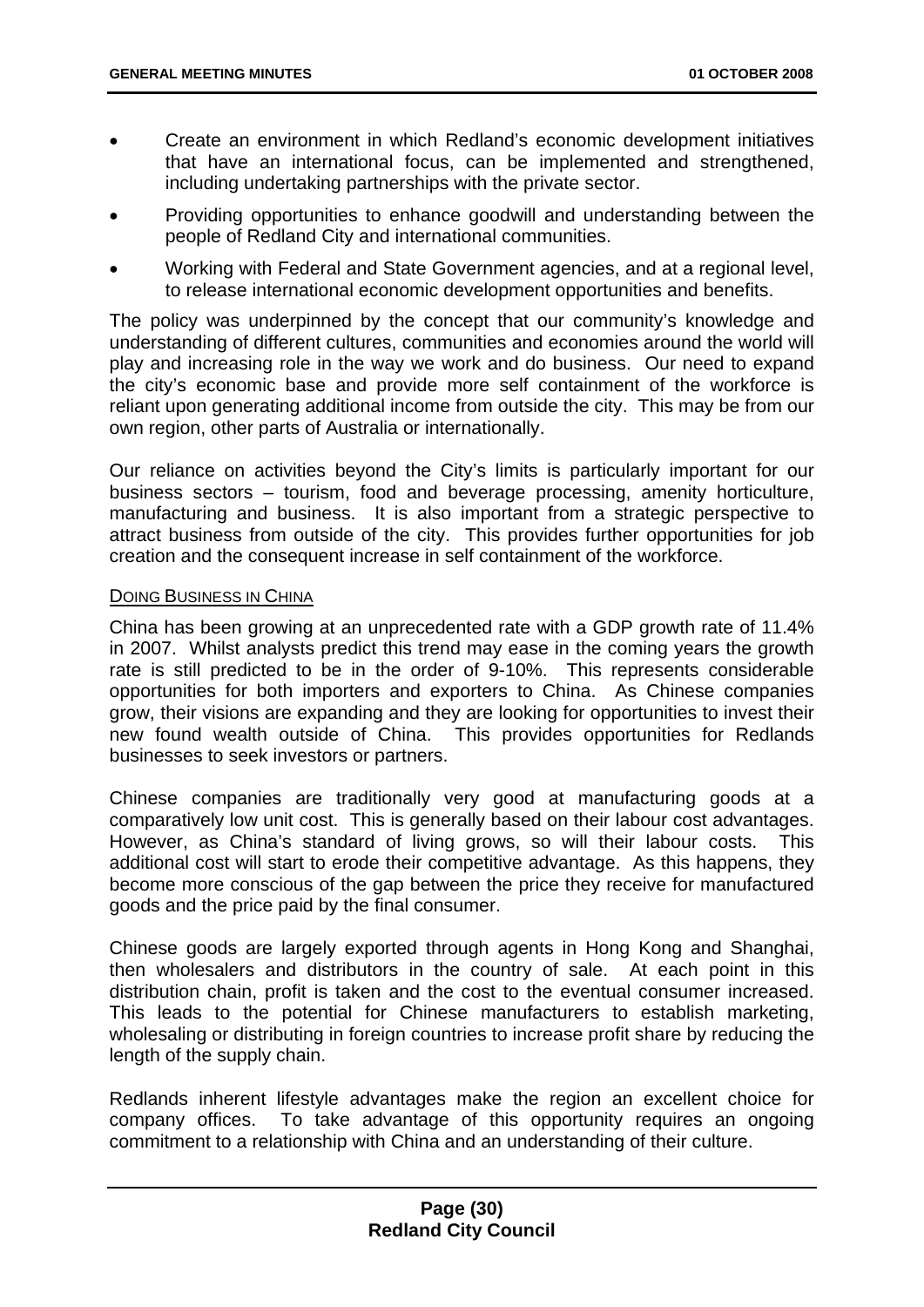Chinese culture is different from the western culture in many ways, including how business is conducted. Chinese prefer to deal with people they know and trust. This may not sound much different to western culture; however, the heavy reliance on relationships means western companies have to make themselves known to the Chinese before any business can take place.

Furthermore, this relationship is not simply between companies but also between individuals at a personal level. The relationship is not just before sales take place, but it is an ongoing process. The company has to maintain the relationship "guanxi" if it wants to do more business with the Chinese. It is like being friends and friends count on each other in good times and tough times. These friendships foster understanding and emotional bonds and the Chinese often feel obligated to do business with their friends first. By getting the right 'guanxi' the organisation minimises the risks, frustrations and barriers when doing business in China.

'Guanxi' or relationship with high ranking officials is also still important for doing business in China. However, this trend is declining to some extent as Chinese companies gain exposure to Western business culture. Although developing and nurturing the 'guanxi' in China is demanding on time and resources, the effort necessary to establish and maintain a network is well worth the effort. Even domestic businesses in China establish wide networks with their suppliers, retailers, banks and local government officials. These relationships act as information networks and companies with wide ranging and well established 'guanxi' generally have much higher performance than other companies.

Council plays an important role in facilitating and encouraging the development of international relationships. This is generally achieved through a combination of economic, cultural and educational programs which are developed through friendship or sister City relationships. An important and powerful tool is also to establish a presence in a foreign country to promote the home City and act as the interface.

#### REDLAND CITY TRADE AND INVESTMENT OFFICE – GUANGZHOU (GUANGDONG PROVINCE)

The Redland City Trade and Investment Office (RCTIO) was established, October 2006, in Guangzhou and Julia Zhang was employed as the Trade and Investment Officer (TIO). The office was established in Guangzhou, which was chosen as it is the capital of Guangdong province, one of the three major economic powerhouses of China. A friendship arrangement was also established with Qinghuangdao, in North Eastern China. These initiatives have opened opportunities for Redland businesses as well as the potential for investment in local projects.

The office is available for use by Redland business people wishing to do business in China. The overall aim of the office is to generate employment and economic opportunities through trading with China.

The RCTIO operates in concert with the Redland City Business Grow program and the majority of referrals to the RCTIO come from Business Grow clients.

The Redland City Trade and Investment Office: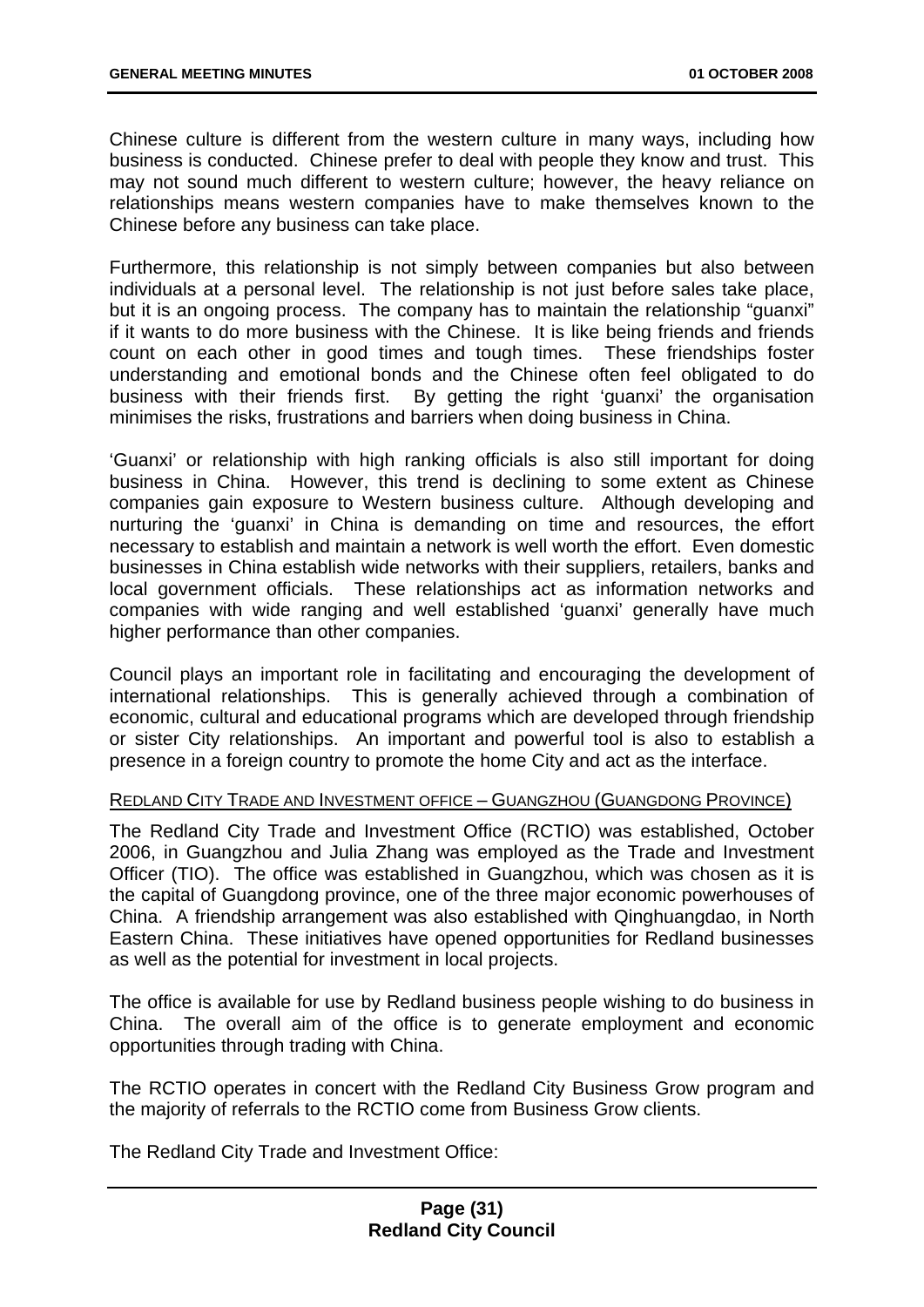- Provides opportunities to showcase the Redlands in China.
- Confirms Council's commitment to promoting exports and investment in China.
- Provides opportunities for partnership arrangements with the Trade Queensland Hong Kong and Guangzhou offices, AusTrade and other relevant Federal/ State agencies.
- Provides a range of opportunities to actively promote export and investment initiatives.
- Acts as a Redland's business advocate, and a Council representative, in southern China, Hong Kong and Macau.
- Commercial arrangements can be facilitated and advice provided on business conditions and practices in China.
- Provides a link for local business people, and Council officers, who are visiting Southern China.
- Provides limited translation services at meetings and for basic documentation.
- Develops and maintains relationships with Chinese business and Government.

China represents a significant and growing economic development opportunity for the City. The discussions in China have highlighted the range of commercial activity available in southern China and the importance of building relationships.

By establishing an office, Council highlights the importance of Southern China to its economic development strategies and to providing tangible ways for local businesses to expand into the market.

#### ACTIVITIES OF THE REDLAND CITY TRADE AND INVESTMENT OFFICE

Redland businesses, schools and other relevant organisations now have on the ground access to the growing Chinese market.

The office assists Redland businesses to expand into the south China marketplace, focusing primarily on exports and joint venture opportunities, education and cultural activities and investment attraction into Australia.

The Trade and Investment Officer (TIO) provides businesses with pre market-entry suggestions, assessment of the market potential for their products or services, distribution and logistics ideas, trade show participation assistance and partner matching. Julia works closely with the Queensland Government's Trade and Investment Offices (in both Hong Kong and Guangzhou) and with AusTrade (which also has an office in Guangzhou).

The services the office provides include:

- Core Services general assistance to Redland businesses on the Chinese market.
- Export assistance helping Redland businesses export into the Chinese market.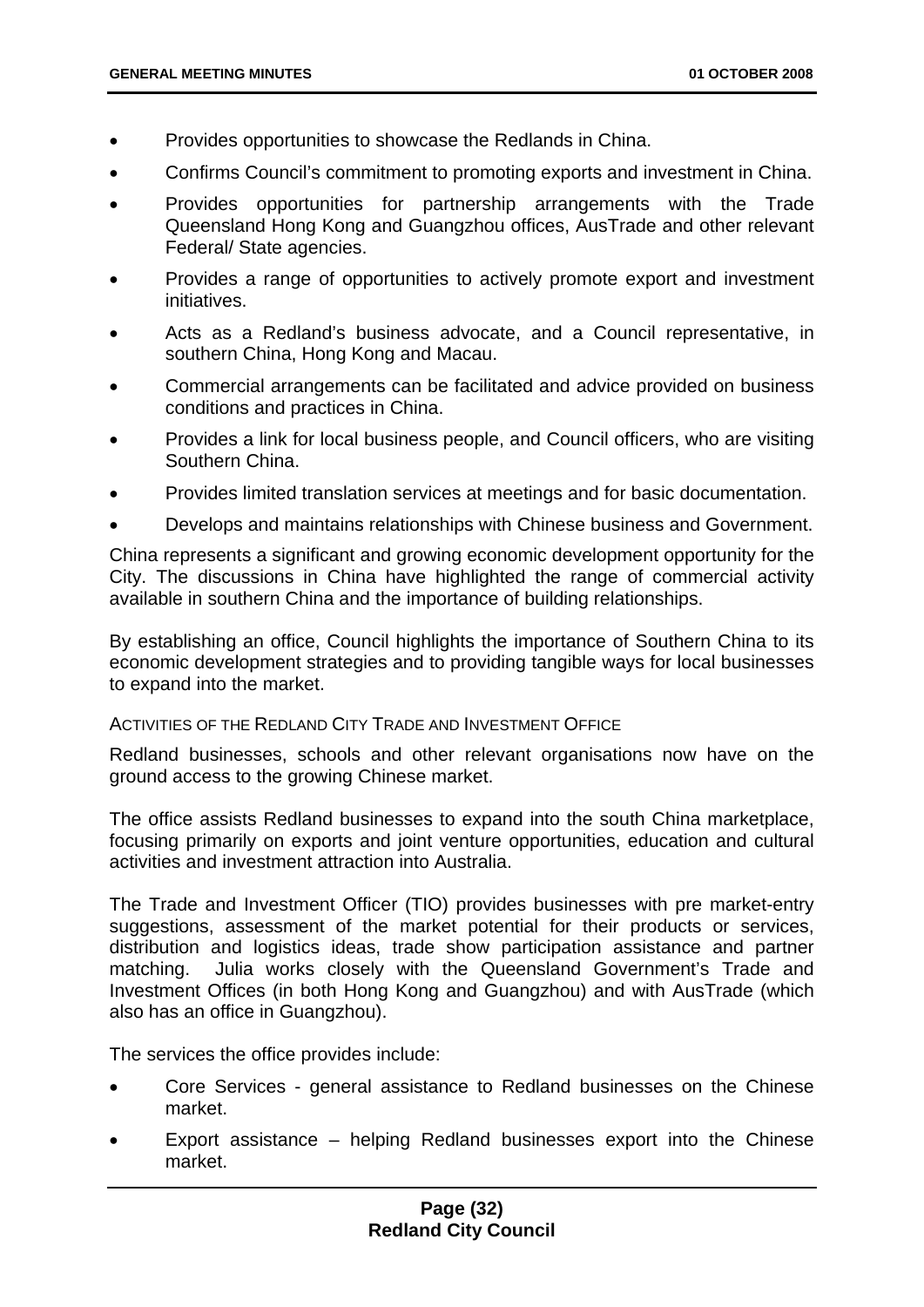- Import assistance helping Redland businesses identify products to import from China.
- On the ground support providing information for Redland businesses visiting Guangzhou and assisting with arrangements.
- Trade show co-ordination  $-$  identifying appropriate trade show opportunities and co-ordinating participation by Redland businesses.
- Inward Foreign investment informing Chinese companies on the Redlands as a premier location for setting up or growing businesses.
- Education Partnerships fostering partnerships among universities, colleges and entrepreneurs.
- Tourism partnerships identifying opportunities for linkages.

## OUTCOMES FOR THE REDLAND CITY TRADE AND INVESTMENT OFFICE

Throughout the financial year 2007/08 the Redlands Trade and Investment Office, continued to provide good support to Redlands businesses, by handling over 280 business enquiries and establishing relationships with 67 new clients. The Redlands were also represented at six major international trade shows in China and one in Australia. Over 300 Chinese businesses or government agencies were contacted for information or support. Relationships were also established with six Chinese schools and one University, for cultural and educational exchanges.

A number of Council publications, including its *Top Ten* brochure, which details key investment projects now at various stages of investigation, and an educational guide have been produced in Mandarin and over 1000 have been distributed throughout Southern China by the Office.

A survey was conducted of 56 Redland companies who have been referred to the Trade and Investment office. Not all companies surveyed have used the services of the RCTIO but 12 responses were received:

- Two (2) responses had not used the service to any great extent. These included companies which were either trading in China before the establishment of the RTIO, or were only considering options for their company.
- Nine (9) responses were received from companies which have either established a trading relationship or are in the process of doing so.
- One (1) company has not yet been able to find a suitable partner in China.

Of the 12 who responded to the survey:

- Nine (9) were satisfied to very satisfied with the service they received from the RCTIO, two had not had significant dealings with the office.
- Responses to how much the support provided to the company would have cost were:
	- a) 3 \$5,000-\$10,000;
	- b) 3 \$1000 \$5000; and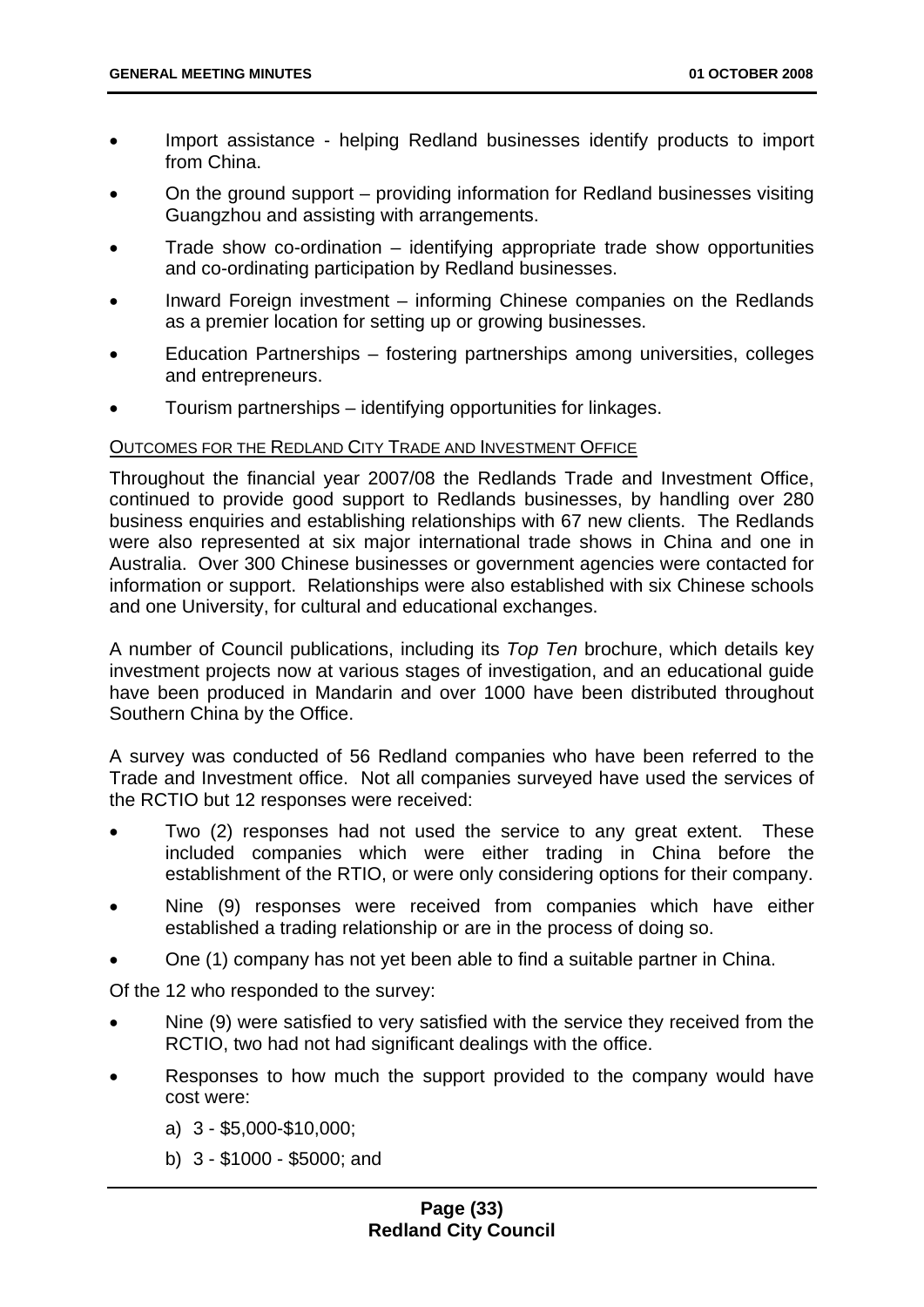- c) 4 under \$1000.
- Value to their business of trading in China during 2007/08:
	- d) 5 less than 1000;
	- e) 2 10,000 to 50,000;
	- f) 1 50,000 to 100,000; and
	- g) 4 over 100,000
- All but two of the companies surveyed suggested the potential value of China trade in five years time was over \$100,000.
- Six (6) suggested the loss of the office would have an impact on their business.
- Four (4) have employed new staff as a result of their trade with China.
- Of the companies surveyed, the total number of jobs created as a result of trade with China was 14. With one company also commenting they have 35 other people working for them on a contract basis.
- Ten (10) intend to employ more staff in 2009.

Comments provided from those surveyed include:

- '*After reading about the Trade Officer in Guangzhou in a local newspaper, we approached the council for more information and were put in touch with Julia. As a small business we had approached other sourcing agencies without success. I believe that this service is extremely forward thinking of the council to provide an avenue for local business to access a country that can provide both import and export opportunities for us. Thank you.'*
- *'It made a huge difference having Julia with us as a Trade Investment Officer, before during & after our visit to China. From advice on what hotels to stay in & setting up appointments with suppliers to acting as an interpreter & helping us to finalise a shipment of goods. This would have been almost impossible*  without her. There was a huge difference in the attitude of suppliers in their *acceptance of us. It gave us credibility with suppliers to say nothing of how much easier it was to communicate exactly what it was we were trying to achieve. There is no question that being able to buy out of China at a more competitive rate allows us to grow our business & increase our interstate*  sales. This then allows us to employ more people. It is great to have the *backing & support of Redland City Council to help us to do this.'*
- *'Julia Zhang opened doors for us for multi-million dollar contracts. Impossible without her help and knowledge of the Chinese Telecommunication market.'*

# ALTERNATIVES TO REDLAND CITY TRADE AND INVESTMENT OFFICE (RCTIO)

The level of personalised service provided to clients by the RCTIO is far higher than available from any other Australian Government agency; however, importing and exporting advice is available from both AusTrade and Trade Queensland.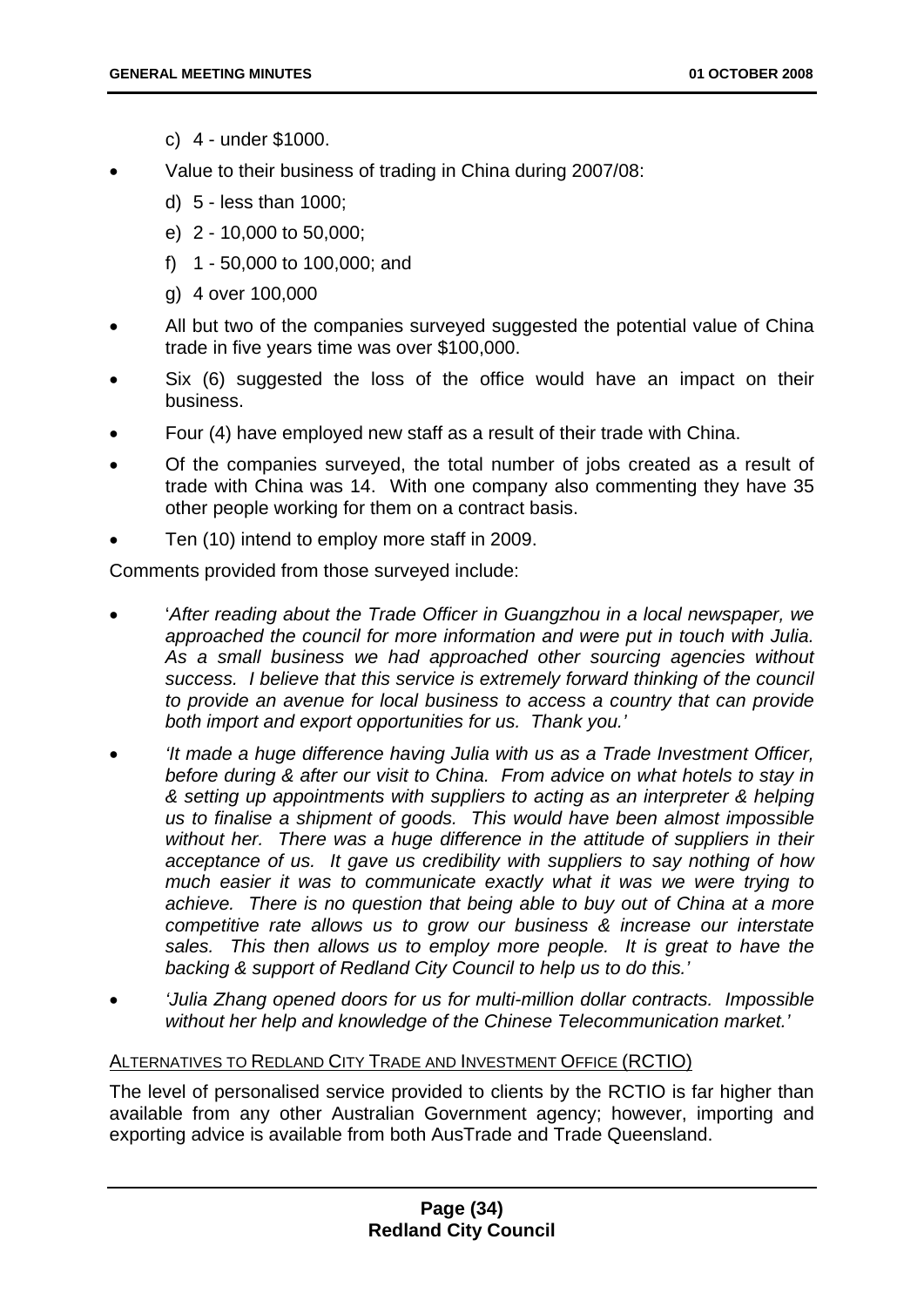AusTrade will provide general information free of charge to clients and is available either through their website or by calling with an export adviser. Specific tailored advice is provided to companies based on a quote in advance. These services are provided on an hourly rate of \$190 per hour.

Trade Queensland also provides generic business services in China, although not personalised to the same level. They also provide a wide range of training courses, in Australia, on most aspects of importing and exporting.

# SUPPORTING ACTIVITIES TO CHINA ENGAGEMENT STRATEGY

In addition to the operation of the RCTIO the China engagement strategy contains other supporting activities. These include visits to China by the Manager Economic Development and former Mayor, as well as the friendship arrangement with Qinghaungdao.

The Redland Trade and Investment Officer (Julia Zhang) is managed by the Manager Economic Development. Julia is employed through a Chinese employment agency (GZ FESCO) under a 12 month contract, with the current one due to expire 30 June 2009. Visits to China by the Manager are made on an infrequent basis to further the aims of the RCTIO and continue the development of relationships. The most recent visit was in April 2008, prior to that a visit was undertaken in December 2006. Julia, visited Australia in August 2007 for the Asia Pacific Cities Summit and to have meetings with local clients. During the Summit interest in investing in the Redlands was expressed by numerous organisations in Hong Kong, Shenzhen, Kaifeng, Zhongshan and Zhuhai.

Two Government officers (Shi Bai-sheng 'Eddie' and Zhang Chaozhou 'George') from the Qinhuangdao Economic and Technological Development Zone visited the Redlands, for a period of two months, as part of an exchange program negotiated between the Mayors of Qinhuangdao and Redland City. This has significantly increased the relationship with the region and, provided the relationship can be maintained, provides considerable opportunities for mutual support and business partnering.

#### VISIT TO CHINA BY MANAGER ECONOMIC DEVELOPMENT – APRIL 2008

During April and early May 2008 the Manager Economic Development visited both Guangdong and Qinghuangdao, a detailed report on the activities of the visit are contained in the attachment to this report. During the period 14-30 April he visited 21 Government Departments, 11 Chinese companies, 3 Schools and Yanshan University. The purpose of the visit was to:

- Promote investment opportunities in Redland City and South East Queensland area, particularly focusing on the top ten investment projects supported by Council. This included particular emphasis on;
	- a. Toondah Harbour;
	- b. Educational facilities;
	- c. Cleveland CBD redevelopment;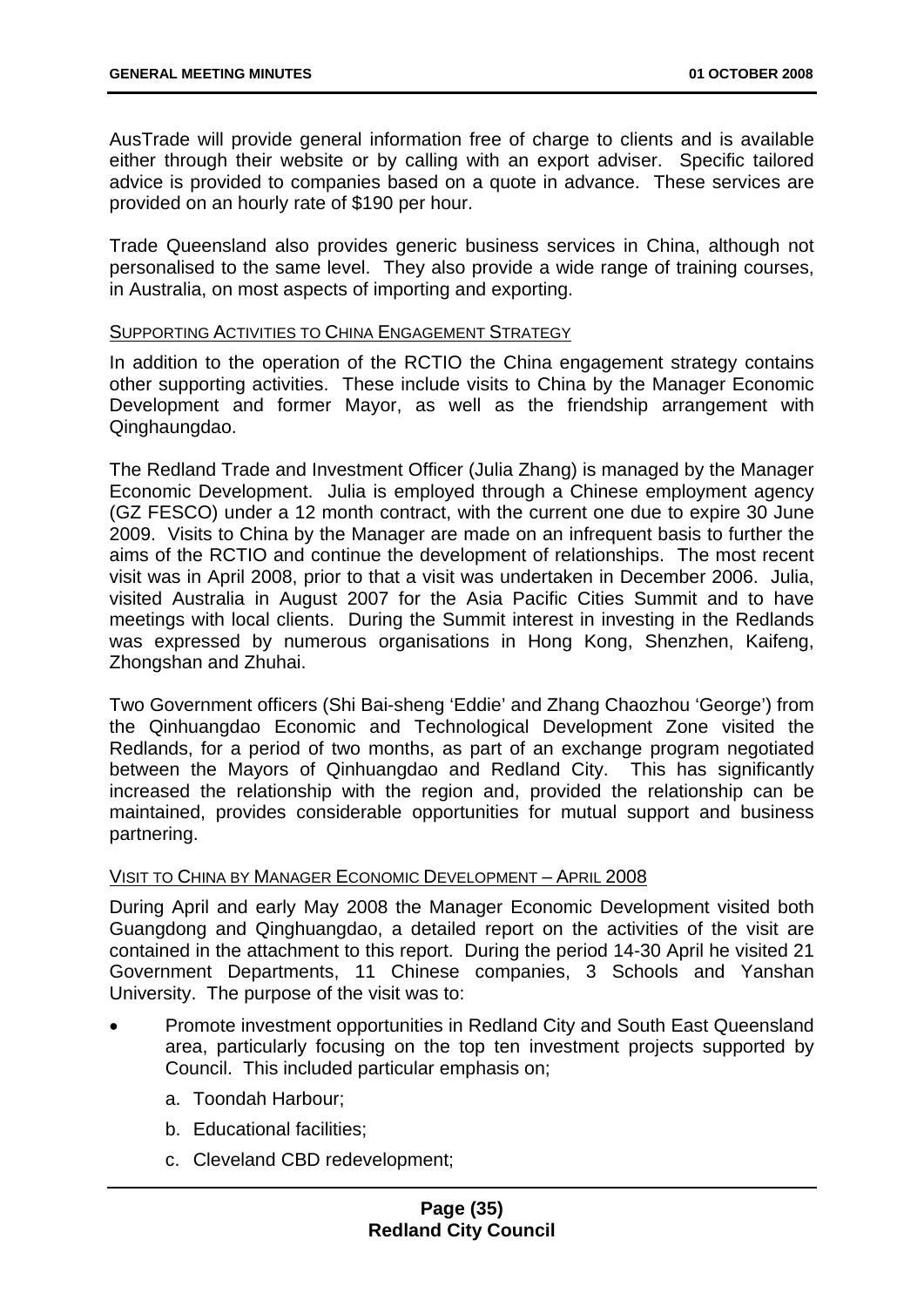- d. Capalaba CBD redevelopment; and
- e. Tourism.
- Highlight the significant amount of development work currently underway in the Redlands;
- Showcase the Redlands as a place to live, work and do business;
- Following up on contacts establishing during the Asia Pacific Cities Summit;
- Familiarisation of Redlands China Trade and Investment Office location and surrounding environment;
- Development of Trade and investment officer roles, responsibilities and annual work plan;
- Development of networking opportunities for Trade and Investment Officer; and
- Continue to develop the relationship with Qinhuangdao by honouring the spirit of the exchange agreement.

The trip was broken into two parts with the period 14-22 April spent in the Guangdong and Hong Kong area, in company with the Trade and Investment Officer. During the second part of the visit, 23 -30 April, the Manager Economic Development was hosted by the Qinghuangdao Economic and Technological Development Zone.

#### OUTCOMES OF THE VISIT TO CHINA

The outcomes from the visit to China lay largely in the potential for long term relationships and the matching of businesses between the two countries. Progress with some of the major opportunities will be dependent on resources, funding and time available within the Economic Development Group.

In both regions, presentations were given on the economic developments taking place in Redland City. The briefings also included details of the natural environment, culture and physical location. This included considerable encouragement to consider Redland City as a tourist destination.

Contacts established during the Asia Pacific Cities Summit were reconfirmed and companies were encouraged to consider the lifestyle and business advantages of Redland City.

Tentative discussions were undertaken with educational departments in China to ascertain their responsiveness to the establishment of an international college in Redland City.

#### GUANGDONG AND HONG KONG

Guangdong Province is on the southern coast of China. It overtook Henan and Sichuan to become the most populous province in China in January 2005, registering 79 million permanent residents and 31 million migrants, giving a total population of 110 million. The provincial capital of Guangzhou and economic hub Shenzen are among the most populous and important cities in China.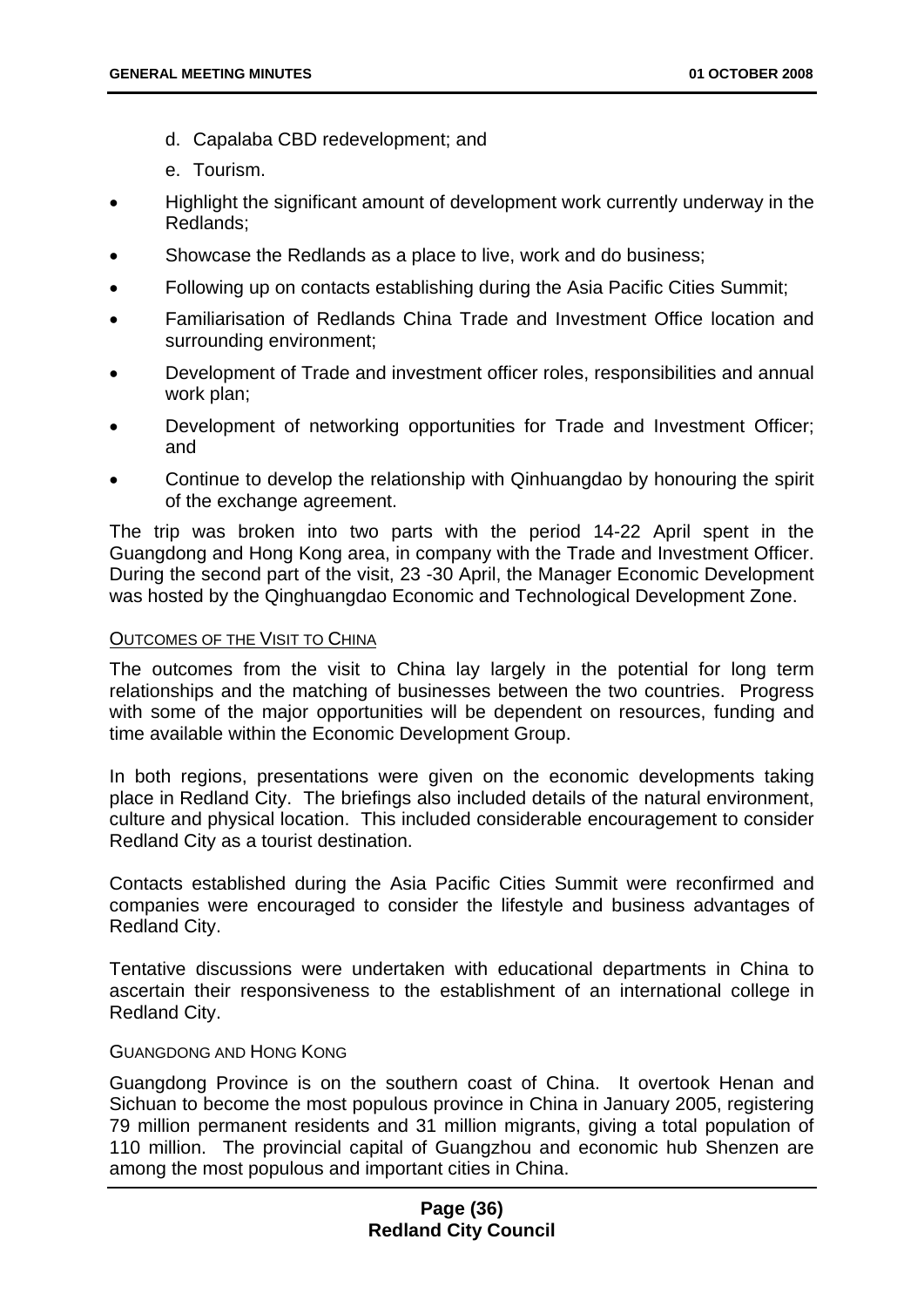The visit provided a valuable opportunity to view the day to day activities of the TIO. It was also important to boost her profile by visiting as many Government Departments and businesses. The relationship between AusTrade and Trade Queensland was also re-confirmed. The visits to various Government departments in Guangdong have provided the TIO with significant new contacts and a much wider network of relationships. The value of these is not able to be estimated; however, over time it is likely to be significant.

In order to maximise the effectiveness of the Trade and Investment Officer (TIO) discussions were held with Trade Queensland over the possibility of co-location of RCTIO. These discussions have continued in Australia and consideration is now being given by Trade Queensland to having to position employed by Trade Queensland – under a sponsorship from RCC.

Further opportunities to expand education exchanges between China and Redland schools have continued and the TIO has partnered with Trade Queensland in education displays and shows. The TIO is also providing assistance to a Chinese tourism company to establish student exchange programs.

The TIO has continued to maintain and develop the relationship with the various Chinese companies visited and the Economic Development group will continue to seek opportunities for them to invest in the Redlands, should suitable projects become available. They will also be included in opportunities for Chinese companies to establish headquarters operations within Redland City, to market and distribute their products. One Chinese company may visit Redlands in September or October 2008 to investigate the possibilities of conducting research and development into environmental products for the Australian market, and another remains keen to find suitable investment opportunities in the region.

The TIO has supported several Redlands businesses to attend the Canton Fair to seek products and develop contacts.

#### **QINHUANGDAO**

Qinhuangdao is located in the Hebei province which is in the north-east of China. The Chinese capital, Beijing, is located in the middle of the province. Hebei is made up of 11 prefecture-level divisions/cities including Qinhuangdao. The city covers a total area of 7812km<sup>2</sup> with a population of 2.7046 million. The urban area is 363km<sup>2</sup> with a population of 720,100.

The visit to Qinhuangdao continued the development of the relationship 'guangxi' between the Qinhuangdao Government and Redland City. This included providing briefings on potential investment projects in Australia, education, lifestyle and tourism.

Several Chinese companies from Qinhuangdao expressed an interest in finding distributors and/or establishing presence the region. Where possible these have been passed on to potential Australian partners. Where it is not possible to find suitable sites or partners in the Redlands, the leads will be forwarded to the Economic Development sections of neighbouring Councils.

### **Page (37) Redland City Council**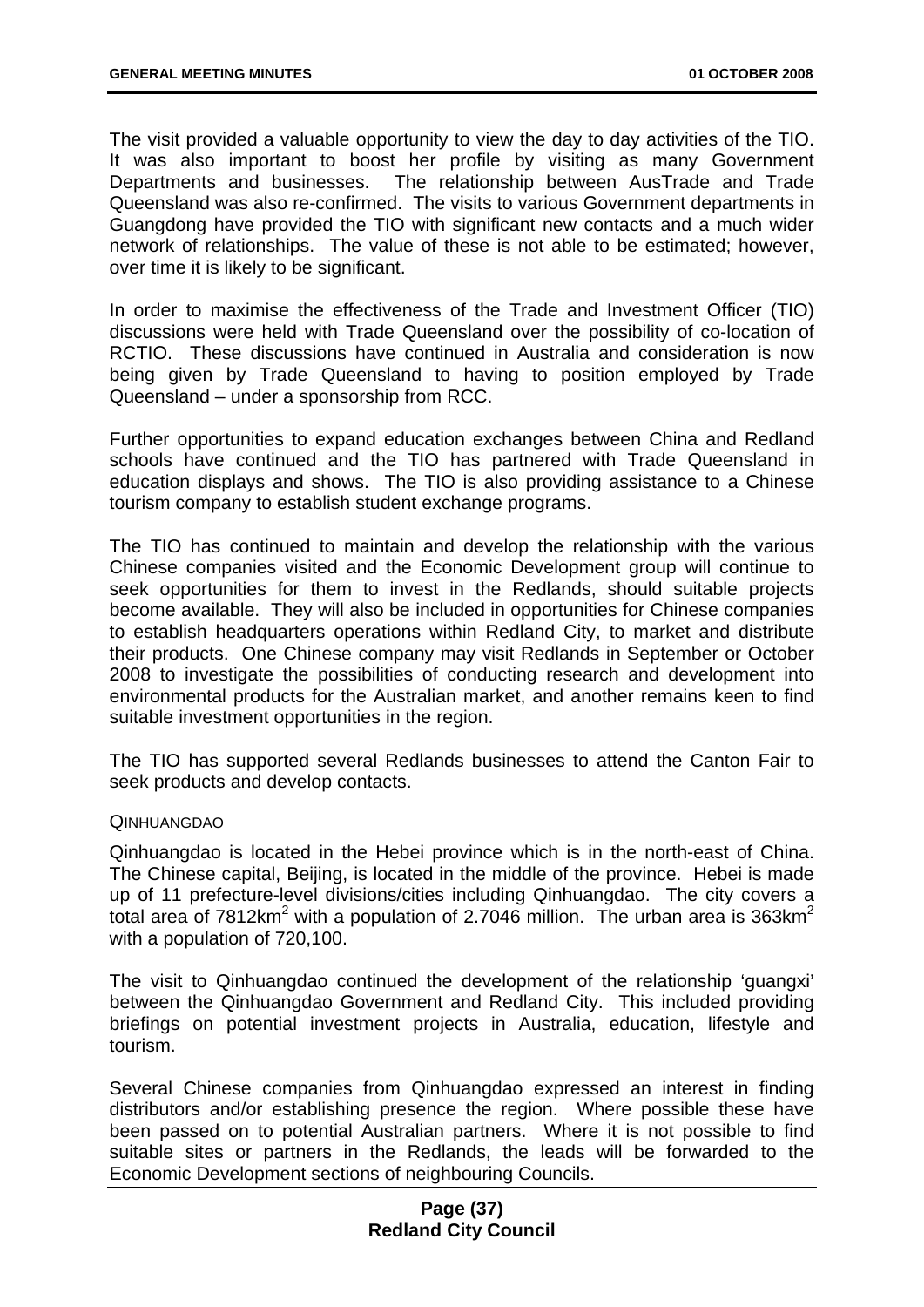One Redland company now has a distribution agent in Qinhuangdao, which has already arranged a lucrative Government contract.

Initial investigation into the possibilities of establishing an international school in Redland City, to teach English, western culture and business, combined with local opportunities for tourism opportunities have commenced. However, to further this opportunity will require funding for the development of a business case, locating a suitable site and finding an appropriate commercial investor.

Local Redland schools will continue to be encouraged to develop student exchange programs with Chinese schools. Further development of Chinese exchange programs may require the inclusion of Chinese components (speaking or cultural) into the school curriculum.

#### FUTURE OPTIONS FOR RCTIO

Negotiations are continuing over the possibility of the RCTIO becoming part of Trade Queensland. This would most likely reduce costs and the administrative burden of 'remotely' managing the Office. This would also provide a broader scope of work for the TIO, closer supervision, and greater visibility and access to more Chinese Government departments and businesses. The final proposal will be presented to Council for endorsement when the details have been finalised.

The contract with GZ FESCO is an annual arrangement and the current contract is due to expire 30 June 2009. Should the RCTIO be considered no longer necessary contractually, this is the earliest opportunity this could be achieved.

#### **RELATIONSHIP TO CORPORATE PLAN**

The recommendation primarily supports Council's strategic priority to enhance employment participation and the community's standard of living through encouraging economic development opportunities

#### **FINANCIAL IMPLICATIONS**

The approved budget for the Redland City Trade and Investment Office for 2008/2009 is \$62,039. This includes contractor fees for the TIO, administration costs, office rental, computer support and travel expenses.

# **PLANNING SCHEME IMPLICATIONS**

The Land Use Planning Group was consulted and it is considered that the outcome of recommendations in this report will not require any amendments to the Redlands Planning Scheme.

# **CONSULTATION**

AusTrade and Trade Queensland were consulted in the development of this report and also Internal Audit was consulted, however, they advised that they were not in a position to provide direct comment on, or input into the report.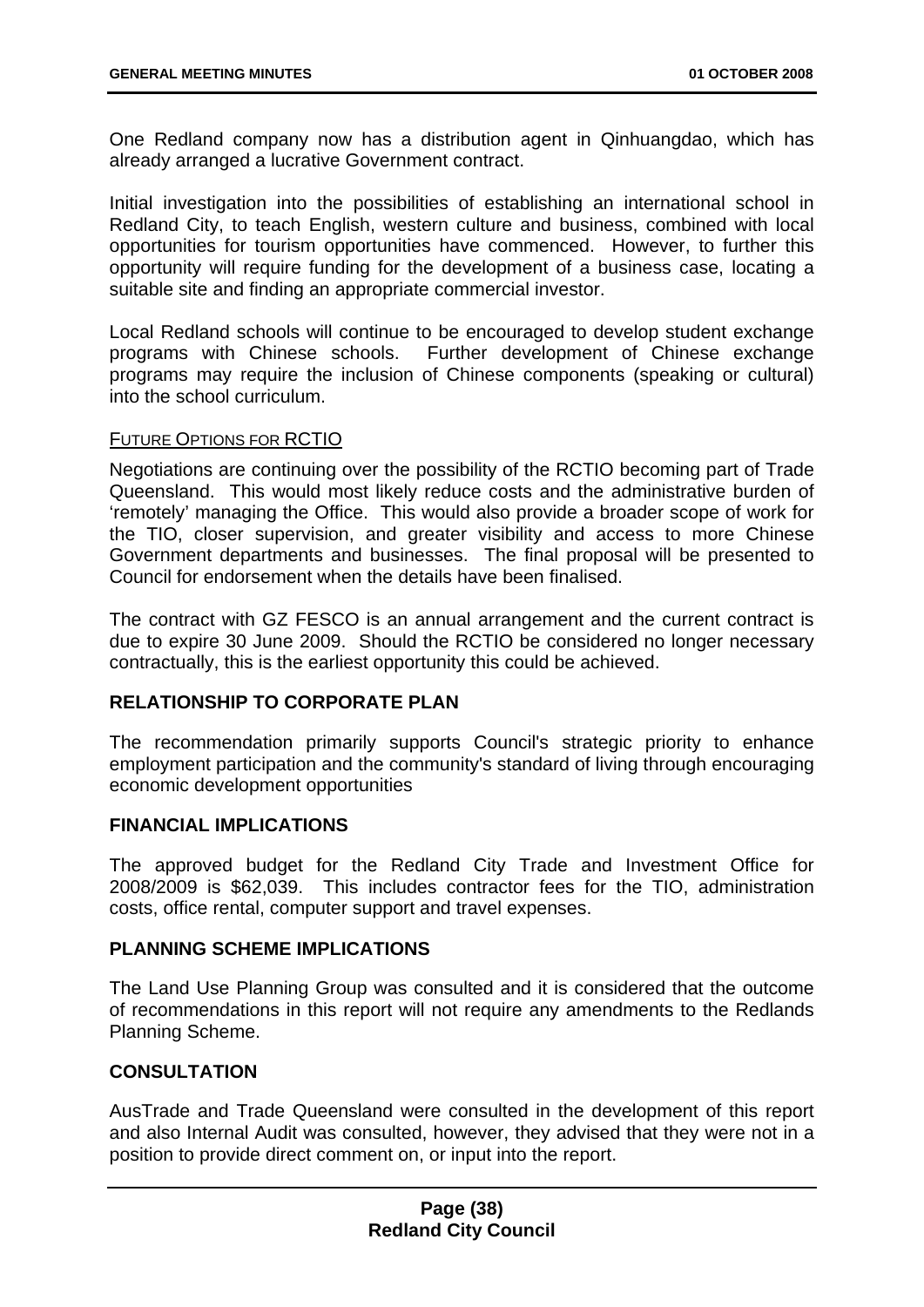# **OPTIONS**

### **PREFERRED**

That Council resolve as follows:

- 1. To continue to maintain the Redland City Trade and Investment Office in Guangzhou China; and
- 2. To seek options to outsource the delivery of the Redland Trade and Investment Office services to Trade Queensland.

## **ALTERNATIVE**

That Council resolve to discontinue the Redland City Trade and Investment Office in Guangzhou, China and develop an exit strategy, to be implemented by 30 June 2009.

# **OFFICER'S RECOMMENDATION**

That Council resolve as follows:

- 1. To continue to maintain the Redland City Trade and Investment Office in Guangzhou, China; and
- 2. To seek options to outsource the delivery of the Redland Trade and Investment Office services to Trade Queensland.

## **COMMITTEE RECOMMENDATION/ COUNCIL RESOLUTION**

Moved by: Cr Boglary Seconded by: Cr Murray

**That Council resolve as follows:** 

- **1. To continue to maintain the Redland City Trade and Investment Office in Guangzhou, China;**
- **2. That an evaluation process be developed for users of the China Office that includes anticipated or actual return on Council's investment for companies in the Redlands using the office;**
- **3. To seek options to outsource the delivery of the Redland Trade and Investment Office services to Trade Queensland; and**
- **4. That a media release be prepared that informs the Redlands community of the actual and anticipated return on Council's investment of the China Office.**

**CARRIED**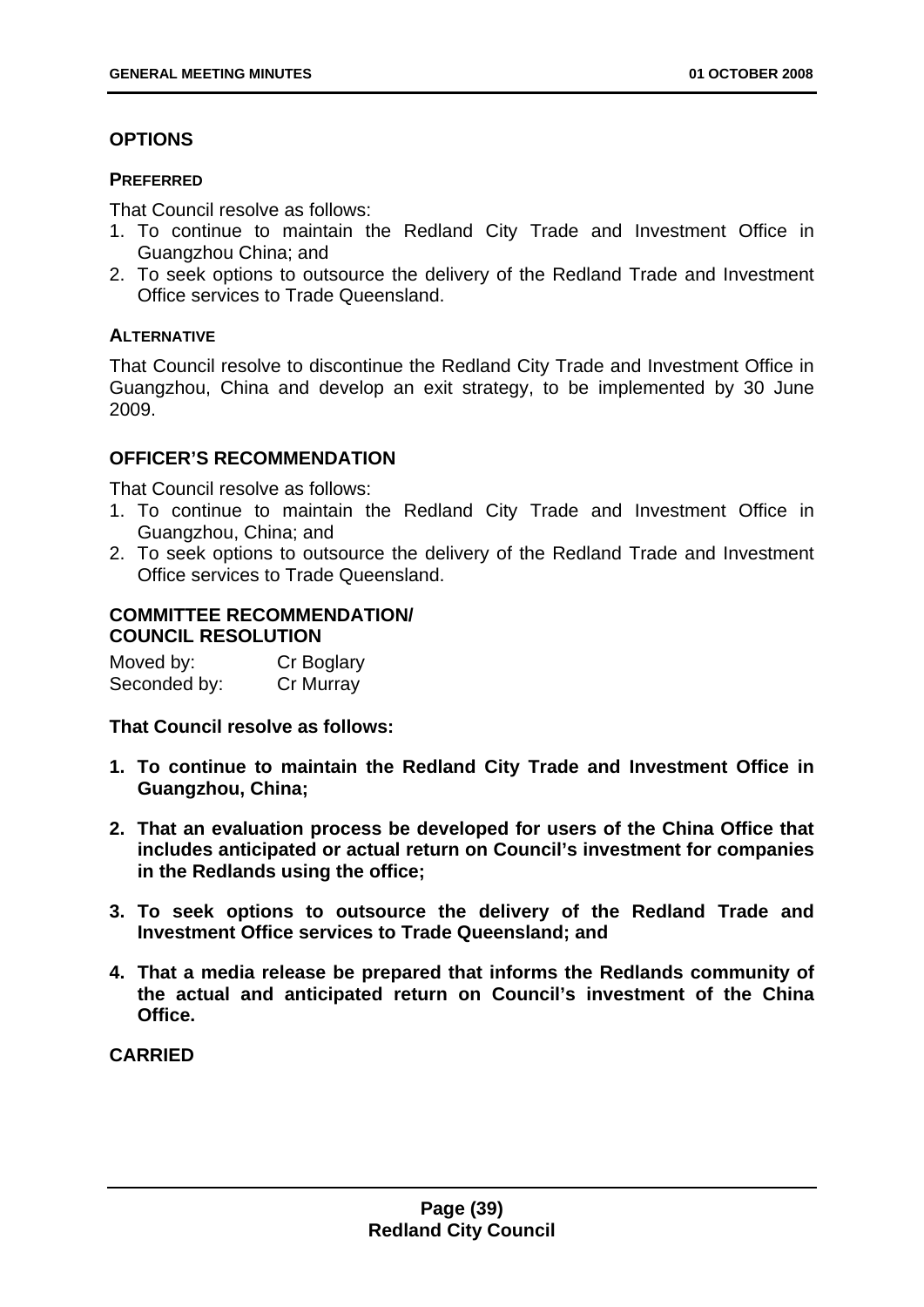## **10.1.4 TOURISM ADVISORY FORUM NOMINATIONS**

| <b>Dataworks Filename:</b>       | <b>ED Contract - Redland Shire Visitor Services</b><br><b>Strategy</b> |
|----------------------------------|------------------------------------------------------------------------|
| <b>Responsible Officer Name:</b> | <b>Alan Burgess</b><br><b>Manager Economic Development</b>             |
| <b>Author Name:</b>              | <b>Jan Sommer</b><br><b>Tourism Development Coordinator</b>            |

# **EXECUTIVE SUMMARY**

The primary recommendation of the three workshops conducted by a sixteen (16) person Tourism Industry Working Party (TIWP) was the establishment of a Tourism Advisory Board [now Tourism Advisory Forum (TAF)] representing a strong industry / local government partnership.

Over a period of six (6) months, the TIWP participated in three (3) workshops, the final one in May was in conjunction with Councillors of Redland City Council.

Several models for the TAF were presented and discussed and Model 1B (as detailed on page 13 of the Calais Report, May 2008), was proposed as a transitional model, which increased membership of Council and Redlands Tourism by one additional representative each. With the change of name from Tourism Advisory Board to Tourism Advisory Forum and the addition of a line representing a direct relationship between Redland City Council and Redlands Tourism, this model was endorsed at the General Meeting in May 2008.

In July 2008, advertisements were placed calling for expressions of interest from private sector specialist and tourism operators representing the three geographic areas of the Redlands (mainland, North Stradbroke Island and Southern Moreton Bay Islands). Thirteen (13) nominations in total were received and considered by an assessment panel, which comprised a representative from Brisbane Marketing, Councillor Craig Ogilvie and the Tourism Development Coordinator.

The decision by the assessment panel for four (4) private sector specialists and three (3) tourism operators representing the three areas of the Redlands was unanimous.

# **PURPOSE**

That Council resolve to endorse the nominated members of the Tourism Advisory Forum.

# **BACKGROUND**

• Council resolved in October 2007 to establish the Tourism Industry Working Party. The Visitor Services Strategy incorporating the Review of Visitor Services Report for the Redland Shire was presented to Redland Shire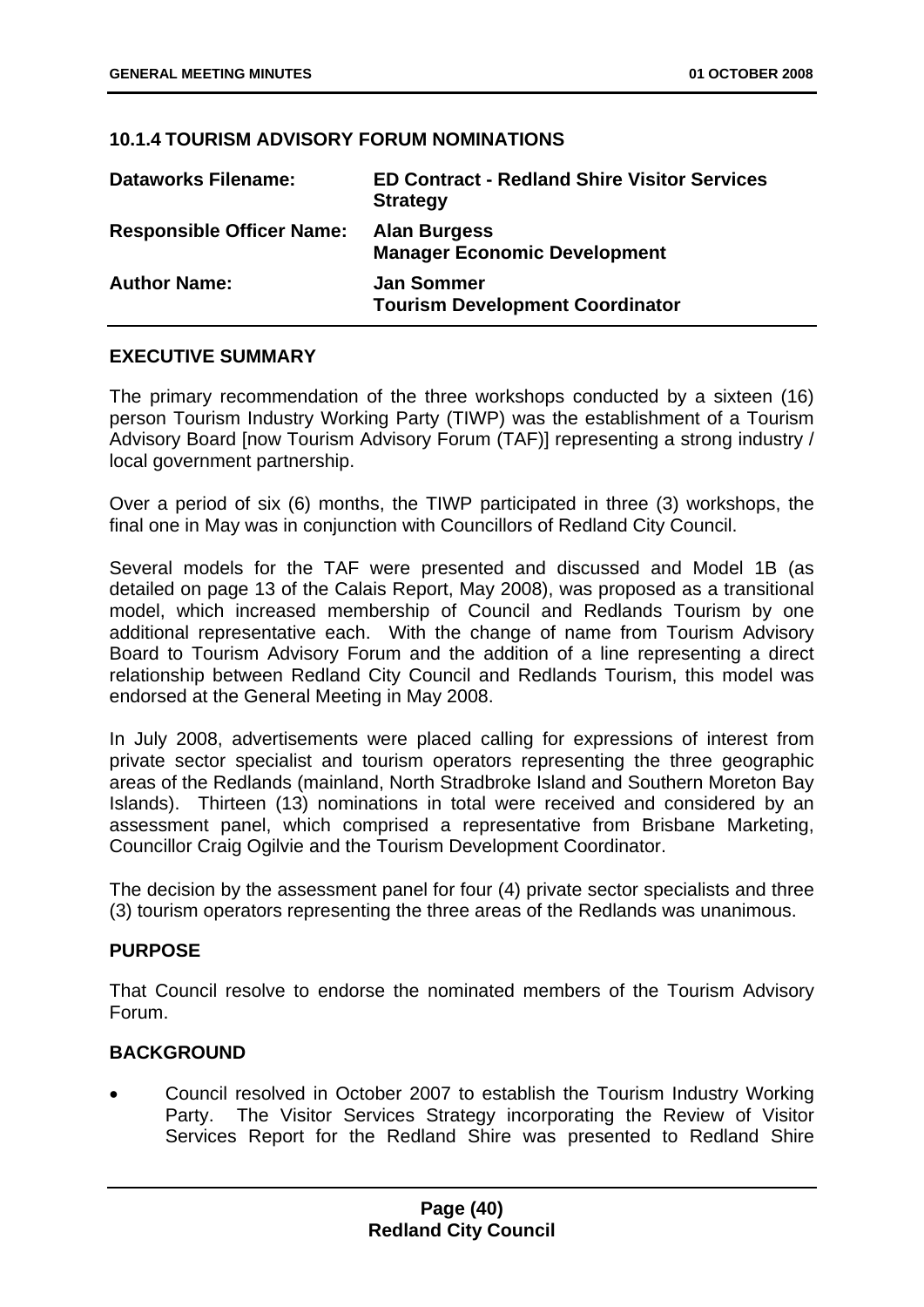Council in October 2007. To address the recommendations of the report, Council resolved to establish an industry working party.

- Council resolved in January 2008 to establish the Tourism Advisory Forum. The proposal for the appointment of a TAF and its structure was endorsed by Council. The resolution also required the TIWP to continue to meet to discuss and determine the roles and responsibilities, objectives, and composition, nomination and appointment of the Tourism Advisory Forum.
- Council in April and May 2008 resolved to defer a report that incorporated the outcome of the workshop facilitated by prepared by Calais Consultants (March 2008) which addressed the actions requested by Council. It was resolved to hold a further workshop to be attended by Councillors and TIWP members prior to the May General Meeting.
- Further Workshop held in May 2008.
- Council resolved at its General Meeting in May 2008 to endorse the recommendation of the combined workshop with regard to the Tourism Advisory Forum including values and guiding principle; roles and responsibilities; objectives; relationships; composition and legal status; and nomination and appointment process. This also included the addition of one extra representative from each of Council and Redlands Tourism and a line representing a direct relationship between RCC and Redlands Tourism.

# **ISSUES**

#### TOURISM INDUSTRY WORKING PARTY

The Visitor Services Strategy incorporating the Review of Visitor Services Report for the Redland Shire was presented to Redland Shire Council in October 2007. To address the recommendations of the report, Council resolved to establish an industry working party at the General Meeting in October.

A sixteen (16) person Tourism Industry Working Party (TIWP), representing tourism sectors, the business community and the three geographic areas of Redland Shire, was endorsed by Council at the November General Meeting. The first workshop, facilitated by Satwant Calais, principal of Calais Consultants, was held on 6 December 2007.

The TIWP expressed a strong desire to achieve a clear direction for tourism in the Redland Shire with cohesiveness, one direction, vision, strategic planning and unity being imperative to earning respect and gaining credibility from the tourism industry and the community. The participants were strongly of the opinion that if the bigger picture issues were resolved then visitor services and marketing recommendations would be better able to be resolved.

The primary recommendation from the TIWP was the establishment of a Tourism Advisory Board [now Tourism Advisory Forum (TAF)] representing a strong industry / local government partnership. This was agreed as the most appropriate model for Redland Shire at this time with one (1) Councillor, one (1) Redlands Tourism Board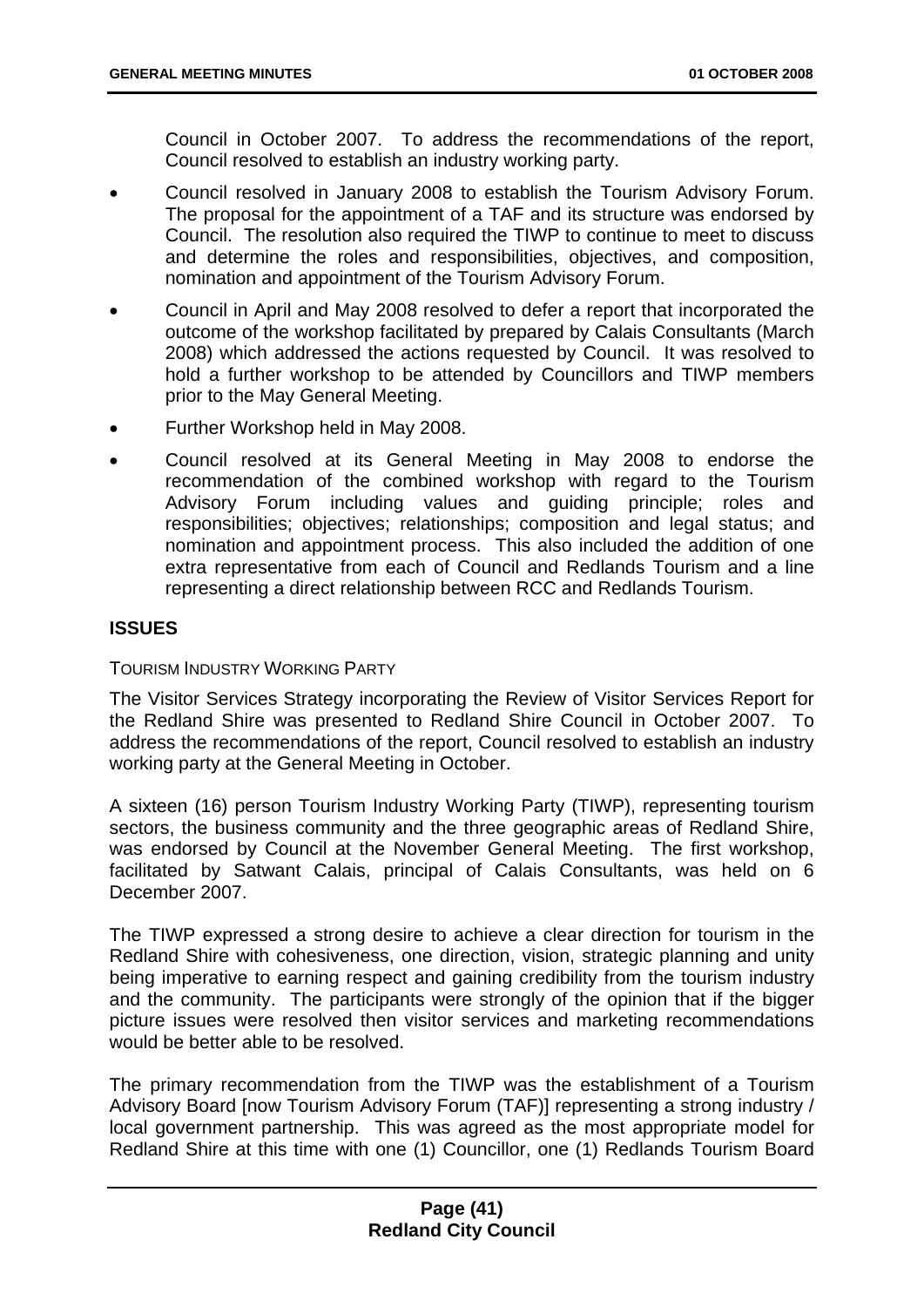member, four (4) industry specialists and three (3) representatives of the geographic areas of the Redlands (mainland, NSI and southern Moreton Bay islands).

The proposal for the appointment of a TAF and its structure was endorsed at the General Meeting in January 2008. The resolution also required the TIWP to continue to meet to discuss and determine the roles and responsibilities, objectives, and composition, nomination and appointment of the Tourism Advisory Board.

The second workshop of the TIWP was held on 6 March 2008 with the visitor services subcommittee, established following the first workshop, meeting on two occasions in January and February to specifically address matters relating to visitor information centres (accredited and supplementary), destination marketing tools, communication systems and effective monitoring.

During discussion, the roles and responsibilities of the TAF were clearly defined, as were the objectives and the composition, nomination and appointment process. Further, the stakeholders were identified, as were the relationships and reporting mechanisms.

Redlands Tourism, as the membership based local tourism organisation, was recognised as a primary stakeholder, with the opportunity to participate on the TAF and also as a supplier of services to the industry.

### TOURISM ADVISORY FORUM

A report prepared for Council that incorporated a report of the outcomes by Calais Consultants (March 2008), addressed the actions requested by Council. This report was deferred at both the April Planning and Policy Committee Meeting and General Meeting and again at the May Planning and Policy Committee Meeting. It was resolved to hold a further workshop to be attended by Councillors and TIWP members prior to the May General Meeting.

This workshop, held on 23 May 2008, confirmed the following:

- Values and guiding principles;
- Roles and responsibilities;
- Objectives;
- Relationships;
- Composition and legal status; and
- Nomination and appointment process.

Also, several models for the TAF were presented and discussed and Model 1B (as detailed on page 13 of the Calais Report, May 2008), was proposed as a transitional model, which increased membership of Council and Redlands Tourism by one additional representative each. With the change of name from Tourism Advisory Board to Tourism Advisory Forum and the addition of a line representing a direct relationship between Redland City Council and Redlands Tourism, this model was endorsed at the General Meeting in May 2008.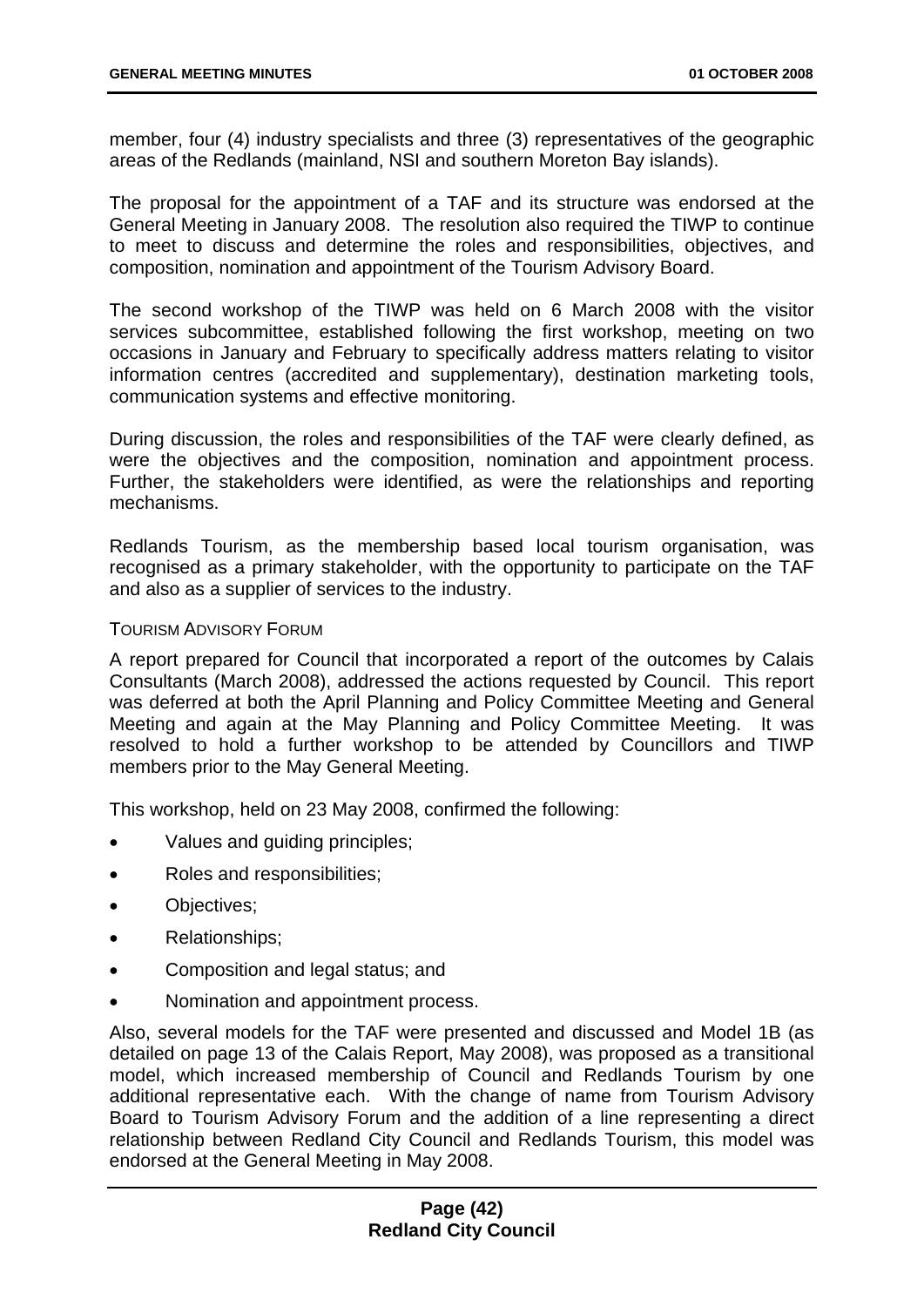The Tourism Advisory Forum is to be established initially as a community board, according to Section 473A of the *Local Government Act* until such time as the TAF is ready to become a separate entity.

#### EXPRESSIONS OF INTEREST FOR TOURISM ADVISORY FORUM

Expressions of interest for four (4) private sector specialists and tourism operators representing each of the Redland mainland, North Stradbroke Island and Southern Moreton Bay Islands areas was advertised, closing on 24 July 2008.

An assessment panel, consisting of a representative of Brisbane Marketing (Mr John Aitken), nominee of Council (Mayor Melva Hobson delegated to Cr Craig Ogilvie) and the Tourism Development Coordinator (Ms Jan Sommer), has considered the nominations received in response to the advertisements and unanimously agreed on the outcome.

The private sector specialists selected by the assessment panel for the Tourism Advisory Forum are:

- Mr Paul Lewin;
- Mr Robin Cain;
- Mr David Thomson:
- Ms Fabienne Rabbiosi.

The tourism operators selected by the assessment panel to represent the three geographic areas of the Redlands on the Tourism Advisory Forum are:

- Mr Jason Thomas (mainland);
- Mr Bob Jollands (North Stradbroke Island):
- Mr Trevor Hulbert (Southern Moreton Bay Islands).

Mayor Melva Hobson and Cr Craig Ogilvie are the nominees from Redland City Council and Mr John Conley and Mr John Groom will be the representatives of Redland Tourism on the Tourism Advisory Forum.

Redland City Councillors have nominated Mayor Melva Hobson and Cr Craig Ogilvie to the TAF and Mr John Conley and Mr John Groom have been nominated by the Board of Redlands Tourism as per the revised model.

#### INAUGURAL MEETING OF TOURISM ADVISORY FORUM

The inaugural meeting of the TAF was proposed for July 2008, however due to the timeframe for nominations, assessment and reporting, it is proposed that the first meeting of the TAF will be held in the first week of October, following the September General Meeting of Council.

The combined Council and TIWP workshop held in May recommended the establishment of the TAF for a limited period of 12 months, with any extension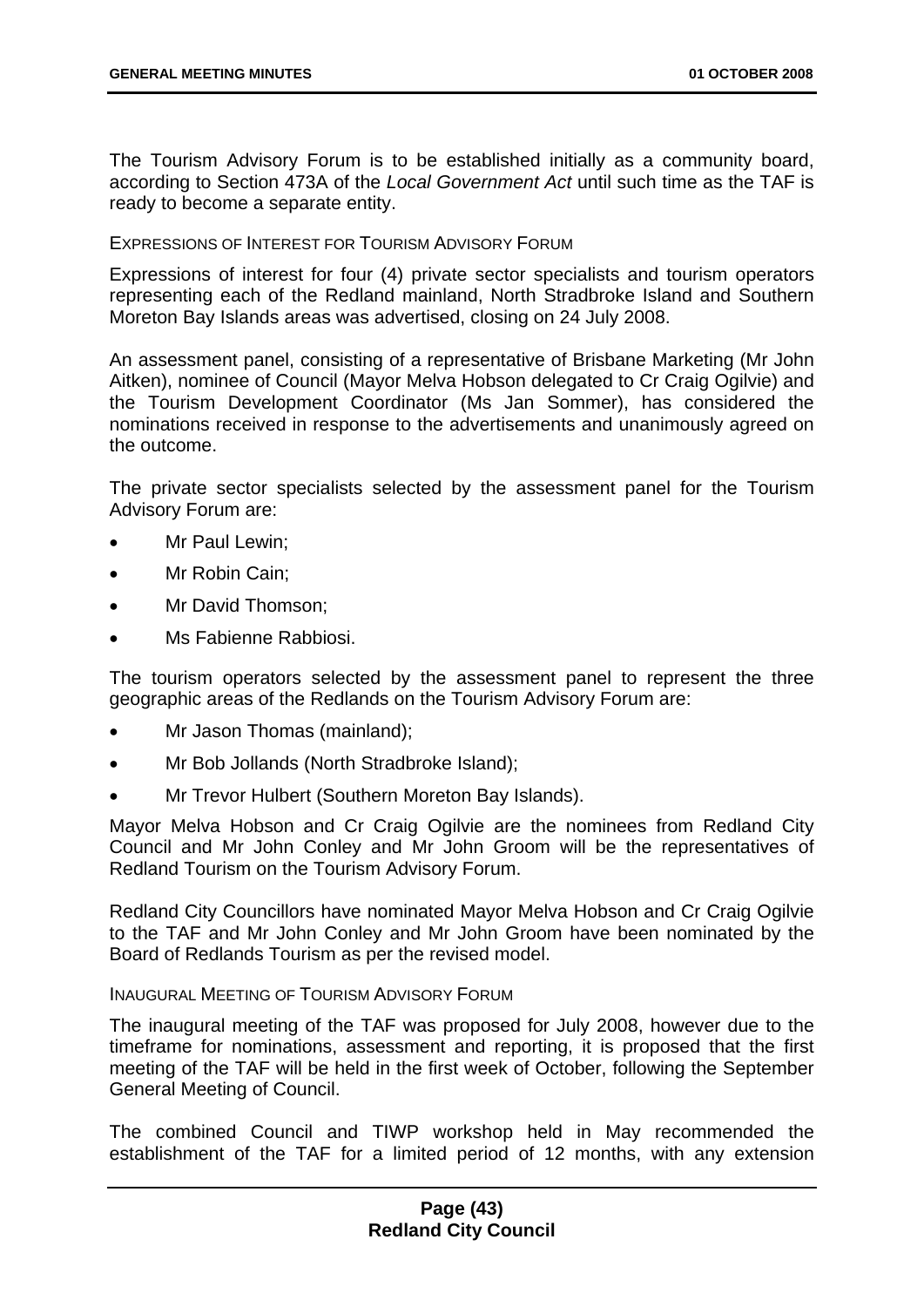subject to a resolution of Council. The initial twelve month period will now expire on 30 September 2009.

# **RELATIONSHIP TO CORPORATE PLAN**

The recommendation primarily supports Council's strategic priority to enhance employment participation and the community's standard of living through encouraging economic development opportunities

#### **FINANCIAL IMPLICATIONS**

There are no financial implications relating to the selection of the Tourism Advisory Forum members as participation is on a voluntary basis. Future meetings will be facilitated by the secretariat (Council's Tourism Unit) and may involve some minor room hire and catering costs.

# **PLANNING SCHEME IMPLICATIONS**

The Land Use Planning Group was consulted and it is considered that the outcome of recommendations in this report will not require any amendments to the Redlands Planning Scheme.

## **CONSULTATION**

- Mayor Melva Hobson, to determine the Council nominee for the assessment panel to consider the nominations from private sector specialist and tourism operators representing geographic areas;
- Cr Craig Ogilvie, Council nominee on the assessment panel;
- Mr John Aitken, CEO of Brisbane Marketing, concerning the Brisbane Marketing representative for the assessment panel and the selection of industry representatives;
- Mr John Conley, Chairperson of Redlands Tourism, concerning RT nominations to TAF;
- Acting General Manager Planning and Policy concerning the Councillors nominees to TAF and Council nominee to the assessment panel; and
- Manager Economic Development.

# **OPTIONS**

#### **PREFERRED**

That Council resolve as follows:

- 1. To appoint the following as private sector specialists to the Tourism Advisory Forum, as unanimously recommended by the assessment panel:
	- a. Mr Paul Lewin;
	- b. Mr Robin Cain;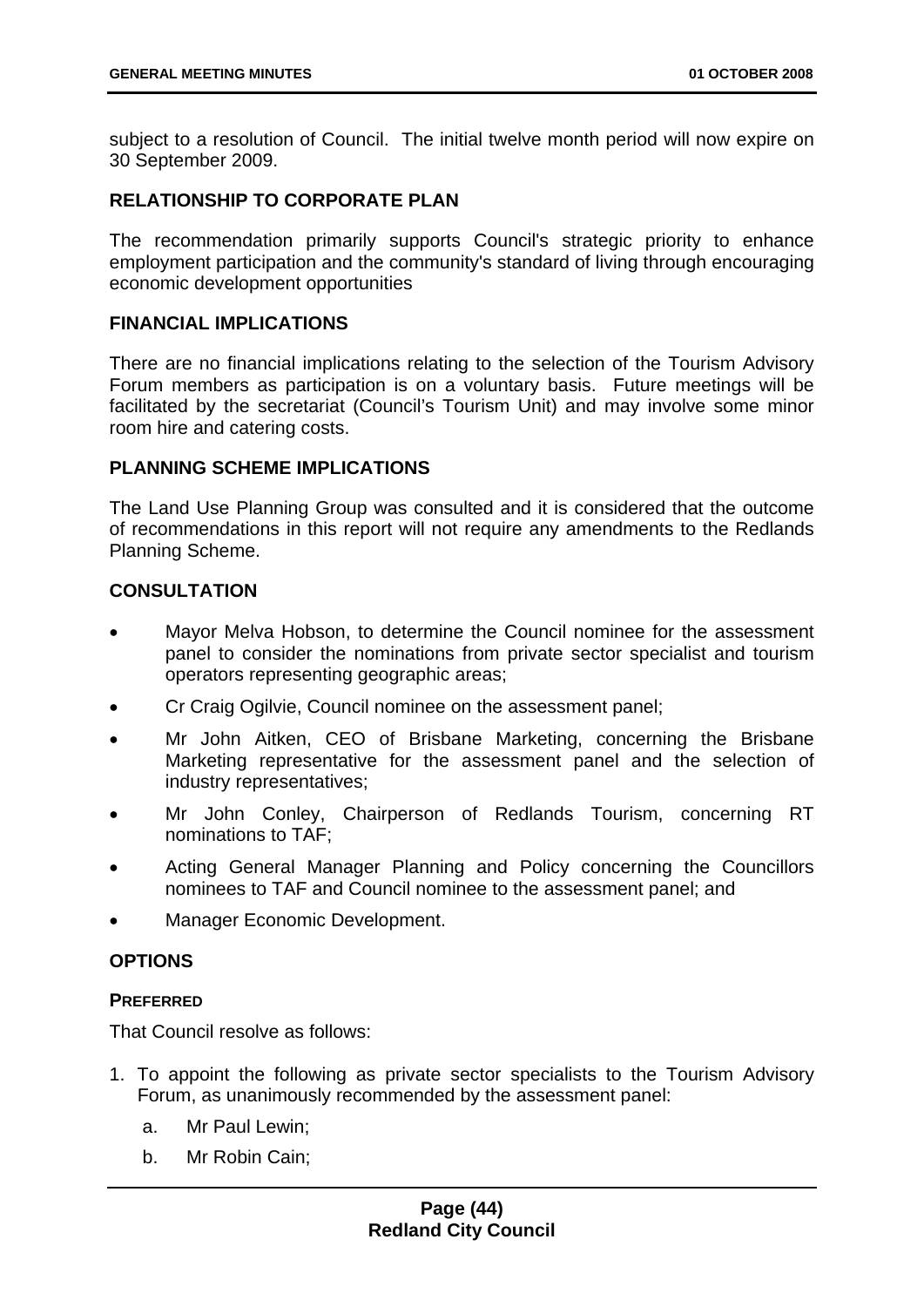- c. Mr David Thomson;
- d. Ms Fabienne Rabbiosi.
- 2. To appoint the following tourism operators as geographic representatives to the Tourism Advisory Forum, as unanimously recommended by the assessment panel:
	- a. Mr Jason Thomas (Redland mainland);
	- b. Mr Bob Jollands (North Stradbroke Island);
	- c. Mr Trevor Hulbert (Southern Moreton Bay Islands).
- 3. To appoint Mayor Melva Hobson and Cr Craig Ogilvie as the Council representatives on the Tourism Advisory Forum;
- 4. To endorse Mr John Conley and Mr John Groom as Redlands Tourism representatives to the Tourism Advisory Forum;
- 5. To endorse the revised timeframe for the initial twelve month period of the Tourism Advisory Forum to expire on 30 September 2009.

## **ALTERNATIVE**

That Council resolve not to appoint the private industry specialists and tourism operators representing the three geographic areas of the Redlands as recommended by the assessment panel.

# **OFFICER'S/COMMITTEE RECOMMENDATION/ COUNCIL RESOLUTION**

Moved by: Cr Murray Seconded by: Cr Boglary

**That Council resolve as follows:** 

- **1. To endorse the following as private sector specialists to the Tourism Advisory Forum, as unanimously recommended by the assessment panel:** 
	- **a) Mr Paul Lewin;**
	- **b) Mr Robin Cain;**
	- **c) Mr David Thomson;**
	- **d) Ms Fabienne Rabbiosi;**
- **2. To endorse the following tourism operators as geographic representatives to the Tourism Advisory Forum, as unanimously recommended by the assessment panel:** 
	- **a) Mr Jason Thomas (Redland mainland);**
	- **b) Mr Bob Jollands (North Stradbroke Island);**
	- **c) Mr Trevor Hulbert (Southern Moreton Bay Islands);**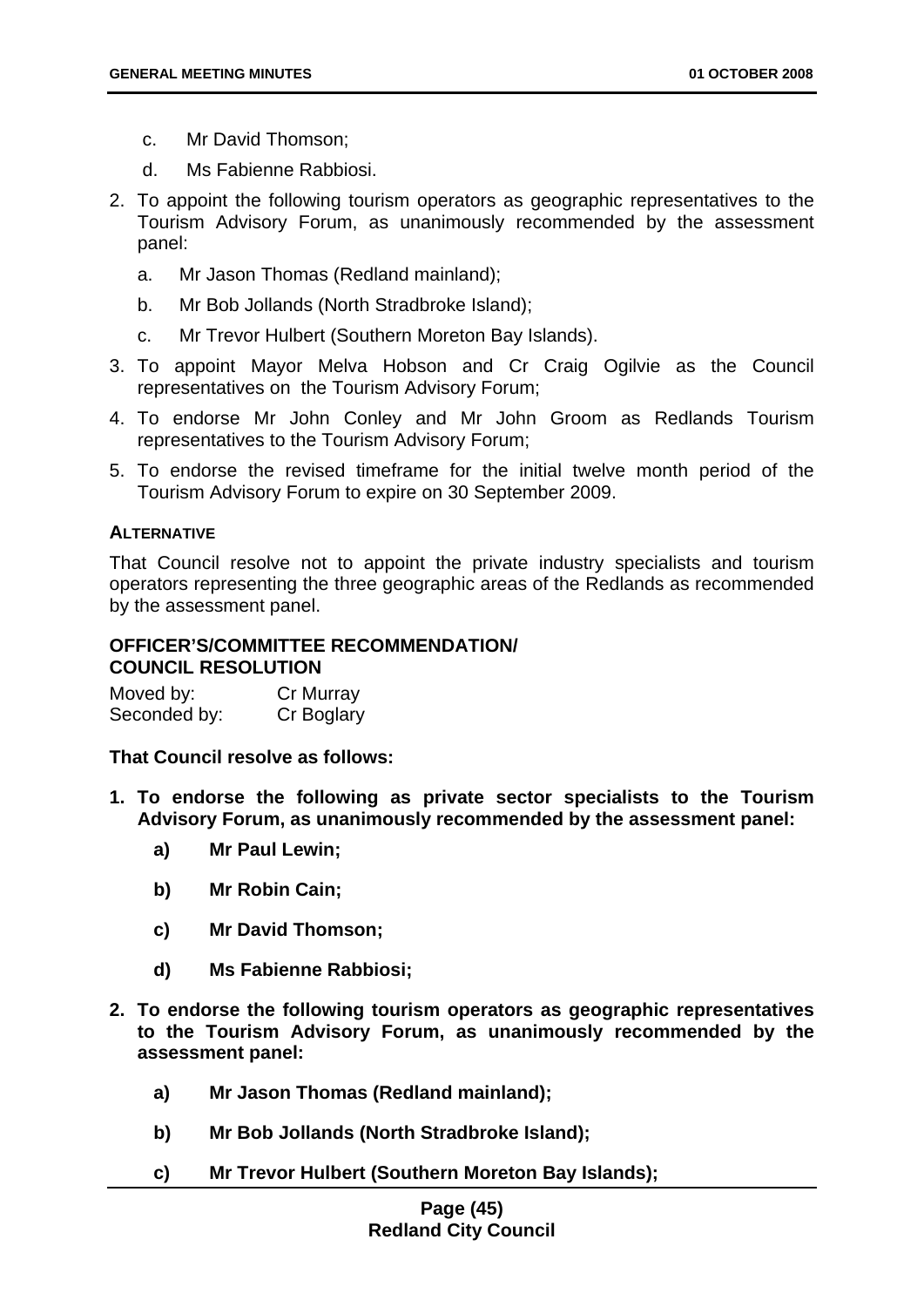- **3. To appoint Mayor Melva Hobson and Cr Craig Ogilvie as the Council representatives on the Tourism Advisory Forum;**
- **4. To endorse Mr John Conley and Mr John Groom as Redlands Tourism representatives to the Tourism Advisory Forum; and**
- **5. To endorse the revised timeframe for the initial twelve month period of the Tourism Advisory Forum to expire on 30 September 2009.**

**CARRIED**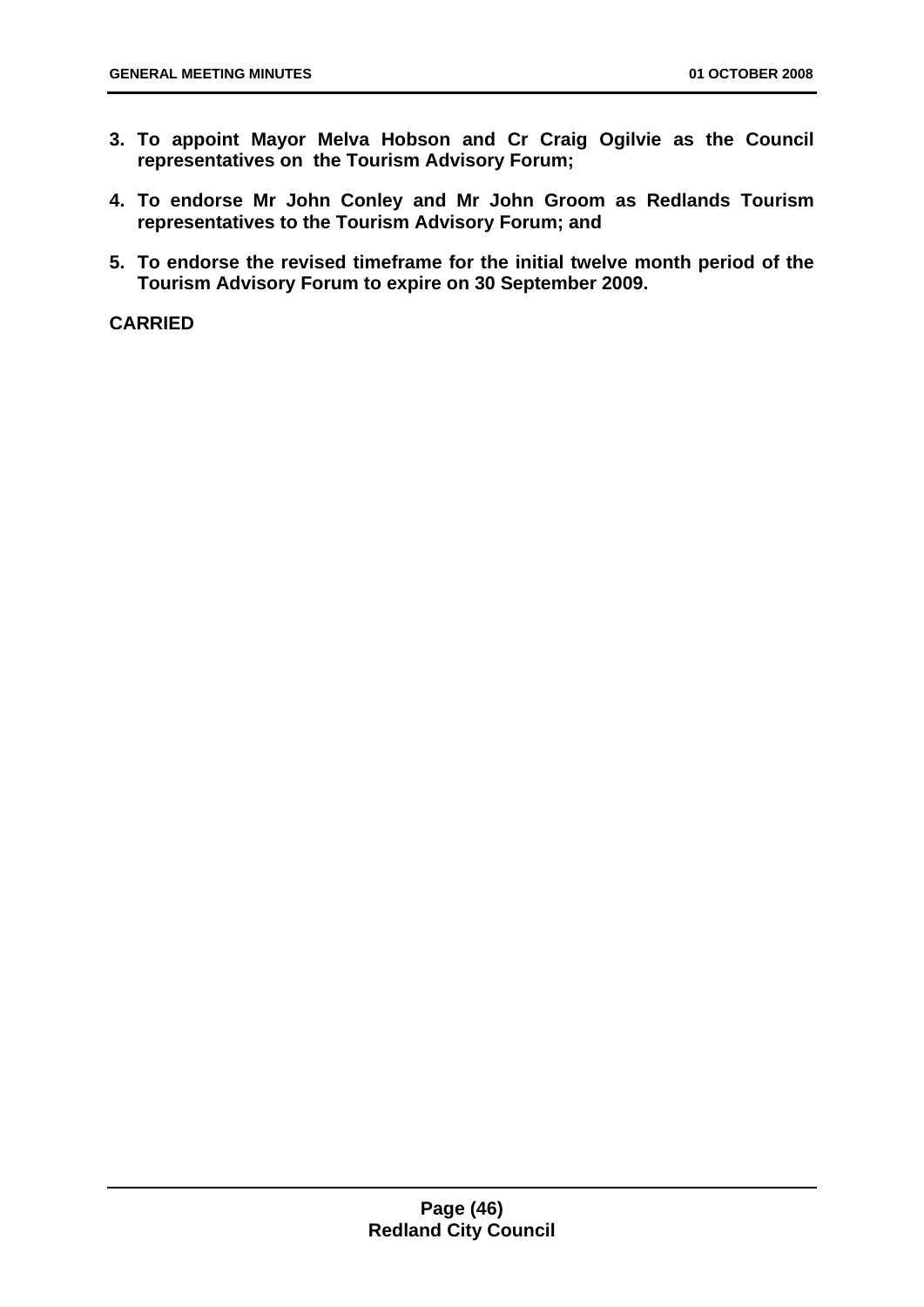## **10.1.5 SUBMISSION - DEVELOPMENT OF THE ANIMAL MANAGEMENT (CATS AND DOGS) BILL 2008**

| <b>Dataworks Filename:</b>       | L & E Local Law No. 2 - Keeping and Control of<br><b>Animals</b>                                                                                                                                                      |
|----------------------------------|-----------------------------------------------------------------------------------------------------------------------------------------------------------------------------------------------------------------------|
| <b>Attachments:</b>              | <b>RCC Submission – Development of the Animal</b><br><b>Management (Cats and Dogs) Bill 2008</b><br>Letter - Queensland Government - Consultation<br>in Development of Animal Management (Cats and<br>Dogs) Bill 2008 |
| <b>Responsible Officer Name:</b> | <b>Luke Wallace</b><br><b>Manager Corporate Planning Performance and</b><br><b>Risk</b>                                                                                                                               |
| <b>Author Name:</b>              | <b>Trevor Green</b><br><b>Senior Advisor Environmental Health</b>                                                                                                                                                     |

## **EXECUTIVE SUMMARY**

As part of the State Government's strategy to achieve a reduction in the number of cats and dogs euthanised every year, the Department of Local Government, Sport and Recreation has requested submissions from local governments on its' proposal to develop the *Animal Management (Cats and Dogs) Bill 2008*. The Bill is proposed to be a consolidation of relevant State and local laws relating to reducing unwanted cats and dogs and dangerous dogs. Closing date for submissions is Monday, 22 September 2008.

A draft submission has been prepared for Council's endorsement. The submission has been developed to specifically address the objectives of the proposed legislation and takes into account the concurrent State taskforce relating to koalas.

#### **PURPOSE**

To obtain Council's endorsement for the attached submission to be sent to the Minister for Main Roads and Local Government on the proposal to develop the *Animal Management (Cats and Dogs) Bill 2008*.

# **BACKGROUND**

- The Minister for Main Roads and Local Government wrote to Council on 18 August 2008 calling for submissions on the Animal Management (Cats and Dogs) Bill 2008.
- The closing date for receipt of formal Council submissions is Monday, 22 September 2008. It is expected that the Bill will be submitted to Parliament late 2008 or early 2009. From discussions with officers of the Department, the short time frames for development of the Bill indicate the Bill at this time is not expected to relate to other animal management matters that are covered by local laws. The Bill may be amended (expanded) in the future.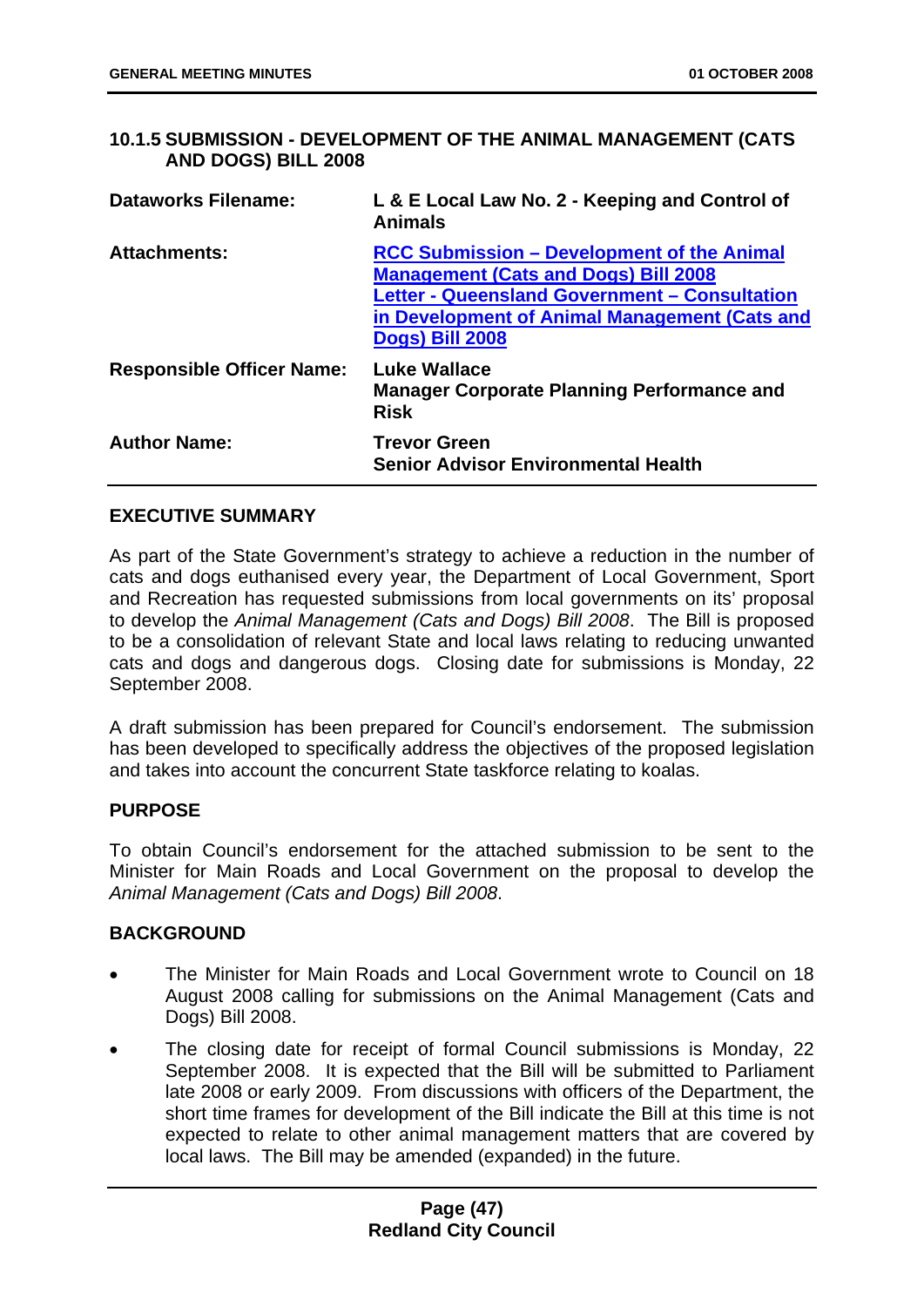• A draft Redland City Council submission has been prepared.

# **ISSUES**

### ANIMAL MANAGEMENT (CATS AND DOGS) BILL 2008

The Premier has announced the adoption of a strategy to achieve a reduction in the number of cats and dogs euthanised every year. One part of the strategy is for the Department of Local Government, Sport and Recreation to develop the *Animal Management (Cats and Dogs) Bill 2008*. The Bill is proposed to be a consolidation of the relevant State and local laws regulating companion animals. Some of the issues to be addressed in the Bill are:

- mandatory registration of cats and dogs;
- mandatory micro-chipping of cats and dogs;
- impounding and seizure powers of local government officers;
- dangerous dogs;
- restricted dogs; and
- approved inspection programs specifically tailored for animal management purposes.

The legislation is to provide a consistent State-wide regulatory approach to companion animal management. At this time the proposal specifically relates to reducing unwanted cats and dogs and dangerous dogs.

#### REDUCING UNWANTED CATS AND DOGS; AND DANGEROUS DOGS

Due to the succinctness of the issues to be addressed by the proposed Bill at this time, the draft submission specifically relates to issues for reducing unwanted cats and dogs and dangerous dogs. It is believed that while there are many other matters relating to animal management that could be included in a submission regarding a State animal management law, any such issues are not being addressed at this time. Council can progress such matters at a more appropriate time.

#### PREMIER'S KOALA TASK FORCE

The Premier has also currently established a Koala Taskforce to address koala mortality and morbidity from dogs. The Premier's Koala Taskforce Issues Paper 11 August 2008 indicates that measures to address this issue may be proposed to be included in the *Animal Management (Cats and Dogs) Bill 2008*. Council is addressing the Koala Taskforce separately.

### REVIEW OF COUNCIL'S ANIMAL LOCAL LAW IN THE NEAR FUTURE

It is planned to initiate a review of Council's animal management local law in the near future. Timing for the start of this review can "piggy-back" the outcomes of both the *Animal Management (Cats and Dogs) Bill 2008* and the Koala Taskforce. There would seem to be little point in Council engaging the community and developing laws that are being addressed through State legislation. This will also allow Council and the Redland community the opportunity to make further advances in these and other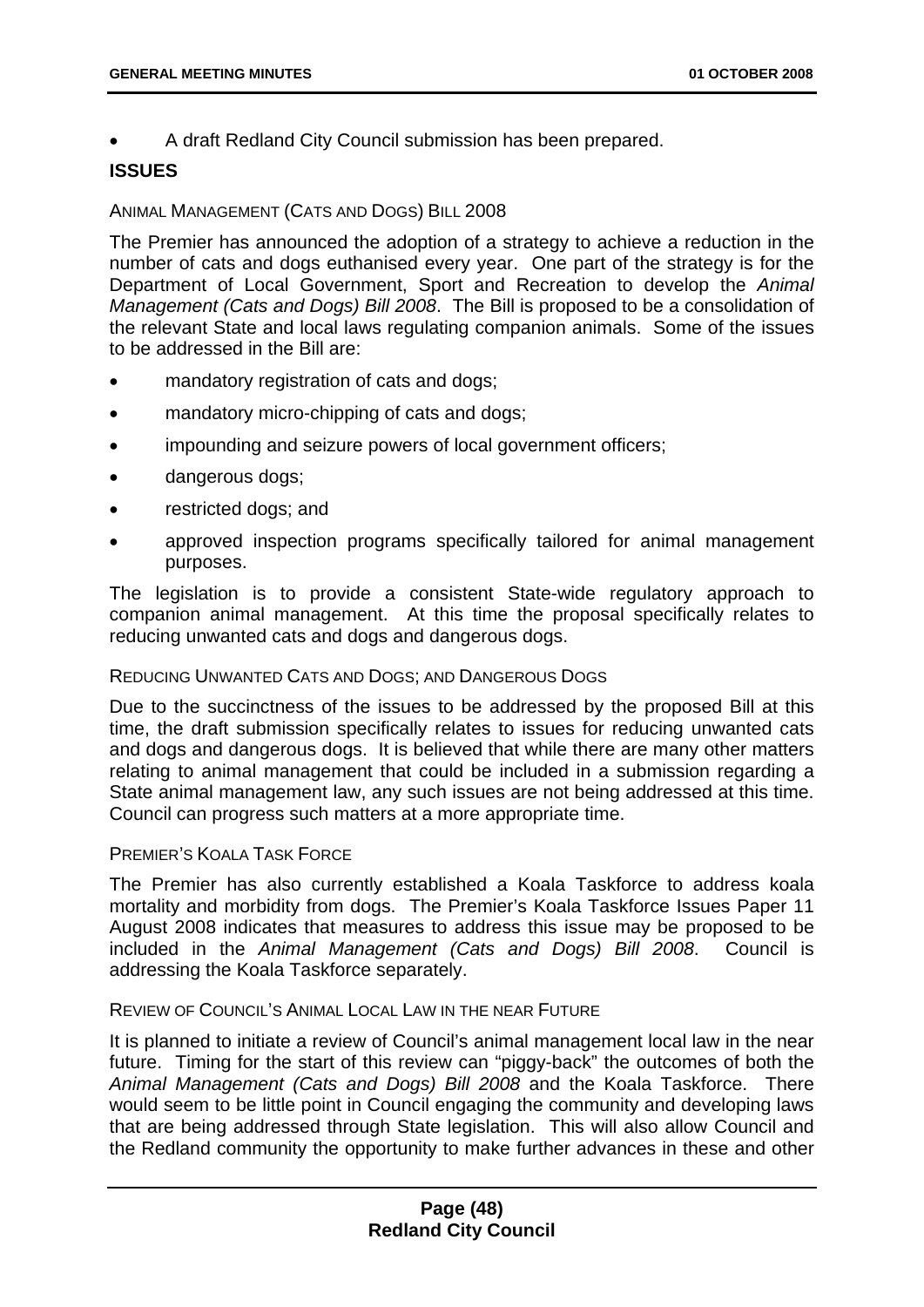animal management areas, building on the foundation of the State legislation, should this be the agreed direction at the time.

## **RELATIONSHIP TO CORPORATE PLAN**

The recommendation primarily supports Council's strategic priority to build safe, strong and self reliant communities with access to community services, infrastructure and opportunities for participation in community life.

The recommendation also supports Council's strategic priority to ensure the enhancement of biodiversity including koala habitat, bushland, greenspace, waterways, catchments, air and costal ecosystems in recognition of our unique location on Moreton Bay.

## **FINANCIAL IMPLICATIONS**

There are no financial implications in making this submission. Should the Bill be passed, there will be financial and resourcing implications for Council. It is difficult to estimate these at this time. The submission raises the issue of financial implications for local governments.

## **PLANNING SCHEME IMPLICATIONS**

The Land Use Planning Group was consulted and it is considered that the outcome of recommendations in this report will not require any amendments to the Redlands Planning Scheme.

# **CONSULTATION**

Consultation has occurred with the Assessment Services and Environmental Management groups in the development of the submission. Both groups are in general agreement with the submission in that the proposed Bill will address some relevant animal management issues and will provide some environmental protection improvements. Both groups will again be a part of any future submission process should the Bill be amended in the future.

#### **OPTIONS**

#### **PREFERRED**

That the attached submission be sent to the Minister for Main Roads and Local Government on the proposal to develop the *Animal Management (Cats and Dogs) Bill 2008*.

#### **ALTERNATIVE**

That Council does not make a submission on this matter.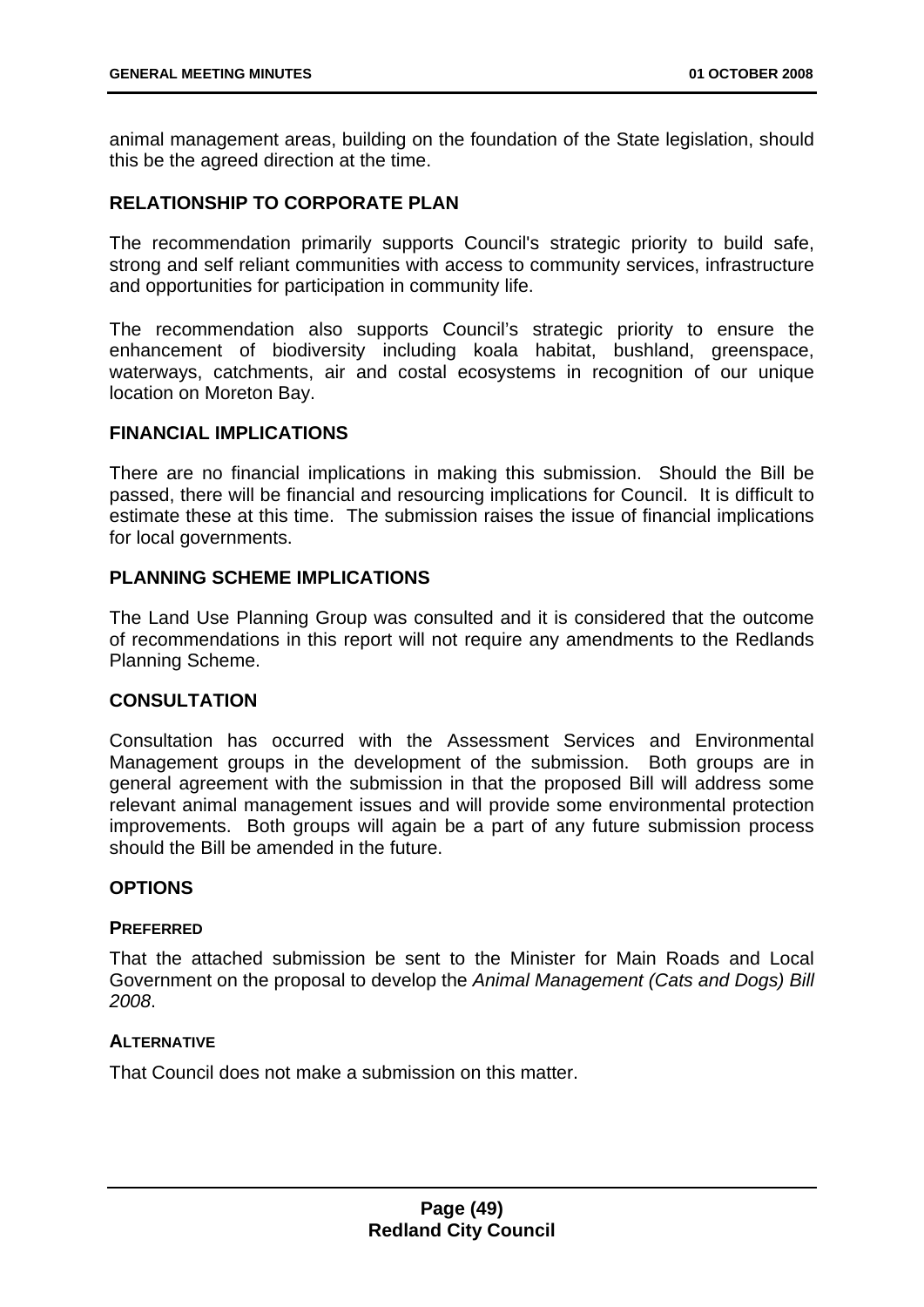# **OFFICER'S/COMMITTEE RECOMMENDATION/ COUNCIL RESOLUTION**

Moved by: Cr Murray Seconded by: Cr Boglary

**That Council resolve to make a submission (as attached) to the Minister for Main Roads and Local Government on the proposal to develop the** *Animal Management (Cats and Dogs) Bill 2008***.** 

# **CARRIED**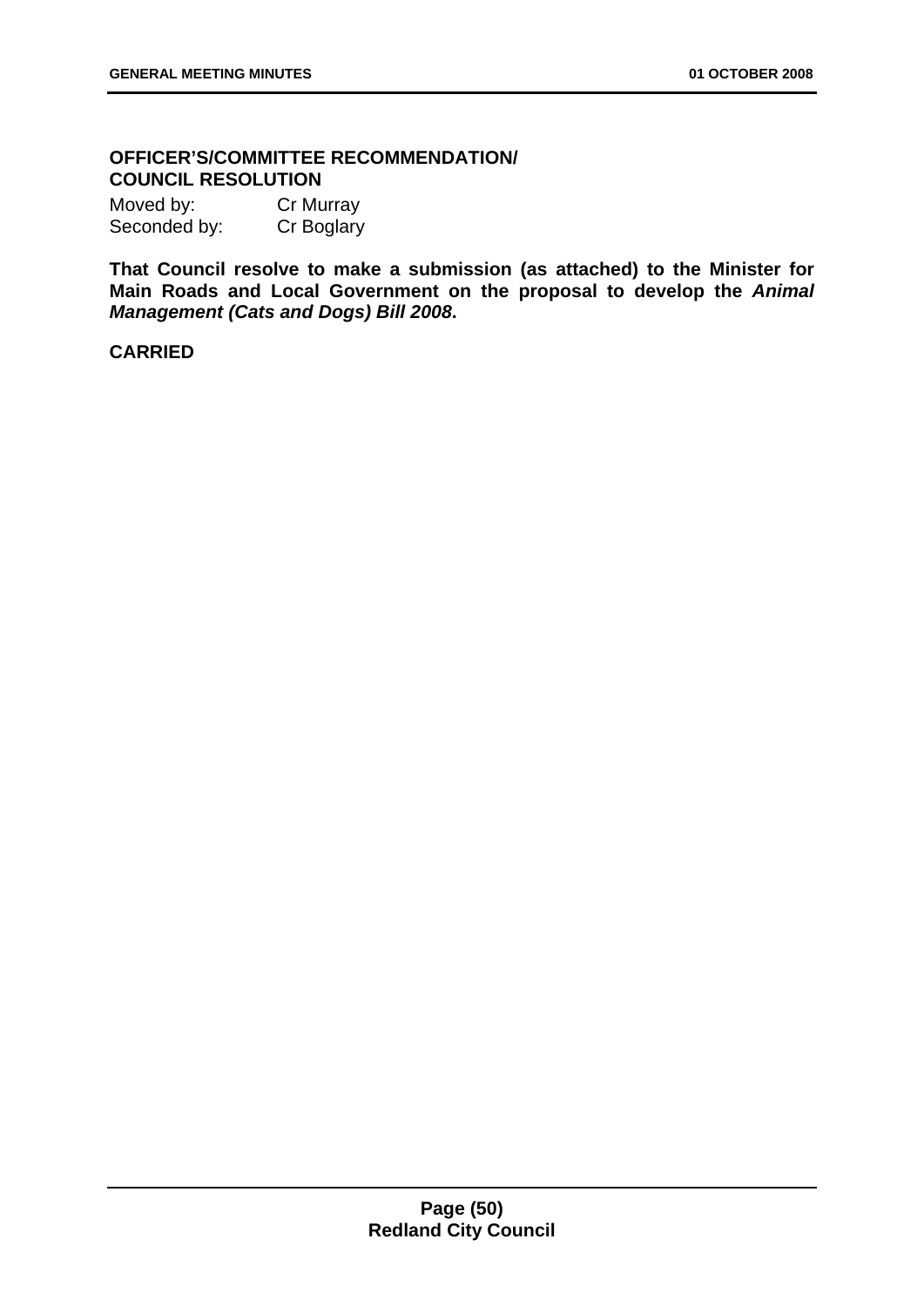# **10.1.6 REVIEW OF LOCAL LAW NO. 12 (RENTAL ACCOMMODATION WITH SHARED FACILITIES)**

| <b>Dataworks Filename:</b>       | L&E Local Law No. 12 – Rental Accommodation<br>with Shared Facilities                                                                                                          |
|----------------------------------|--------------------------------------------------------------------------------------------------------------------------------------------------------------------------------|
| <b>Attachments:</b>              | <b>Local Law No. 12 (Rental Accommodation with</b><br><b>Shared Facilities)</b><br><b>Subordinate Local Law No. 12 (Rental</b><br><b>Accommodation with Shared Facilities)</b> |
| <b>Responsible Officer Name:</b> | <b>Luke Wallace</b><br><b>Manager Corporate Planning Performance and</b><br><b>Risk</b>                                                                                        |
| <b>Author Name:</b>              | <b>Trevor Green</b><br><b>Senior Advisor Environmental Health</b>                                                                                                              |

## **EXECUTIVE SUMMARY**

The *Local Government Act 1993* (the Act) requires that all Queensland local governments review their local laws between 1 January 2008 and 31 December 2010, to identify and address any possible redundant provisions and anti-competitive provisions.

Local Law and Subordinate Local Law No.12 (Rental Accommodation with Shared Facilities) regulates rental accommodation which involves sharing of facilities such as bedrooms, bathrooms, laundries, cooking areas, etc.

An internal review of the Local Law and Subordinate Local Law did not identify any redundant provisions. As the Local Law and Subordinate Local Law both contain possible anti-competitive provisions, a Public Interest Test (PIT) must be conducted. Consultation with relevant stakeholders is also recommended.

#### **PURPOSE**

This report proposes that Council resolve to conduct a Public Interest Test on possible anti-competitive provisions in Local Law and Subordinate Local Law No.12 (Rental Accommodation with Shared Facilities).

#### **BACKGROUND**

- Local Law and Subordinate Local Law No.12 (Rental Accommodation with Shared Facilities) were adopted by Council at the General Meeting of 1 February 2006.
- The Local Government Act 1993 (the Act) requires that all Queensland local governments review their local laws between 1 January 2008 and 31 December 2010 and confirm that they are still relevant. Those local laws not reviewed and confirmed within this period will automatically expire on the 31 December 2010. The Act requires local governments to: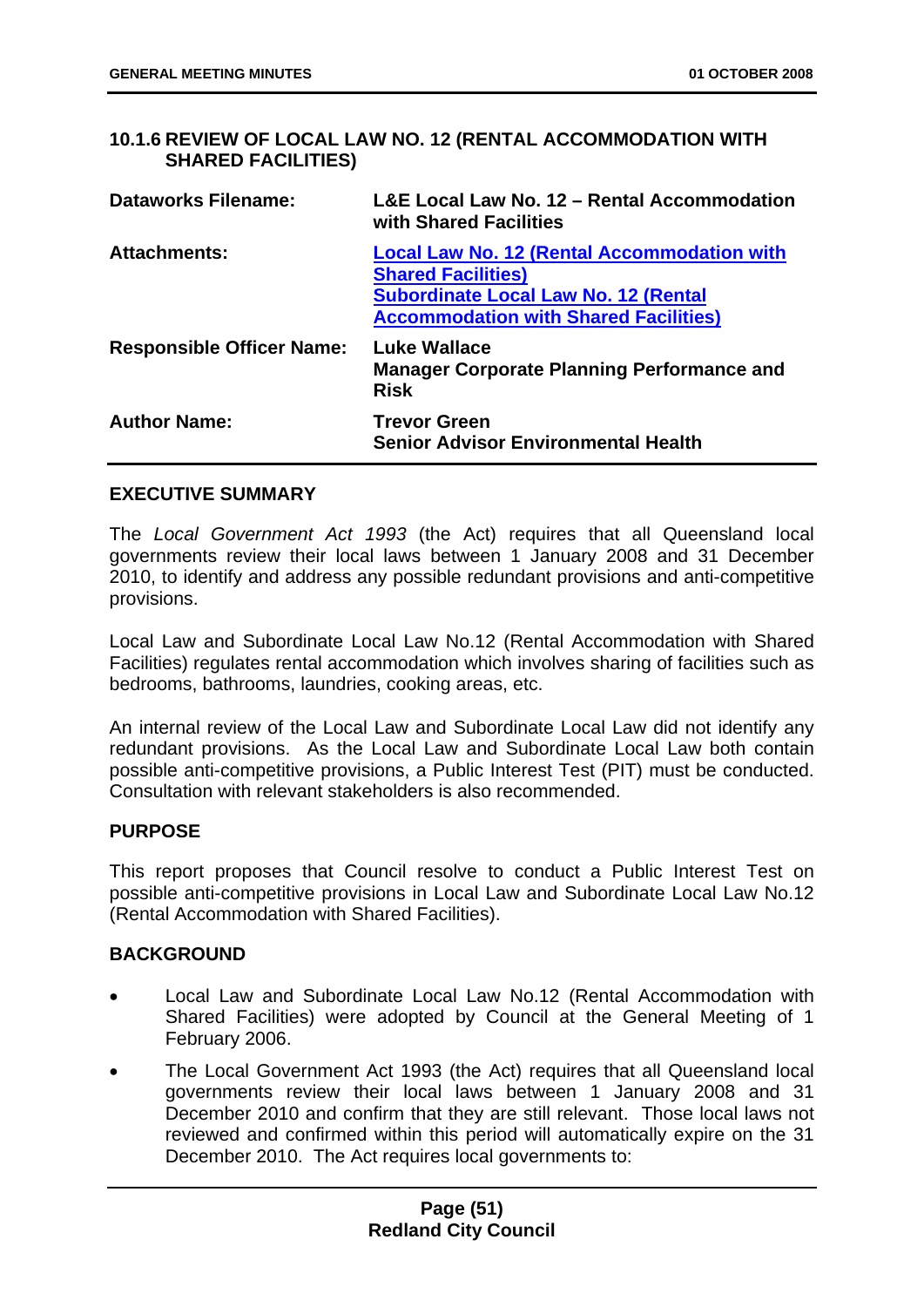- o Review local laws and subordinate local laws, specifically to identify and address any redundant provisions; and
- o Review all anti-competitive provisions of the local laws and subordinate local laws.

### **ISSUES**

#### LOCAL LAW AND SUBORDINATE LOCAL LAW NO.12

Local Law and Subordinate Local Law No.12 (Rental Accommodation with Shared Facilities) regulates premises such as backpackers' hostels, employee accommodation and private share accommodation with more than three boarders.

Currently in Redland City the local law regulates 21 premises through licences issued by the Health and Environment Team.

The local law sets building, fire safety and hygiene standards for these premises with the aim of ensuring adequate standards of health, safety and amenity for residents. This local law does not apply to the rental of single unit dwellings (i.e. houses, units or self contained flats). Matters relating to private rental for tourist accommodation are addressed through a separate process.

#### NO REDUNDANT PROVISIONS

The laws were last reviewed in 2005/2006. At the General Meeting of 1 February 2006 Council adopted the Rental Accommodation with Shared Facilities Model Local Law and made a new subordinate local law. This was done to bring it into line with changes in state law, and to upgrade the laws to contemporary drafting standards.

An internal review of the local law and subordinate local law has been conducted by officers. This review confirmed that there have been no external changes (e.g. State legislation) that need to be addressed. Council's Assessment Services Group has also confirmed that no practical issues have arisen with implementation since the laws were approved in 2006 which indicate that there are any redundant provisions that need to be removed.

The officer's conclusion is therefore that the current laws continue to meet the requirements of both the Redland's community and Council, and as such, no redundant provisions were identified.

#### EXTERNAL ENGAGEMENT

Community engagement was undertaken as part of the local law making process in 2005/2006, when the laws were made. The Act does not require further community engagement to be undertaken as part of this review, other than in relation to the Public Interest Test, which includes inviting public comment on the anti-competitive provisions of the law; however, it is recommended that consultation about possible redundant provisions be conducted at the same time.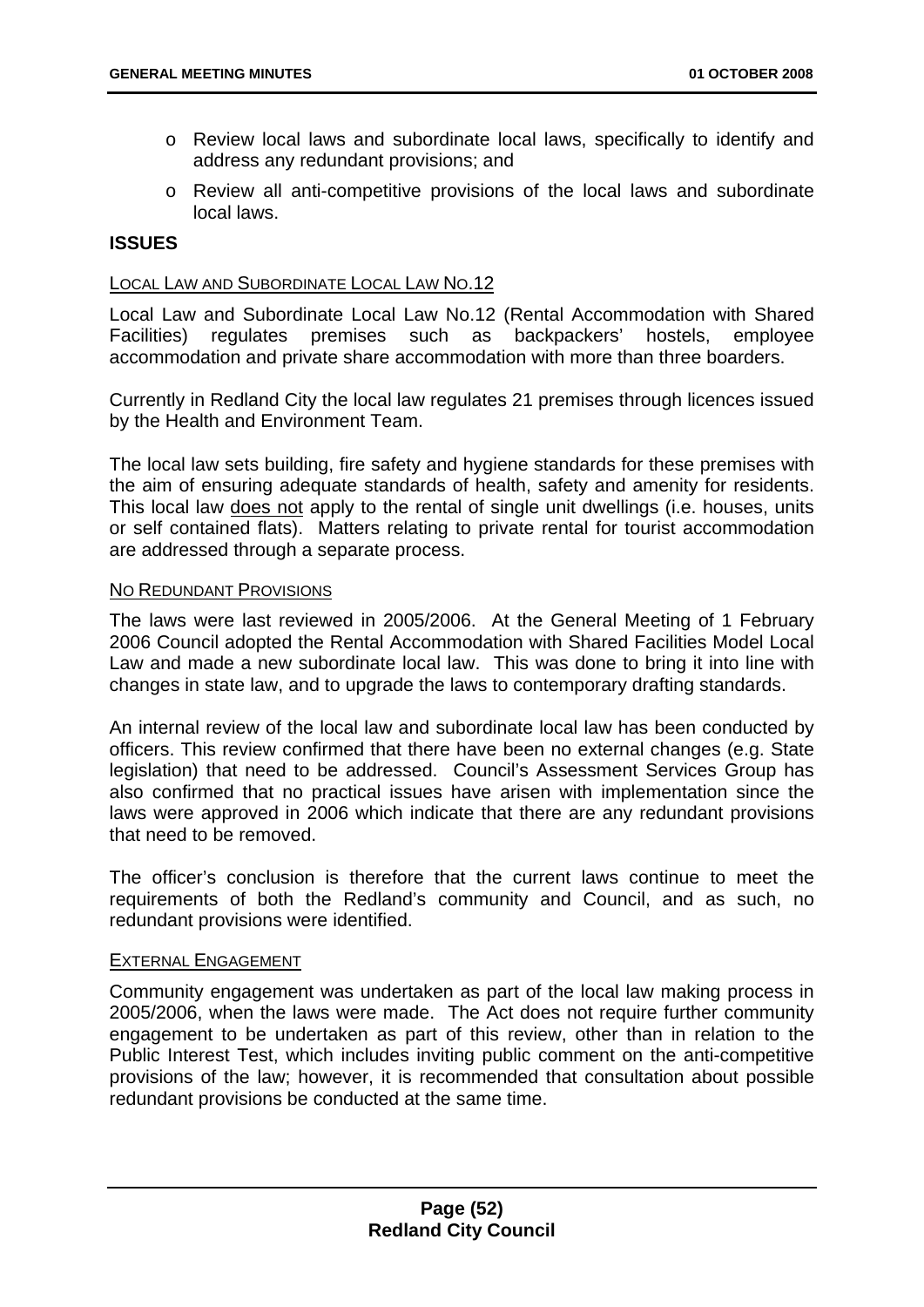# **RELATIONSHIP TO CORPORATE PLAN**

The recommendation primarily supports Council's strategic priority to build safe, strong and self reliant communities with access to community services, infrastructure and opportunities for participation in community life.

### **FINANCIAL IMPLICATIONS**

The short term financial implications are minor in relation to the advertising, preparing the public interest test, conducting the community engagement exercise and meeting required notification processes under the Act. It is estimated that cost of \$1,000 which will be funded from the Corporate Planning, Performance and Risk operational budgets.

## **PLANNING SCHEME IMPLICATIONS**

There are no Redlands Planning Scheme implications.

# **CONSULTATION**

Consultation has occurred with the Assessment Services Group. Assessment Services confirmed that no practical issues have arisen with implementation since the laws were approved in 2006 that indicate that there are any redundant provisions that need to be removed.

Community engagement was undertaken as part of the local law making process in 2005/2006, when the laws were made. At that time no submissions were received.

# **OPTIONS**

#### **PREFERRED**

That Council resolve as follows:

- 1. That in accordance with Section 889 of the *Local Government Act 1993* ("the Act"), to initiate a Public Interest Test for Local Law making process for *Redland City Council Local Law No. 12 (Rental Accommodation With Shared Facilities) 2006* and *Redland City Council Subordinate Local Law No. 12 (Rental Accommodation With Shared Facilities) 2006*;
- 2. That pursuant to Section 472 of the *Local Government Act 1993* ("the Act"), to delegate authority to the Chief Executive Officer, Council's powers under Section 889 of the Act to decide:
	- a) How the Public Interest Test of Local Law making process for *Redland City Council Local Law No. 12 (Rental Accommodation With Shared Facilities) 2006* and *Redland City Council Subordinate Local Law No. 12 (Rental Accommodation With Shared Facilities) 2006*; is to be conducted;
	- b) The matters with which the Public Interest Test Report in relation to *Redland City Council Local Law No. 12 (Rental Accommodation With Shared Facilities) 2006* and *Redland City Council Subordinate Local Law No. 12 (Rental Accommodation With Shared Facilities) 2006* must deal; and
	- c) The consultation process for the Public Interest Test and how the process is to be used in the Public Interest Test; and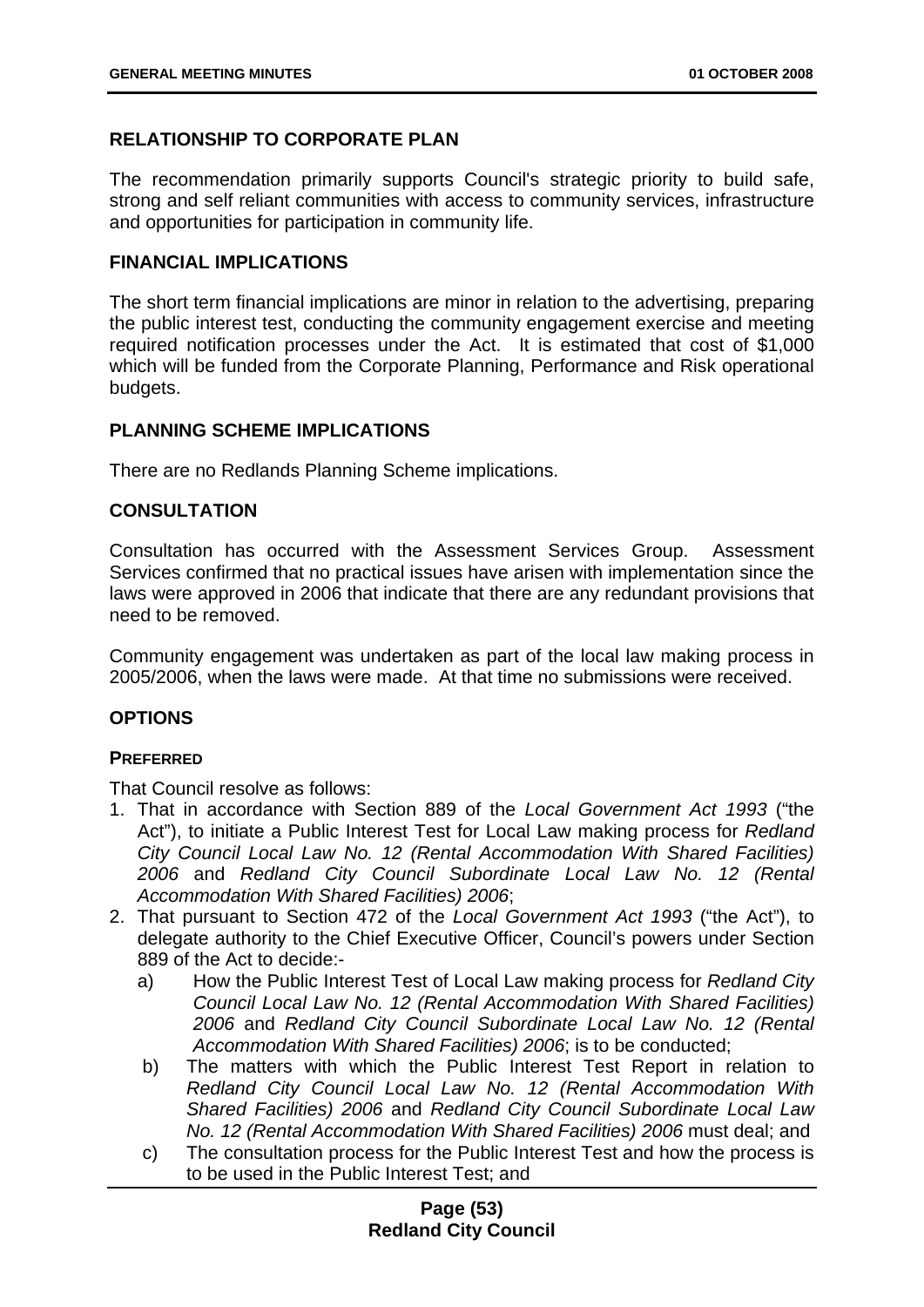3. That community consultation also be undertaken regarding possible redundant provisions in these local laws.

#### **ALTERNATIVE**

Council could consider an option, if they are of the view that it is unnecessary to consult with the community regarding their view on possible redundant provisions in this local law, to undertake community consultation on the mandatory public interest test only.

## **OFFICER'S/COMMITTEE RECOMMENDATION/ COUNCIL RESOLUTION**

| Moved by:    | Cr Murray  |
|--------------|------------|
| Seconded by: | Cr Boglary |

**That Council resolve as follows:** 

- **1. That in accordance with Section 889 of the** *Local Government Act 1993* **("the Act"), to initiate a Public Interest Test for Local Law making process for** *Redland City Council Local Law No. 12 (Rental Accommodation With Shared Facilities) 2006* **and** *Redland City Council Subordinate Local Law No. 12 (Rental Accommodation With Shared Facilities) 2006***;**
- **2. That pursuant to Section 472 of the** *Local Government Act 1993* **("the Act"), to delegate authority to the Chief Executive Officer, Council's powers under Section 889 of the Act to decide:** 
	- **a) How the Public Interest Test of Local Law making process for**  *Redland City Council Local Law No. 12 (Rental Accommodation With Shared Facilities) 2006* **and** *Redland City Council Subordinate Local Law No. 12 (Rental Accommodation With Shared Facilities) 2006***; is to be conducted; and**
	- **b) The matters with which the Public Interest Test Report in relation to**  *Redland City Council Local Law No. 12 (Rental Accommodation With Shared Facilities) 2006* **and** *Redland City Council Subordinate Local Law No. 12 (Rental Accommodation With Shared Facilities) 2006*  **must deal; and**
	- **c) The consultation process for the Public Interest Test and how the process is to be used in the Public Interest Test; and**
- **3. That community consultation also be undertaken regarding possible redundant provisions in these local laws.**

**CARRIED**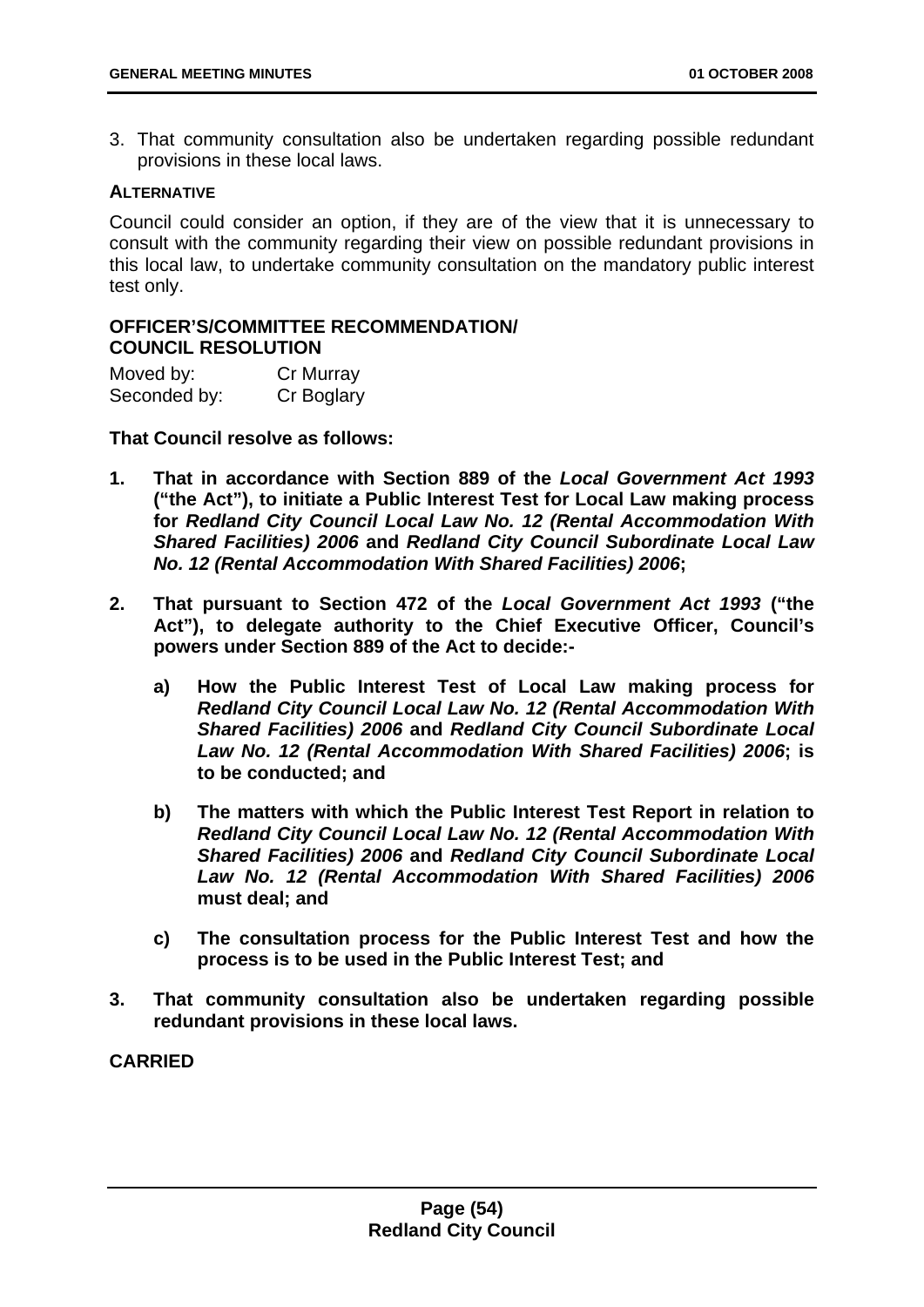## **10.2 GENERAL BUSINESS**

The following items of general business were raised:

### 1. **Cr Boglary**

a. Raised the issue of other councils who have volunteer park people who monitor what is happening in Council parks. The Councillor requested that Redlands investigate how volunteers of this type are being utilised by other Councils. General Manager Planning & Policy referred the Councillor to Manager Environmental Management in the first instance.

## 2. **Cr Elliott**

- a. The Councillor advised that he had heard nothing back on all of the items of general business that he had raised at the P&P meeting of 20 August. General Manager Planning & Policy advised that most of these issues had been addressed;
- b. Raised the issue of the Indigiscape Plan and asked if anything further had been done with this. General Manager Planning & Policy advised that as far as he was aware, the land was still with Heritage Pacific. For additional information, General Manager referred the Councillor to Manager Environmental Protection to obtain a briefing note in the first instance;
- c. Raised the issue of reviewing the Street Tree Master Plan. General Manager Planning & Policy referred the Councillor to Manager Environmental Protection in the first instance;
- d. Raised the issue of the valuation on conservation blocks, stating that Redlands is valuing conservation blocks considerably lower, whereas a higher valuation should be put on these blocks. General Manager Planning & Policy responded.
- e. Raised the issue of reviewing the Heritage & Precincts Policy to address for example, houses in the Wellington Point heritage area. General Manager Planning & Policy referred the Councillor to Manager Land Use Planning in the first instance;
- f. Raised the issue of habitat protection with there being no clause in the policy to enhance the blocks. General Manager Planning & Policy responded that he understood that this was already included; however overlays would need to be strengthened up in the Planning Scheme;
- g. Raised the issue of the Stockland land and where Council was up to with this. General Manager Planning & Policy advised that Council solicitors have written to the Minister and advised Stockland regarding dispensation issues with a reply expected soon;
- h. Raised the issue of Wynyard Street and where Council was up to with this. General Manager Planning & Policy advised that the Minister had given his approval and referred the Councillor to Manager Infrastructure Development for further information;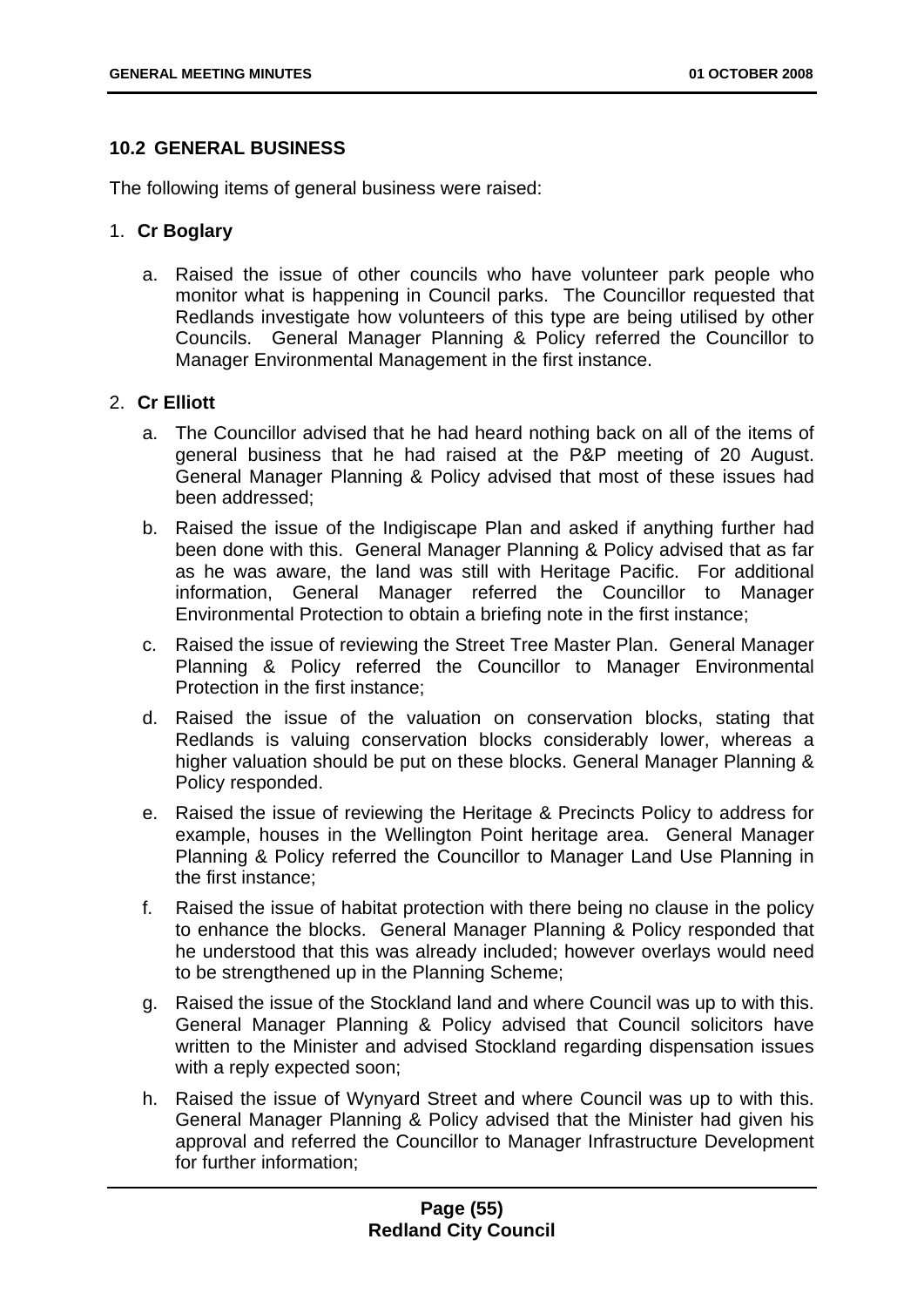- i. Raised the issue of reviewing Council's position with respect to evaluation of staff salaries and wages, also a review of managers' bonuses. General Manager Planning & Policy advised that discussion had taken place with the Executive Leadership Group with further discussions to be held in the near future;
- j. Raised the issue of the roads and infrastructure charging regime i.e. Sturgeon Street – concerns about doing the 4-lane – and have a look at what Council currently has in place. General Manager Planning & Policy advised that there is a valid policy currently in place that outlines all those proposals and referred the Councillor to Manager Infrastructure Development in the first instance;
- k. Raised the issue of new Managers' contracts and suggested that new managers should be provided with a 4-cylinder vehicle instead of a 6 cylinder. General Manager Planning & Policy referred the Councillor to the Chief Executive Officer.

### **COMMITTEE RECOMMENDATION/ COUNCIL RESOLUTION**

Moved by: Cr Murray Seconded by: Cr Boglary

**That the general business items be noted.** 

# **CARRIED**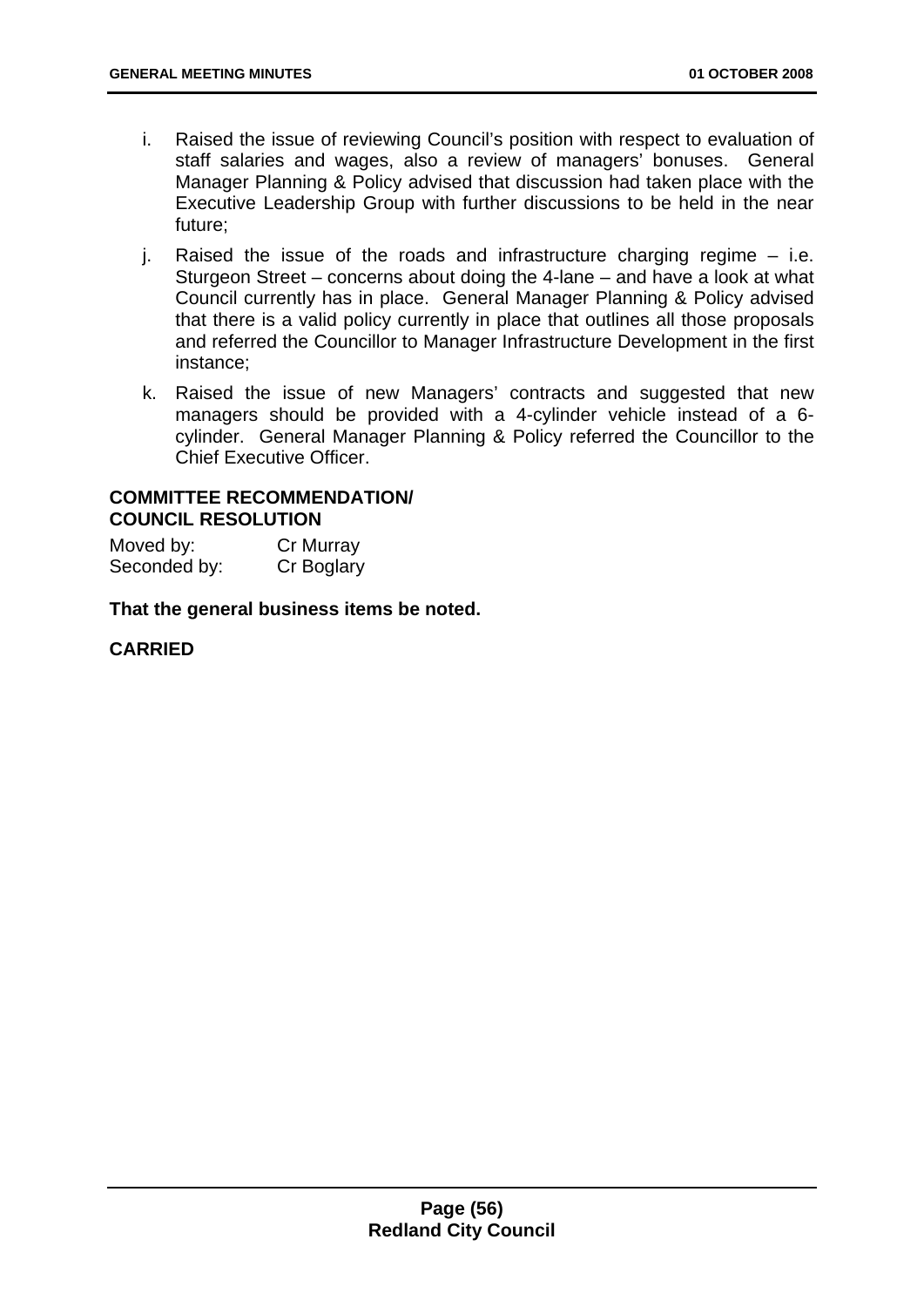# **11 REDLAND WATER AND WASTE COMMITTEE 23/09/08 - RECEIPT AND ADOPTION OF REPORT**

| Moved by:    | Cr Henry          |
|--------------|-------------------|
| Seconded by: | <b>Cr Reimers</b> |

That the Redland Water and Waste Committee Report of 23 September 2008 be received.

CARRIED

#### **DECLARATION OF OPENING**

Cr Henry declared the meeting open at 2.00 pm.

## **RECORD OF ATTENDANCE AND LEAVE OF ABSENCE**

| <b>Members Present</b><br>Cr D Henry<br>Cr W Boglary<br>Cr C Ogilvie<br>Cr B Townsend<br>Cr T Bowler<br><b>Cr M Elliott</b><br><b>Cr K Reimers</b><br>Cr K Williams<br>Cr H Murray | <b>Chair and Councillor Division 3</b><br><b>Councillor Division 1</b><br><b>Councillor Division 2</b><br><b>Councillor Division 5</b><br>Deputy Mayor and Councillor Division 6<br><b>Councillor Division 7</b><br><b>Councillor Division 8</b><br><b>Councillor Division 9</b><br>Councillor Division 10 Entered at 2.01 pm |
|------------------------------------------------------------------------------------------------------------------------------------------------------------------------------------|-------------------------------------------------------------------------------------------------------------------------------------------------------------------------------------------------------------------------------------------------------------------------------------------------------------------------------|
| <b>Committee Manager</b><br>Mr G Soutar                                                                                                                                            | General Manager Redland Water & Waste                                                                                                                                                                                                                                                                                         |
| <b>Officers</b><br>Mr G Stevenson PSM<br>Ms E Bray<br>Mr B Taylor                                                                                                                  | <b>Chief Executive Officer</b><br><b>Manager Customer Service and Business Performance</b><br><b>Manager Treatment Operations</b>                                                                                                                                                                                             |
| <b>Minutes</b><br>Mrs J Thomas                                                                                                                                                     | Corporate Meetings & Registers Officer                                                                                                                                                                                                                                                                                        |
| <b>APOLOGY</b><br>Cr M Hobson PSM<br>Cr P Dowling                                                                                                                                  | Mayor<br><b>Councillor Division 4</b>                                                                                                                                                                                                                                                                                         |
| <b>PUBLIC PARTICIPATION AT MEETING</b><br>Nil                                                                                                                                      |                                                                                                                                                                                                                                                                                                                               |
| <b>DECLARATION OF INTEREST</b><br>Nil                                                                                                                                              |                                                                                                                                                                                                                                                                                                                               |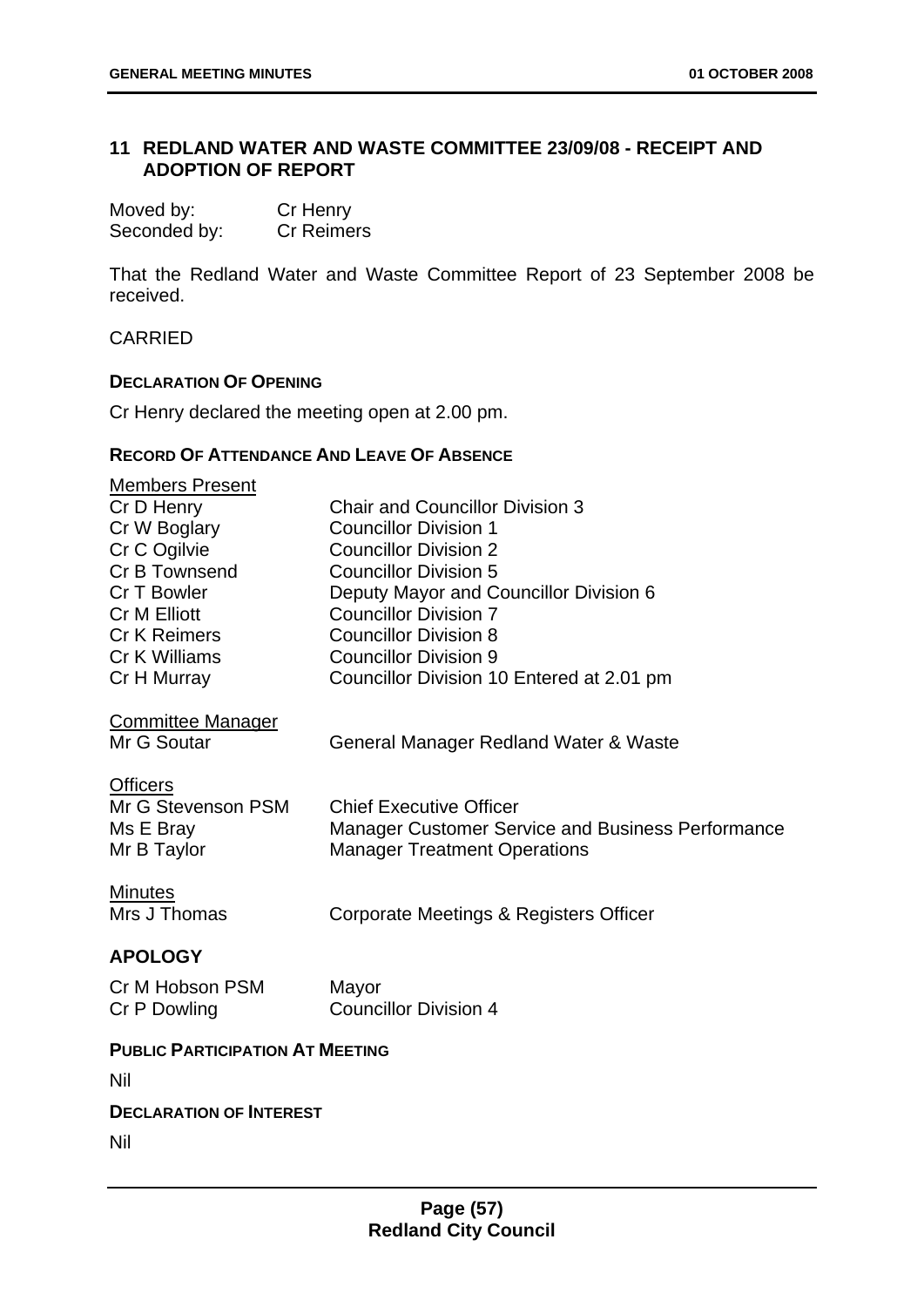#### **MOTION TO ALTER THE ORDER OF BUSINESS**

Nil

## **11.1 REDLAND WATER AND WASTE**

#### **11.1.1 REDLAND WATER & WASTE COUNCIL BUSINESS UNIT REPORT - AUGUST 2008**

| <b>Dataworks Filename:</b>       | <b>WW Redland Water &amp; Waste Committee</b><br><b>WM Redland Water &amp; Waste Committee</b><br><b>WS Redland Water &amp; Waste Committee</b> |
|----------------------------------|-------------------------------------------------------------------------------------------------------------------------------------------------|
| <b>Attachments:</b>              | <b>Business Unit Report - August 2008</b><br><b>Appendix A – Wastewater Treatment Plants</b><br><b>Supplementary Performance Information</b>    |
| <b>Responsible Officer Name:</b> | <b>Gary Soutar</b><br><b>General Manager, Redland Water &amp; Waste</b>                                                                         |
| <b>Author Name:</b>              | <b>Gary Soutar</b><br><b>General Manager, Redland Water &amp; Waste</b>                                                                         |

#### **EXECUTIVE SUMMARY**

The Redland Water & Waste (RWW) Council Business Unit report is presented to Council for noting. The report provides the business unit's performance for the month of August 2008 and covers financial and non-financial indicators for water, wastewater and waste.

It is expected that, most of the time the report findings will be "business as usual". Where exceptions occur, these will be highlighted.

The report provides a regular opportunity for Council to consider the performance of RWW and to respond to any exceptional reporting.

Council is provided with the option to accept the report or, accept it and request additional information or a review of performance.

#### **PURPOSE**

To report on the ongoing performance of the business unit against key performance indicators (KPIs).

# **BACKGROUND**

RWW's performance plan identifies KPIs for which performance targets have been agreed with Council. Reporting is done each month through the RWW Committee.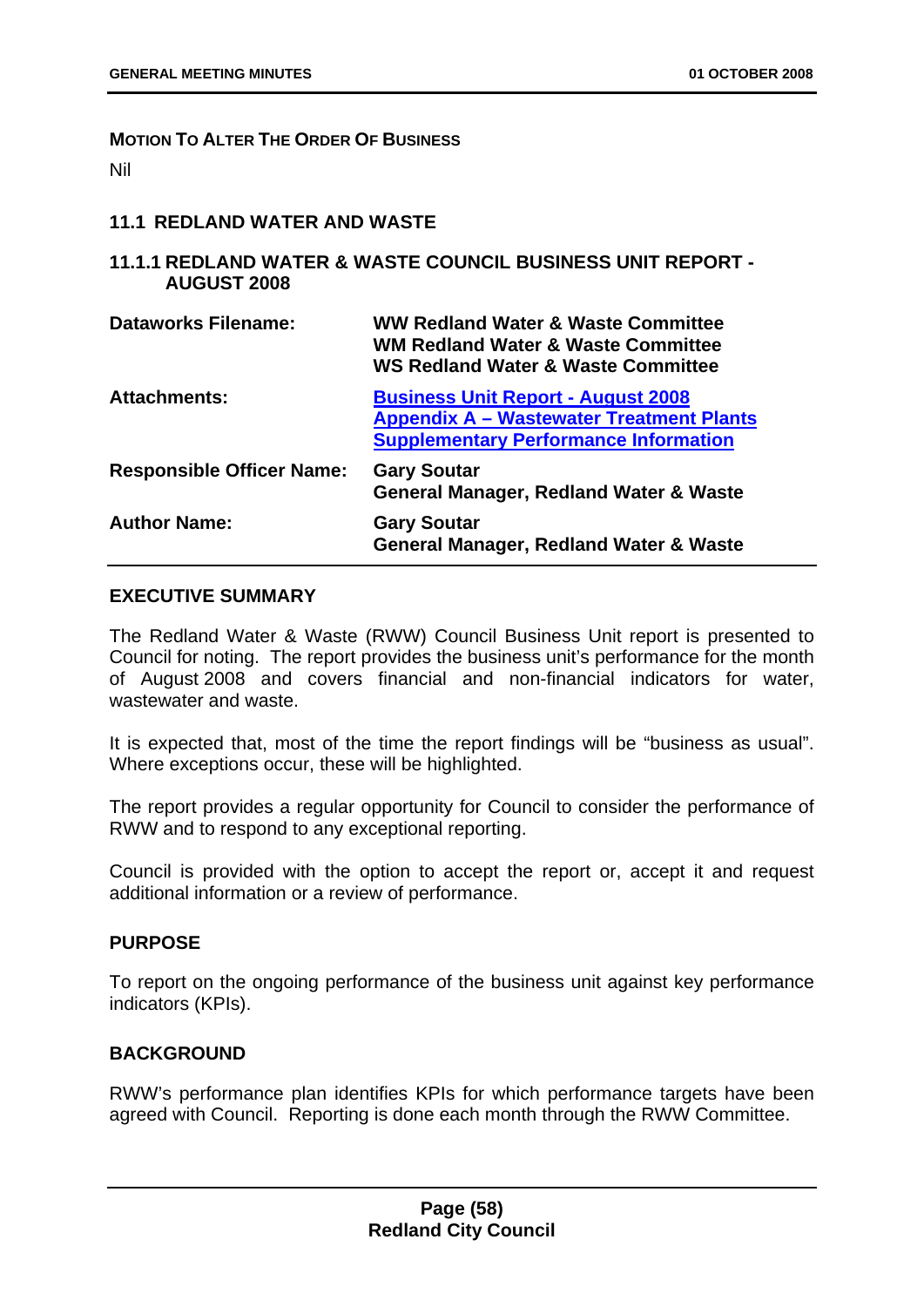# **ISSUES**

The report is provided to Council as a means of monitoring the performance of RWW for the activities of water, wastewater and waste.

The first part of the report comprises a "snapshot" of the business unit's achievement in meeting KPIs (year-to-date) and financial report card.

The report then provides specific financial report and commentary, capital expenditure (graphically) and a detailed customer overview.

The main body of the report focuses on actual levels of achievement against the KPIs for the month. Where exceptions have occurred and targets not met, an explanation is given as well as action taken to improve performance.

The report closes with a summary of the major issues for each group during the month.

# **RELATIONSHIP TO CORPORATE PLAN**

The recommendation primarily supports Council's strategic priority to provide and maintain water, wastewater and waste services to sustain our community.

Providing this report also supports Council's Governance strategic priority to provide a clear organisational direction supported by effective leadership and a framework of policies, plans and strategies that are responsive to the community's needs and which promote accountable and ethical standards of practice.

#### **FINANCIAL IMPLICATIONS**

There are no direct financial implications resulting from this report. Financial implications may result where Council requests a performance review or requests an increase in performance standards.

# **CONSULTATION**

Consultation has occurred with:

- Manager Customer Service & Business Performance, RWW;
- Manager Treatment Operations, RWW; and
- Senior Advisor, Financial Management, RWW.

# **OPTIONS**

#### **PREFERRED**

That Council resolve to accept the Redland Water & Waste Council business unit report for August 2008, as presented in the attachment.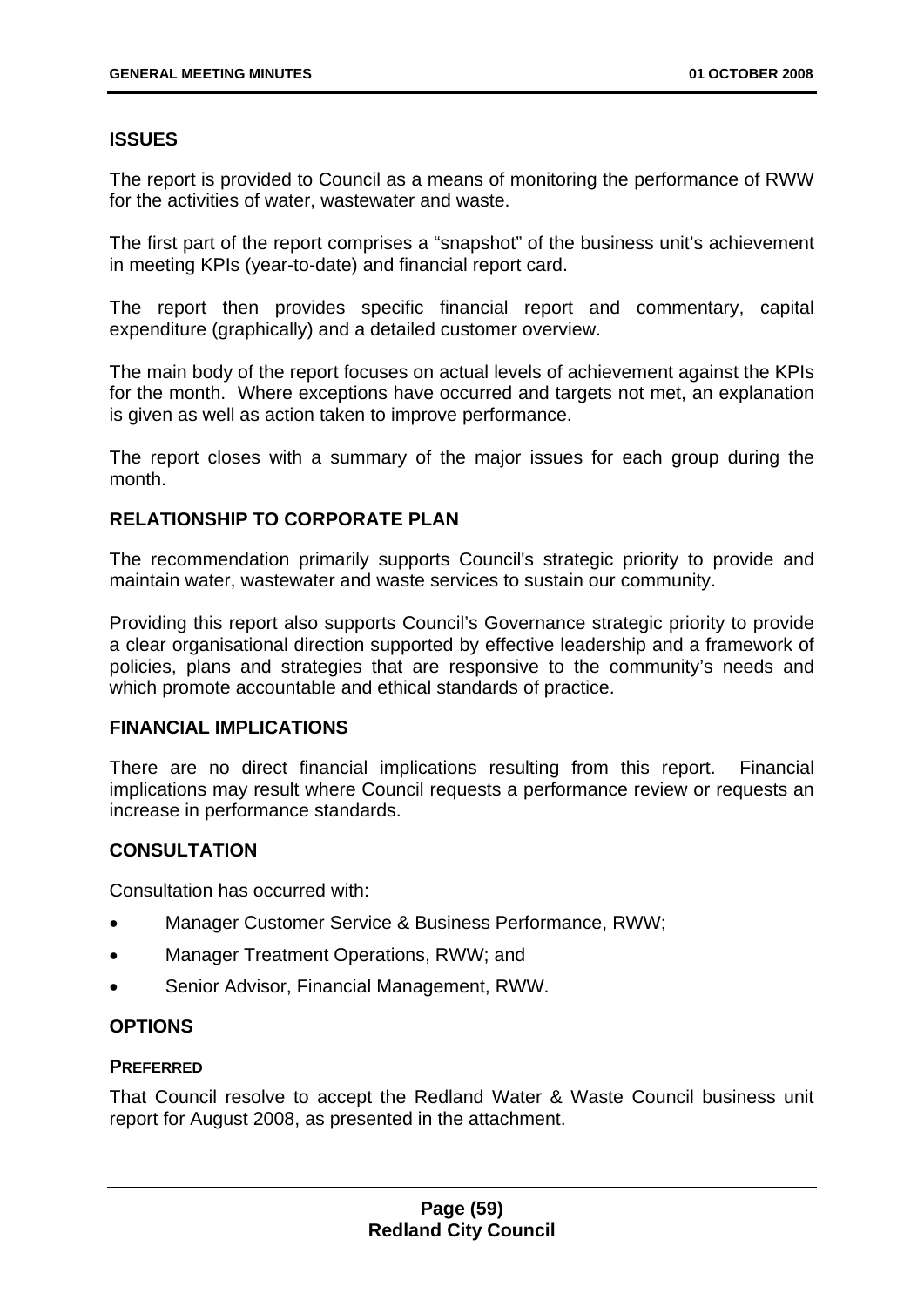# **ALTERNATIVE**

That Council accepts the report and requests additional information or a review of performance.

# **OFFICER'S/COMMITTEE RECOMMENDATION/ COUNCIL RESOLUTION**

Moved by: Cr Henry Seconded by: Cr Dowling

**That Council resolve to accept the Redland Water & Waste Council Business Unit Report for August 2008, as presented in the attachment.** 

**CARRIED**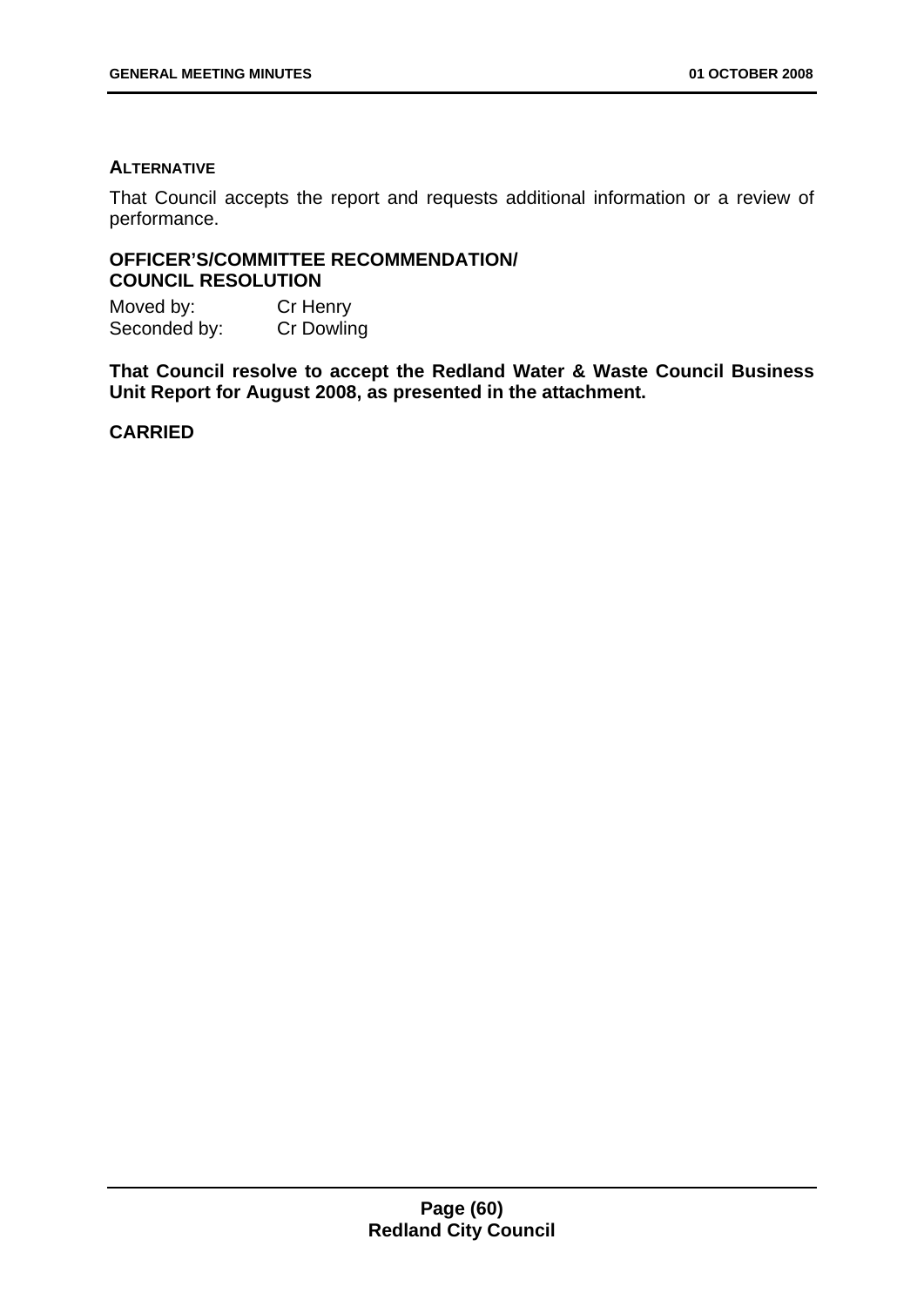# **11.2 GENERAL BUSINESS**

The following item of general business was raised:

• Cr Townsend requested an update on the outcome of the trial of a biolytic system on Macleay Island. General Manager Redland Water & Waste advised that a report provided at the end of the trial period was currently being assessed and options considered. A report addressing this matter will be presented to a future Redland Water & Waste Committee meeting.

## **COMMITTEE RECOMMENDATION/ COUNCIL RESOLUTION**

Moved by: Cr Henry Seconded by: Cr Dowling

## **That the general business item be noted.**

# **CARRIED**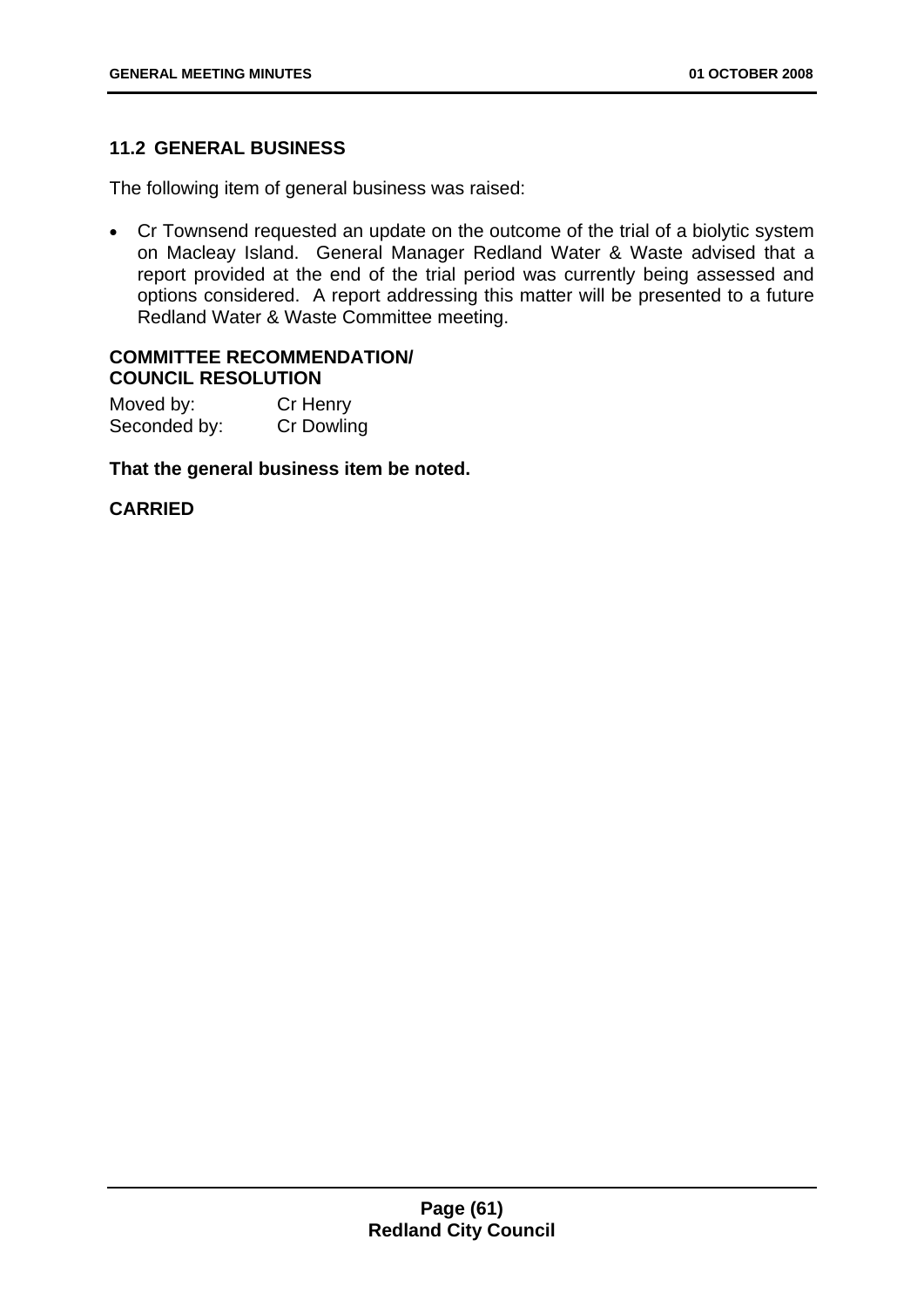# **12 PLANNING & POLICY COMMITTEE 24/09/08 - RECEIPT AND ADOPTION OF REPORT**

| Moved by:    | Cr Murray         |
|--------------|-------------------|
| Seconded by: | <b>Cr Reimers</b> |

That the Planning & Policy Committee Report of 24 September 2008 be received.

CARRIED

## **DECLARATION OF OPENING**

Cr Ogilvie declared the meeting open at 9.00am.

## **RECORD OF ATTENDANCE AND LEAVE OF ABSENCE**

| <b>Members Present</b>   |                                                 |
|--------------------------|-------------------------------------------------|
| Cr C Ogilvie             | <b>Chair and Councillor Division 2</b>          |
| Cr W Boglary             | <b>Councillor Division 1</b>                    |
| Cr D Henry               | <b>Councillor Division 3</b>                    |
| Cr P Dowling             | <b>Councillor Division 4</b>                    |
| Cr B Townsend            | <b>Councillor Division 5</b>                    |
| Cr T Bowler              | Deputy Mayor and Councillor Division 6          |
| <b>Cr M Elliott</b>      | <b>Councillor Division 7</b>                    |
| <b>Cr K Reimers</b>      | <b>Councillor Division 8</b>                    |
| Cr K Williams            | Councillor Division 9 – entered at 9.04am       |
| Cr H Murray              | <b>Councillor Division 10</b>                   |
| <b>Committee Manager</b> |                                                 |
| Mr G Underwood           | <b>General Manager Planning and Policy</b>      |
| <b>Officers</b>          |                                                 |
| Mr G Stevenson PSM       | <b>Chief Executive Officer</b>                  |
| Mr L Smith               | <b>Acting General Manager Customer Services</b> |
| Ms R Bonnin              | <b>Manager Community and Social Planning</b>    |
| Ms J Spokes              | <b>Senior Adviser Cultural Services</b>         |
| Mr A Athwal              | Senior Engineer Traffic & Transport             |
| Mr G Photinos            | <b>Manager Environmental Management</b>         |
| Mr L Newlands            | <b>Advisor Reserves Management</b>              |
| <b>Minutes</b>           |                                                 |
| Mrs J Parfitt            | Corporate Meetings & Registers Officer          |
|                          |                                                 |

#### **APOLOGY**

An apology was noted for Cr M Hobson PSM, Mayor.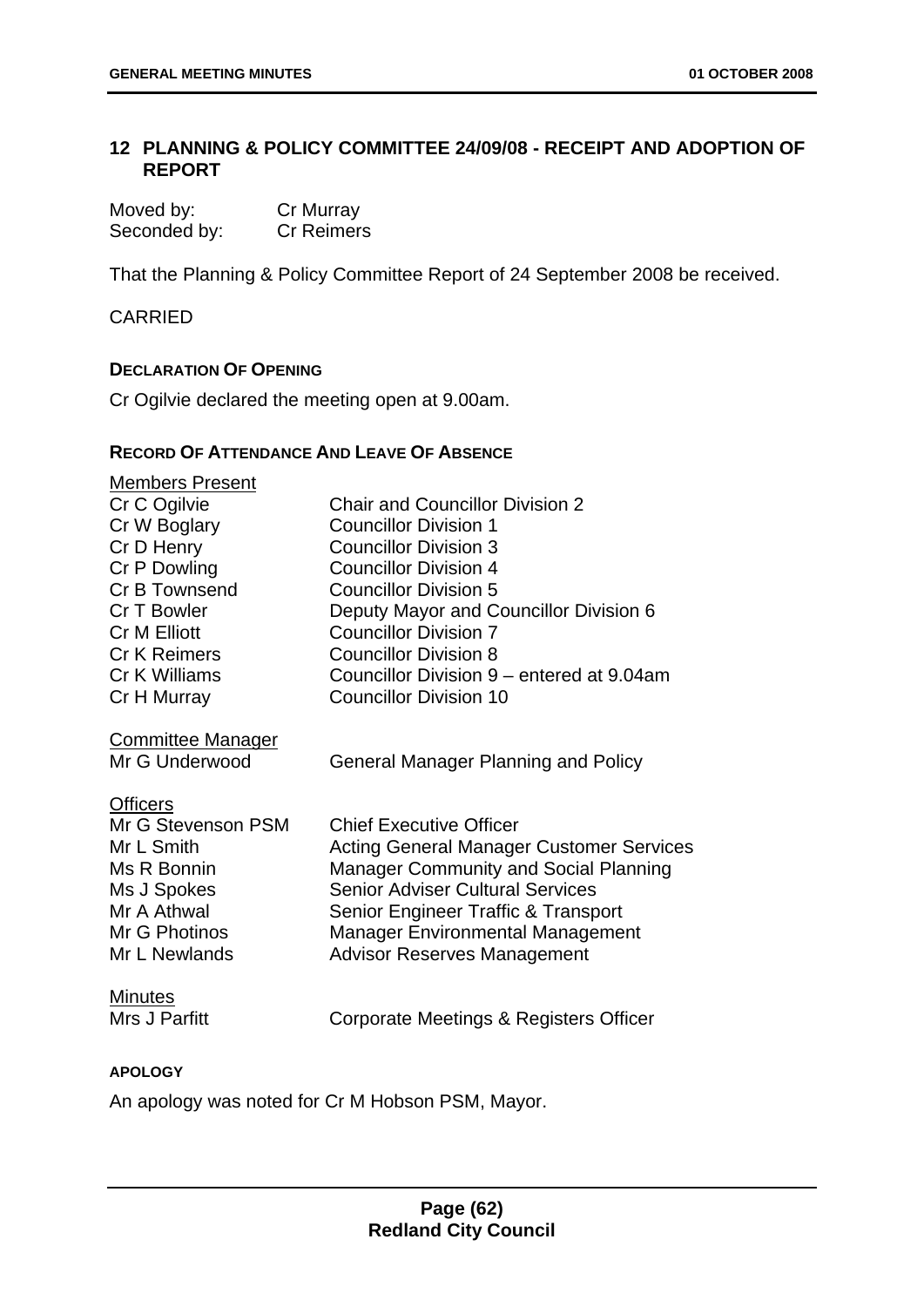### **PUBLIC PARTICIPATION AT MEETING**

Nil.

## **DECLARATION OF INTEREST**

Cr Boglary declared a material personal interest in item 1.5 – *Interim Vegetation Protection Order at 257-259 Wellington Street, Ormiston* as the owner of the property and left the meeting for discussion and decision on this item.

## **MOTION TO ALTER THE ORDER OF BUSINESS**

Nil.

Cr Ogilvie vacated the chair for Item 1.1 to allow him to participate in discussion. Cr Bowler presided. Cr Ogilvie resumed the chair at the conclusion of Item 1.1.

Cr Bowler left the meeting at 10.17am.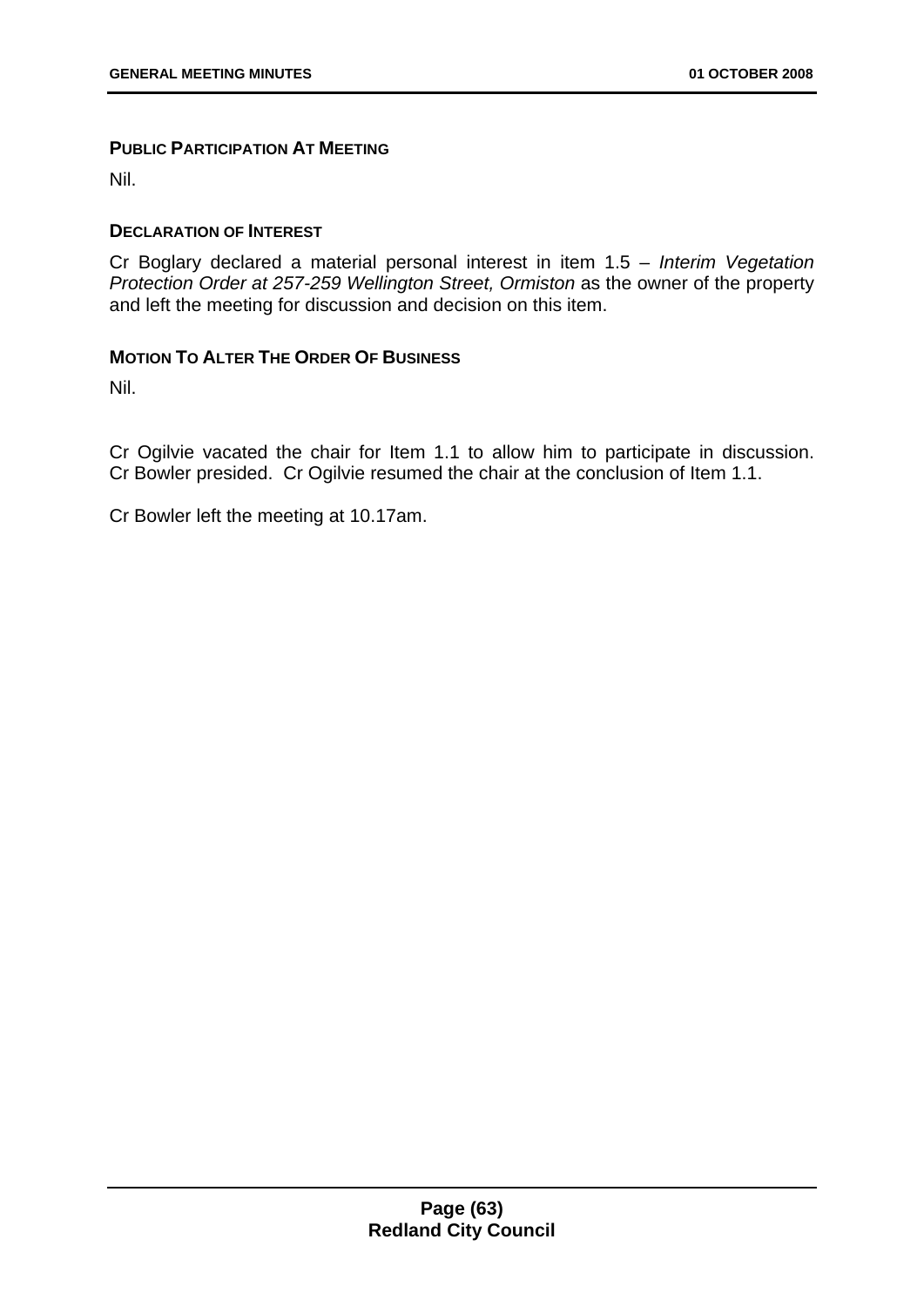# **12.1 PLANNING AND POLICY**

Mayor Hobson vacated the Chair to allow her to take part in discussion on the following item. Cr Murray presided.

# **12.1.1 INDIGENOUS COMMUNITY POLICY – POL-3081**

| <b>R&amp;C Indigenous Cultural Protocols</b>                                                                                                                                                                                                                                                                                       |
|------------------------------------------------------------------------------------------------------------------------------------------------------------------------------------------------------------------------------------------------------------------------------------------------------------------------------------|
| <b>Attachment 1: Indigenous Community Policy</b><br><b>POL-3081</b><br>Attachment 2: I.M. Murren Enterprises Indigenous<br><b>Community Report July 2008</b><br><b>Attachment 3: Quandamooka Aboriginal</b><br><b>Community Profile and Action Plan 2007</b><br>Attachment 4: Quandamooka Aboriginal<br><b>Community Plan 2007</b> |
| <b>Roberta Bonnin</b><br><b>Manager Community &amp; Social Planning</b>                                                                                                                                                                                                                                                            |
| <b>Judy Spokes</b><br><b>Senior Adviser Cultural Services</b>                                                                                                                                                                                                                                                                      |
|                                                                                                                                                                                                                                                                                                                                    |

# **EXECUTIVE SUMMARY**

This Policy provides a framework to strengthen Council's relationship with Traditional Owners, Elders and the broader Indigenous community of Redlands. It is informed by extensive internal and external consultation and expert advice provided by MI Murren Enterprises (consultants, Anne Dunn and Jackie Huggins).

The Policy takes account of significant developments within the Indigenous community over the past several years, reflected most recently in the establishment of the Quandamooka Combined Aboriginal Organisations Forum (hereafter referred to as the Quandamooka Forum) and articulated in its *Quandamooka Aboriginal Community Plan 2007*. It builds upon the strength of earlier Council and community partnerships, notably the North Stradbroke Island / Minjerribah Planning and Management Study November 2001 and the 1997 Native Title Process Agreement that initiated it.

The Policy articulates Council's commitment to enriching its relationship with the local Indigenous community in the spirit of reconciliation and partnership. It is founded on respectful acknowledgement of Traditional Owners as custodians of local cultural and natural resources over many thousands of years. It establishes a central role for the Quandamooka Forum and its 2007 Community Plan in Council's civic engagement and planning. (Redland City boundaries are roughly equivalent to those of the Quandamooka Traditional Estate).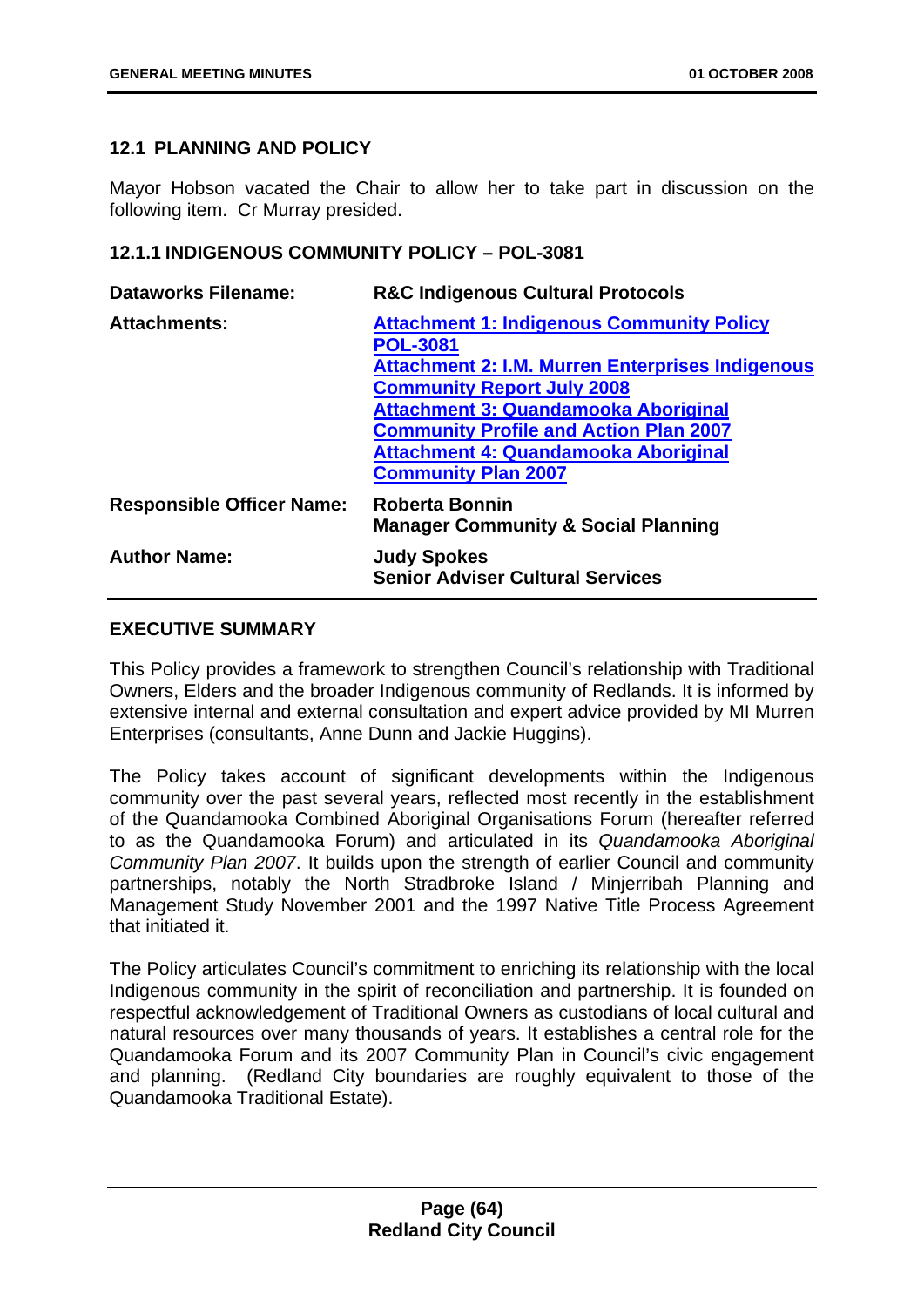It also acknowledges Council's responsibilities to the Turrbal and Jagera peoples whose native title claims attach to portions of land at the edge of the Redland City boundaries, as well as other local Indigenous residents.

# **PURPOSE**

The purpose of this report is to present to Council for adoption:

- 1. The Indigenous Community Policy POL-3081; and
- 2. To endorse the Murren Report for planning purposes.

# **BACKGROUND**

The attached Indigenous Community Policy is an outcome of the Indigenous Cultural Protocols project commenced in early 2007, and a response to the outcomes of a 'Shared Responsibility Agreement' (SRA) signed in October 2005 between the peoples of Quandamooka, the Commonwealth and Queensland Governments and Redland Shire Council. The SRA led to two significant and positive developments within the local Indigenous community in 2007:

- The establishment of a new coalition of Indigenous community organisations (based on North Stradbroke Island / Minjerribah), the Quandamooka Combined Aboriginal Organisations Forum (hereafter referred to as the Quandamooka Forum).
- The preparation by the Quandamooka Forum of a comprehensive long term community plan titled the "Quandamooka Aboriginal Community Plan" and associated "Quandamooka Community Profile and Action Plan".

Council's 2006-2010 Corporate Plan commits it to "acknowledge and support Indigenous cultural heritage principles, protocols and practices". Engaging the Indigenous community at the outset was the critical first step and the focus of work undertaken throughout 2007. Formal and informal community consultations were undertaken in parallel with the SRA process and laid the foundations for a stronger partnership between Council and the Indigenous community of Redlands.

Building on this early research and consultation phase, Council commissioned M.I Murren Enterprises (Anne Dunn and Jackie Huggins) to provide advice on development of a strategic policy framework to guide Council's relationship with and support of the local Indigenous community. M.I Murren Enterprises consulted widely with local Indigenous community members and organisations; with Queensland Government representatives; senior staff and Managers across Council; and with the Mayor and Councillors. They analysed research material produced by Council and community organisations and were asked to give particular consideration to the following key reports:

- 1. Quandamooka Aboriginal Community Plan 2007;
- 2. Quandamooka Aboriginal Community Profile and Action Plan 2007; and
- 3. North Stradbroke Island / Minjerribah Planning and Management Study 2001 (and subsequent draft implementation plans produced within Council).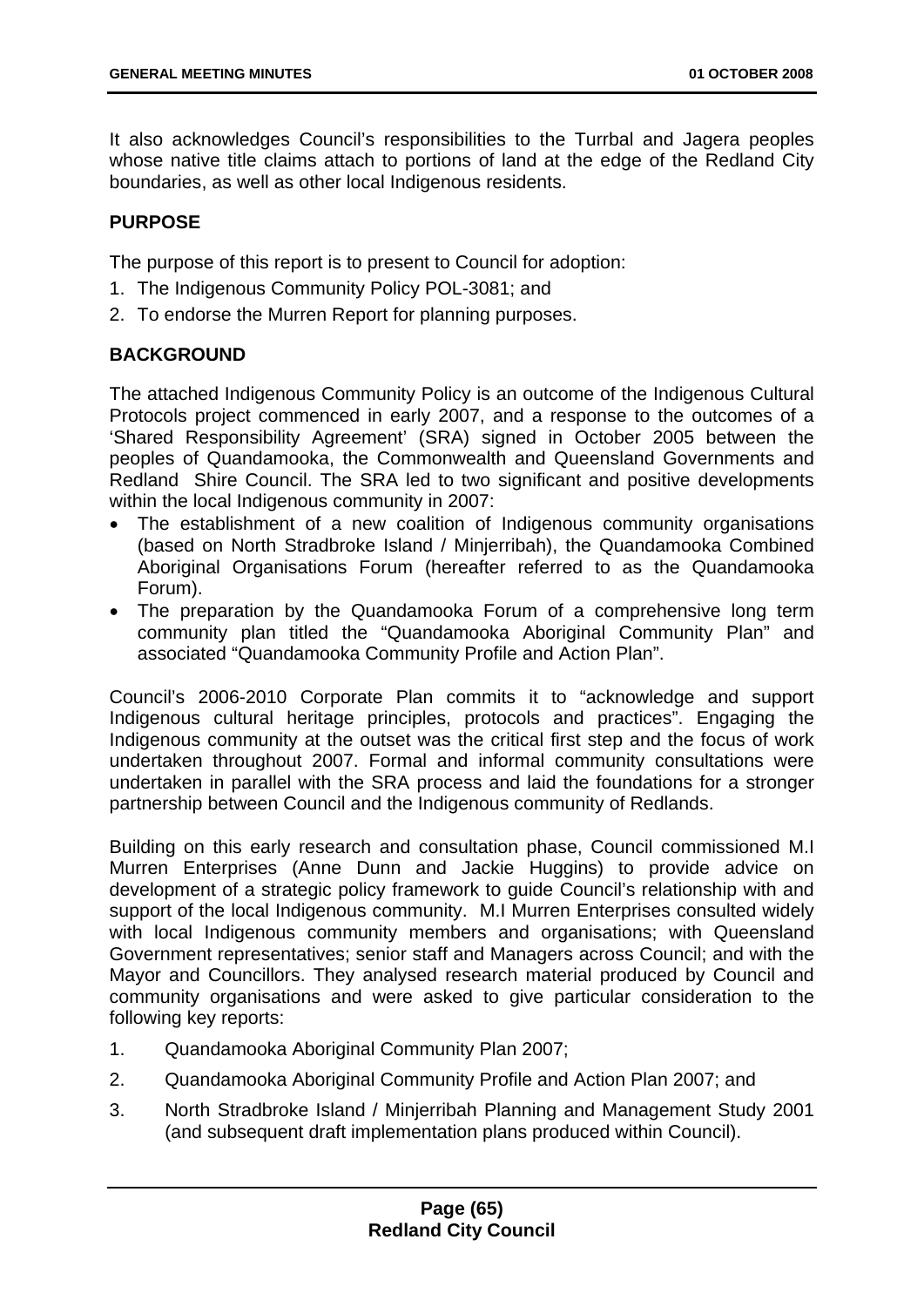The Murren Report (July 2008) and the Indigenous Community Policy and action framework it recommends is presented for endorsement to guide Council's community engagement, budgetary and corporate planning into the next decade.

While this project has been led by the Community and Social Planning Group, close involvement by Managers across Council, especially Land Use Planning and Environmental Management, has strengthened project outcomes. The Customer and Community Services Group's involvement in the early phase of the SRA project, and in support of the Quandamooka Aboriginal Community Plan is also acknowledged as an important driver of the process.

## **ISSUES**

## **The cultural context**

The development of this Policy commenced as a distinctly cultural planning initiative in February 2007 and grew in parallel with the SRA process and preparation of the new cultural plan, *Our City Our Culture*, adopted by Council in July 2008. The Policy will contribute substantially to specified objectives and priorities of that plan.

At the outset, it is therefore important to acknowledge that, for Indigenous people, culture is indivisible from nature. Their successful management of natural and human systems over thousands of years (despite the profound traumas of colonisation) can be attributed to the vitality and centrality of 'culture' in their stewardship of people and place. Culture produces and embodies knowledge (including physical and spiritual elements) grounded in 'country' which in the local sense is understood to include the waters as well as lands of the region. Traditionally, Indigenous culture provides an effective governance framework for the interplay of rights and responsibilities affecting human life, community wellbeing and ecological sustainability.

For local Indigenous people cultural heritage and cultural development are intimately inter-twined with the economic, environmental and social dimensions of life. This 'living culture' embodies the values and integrates the processes that sustain a healthy balance between these three dimensions (or the 'triple bottom line' as western policy makers have labelled them). This Indigenous world view represents a model of the kind of seamless cross-disciplinary public planning of growing interest to western public policy makers seeking to confront the sustainability challenge. Council's new Cultural Plan articulates a planning approach in which community cultural values and aspirations underpinning environmental, economic, social and governance goals, can be drawn in to civic and corporate planning.

A deeper understanding and recognition of Indigenous culture and 'knowledge' is inherently important - to the owners of that culture and to the broader community. Additionally, explored properly in consultation with Indigenous representative bodies it can also assist Council achieve its mission – to manage public resources for a sustainable future. With this in mind, the forthcoming City-wide community planning exercise provides a timely mechanism to strengthen both symbolic and practical links between Indigenous and non-Indigenous custodians of the Redlands in the interest of the whole community. Respecting and advocating the Aboriginal community values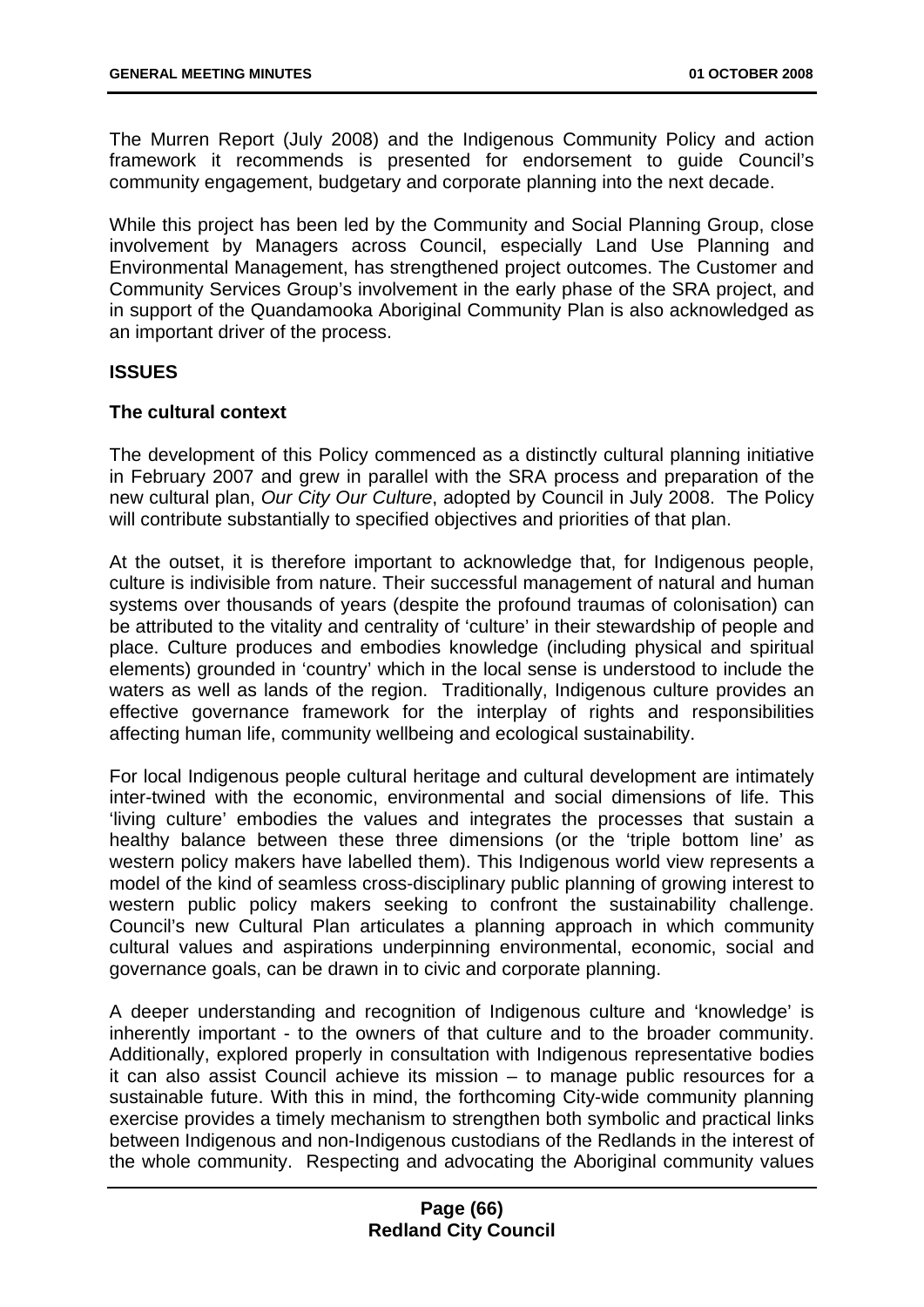outlined as 'core' in the Quandamooka Community Plan is an important starting point. They are:

- Protection and preservation of the cultural and natural integrity of land and sea
- Recognition of and respect of Elders
- Ability to access and enjoy areas of spiritual and cultural significance
- Recognition of inherent rights to natural resources
- Respect for and recognition of Aboriginal decision making processes
- Maintenance of customary law
- Passing on of Aboriginal Culture to our youth
- Respect for and recognition of the complexity of Aboriginal social structures
- Recognition of and respect for cultural differences

## **Representation and consultation**

The establishment of the Quandamooka Combined Aboriginal Organisations Forum and its development of a comprehensive Community Plan in 2007 represent significant milestones for the local Indigenous community and, an opportunity for Council. Prior to its formation the local Indigenous community, despite its strengths and because of its complexity, lacked an effective representational structure to coordinate and represent its own diverse community. The scope for clear and coherent engagement with Council and other levels of government (notwithstanding specific arrangements in place in relation to native title and cultural heritage matters) was therefore constrained.

The Quandamooka Forum which brings together representatives from the Indigenous organisations on North Stradbroke Island /Minjerribah (where most local Indigenous organisations are based) provides a mechanism for the community to plan, share information, and communicate and negotiate with Government.

Native title matters are naturally the business of Traditional Owners. In the Quandamooka Traditional Estate representatives from several families recognised by the community as Traditional Owners manage issues and decisions relating to their native title claim through the Quandamooka Native Title Family Representatives Steering Committee (and its associated body, Quandamooka Elders Council). This body is administered and supported by QLD South Native Title Services. The Quandamooka Lands Council Aboriginal Corporation works in accordance with the protocols and processes of the Quandamooka Family Representatives Steering Committee. Native Title has not yet been determined by the QLD Government though its deliberations are understood to be at an advanced stage.

In relation to cultural heritage matters, State legislation prescribes Indigenous consultation arrangements for Council (and other entities). In the Redlands both the Minjerribah-Moorgumpin Elders-in-Council and the Quandamooka Land Council Aboriginal Corporation are the nominated bodies for consultation in relation to specified regions within the City. Both are among eight organisations represented on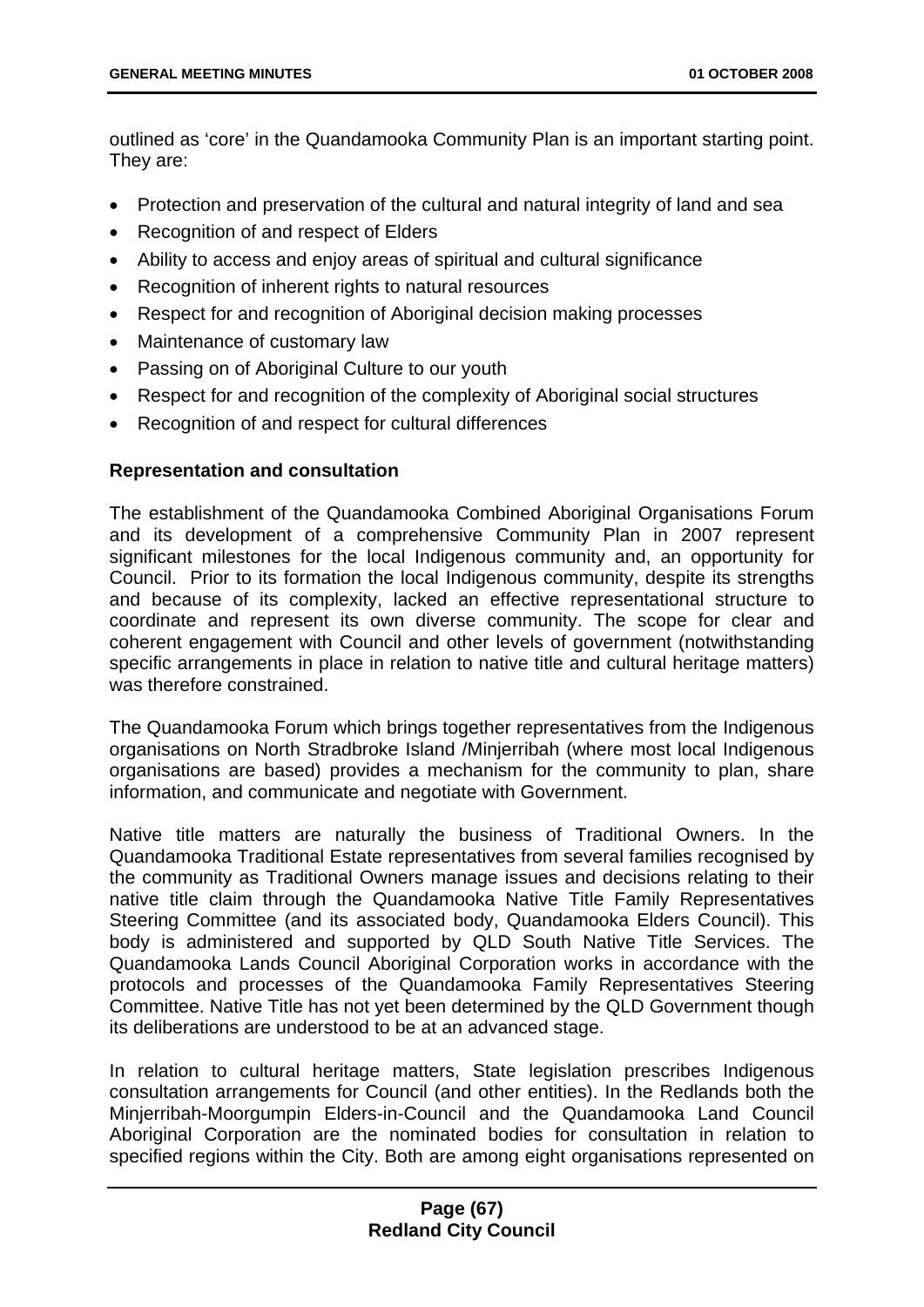the Quandamooka Forum (not including ex-officio Government and Council representatives that attend its monthly meetings).

In the absence of administrative resources and support, the North Stradbroke Island Aboriginal and Islander Housing Co-operative provides secretariat services for the Quandamooka Forum, which is currently finalising its 'terms of reference'. Aunty Joan Hendrick, a respected community Elder was nominated by the Forum in June 2008 as its first Chair. The Forum has invited the Mayor and Councillors to attend its October 29 meeting to progress discussions relating to its Community Plan and this Policy.

## **Quandamooka Aboriginal Community Plan**

The Quandamooka Aboriginal Community Plan is the main ouput of the North Stradbroke Island Shared Responsibility Agreement (SRA) signed in 2005 by representatives of the three tiers of Government and the following community organisations:

- North Stradbroke Island Aboriginal and Islander Housing Co-operative Society Ltd.
- North Stradbroke Island Community Development Employment Program Aboriginal Corporation (now ceased operating)
- Quandamooka Lands Council Aboriginal Corporation
- Minjerribah-Moorgumpin Elders-in-Council
- Nunukul Ngugi Cultural Heritage Corporation
- Oodgeroo Nunnukul Trust (now ceased operating)
- Minjerribah Indigenous Youth Network
- Yulu-Burri-Ba Aboriginal Corporation for Community Health

In 2008, after the formation of these organisations into the Quandamooka Forum, other active organisations on North Stradroke Island became members of the Forum:

- Saltwater Murris Quandamooka Inc.
- Jandawal Action Group
- Dunwich State School

The Quandamooka Community Plan "aims to describe a broad plan of action to deal with management issues affecting the Aboriginal residents and Traditional Owners of North Stradbroke Island". It is structured into the following 10 themes each with identified objectives and actions:

- 1. Governance and accountability strategy
- 2. Administration, planning and information management strategy
- 3. Community development and wellbeing strategy
- 4. Health strategy
- 5. Cultural heritage management strategy
- 6. Land, freshwater and sea management strategy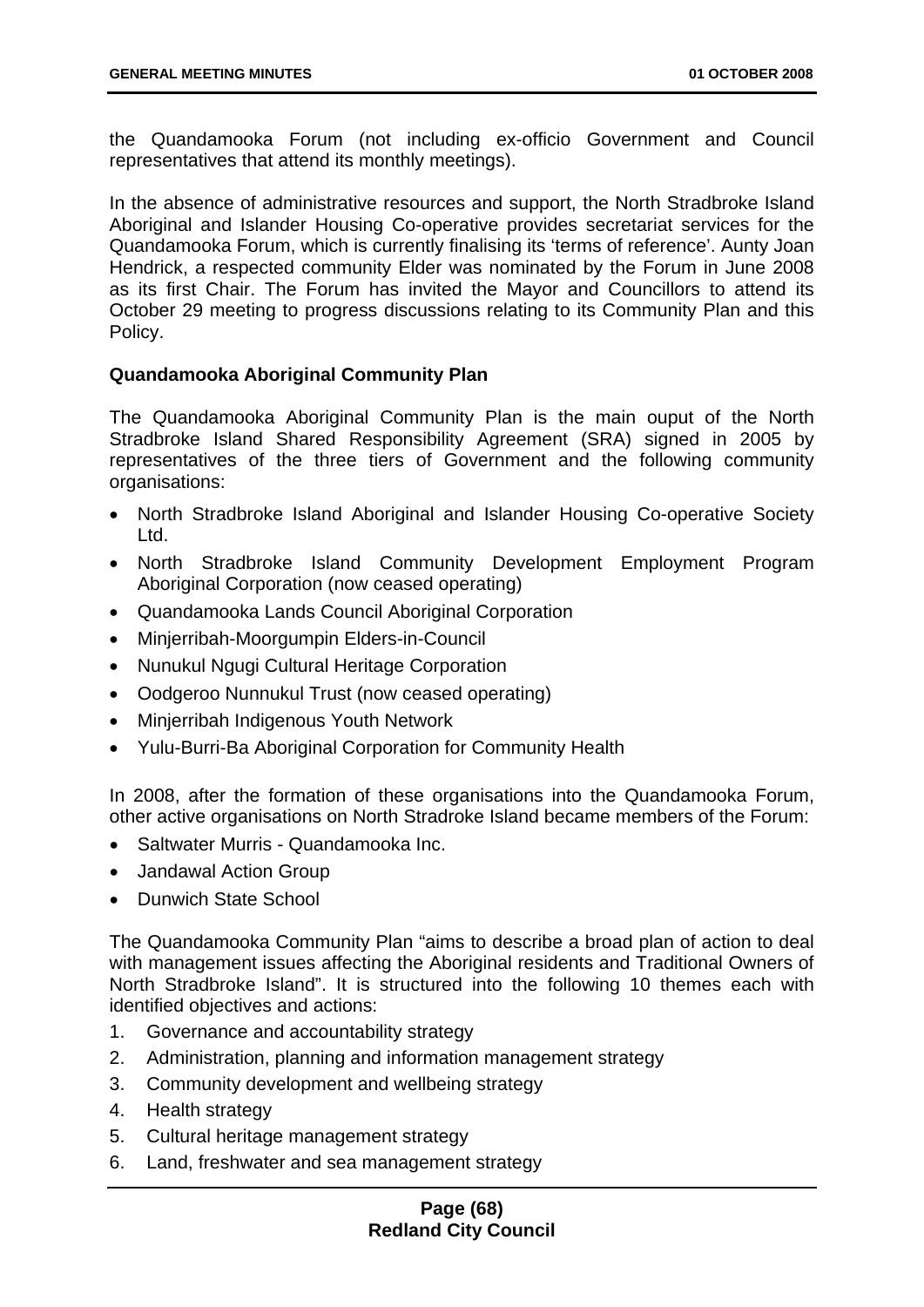- 7. Physical services and infrastructure strategy
- 8. Housing strategy
- 9. Economy and employment strategy
- 10. Resource allocation and funding strategy

The Plan's Executive Summary states:

"Priorities for service development and resources include family support, emotional and physical health services, school to work transitions for young people and care of seniors. Prevention and early intervention services, which integrate family support with child protection, are urgent priorities.

Identified priority community issues also include;

- Improved governance arrangements
- Youth care and support
- Health and aged care
- Drug and alcohol abuse
- Domestic violence and child safety
- Land and housing tenure
- Enterprise and employment
- Water extraction to the mainland
- Community facilities
- Ownership and promotion of Aboriginal cultural heritage and rights
- Native Title
- Co-ordination of land and sea management"

On March 5 2008 at Dunwich, the Quandamooka Forum formally presented its Community Plan to senior representatives from across the Queensland Government and Redland City Council that participate in the Regional Managers Coordination Network (RMCN), and the Commonwealth Indigenous Coordination Centre. Discussion focussed on creating practical arrangements to achieve the goals of the plan, through coordinated action from three tiers of Government in line with their areas of responsibility. Since then Council staff have been active participants in a dedicated RMCN working group established to progress State Government action towards service improvements in line with the Plan.

## **Indigenous Community Policy and the Murren Report**

The Indigenous Community Policy contained in the Murren Report was explored with Councillors in a workshop facilitated by Anne Dunn and Jackie Huggins on June 11. The Indigenous Community Policy commits Council to 15 policy priorities including:

- 1. Acknowledgement of all Traditional Owners within the Redlands
- 2. Recognition of the centrality of the Quandamooka people, and their culture and heritage to the Redlands
- 3. Acknowledgement of the Quandamooka Forum as the principal body for consultation with Indigenous people of the Redlands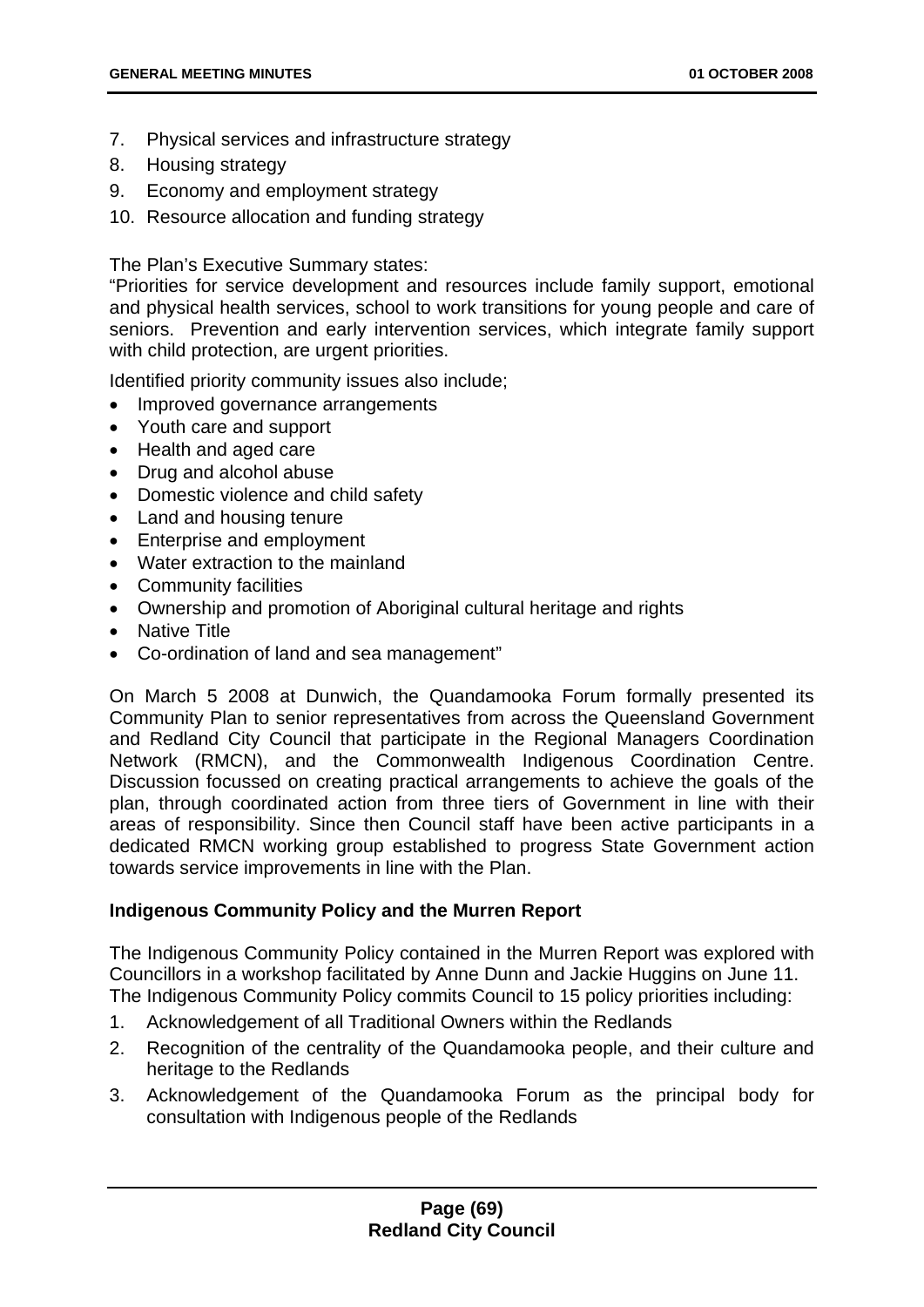- 4. Processes which will seek agreement between the Quandamooka Forum, Council, Queensland and Commonwealth Governments on areas of joint action, and
- 5. Processes to bring the Indigenous and non-Indigenous people of North Stradbroke Island together with Council to develop long term sustainable plans and actions

The Murren Report provides a framework for Council action to give effect to the Indigenous Community Policy. In the chapter, "Turning Policy into Practice" priorities are identified in the following categories:

- Immediate next steps
- Quandamooka Plan
- Relationship building
- Quandamooka Forum
- Working in Partnership
- Acknowledgement and visibility
- Community Planning on North Stradbroke Island
- Employment

The Report proposes that Council develop an action plan to achieve its objectives that identifies specific outcomes, timeframes, responsibility within the organisation and costs. A commitment to working in consultation with the Quandamooka Forum on all matters within Council's responsibility identified in the Quandamooka Community Plan is an essential element, as is a system for reporting annually on progress.

Public celebration following adoption of the Policy, and negotiation with the Quandamooka Forum to acknowledge and reflect Aboriginal cultural protocols and practices are proposed for immediate action. Additionally, the Quandamooka Community Plan and Council's forthcoming City-wide community plan project are recognised as key instruments to progress the policy commitments articulated in the North Stradbroke Island / Minjerribah Planning and Management Study 2001.

## **RELATIONSHIP TO CORPORATE PLAN**

The recommendation supports all Council's strategic priorities but is especially relevant to community health and wellbeing priorities. Cultural development strategies are essential to building safe, strong and self reliant communities with access to community services, infrastructure and opportunities for participation in community life. Acknowledging and supporting local Indigenous cultural heritage practices and protocols is an important element in this.

## **FINANCIAL IMPLICATIONS**

There are no immediate financial implications of this report. It is recognised that some resources will be required to support the Quandamooka Forum's secretariat for a period of time to sustain its coordination activities. To that end, Council will negotiate with the Queensland and Commonwealth Governments for a funding partnership. Funds are earmarked within Council's 2008/09 budget to leverage a whole-of-

## **Page (70) Redland City Council**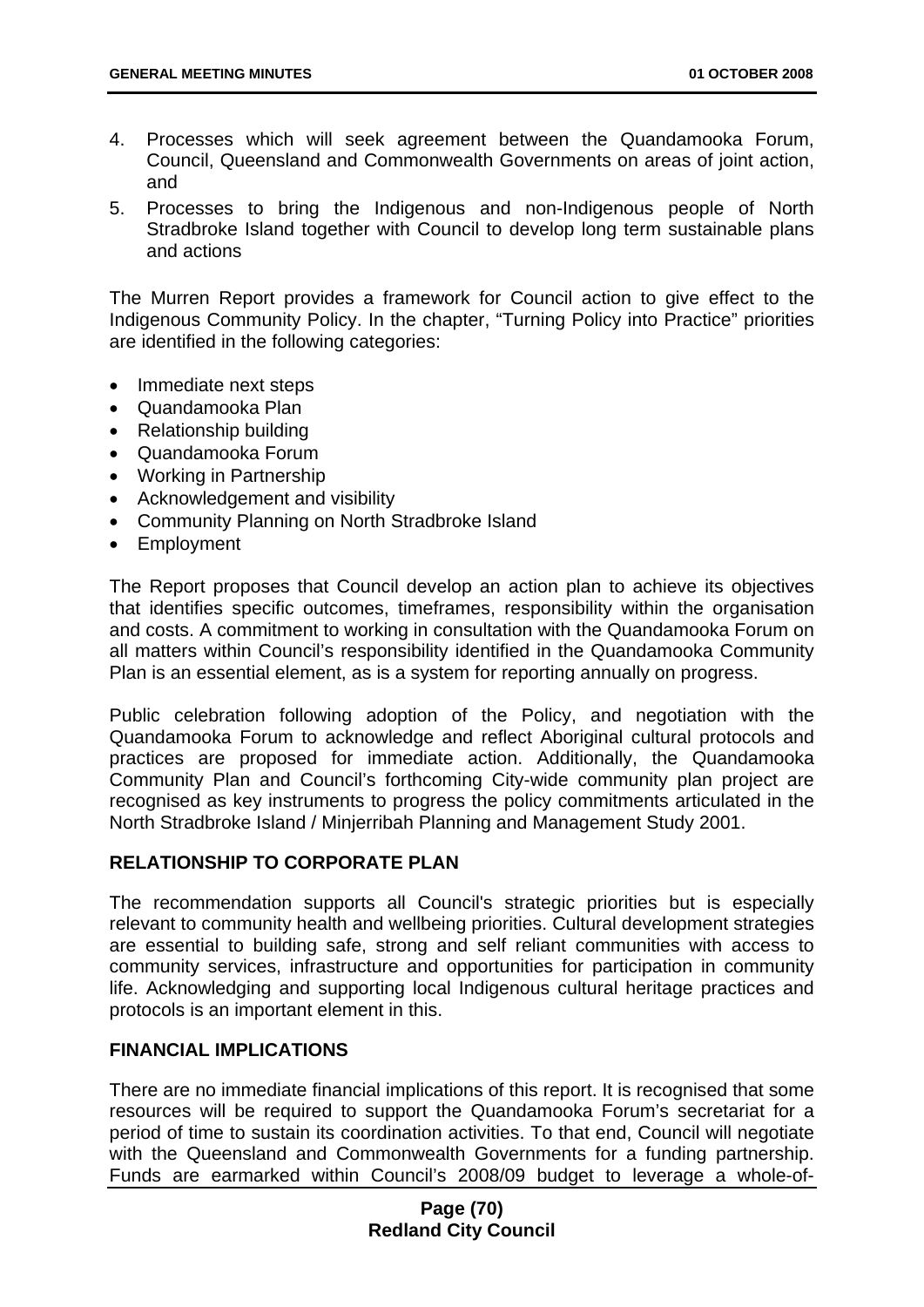Government commitment. Council's current resources and programs will accommodate many early actions which will need to be identified across all programs. The Action Plan based on the Murren Report will inform future budget and corporate planning.

## **PLANNING SCHEME IMPLICATIONS**

The Land Use Planning Group was consulted and it is considered that the outcome of recommendations in this report will not require any amendments to the Redlands Planning Scheme.

# **CONSULTATION**

The Report reflects a broad consensus on strategic directions and core principles within the diverse local Indigenous community. External stakeholders consulted include:

- Quandamooka Native Title Family Representatives Steering Committee
- Quandamooka Combined Aboriginal Organisations Forum
- Minjerribah-Moorgumpin Elders-in Council
- Quandamooka Land Council Aboriginal Corporation
- North Stradbroke Island Aboriginal and Islander Housing Co-operative
- Yulu-Burri-Ba Aboriginal Corporation for Community Health
- North Stradbroke Island Aboriginal Enterprises
- Oodgeroo Nunnukul Trust
- Saltwater Murris Art Group
- Nunukul Ngugi Cultural Heritage Corporation
- Jandawal Action Group
- Dunwich State School
- Goori House (Cleveland)
- Indigenous community members in informal and public meetings
- Regional Managers Coordination Network (Queensland Government)
- Commonwealth Government Indigenous policy and service agencies

Internal stakeholders who participated in a series of workshops and provided feedback on the Murren Report include:

- Executive Leadership Group
- All Managers in Planning and Policy Division
- Manager Customer and Community Services
- Manager Project Delivery Group
- Manager Legal Services
- Manager Marketing and Communications
- Community and Social Planning team
- Community and Cultural Development staff
- Environmental Management staff
- Councillors (workshop)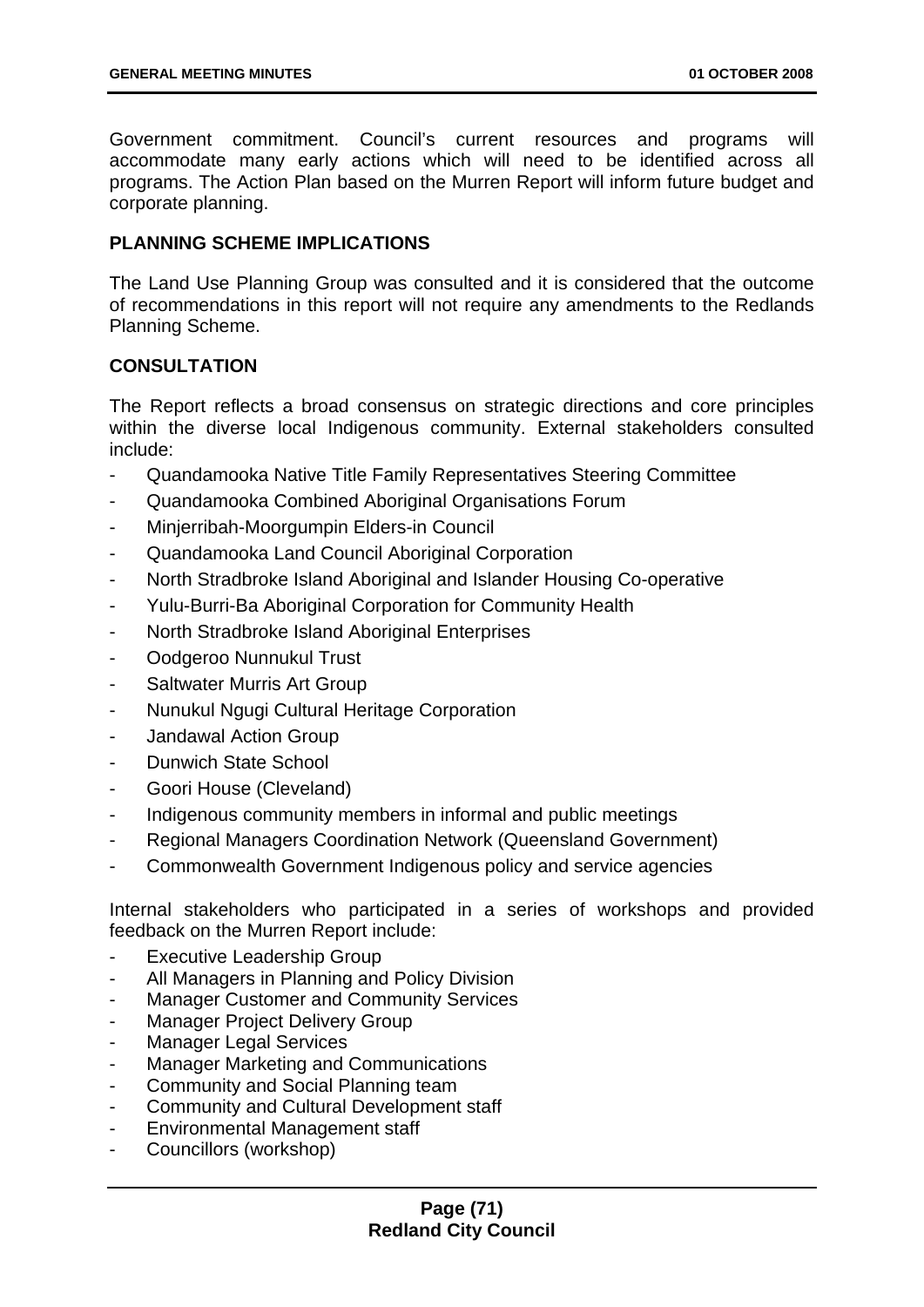The Report reflects the strong support of senior managers, key staff and Councillors for a renewed commitment to a practical partnership with Indigenous community stakeholders in the Redlands.

## **OPTIONS**

## **PREFERRED**

- 1. That Council adopt the Indigenous Community Policy POL-3081; and
- 2. That Council endorse the Murren Report for planning purposes.

## **ALTERNATIVE**

- 1. That Council adopt the Indigenous Community Policy; and
- 2. That Council note the Murren Report for planning and implementation purposes through business plans, SLAs and budget processes.

## **OFFICER'S/COMMITTEE RECOMMENDATION/ COUNCIL RESOLUTION**

Moved by: Cr Hobson Seconded by: Cr Boglary

## **That Council resolve to:**

- **1. Adopt the Indigenous Community Policy POL-3081; and**
- **2. Endorse the Murren Report for planning purposes.**

## **CARRIED**

Mayor Hobson resumed the Chair.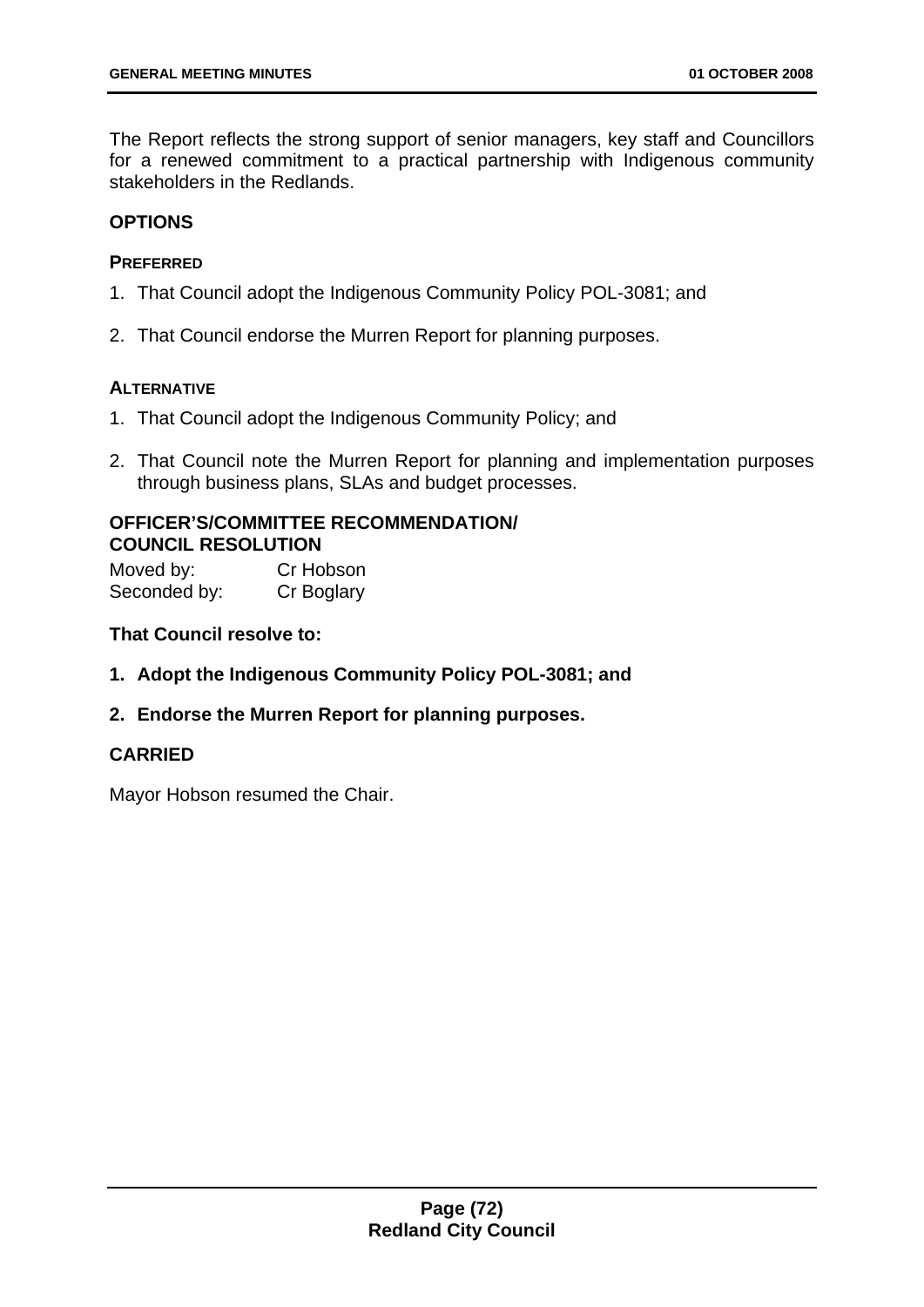## **12.1.2 REVIEW OF LOCAL LAW NO. 1 (ADMINISTRATION)**

| <b>Dataworks Filename:</b>       | <b>L&amp;E Local Law No. 1 - Administration</b>                                          |
|----------------------------------|------------------------------------------------------------------------------------------|
| <b>Attachments:</b>              | <b>Administration (Amendment) Local Law (No.1)</b><br>2008                               |
| <b>Responsible Officer Name:</b> | <b>Luke Wallace</b><br><b>Manager Corporate Planning, Performance and</b><br><b>Risk</b> |
| <b>Author Name:</b>              | <b>Trevor Green</b><br><b>Senior Advisor Environmental Health</b>                        |

## **EXECUTIVE SUMMARY**

Local Law No 1 (Administration) provides the legal framework for the administration, implementation and enforcement of Council's local laws and subordinate local laws.

The *Local Government Act 1993* (the Act) requires that all Queensland local governments review their local laws between 1 January 2008 and 31 December 2010, to identify and address any possible redundant provisions and anti-competitive provisions. An internal review of the local law has identified that changes to the Act now necessitate amendment of the local law to upgrade the law to contemporary drafting standards.

A proposed amendment local law has been drafted which addresses replacing "Shire" with "City", and upgrading provisions that relate to the recent amendments to the Act (general complaints process and fees).

As the local law contains no anti-competitive provisions a Public Interest Test is not required. As the amendment process relates to a local law, a State Interest Check is required.

## **PURPOSE**

- 1. To propose to make Redland City Council Administration (Amendment) Local Law (No. 1) 2008.
- 2. That Council refers the proposed amending local law to the Minister for Main Roads and Local Government for State Interest Checking
- 3. To delegate to the Chief Executive Officer its powers under section 867(7) of the *Local Government Act 1993* to agree to satisfy any conditions imposed by the Minister and proceed further in making the proposed amendment local law by consulting with the public about the proposed amendment local law.

## **BACKGROUND**

• Local Law No 1 (Administration) 2003 was adopted by Council at the General Meeting of 26 March 2003.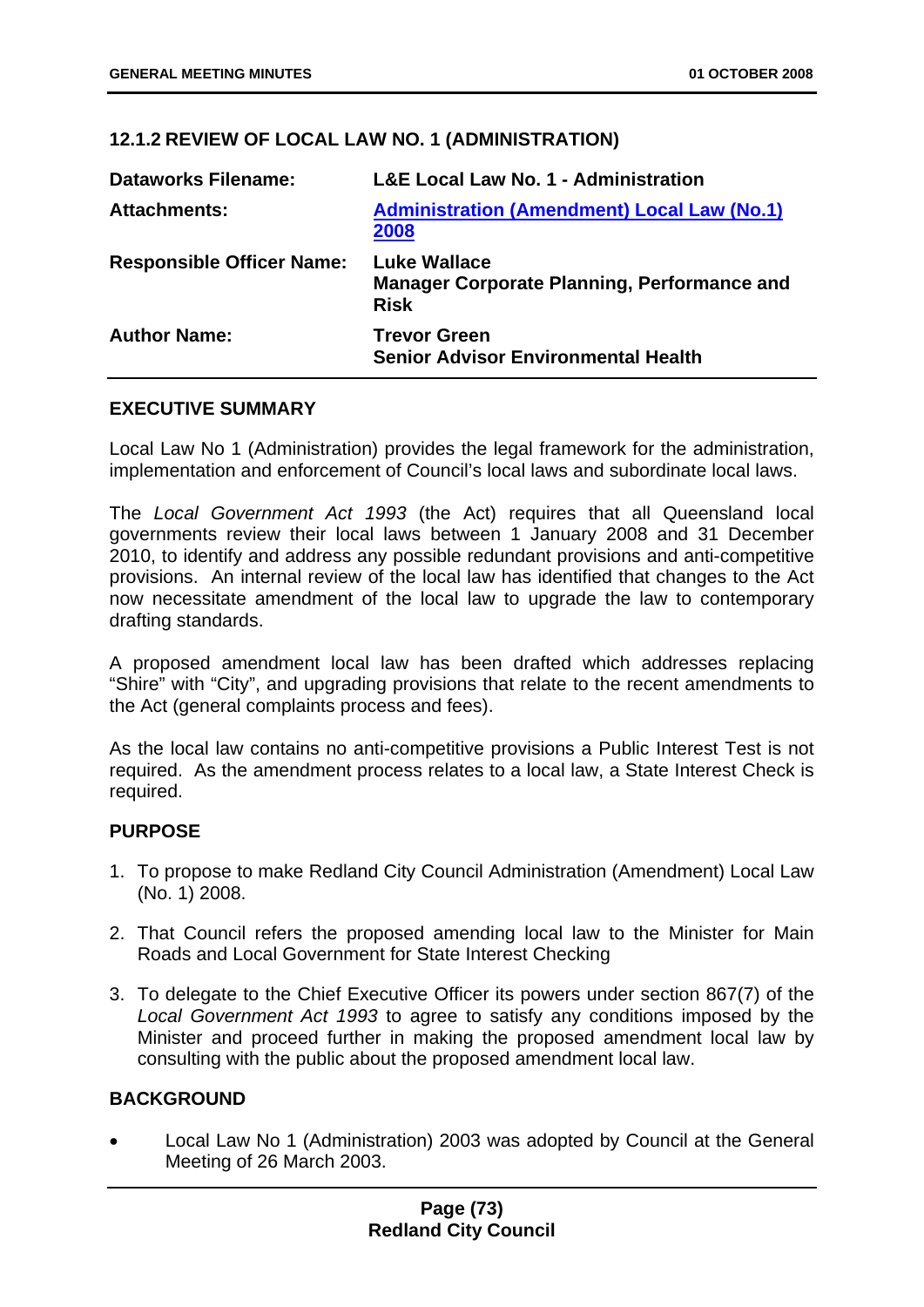- The *Local Government Act 1993* (the Act) requires that all Queensland local governments review their local laws between 1 January 2008 and 31 December 2010 and confirm that they are still relevant. Those local laws not reviewed and confirmed within this period will automatically expire on the 31 December 2010. The Act requires local governments to:
	- o Review local laws and subordinate local laws, specifically to identify and address any redundant provisions; and
	- o Review all anti-competitive provisions of the local laws and subordinate local laws.

## **ISSUES**

## LOCAL LAW NO.1

Local Law No 1 (Administration) provides the legal framework for the administration, implementation and enforcement of Council's local laws and subordinate local laws.

## REVIEW OF THE LOCAL LAW

The law was last reviewed in 2003. At the General Meeting of 26 March 2003 Council adopted the Model Local Law and repealed the then existing local law. This was done to bring it into line with changes in State law (*Local Government Act 1993*).

As part of Council's Local Law Review 2008 – 2010 an internal review of Local Law No 1 (Administration) 2003 has been conducted by officers. This review identified that further changes to the *Local Government Act 1993* now necessitate new amendment of the local law to upgrade the law to contemporary drafting standards.

## DRAFT AMENDMENT LOCAL LAW

A proposed amendment local law has been drafted which addresses three changes:

- 1. "Redland Shire Council" is replaced with "Redland City Council".
- 2. Since Local Law 1 was adopted by Council in 2003, *the Local Government Act 1993* has been amended to detail the process that local governments must follow relating to general complaints. These provisions now supersede the local law provisions, making the local law provisions obsolete. The amendment local law replaces these provisions with a simple referral to the requirements of the Act.
- 3. Since Local Law 1 was adopted by Council in 2003, *the Local Government Act 1993* has been amended with matters relating to charges under section 974 of the Act being replaced with section 1071A and change of the definition from "charges" to "fees". The amendment local law notes these changes.

## ANTI-COMPETITIVE PROVISIONS

The local law contains no anti-competitive provisions and therefore a Public Interest Test is not required.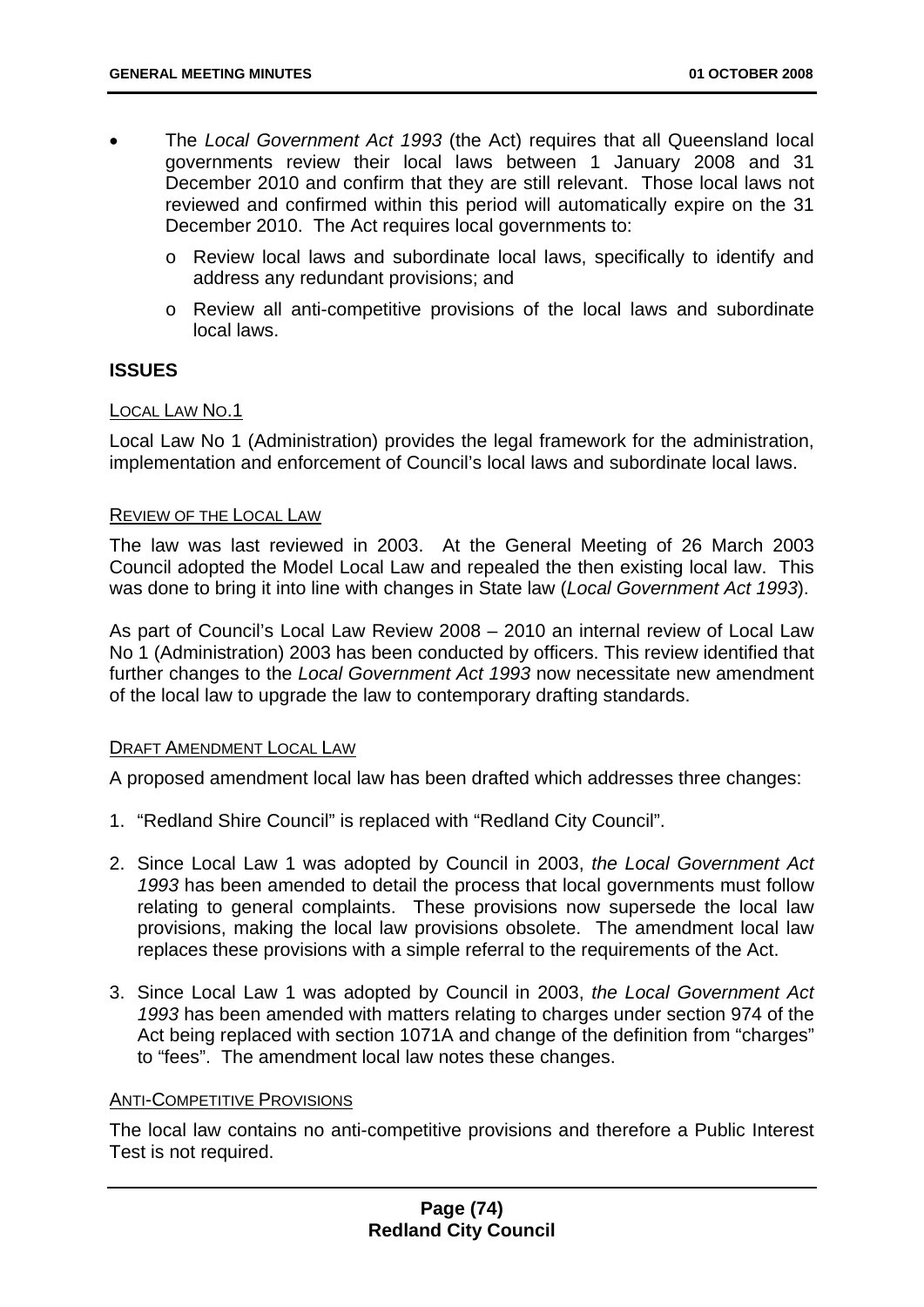## STATE INTEREST CHECK

As the amendment process relates to a local law, a State Interest Check is required. As the amendments relate to changes in State legislation (the Act) and the minor change from Shire to City, the State Interest Check should be relatively simple.

## EXTERNAL ENGAGEMENT

A community engagement process will be conducted for the amendment local law as part of the amendment process.

# **RELATIONSHIP TO CORPORATE PLAN**

The recommendation primarily supports Council's strategic priority to provide effective organisational leadership through strategic planning and accountable and ethical standards of practice.

## **FINANCIAL IMPLICATIONS**

The short term financial implications are minor in relation to the amendment process. Costs are estimated at approximately \$1,000, which will be funded from the Corporate Planning, Performance and Risk operational budget.

## **PLANNING SCHEME IMPLICATIONS**

There are no Redlands Planning Scheme implications.

## **CONSULTATION**

Consultation has occurred with the Office of the Chief Executive Officer, Legal Services and King and Company Solicitors. All are in agreement with the proposed amendments to the local law.

Community engagement will be undertaken as part of the local law making process.

## **OPTIONS**

## **PREFERRED**

That Council resolve as follows:

- 1. That pursuant to section 866 of the *Local Government Act 1993* to propose to make Redland City Council Administration (Amendment) Local Law (No. 1) 2008;
- 2. That Council refers the proposed amending local law to the Minister for Main Roads and Local Government for State Interest Checking; and
- 3. To delegate to the Chief Executive Officer its powers under section 867(7) of the *Local Government Act 1993* to agree to satisfy any conditions imposed by the Minister and proceed further in making the proposed amendment local law by consulting with the public about the proposed amendment local law.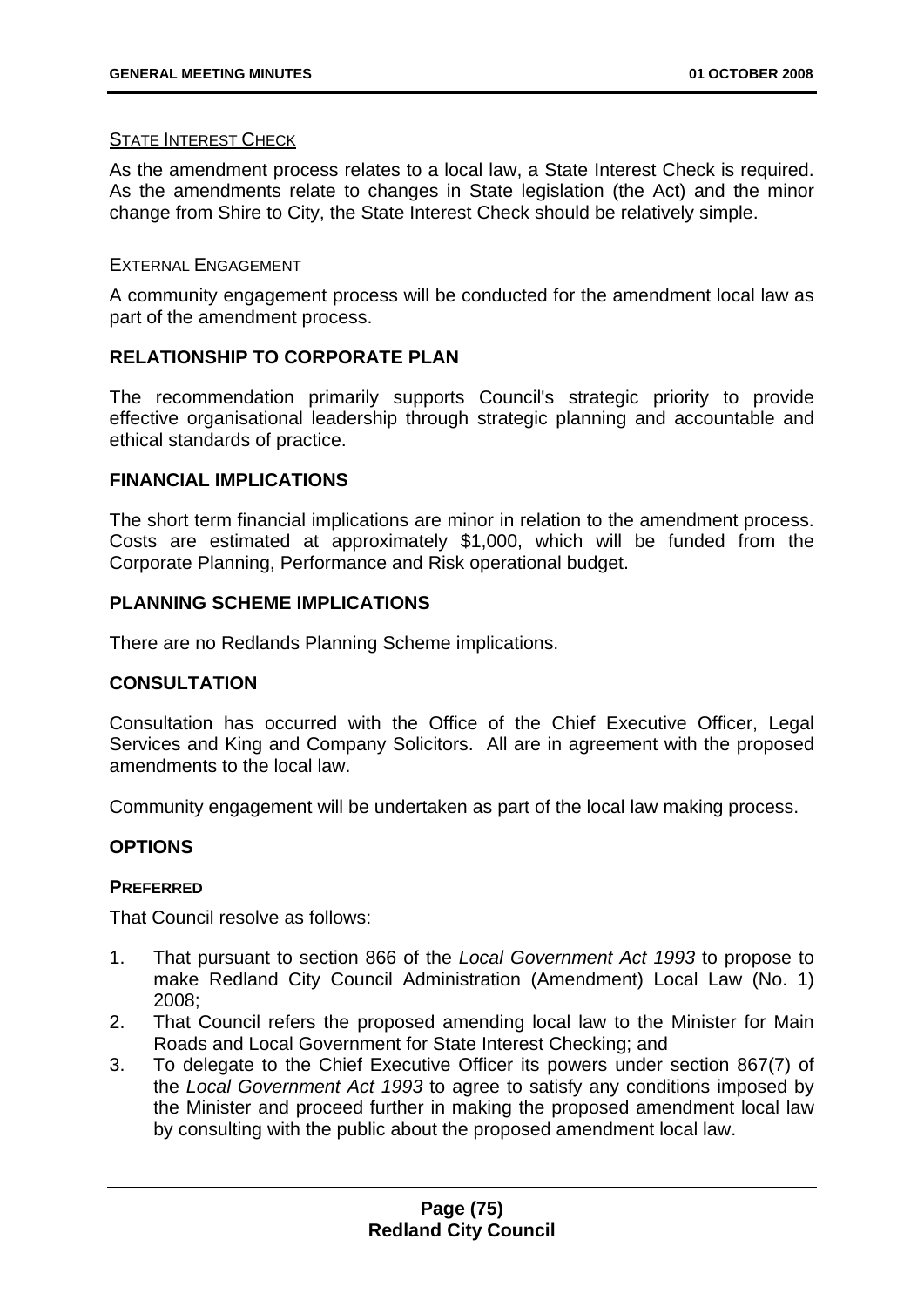## **OFFICER'S/COMMITTEE RECOMMENDATION/ COUNCIL RESOLUTION**

| Moved by:    | Cr Murray  |
|--------------|------------|
| Seconded by: | Cr Boglary |

**That Council resolve as follows:** 

- **1. That pursuant to section 866 of the** *Local Government Act 1993* **to propose to make** *Redland City Council Administration (Amendment) Local Law (No. 1) 2008***;**
- **2. That Council refers the proposed amending local law to the Minister for Main Roads and Local Government for State Interest Checking; and**
- **3. To delegate to the Chief Executive Officer its powers under section 867(7) of the** *Local Government Act 1993* **to agree to satisfy any conditions imposed by the Minister and proceed further in making the proposed amendment local law by consulting with the public about the proposed amendment local law.**

**CARRIED**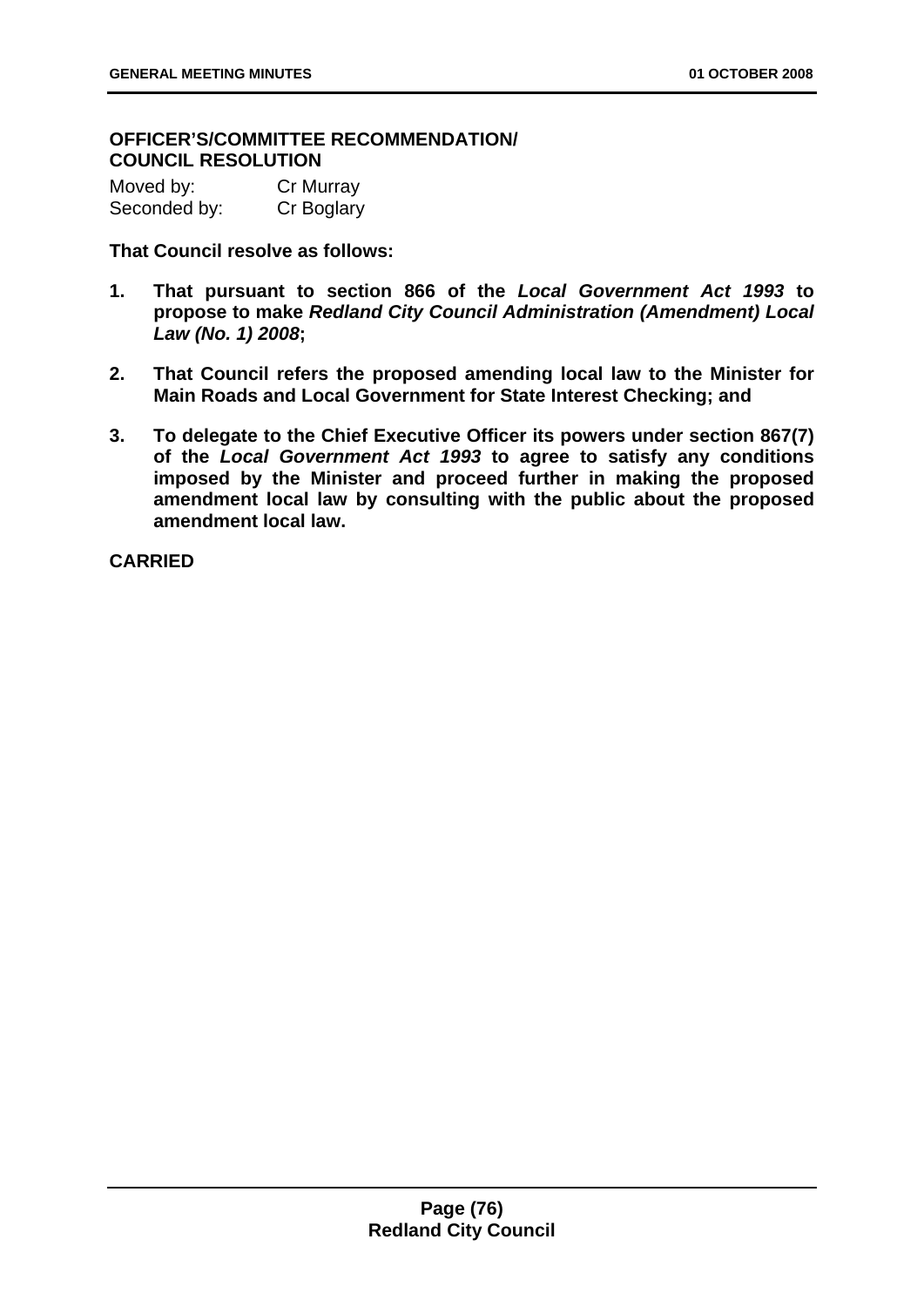## **12.1.3 UPGRADE OF FORESHORE TRAILS (DIV 10) THORNESIDE/BIRKDALE**

| <b>Dataworks Filename:</b>       | <b>RTT: Bikeways</b>                                                                        |
|----------------------------------|---------------------------------------------------------------------------------------------|
| <b>Attachments:</b>              | <b>Attachments 1 &amp; 2 - Proposed Upgrade Section</b><br>and Typical Condition of Pathway |
| <b>Responsible Officer Name:</b> | <b>David Elliott</b><br><b>Manager Infrastructure Planning</b>                              |
| <b>Author Name:</b>              | <b>Allan Bourke</b><br><b>Advisor Cycling &amp; Public Transport</b>                        |

## **EXECUTIVE SUMMARY**

At Council's Planning and Policy Committee meeting dated 18 June 2008, it was requested a report be furnished to Council on the proposed upgrade to the 985m long foreshore trail extending from Beth Boyd Park, Thorneside, to Aquatic Paradise Park West, Birkdale.

The trail forms part of the Southern Moreton Bay Cycleway, and has been identified in Council's Priority Infrastructure Plan for future upgrade to a nominal 3.0 m wide cyclepath, estimated to cost \$300,000. The link currently consists of a degraded asphalt pathway 1.0 to 1.5 m in width, and does not conform to current shared use pathway standards.

This report recommends the rehabilitation of the foreshore trail commence in 2008/09 with an allocation of \$75,000 from the Parks and Trails Rehabilitation account, and \$75,000 from Sport and Recreation Queensland grant funding if available, and with the remaining works to be considered for funding in future capital budgets.

## **PURPOSE**

To investigate the proposed upgrade to Australian Standards of the foreshore trails in Birkdale and Thorneside, and to report the findings to Councils' Planning and Policy Committee.

## **BACKGROUND**

A request was made at Councils' Planning and Policy committee meeting dated 18 June 2008 that the foreshore trail from Birkdale to Thorneside be investigated for upgrade to Australian Standards. The subject trail is approximately 985 m in length, and extends from Beth Boyd Park, Thorneside, to Aquatic Paradise Park West, Birkdale, as detailed in "Attachment 1, Proposed Upgrade Section".

The trail currently consists of a degraded asphalt pathway 1.0 to 1.5 m in width, with overgrown edges and numerous surface cracks and other surface deformations, as shown in attachment 2; 'typical condition of pathway'. The trail forms part of the Southern Moreton Bay Cycleway (SMBC).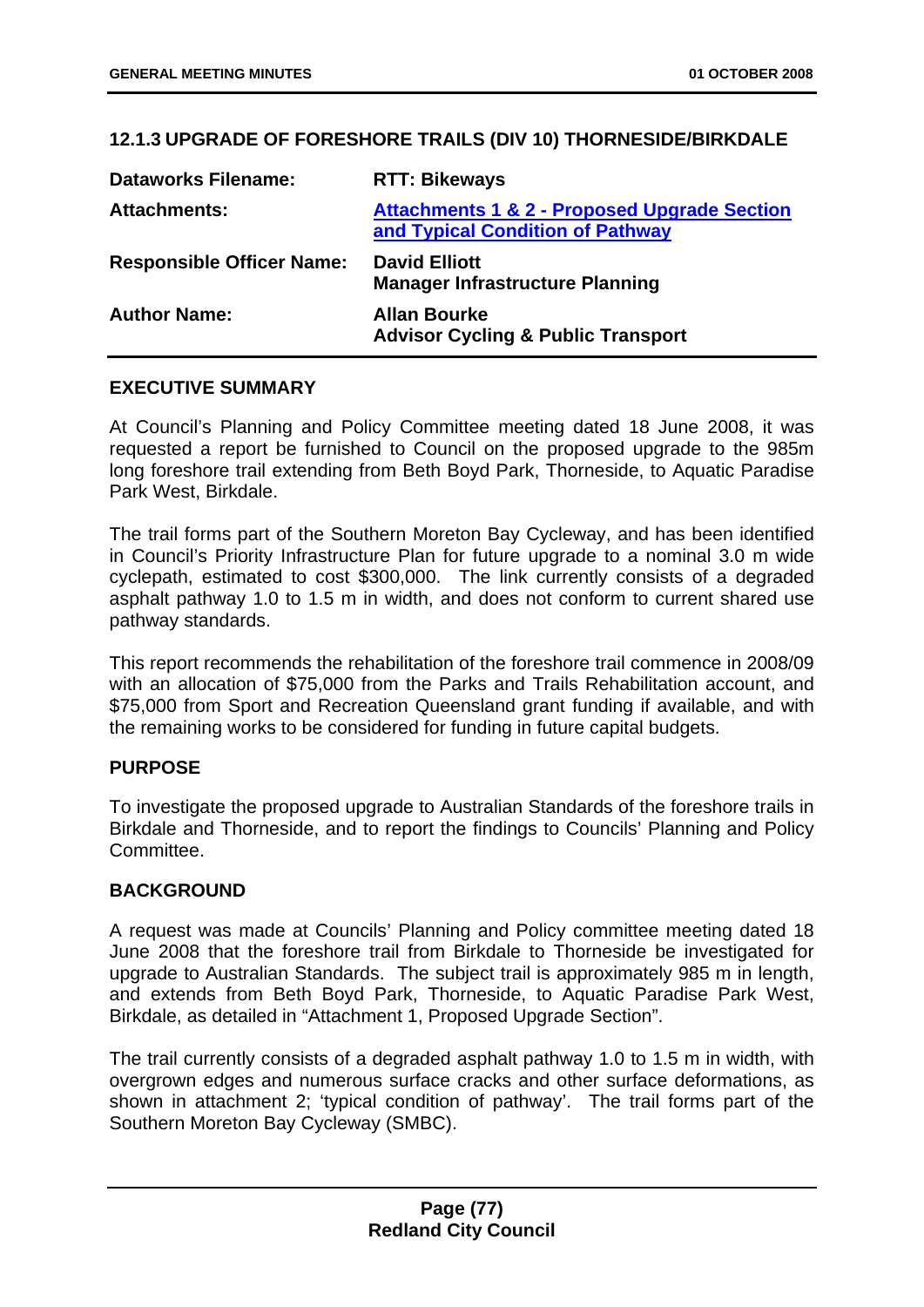Cyclists and Pedestrians co-use the existing pathway regularly. Austroads, Guide to Traffic Engineering Practice, Bicycles, Part 14, recommends an acceptable path width of 3.0 to 4.0 m for recreational shared use paths.

## **ISSUES**

- The existing section of pathway caters for a relatively high volume of pedestrian and cyclist traffic, and does not conform to the minimum acceptable width of 3.0 m for a recreational shared use path;
- The pathway contains numerous surface defects and overgrowth which could pose potential trip hazards or squeeze points for pedestrians and cyclists;

## **RELATIONSHIP TO CORPORATE PLAN**

The recommendation primarily supports Council's strategic priority to provide and maintain water, waste services, roads, drainage and support the provision of transport and waterways infrastructure.

#### **FINANCIAL IMPLICATIONS**

The cost of the total pathway works is estimated to be \$300,000. The 2008/09 Stage 1 works are estimated at \$150,000, of which \$75,000 has been identified as likely grant funding from Sport and Recreation Queensland. Council funds for Stage 1 works are available in job no.45658 Paths and Trails Rehabilitation (\$100,000).

If no grant is forthcoming from Sport & Recreation QLD the works in 08/09 will be limited to \$75,000.

Agreement to Stage 1 funding will not lock Council into providing the balance allocation in 2009/10 or subsequent years.

## **PLANNING SCHEME IMPLICATIONS**

There are no planning scheme implications.

## **CONSULTATION**

The Divisional Councillor has been consulted and supports the pathway being upgraded.

## **OPTIONS**

#### **PREFERRED**

That Council resolve as follows to:

- 1. Support the proposed staged rehabilitation of the Queens Esplanade, Thorneside foreshore trail;
- 2. Note the proposed allocation of funds from the current capital budget; and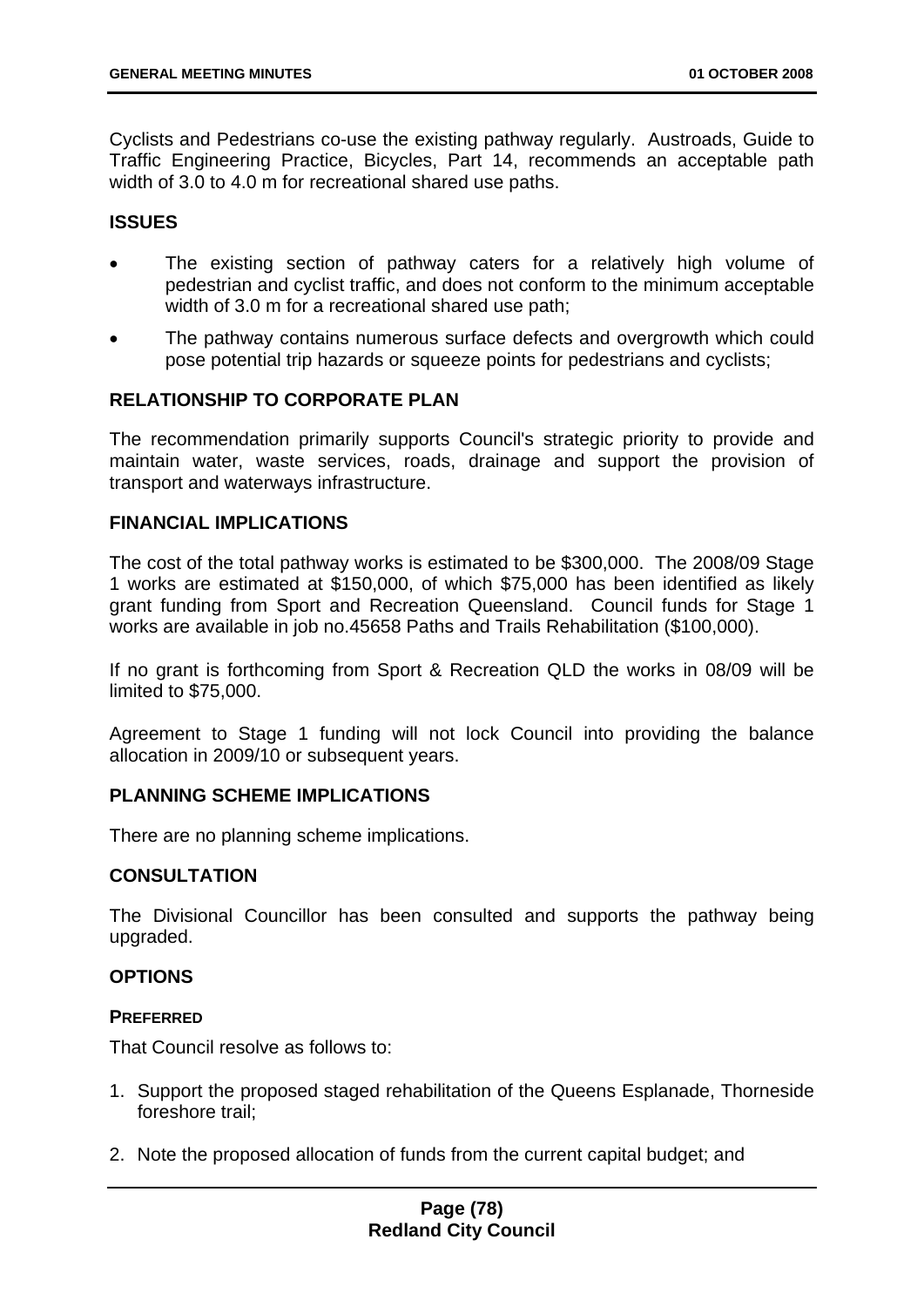3. List for consideration the completion of rehabilitation works in a future capital program.

## **ALTERNATIVE**

That the rehabilitation/upgrade of the Queens Esplanade foreshore trail be listed for consideration in the 10 year capital program for construction in a future year.

## **OFFICER'S/COMMITTEE RECOMMENDATION/ COUNCIL RESOLUTION**

Moved by: Cr Murray Seconded by: Cr Reimers

**That Council resolve as follows to:** 

- **1. Support the proposed staged rehabilitation of the Queens Esplanade, Thorneside foreshore trail;**
- **2. Note the proposed allocation of funds from the current capital budget; and**
- **3. List for consideration the completion of rehabilitation works in a future capital program.**

**CARRIED**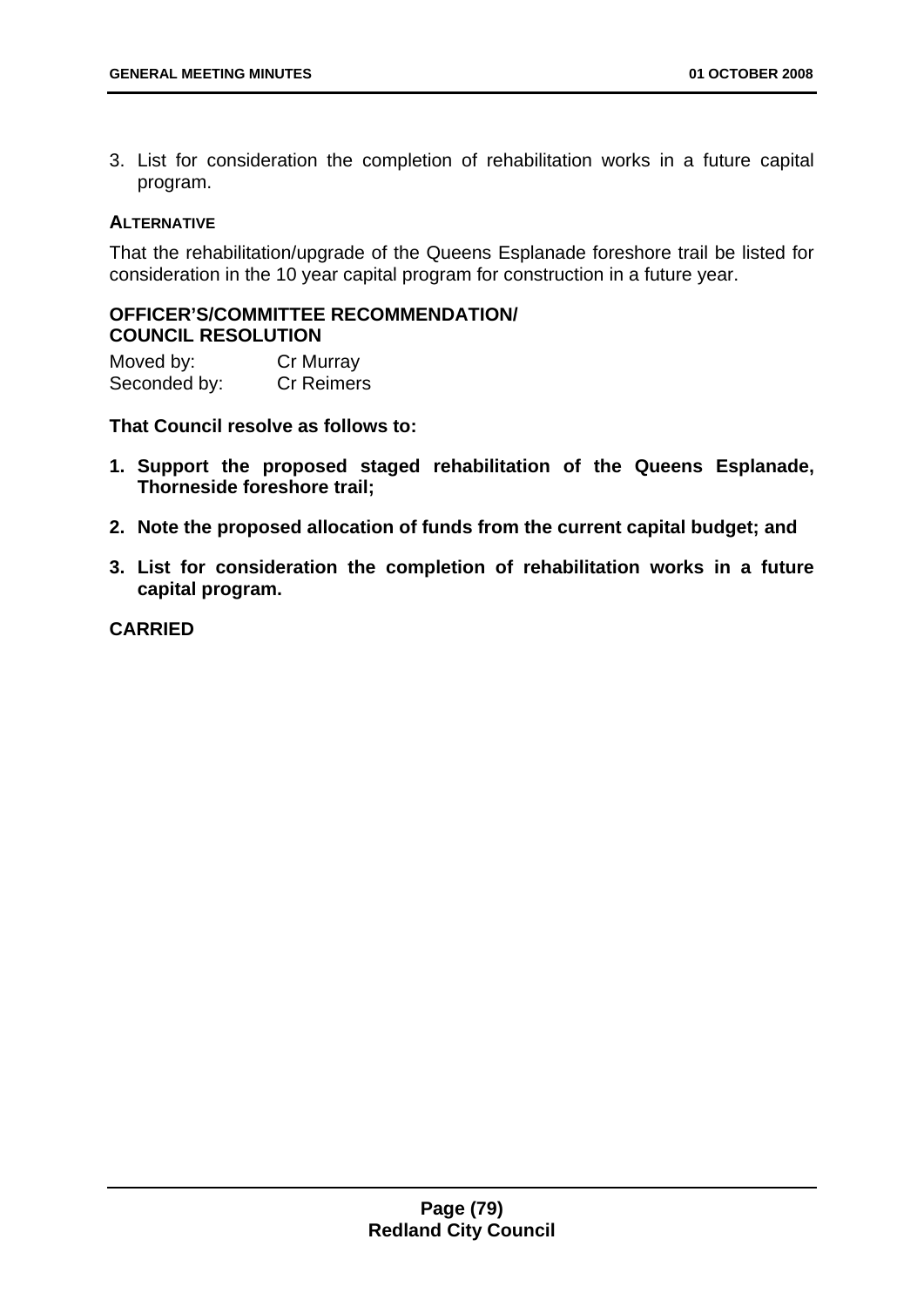## **12.1.4 PETITION (DIV 3) CONTROL TRAFFIC SPEEDS IN CLIFFORD PERSKE DRIVE THORNLANDS**

| <b>Dataworks Filename:</b>       | <b>RTT: Traffic Calming</b><br><b>GOV: Petitions</b>                   |
|----------------------------------|------------------------------------------------------------------------|
| <b>Responsible Officer Name:</b> | <b>David Elliott</b><br><b>Manager Infrastructure Planning</b>         |
| <b>Author Name:</b>              | <b>Abdish Athwal</b><br><b>Senior Engineer Traffic &amp; Transport</b> |

## **EXECUTIVE SUMMARY**

On 10 December 2007, residents of Clifford Perske Drive and the adjoining street submitted a petition requesting Council investigate means of controlling traffic speeds in Clifford Perske Drive, Thornlands to address wildlife fatalities, the safety concern of resident and pedestrians and the accompanying decline in amenity and quality of life. This petition was tabled at the General Meeting of 30 January 2008 and Council resolved to consider the request and report back to Council. A report was submitted to the Planning & Policy Committee meeting of 18<sup>th</sup> June 2008, when consideration of this matter was deferred and listed for September 2008 Planning & Policy Committee meeting to allow further investigation by officers.

In 2008, Council undertook 7 day traffic surveys for traffic volumes and speeds at three locations along Clifford Perske Drive. The results obtained were generally within the Manual of Uniform Traffic Control Devices (MUTCD) acceptable speed distributions for a 60km/h speed zone, except for the section north of Dasen Street.

Clifford Perske Drive north of Dasen Street dissects a designated creek/fauna corridor. Council is aware of a range of fauna crossing this site including koalas, ducks and possums. Research of the reported koala fatality records has revealed that there have been no fatalities reported since recording started in 1997. However, in order to adopt a proactive stance in Council's Koala Policy and Strategy 2008 Action Plan to prevent koala mortality, this report recommends that Councils support an application to the Redlands Speed Management Committee to reduce the speed limit from 60kph to 50kph along the entire length of Clifford Perske Drive, and to implement physical traffic control measures along Clifford Perske Drive north of Dasen Street to support the reduced speed regime. This option addresses the petitioner concerns and aligns with Councils Koala Policy and Strategy 2008 Action Plan.

## **PURPOSE**

To consider a petition from local residents requesting Council investigate means of controlling traffic speeds in Clifford Perske Drive, Thornlands, to avoid further wildlife fatalities; the increasing threat to the safety of resident and pedestrians; and the accompanying decline in amenity and quality of life, and to respond to Council resolution dated 30 January 2008.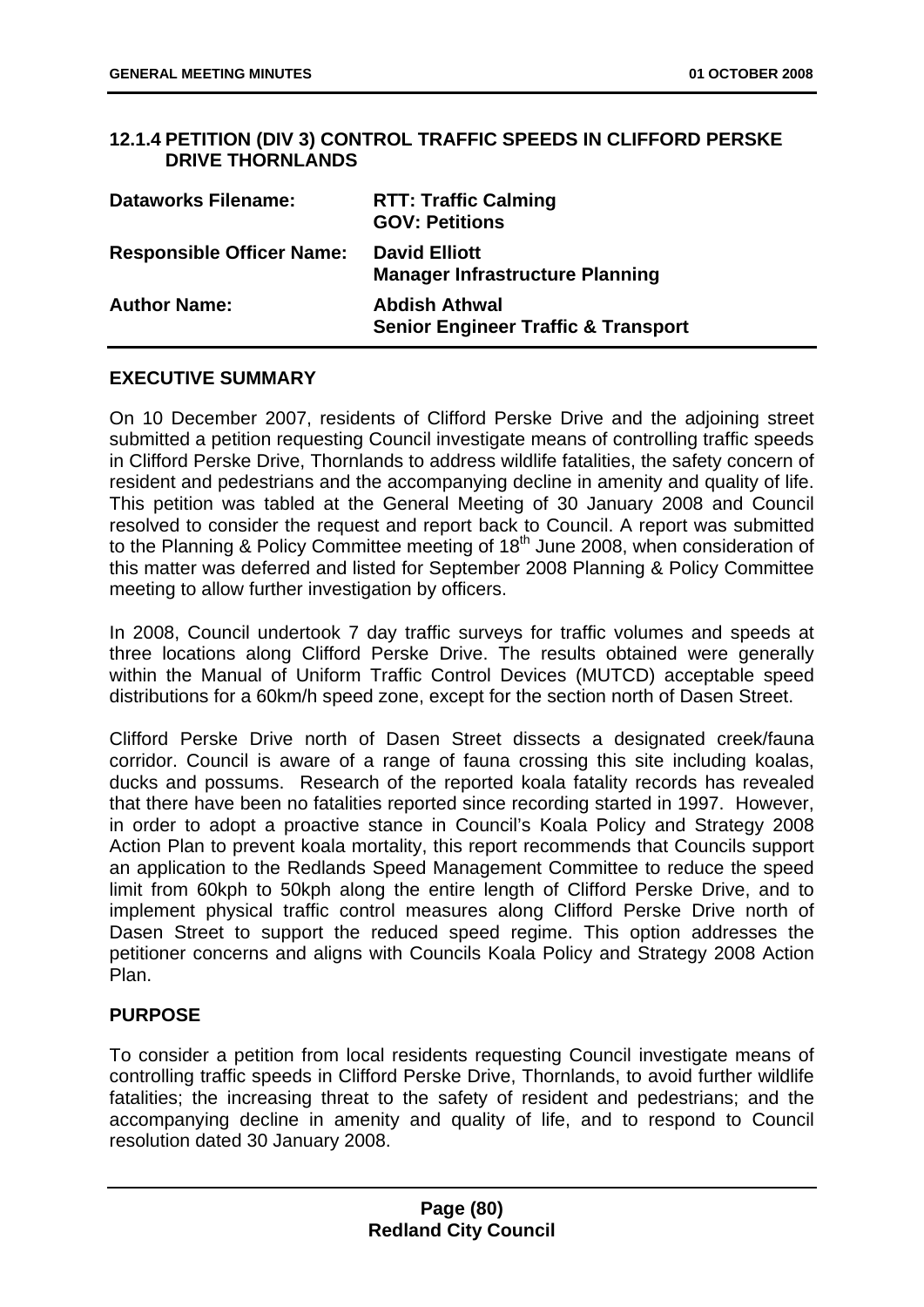## **BACKGROUND**

On 10 December 2007, residents of Clifford Perske Drive and the adjoining street submitted a petition requesting Council investigate means of controlling traffic speeds in Clifford Perske Drive, Thornlands to address wildlife fatalities, the safety concern of resident and pedestrians and the accompanying decline in amenity and quality of life. This petition was tabled at the General Meeting of 30 January 2008 and Council resolved to consider the request and report back to Council.

A report was submitted to the P&P Committee meeting of  $18<sup>th</sup>$  June 2008, when consideration of this matter was deferred and listed for September 2008 P&P Committee meeting to allow further investigation by officers.

Clifford Perske Drive is designated as a Trunk Collector in accordance with Council Road Hierarchy and has a signed speed limit of 60km/h at both ends of the roadway. It is a single lane roadway in both directions with a turning lane at its intersections to adjoining residential streets. It has edge and double-centre line marking with painted and concrete islands along its entire length, defining the correct driving paths and preventing overtaking and thus providing a safe driving environment.

## **ISSUES**

In 2008, Council undertook 7 day traffic surveys for volume and speeds at three locations along Clifford Perske Drive. The results obtained were compared to the acceptable speed distributions for a 60km/h speed zone in accordance with the Manual of Uniform Traffic Control Devices (MUTCD), where the 85th percentile speed or the 15km/h pace should have an upper limit of 69 km/h. The annual average daily (AADT) volume should be up to 10,000 vehicles/day for a Trunk Collector Road.

| <b>Date</b> | <b>Road Name</b>                       | <b>Suburb</b> | <b>Description</b>                   | <b>ADT</b> | CV <sub>6</sub> | <b>V85</b> | <b>Mean</b>    | <b>Notes</b> |
|-------------|----------------------------------------|---------------|--------------------------------------|------------|-----------------|------------|----------------|--------------|
| 2007-<br>03 | Clifford Perske<br>Drive               | Thornlands    | Common boundary of 31-33             | 2233       | 4.10            | 68.00      | $\overline{0}$ |              |
| 2008-<br>04 | <b>Clifford Perske</b><br><b>Drive</b> | Thornlands    | 100m south of South Street           | 2166       | 4.90            | 63.00      | 55.80          |              |
| 2008-<br>06 | <b>Clifford Perske</b><br>Drive        | Thornlands    | Approx 100m north of Dasen<br>Street | 2111       | 5.40            | 70.60      | 63.00          |              |
| 2008-<br>07 | <b>Clifford Perske</b><br><b>Drive</b> | Thornlands    | Approx 50m south of Jeff Street      | 1923       | 6.30            | 63.00      | 55.00          |              |

Table 1 - traffic survey results along Clifford Perske Drive.

The results of traffic survey data collected along Clifford Perske Drive are shown in Table 1 above. The indicated mean (average) speed is below the signed 60 kph speed for the roadway, expect for the section north of Dasen Street fronting the wildlife corridor which is a flat straight section of roadway with the mean speed marginally above the accepted range.

The 85<sup>th</sup> percentile speed is again below the upper limit of 69 km/h and again except for the same section of roadway just marginally above the accepted range. The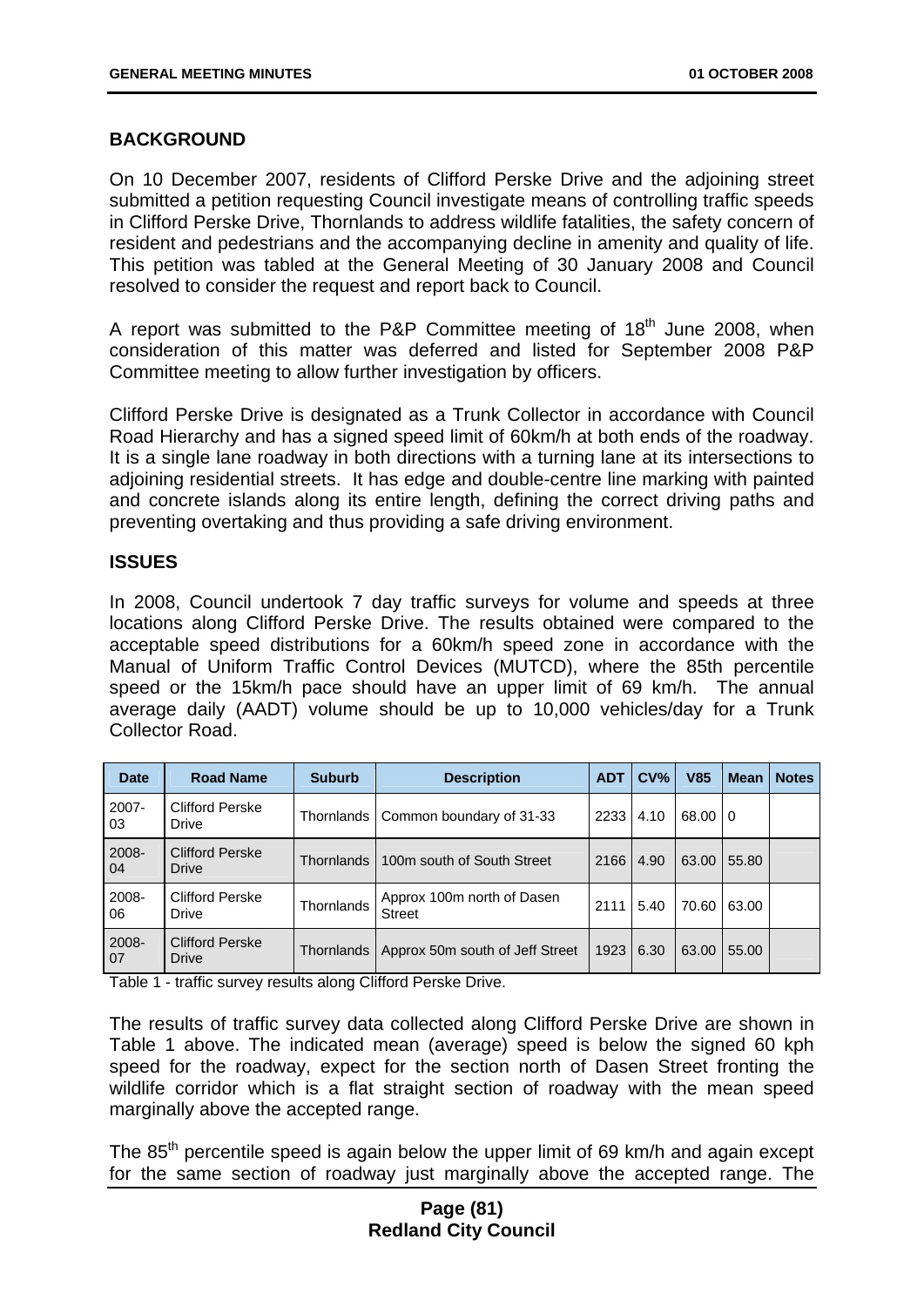average daily volumes are between 1,923 and 2,166 vehicles per day, and are well below the 10,000 vehicles per day expected for this class of roadway.

This data is in line with the traffic survey data collected in March 2007 and shows that there has been slight improvement in the traffic conditions along Clifford Perske Drive in the past year.

Clifford Perske Drive is classified a Trunk Collector in accordance with Council's road hierarchy, the measured speeds and associated data listed above generally satisfy the criteria set out in the Manual of Uniform Traffic Control Devices.

The data collected above and site inspections do not support any threat to the safety of residents, pedestrians and wildlife and show a slight improvement to the amenity and quality of life along the Clifford Perske Drive with the reduction in volume and speeds of vehicles.

Clifford Perske Drive north of Dasen Street dissects a designated creek/fauna corridor. Council is aware of a range of fauna crossing this site including (koala, ducks, possums). Appropriate fauna mechanisms should be undertaken to reduce the impact of vehicles on these fauna. A range of options could be utilised which is identified in "Action Plan to Reduce Koala Mortality on Redlands Roads". In this case it would be appropriate to reduce vehicle speeds through the site, thus providing people with the opportunity to see wildlife and thereby reduce the likelihood of death from vehicle strike.

Research of the reported koala fatalities records has revealed that there has been no fatalities (road-kill) reported, since recording started in 1997. However, in order to be proactive in the Koala Policy and Strategy 2008 Action Plan, Council could be planning for the future by taking positive steps in preventing and reducing potential koala mortality on Redlands Roads. In this instance, the implementation of traffic control devices with street planting along Clifford Perske Drive would provide a constrained driving environment and the required visual effect to meet the desired outcomes to align with the Action Plan.

## **RELATIONSHIP TO CORPORATE PLAN**

The recommendation primarily supports Council's strategic priority to provide and maintain water, waste services, roads, drainage and support the provision of transport and waterways infrastructure.

## **FINANCIAL IMPLICATION**

Preferred - LATM devices with streetscape, community consultation and information for change of traffic conditions estimated to cost \$50,000. Funds are available in 2008/09 to undertake traffic control design and community engagement. It is recommended that the construction be listed for consideration in the 2009/10 capital program budget.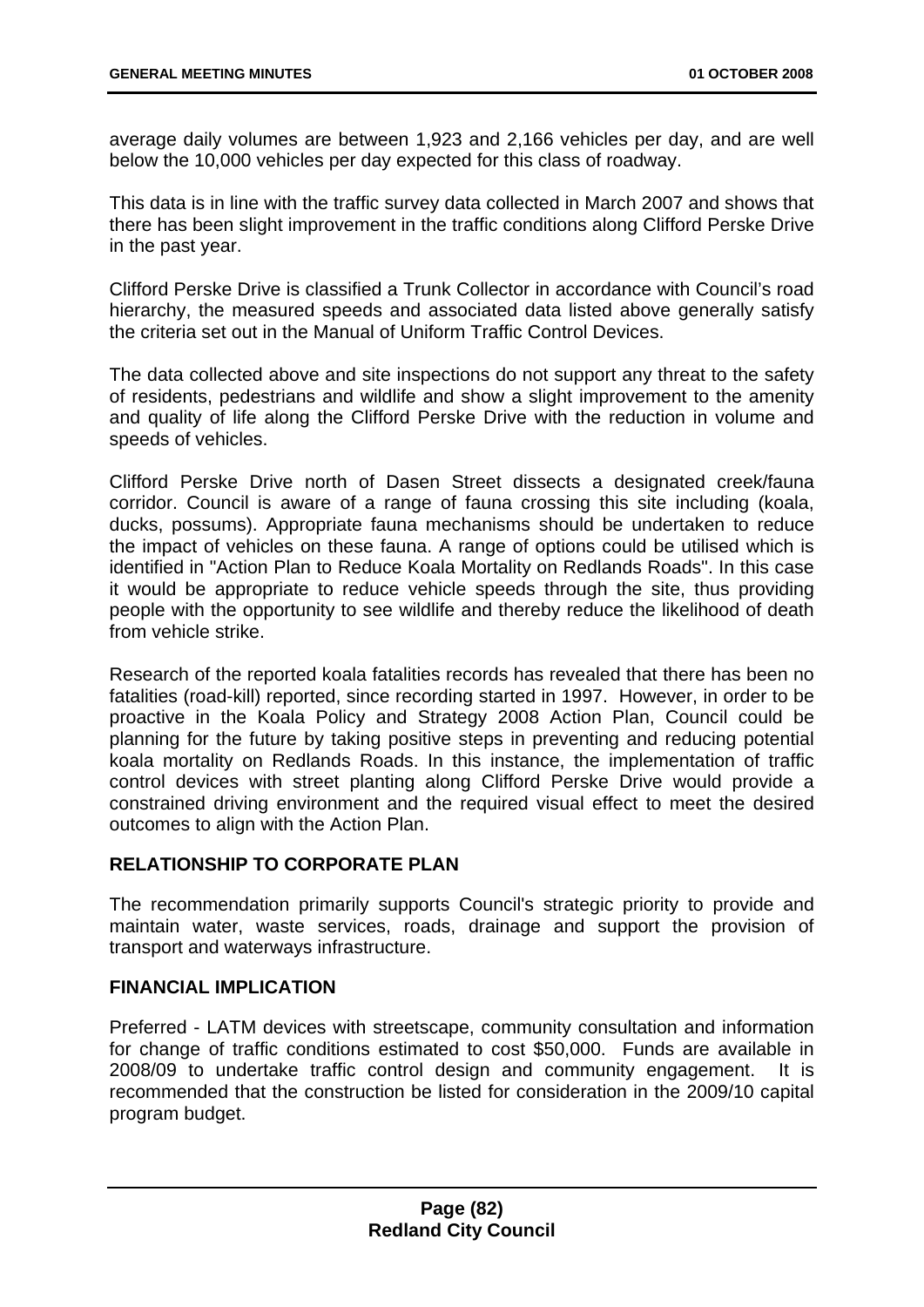Alternative - The estimated cost of installing 60km/h repeater signs is approximately \$500.

## **PLANNING SCHEME IMPLICATIONS**

The Land Use Planning Group was consulted and it is considered that the outcome of recommendations in this report will not require any amendments to the Redlands Planning Scheme.

## **CONSULTATION**

Council's Environmental Management Group and the Divisional Councillor have been consulted regarding the recommendation contained in this report and both support the preferred recommendations.

## **OPTIONS**

## **PREFERRED**

That Council resolve as follows:

- 1. To support an application to the Redlands Speed Management Committee to reduce the speed limit from 60kph to 50kph along the entire length of Clifford Perske Drive, and to implement physical traffic control measures along Clifford Perske Drive north of Dasen Street to support the reduced speed regime; and
- 2. That the principal petitioner be advised of Council's resolution in this matter and requested to advise all signatories to the petition of Council's decision.

## **ALTERNATIVE**

 To take no further action on the requested provision of traffic calming devices in Clifford Perske Drive, Thornlands but to install repeater 60km/h speed signs to align the current roadway with MUTCD standards.

## **OFFICER'S RECOMMENDATION**

That Council resolve as follows:

- 1. To support an application to the Redlands Speed Management Committee to reduce the speed limit from 60kph to 50kph along the entire length of Clifford Perske Drive, and to implement physical traffic control measures along Clifford Perske Drive north of Dasen Street to support the reduced speed regime; and
- 2. That the principal petitioner be advised of Council's resolution in this matter and requested to advise all signatories to the petition of Council's decision.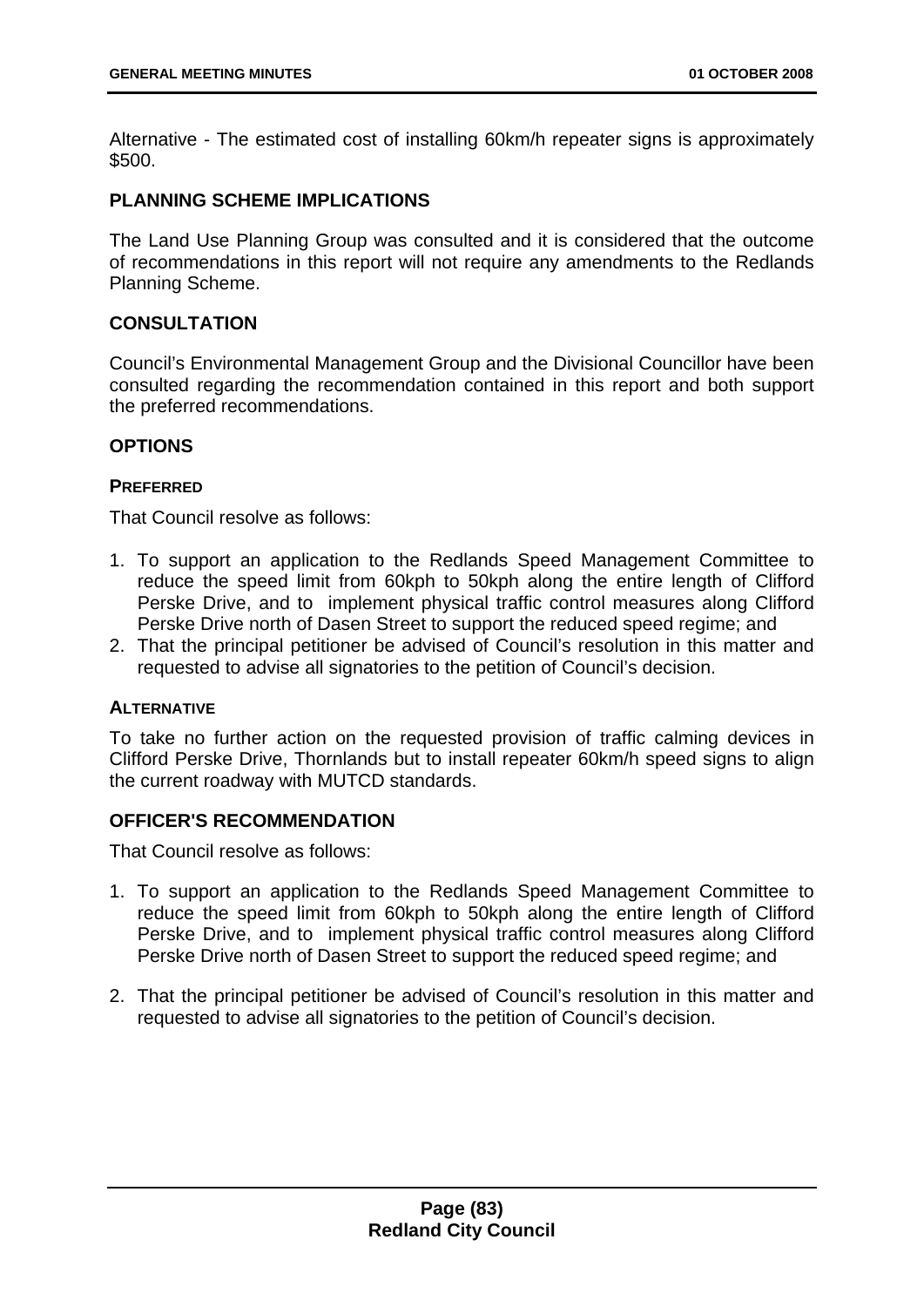## **COMMITTEE RECOMMENDATION/ COUNCIL RESOLUTION**

| Moved by:    | Cr Henry    |
|--------------|-------------|
| Seconded by: | Cr Townsend |

**That Council resolve as follows:** 

- **1. To support an application to the Redlands Speed Management Committee to reduce the speed limit from 60kph to 50kph along the entire length of Clifford Perske Drive, and to implement physical traffic control measures, in accordance with Council's LATM policy, along Clifford Perske Drive north of Dasen Street to support the reduced speed regime; and**
- **2. That the principal petitioner be advised of Council's resolution in this matter and requested to advise all signatories to the petition of Council's decision.**

**CARRIED**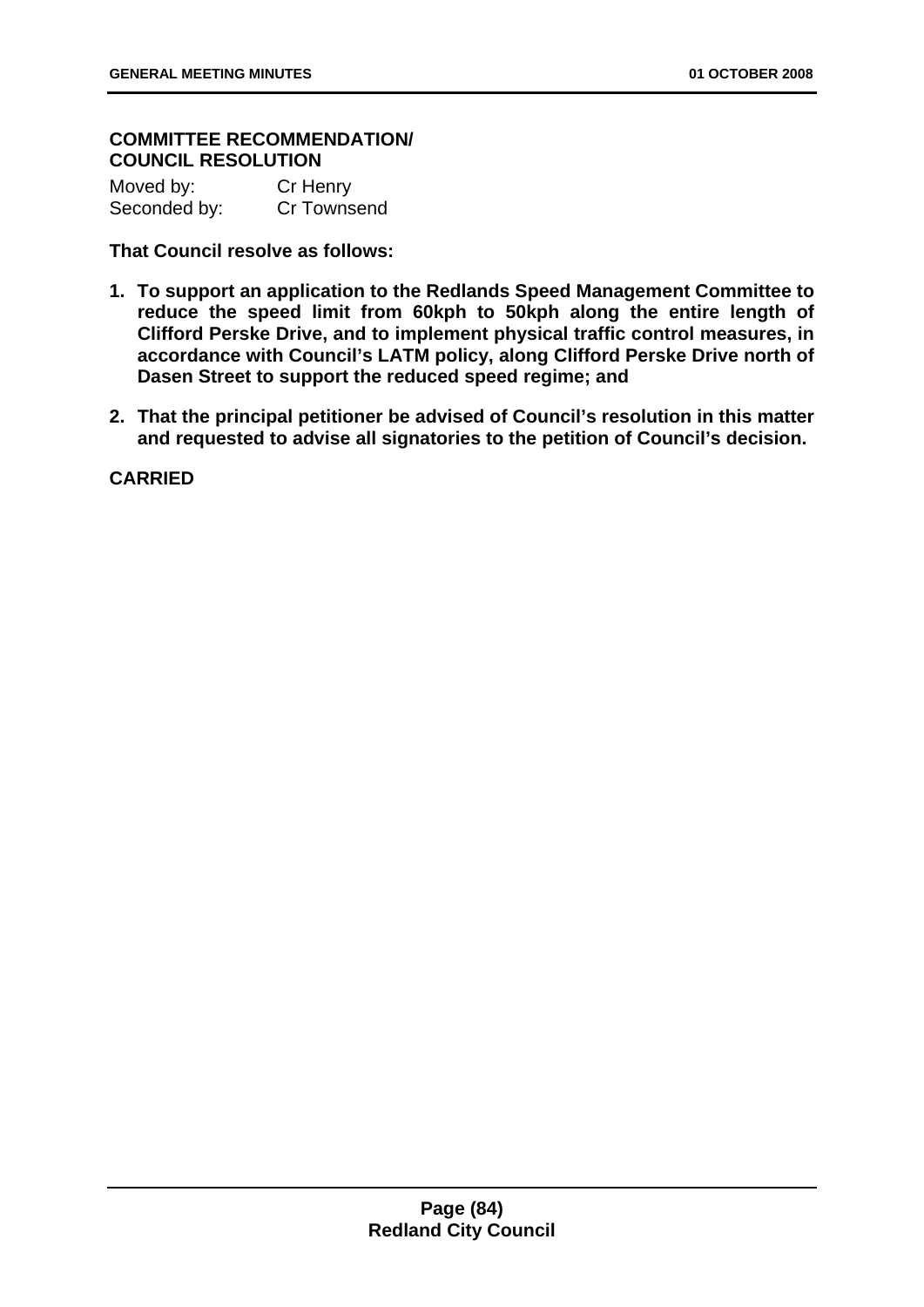Cr Boglary declared a material personal interest in the following item at the Planning & Policy Committee and General Meeting, as the owner of the property, and left the meeting for discussion and decision on this item.

## **12.1.5 INTERIM VEGETATION PROTECTION ORDER- 257-259 WELLINGTON STREET, ORMISTON**

| <b>Dataworks Filename:</b>       | <b>EM Vegetation Protection</b>                      |
|----------------------------------|------------------------------------------------------|
| <b>Attachments:</b>              | <b>Attachment 1 Interim VPO - VP 6</b>               |
| <b>Responsible Officer Name:</b> | Angela Wright<br>A/ Manager Environmental Management |
| <b>Author Name:</b>              | <b>Candy Daunt</b><br><b>Support Officer</b>         |

## **EXECUTIVE SUMMARY**

The owner of the property situated at 257-259 Wellington Street, Ormiston has applied for a Vegetation Protection Order for six *Eucalyptus tereticornis* and two *Melaleuca sp* including the significantly large *Parsonsia straminea* growing on the two *Melaleuca*s.

This report outlines the rationale and considerations for the proposed Interim Vegetation Protection Order for the eight trees and one vine identified in this report.

## **PURPOSE**

That Council resolve to make an Interim Vegetation Protection Order under the provision of Local Law 6 "Protection of Vegetation" on six mature *Eucalyptus tereticornis* and two mature *Melaleuca sp* including the significantly large *Parsonsia straminea* growing on the two *Melaleuca*s, located at rear of the property, 257-259 Wellington Street, Ormiston (Lot 186 RP 1709).

## **BACKGROUND**

- Redland City Council's Local Law 6 (Protection of Vegetation) provides for the protection of vegetation through Vegetation Protection Orders.
- The owner of the property lodged an application for a VPO on the  $24<sup>th</sup>$  of July, 2008

## **ISSUES**

Any person may apply to have a Vegetation Protection Order (VPO) placed on vegetation on private land. Local Law 6, 'Protection of Vegetation' provides the power for Local Government to make VPOs for 'significant vegetation', (as defined by Local Law 6) on private land. This request is assessed by Council and by resolution an interim VPO is placed upon the vegetation for a period of six months. Within this period, the requirements for establishing a VPO can be undertaken. This includes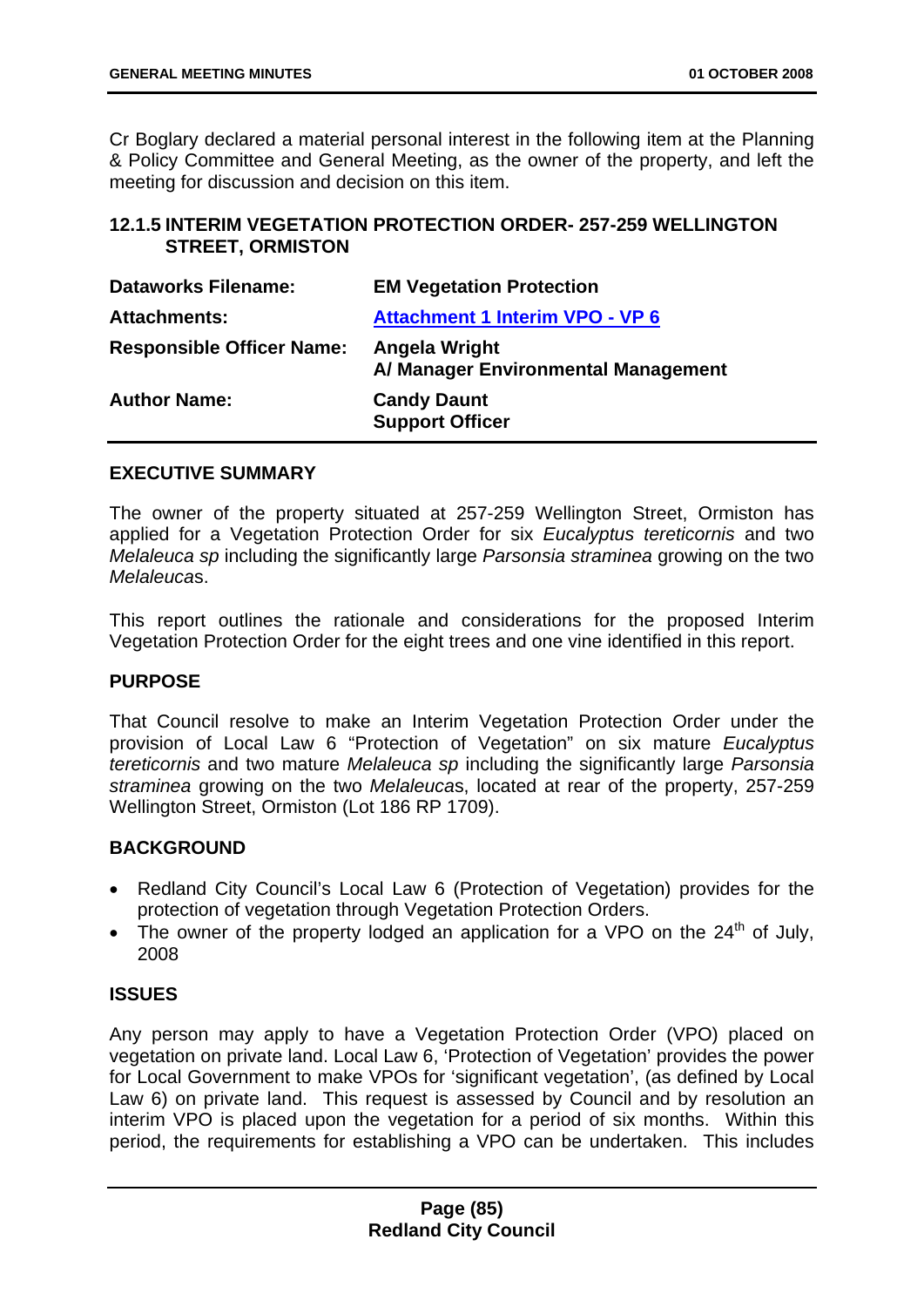public notification and the consideration of submissions and an expert report. Council may then confirm the VPO.

GROUNDS FOR THE VEGETATION PROTECTION ORDER

Local Law 6 defines 'significant vegetation' by providing criteria (a) to (s). The owner in her application has stated the grounds for the application are:

- a) a significant habitat for native animals (including native or migratory birds) or a part of a fauna and flora corridor; or
- b) a significant part of a vegetation system or other ecological system; or
- c) important for its aesthetic value or its beneficial effect on the amenity of the locality in which it is situated; or
- d) important for its age, height, trunk circumference, or canopy spread; or
- e) important as a buffer zone adjacent to areas of conservation significance

Subordinate Local Law No. 6 permits damage to protected vegetation under the following circumstances:-

- if the damage is:
	- o within ten (10) metres of a constructed dwelling house lawfully in existence at the date of commencement of this Local Law;
	- o within three (3) metres of a building or structure (other than a dwelling or fence) or the foundations of a building or structure (other then a dwelling or fence) lawfully in existence at the date of commencement of this Local Law;
	- o within three (3) metres of the site of a proposed building or structure (other than fence) in respect to which a development permit or preliminary approval has been granted under the provisions of the Integrated Planning Act 1997 (as amended from time to time) to the carrying out of work pursuant to the provisions of the Building Act 1975 and Standard Building Local Laws as amended from time to time:
	- o within three (3) metres of the boundary between land under separate ownership and is reasonably necessary for erecting or maintaining a dividing fence;
	- o within three (3) metres of the boundary between land under separate ownership and is reasonably necessary for a survey of the boundary by a registered surveyor;
	- o within three (3) metres of the boundary between land under separate ownership and is reasonably necessary to establish or maintain a fire break;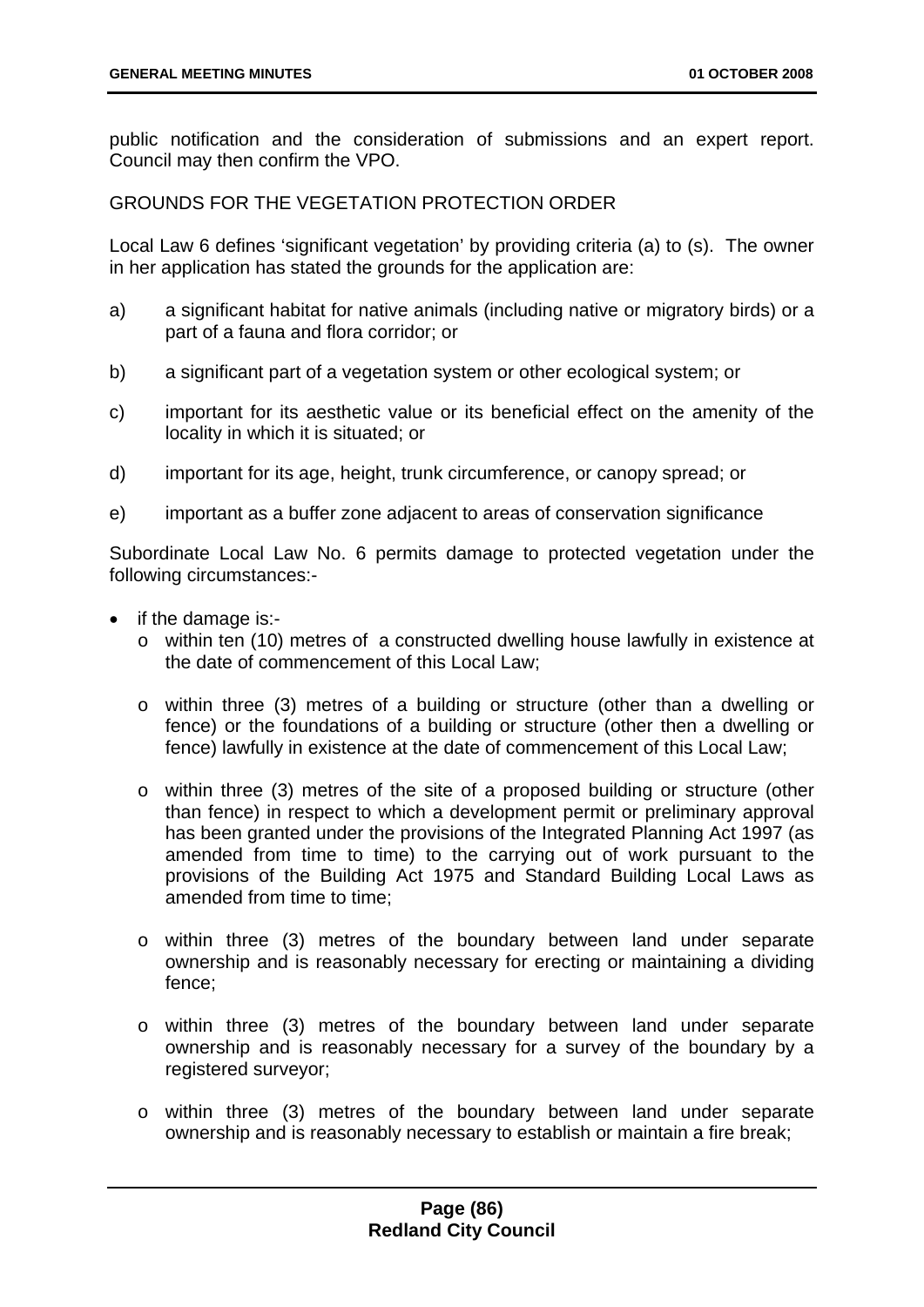## **except where a vegetation protection order has been declared for the express purpose of protecting such vegetation.**

Therefore, it would be a condition under the Vegetation Protection Order that damage to the trees is only permitted under Section 27 (J) "if the damage is allowed under a permit issued by Council under the provisions of this Local Law".

## NOTICE OF ORDER

If Council resolve to begin action to protect the vegetation, the owner of the land will need to be given written notice of the Order. In addition, public notice of the Order must be advertised in the local newspaper. One requirement of the notice is to invite submissions for or against the Order.

## EXPERT REPORT

An expert report must be undertaken within the six month interim VPO period. This report will assess the vegetation against the criteria as well clearly identifying and locating, via GPS, the vegetation to be protected.

## **RELATIONSHIP TO CORPORATE PLAN**

The recommendation primarily supports Council's strategic priority to ensure the enhancement of biodiversity including koala habitat, bushland, greenspace, waterways, catchments, air and coastal ecosystems in recognition of our unique location on Moreton Bay; as well as supporting Council's strategic priority to preserve a balance with urban, rural, bushland, village, coastal and island character of the Redlands by managing growth.

## **FINANCIAL IMPLICATIONS**

## **Redland City Council**

There are minor financial implications with this application associated with in-kind support (advise) to the owners when required from Council officers.

There are financial implications of \$1200.00 per VPO associated with the expert report and advertising of the public submissions notice. These costs are allocated under the general administration budget of the Natural Areas Management Team.

## **Owner**

There are costs to the owners and/or applicants of \$125 to apply for a permit to damage protected vegetation.

# **PLANNING SCHEME IMPLICATIONS**

The Land Use Planning Group was consulted and it is considered that the outcome of recommendations in this report will not require any amendments to the Redlands Planning Scheme.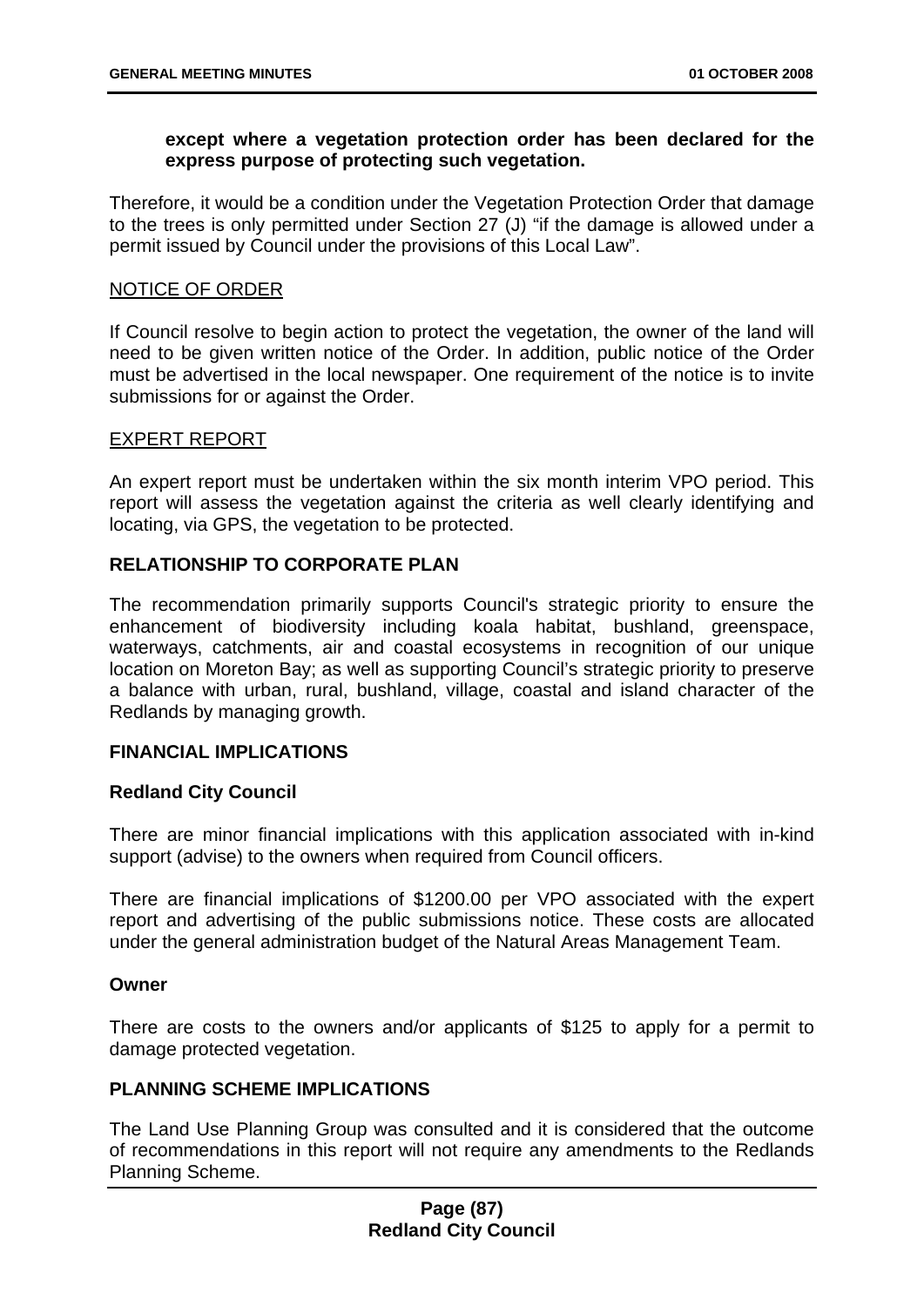## **CONSULTATION**

Consultation has been undertaken with Environmental Management, Development Assessment, Operations and Maintenance and the property owners, Wendy and Joe Boglary. All parties are supportive of the recommendation.

## **OPTIONS**

## **PREFERRED**

That Council resolve as follows:

- 1. To make an Interim Vegetation Protection Order under the provisions of Local Law 6 'Protection of Vegetation' on the six mature *Eucalyptus tereticornis* and two *Melaleuca sp* including the significantly large *Parsonsia straminea* growing on the two *Melaleucas*, on the property described in VPO application 6; and
- 2. That damage to the vegetation is only permitted under Section 27 (J) 'if the damage is allowed under a permit issued by Council under the provisions of this Local Law'.

## **ALTERNATIVE**

That Council resolve **not** to make an Interim Vegetation Protection Order under the provisions of Local Law 6 'Protection of Vegetation' on the six mature *Eucalyptus tereticornis* and two *Melaleuca sp* including the significantly large *Parsonsia straminea* growing on the two *Melaleucas*, on the property described in VPO application 6.

## **OFFICER'S/COMMITTEE RECOMMENDATION/ COUNCIL RESOLUTION**

| Moved by:    | Cr Murray         |
|--------------|-------------------|
| Seconded by: | <b>Cr Dowling</b> |

**That Council resolve as follows:** 

- **1. To make an Interim Vegetation Protection Order under the provisions of Local Law 6 'Protection of Vegetation' on the six mature Eucalyptus tereticornis and two Melaleuca sp including the significantly large Parsonsia straminea growing on the two Melaleucas, on the property described in VPO application 6; and**
- **2. That damage to the vegetation is only permitted under Section 27 (J) 'if the damage is allowed under a permit issued by Council under the provisions of this Local Law'.**

## **CARRIED**

Cr Boglary returned to the meeting.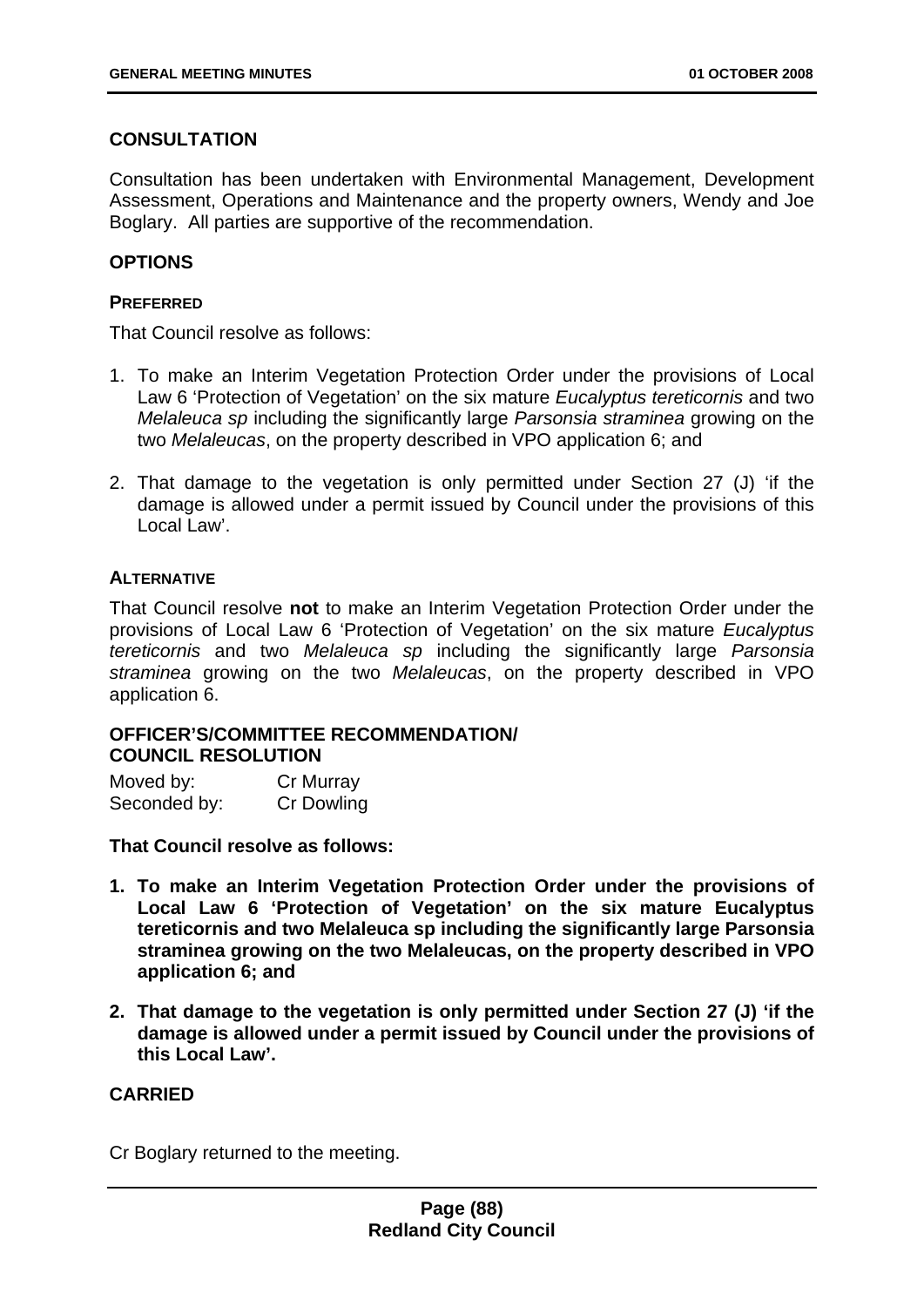## **12.1.6 DRAFT SERPENTINE CREEK ROAD CEMETERY SITE AND HABITAT MANAGEMENT PLAN 2008-2028 - PUBLIC SUBMISSION PERIOD**

| <b>Dataworks Filename:</b>       | <b>EM-Cultural Heritage Management Plan-</b><br><b>Serpentine Creek Road</b> |
|----------------------------------|------------------------------------------------------------------------------|
| <b>Attachment:</b>               | Serpentine Creek Road Cemetery – Site and<br><b>Habitat Management Plan</b>  |
| <b>Responsible Officer Name:</b> | <b>Angela Wright</b><br>A/Manager-Environmental Management                   |
| <b>Author Name:</b>              | <b>Leo Newlands</b><br><b>Advisor-Reserves Management</b>                    |

#### **EXECUTIVE SUMMARY**

Council is trustee and manager of the heritage listed Serpentine Creek Road Cemetery in Southern Redland Bay.

Council has received a formal request from Natural Resources and Water (NR&W) to develop a management plan for the site. Council now has obligations under the *Lands Act 1994* to produce a management plan for the site and make it available for public submissions.

Council officers have endeavoured to work with the Friends of Serpentine Creek Road Cemetery Group to produce an acceptable management plan for the site. The Friends of Serpentine Creek Road Cemetery have also produced their own management plan titled the *Friends of Serpentine Creek Cemetery Bush Care Management Plan* for the site which they submitted to the Environment Protection Agency (EPA).

Council Officers have produced the Draft Serpentine Creek Road Cemetery Site and Habitat Management Plan 2008-2028. The Council plan also recognises and values the efforts of local community members' development of the *Friends of Serpentine Creek Cemetery Bush Care Management Plan*.

Council Officers are now seeking to have the Draft Serpentine Creek Road Cemetery Site and Habitat Management Plan 2008-2028 approved for public display and invitation of public submissions.

## **PURPOSE**

The purpose of this report is to seek council approval for the draft Serpentine Creek Road Site and Habitat Management Plan to be released for public display and submission as per Council's obligations under Section 48 of the *Land Act 1994* for development of land management plans.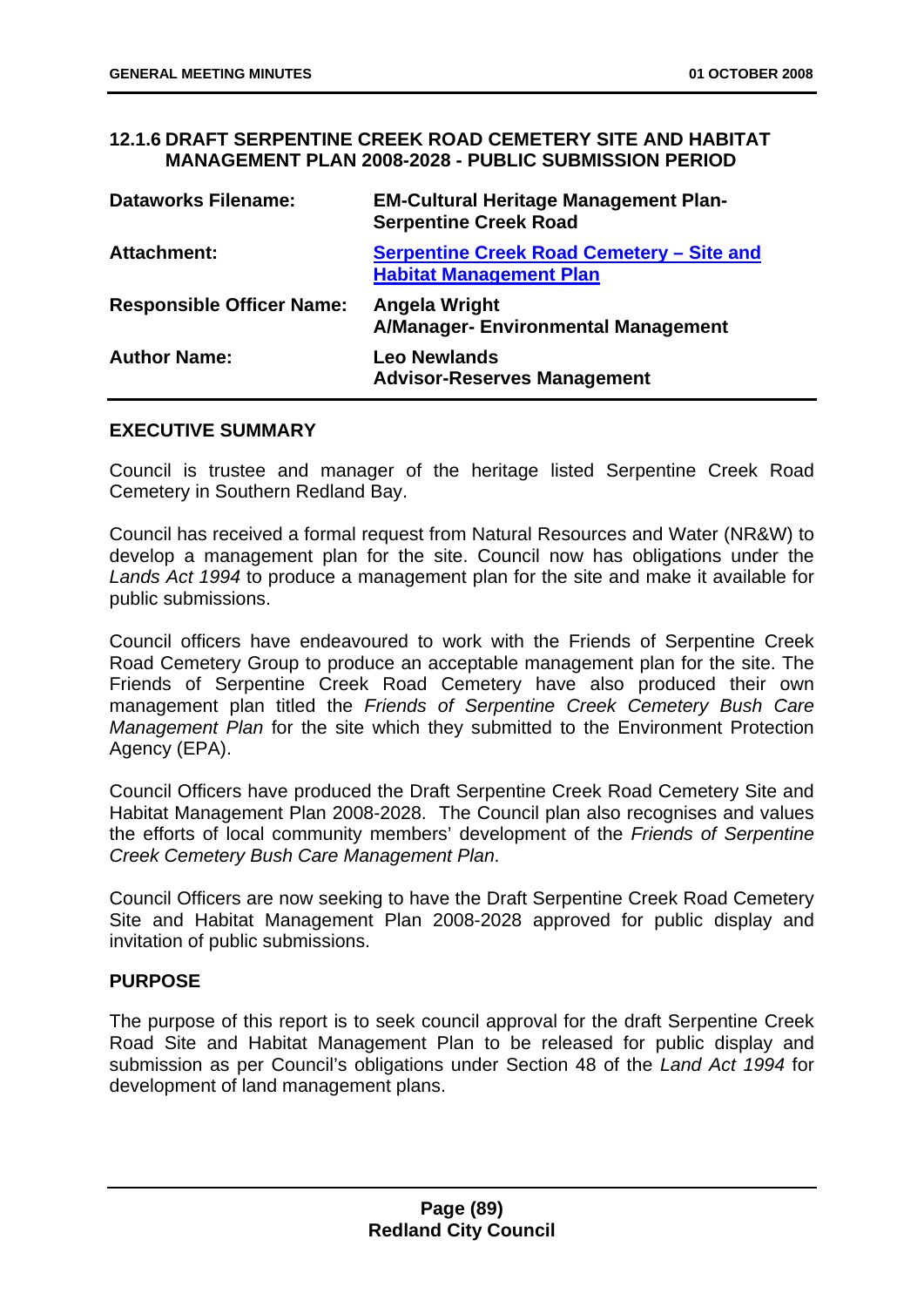# **BACKGROUND**

- RCC has been made trustee to the Queensland Heritage Listed Serpentine Creek Road Cemetery site. The cemetery is listed under the *Queensland Heritage Act 1992*.
- In 2005 Council Officers commenced the development of the Draft Serpentine Creek Road Cemetery Site and Habitat Management Plan 2008-2028 for the site, through external consultants.
- In February 2006 the Friends of Serpentine Creek Road Cemetery (Kathleen Hughes) produced the *Friends of Serpentine Creek Cemetery Bush Care Management Plan* and submitted it to the EPA for approval as a 'to be adopted' management plan.
- In 2006 Council's Draft Serpentine Creek Road Cemetery Site and Habitat Management Plan 2008-2028 was submitted to EPA for approval of the Vegetation and Cultural Heritage Management components of plan.
- In June 2007 the EPA encouraged RCC to adopt the *Friends of Serpentine Creek Cemetery Bush Care Management Plan*. This plan was not considered submissible by Council, under Section 48 of the *Land Act 1994*, as a land management plan.
- In 2008 the EPA advised Council that the Draft Serpentine Creek Road Cemetery Site and Habitat Management Plan 2008-2028 is acceptable for adoption but that it should also incorporate and utilise the *Friends of Serpentine Creek Cemetery Bush Care Management Plan.*
- Throughout the last two years various meetings have been held with Friends of Serpentine Creek Cemetery (Kathleen Hughes) to resolve issues regarding the role and content of the two plans.
- A course of action has been taken by council officers that includes using Council's Draft Plan for the strategic level planning component of the Final Draft LMP and the Friend's Plan to inform the operational level work plans (providing work plans are still consistent with Council's management plan).
- In August 2008 a meeting was convened between RCC and NR&W to develop a means to resolve issues around management of the site, potential council relinquishment of site and the discontent of a member of the Friends group. The accepted outcome of the meeting was that NR&W would formally request Council, as trustees of the land, to develop a Land Management Plan for the site.
- In August 2008 Council received formal request from NR&W to develop a Land Management Plan for the site.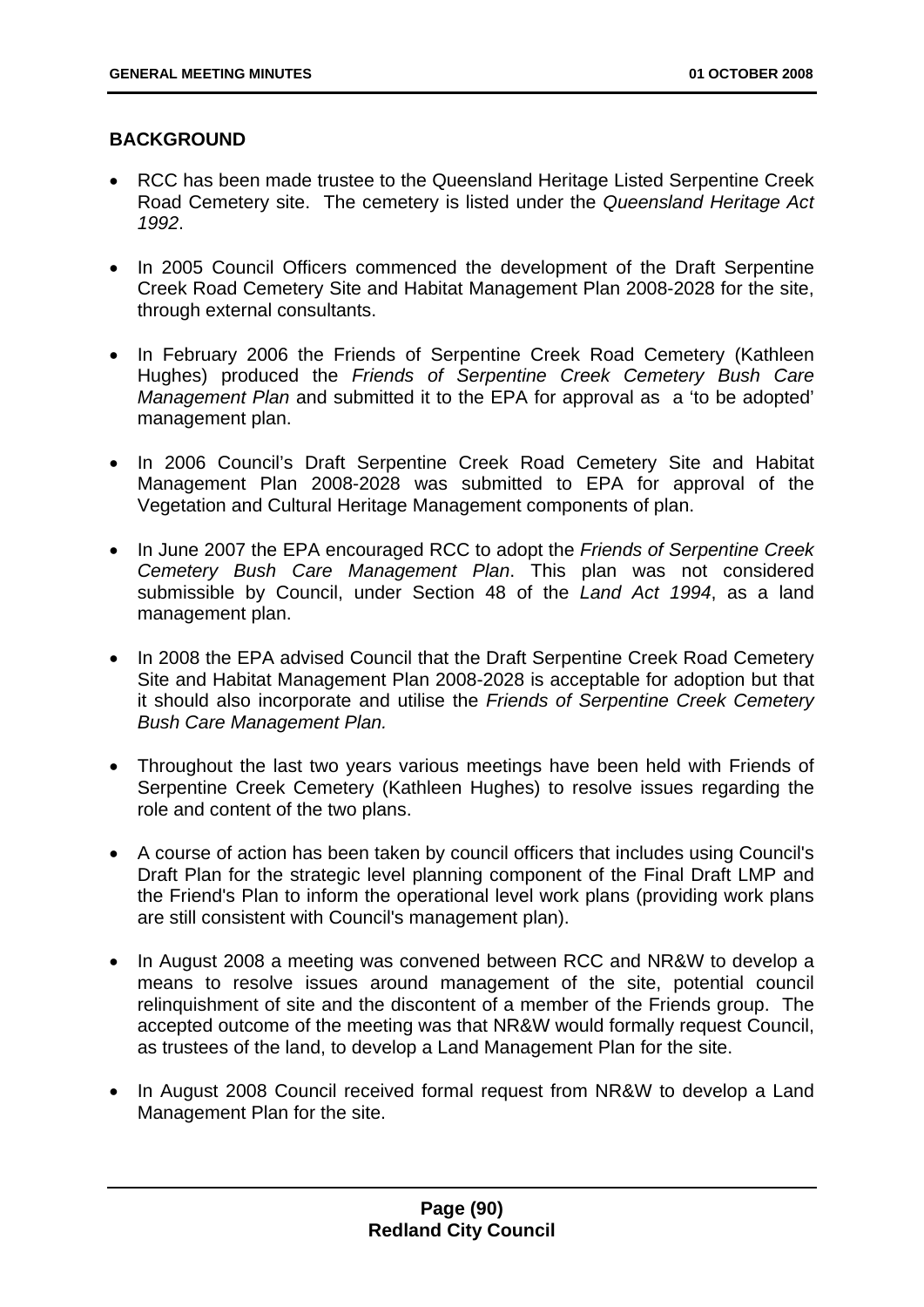• The Environmental Management Group has produced the Draft Serpentine Creek Road Cemetery Site and Habitat Management Plan 2008-2028 which is now recommended for public review and submission.

# **ISSUES**

## THE SITE

The Serpentine Creek Road Cemetery is a 2.023 hectare cemetery reserve and heritage listed site located on the eastern side of Serpentine Creek Road, just south of the intersection with Scenic Road, at 398 Serpentine Creek Road, Redland Bay. The site incorporates both natural remnant plant communities and an inactive but culturally significant cemetery site.

#### TRUSTEESHIP OF LAND

Council is trustee to a variety of pieces of land throughout the city including the Serpentine Creek Road Cemetery site in Redland Bay. An Incorporated Body however may become trustee of a piece of State owned land at the approval of the State agent for the land (eg NR&W).

## OBLIGATIONS OF COUNCIL AS TRUSTEE OF SITE SERPENTINE CREEK ROAD CEMETERY SITE

## *CULTURAL HERITAGE ACT 1992*

Council is obligated under the *Cultural Heritage Act 1992* to manage State listed cultural heritage sites in a manner that does not corrode the heritage values for which a site is listed. As such, a management plan that incorporates recommendations for the management of the cultural heritage components of the site is critical to Council fulfilling its obligations.

## *LANDS ACT 1994*

Council is obligated under the Section 48 of the *Lands Act 1994* to engage community consultation and input for the development of a Land Management Plan for a parcel of land the Council holds as trustee. Council has been asked specifically by NR&W to produce a Land Management Plan for the Serpentine Creek Road Cemetery and as such must fulfil its obligations in regards to public consultation by seeking public submissions for the draft management plan for the site.

#### PUBLIC SUBMISSION PROCESS

Written public submissions will be invited from the public and other stakeholders for the period of one month from the time of making report available (proposed 06/10/08 – 03/11/08). Identified critical stakeholders will be provided with a copy of the management plan to provide feedback for the same period. The submission forms and a copy of Council's management plan will be posted on the Council website.

## DRAFT SERPENTINE CREEK ROAD CEMETERY SITE AND HABITAT MANAGEMENT PLAN 2008- 2028

Council's plan sets out to manage the site's natural and cultural heritage components in keeping with Council's Biodiversity Strategy 2008-2012, Koala Policy and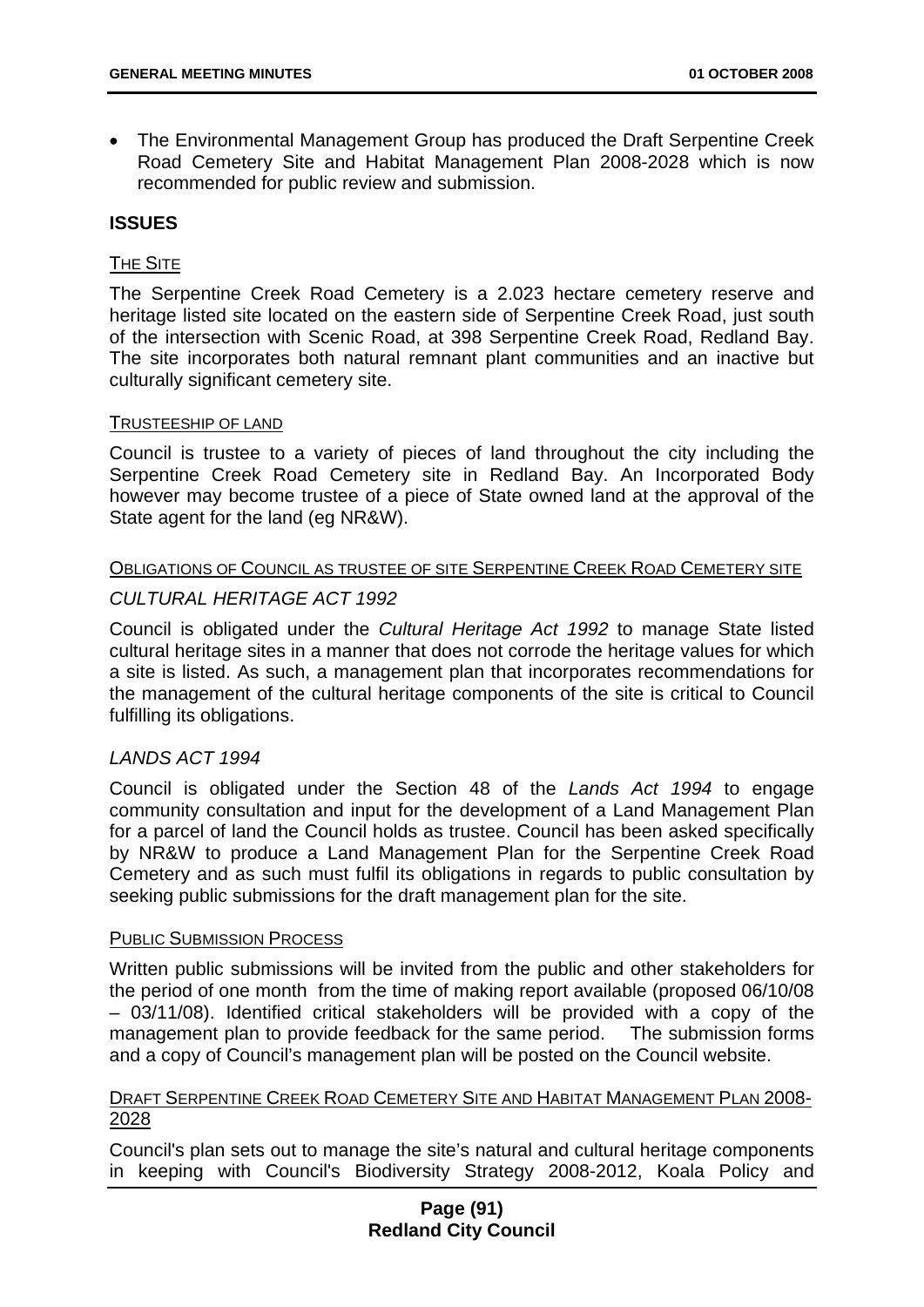Implementation Strategy, Vegetation Enhancement Strategy, Pest Management Plan, *Lands Act 1994* and *Cultural Heritage Act 1992*.

RELATIONSHIP BETWEEN THE RCC DRAFT SERPENTINE CREEK ROAD CEMETERY SITE AND HABITAT MANAGEMENT PLAN 2008-2028 AND THE *FRIENDS OF SERPENTINE CREEK CEMETERY BUSH CARE MANAGEMENT PLAN*

The Draft Serpentine Creek Road Cemetery Site and Habitat Management Plan 2008 -2028 recognises and values the efforts of local community members' development of the *Friends of Serpentine Creek Cemetery Bush Care Management Plan.* 

*The Friends of Serpentine Creek Cemetery Bush Care Management Plan* may be used, where appropriate, to form the development of annual bushcare site work plans. The site work plans must still be consistent with the intent of Council's current Draft Serpentine Creek Road Cemetery Site and Habitat Management Plan 2008- 2028.

## **RELATIONSHIP TO CORPORATE PLAN**

The recommendation primarily supports Council's strategic priority to ensure the enhancement of biodiversity including koala habitat, bushland, greenspace, waterways, catchments, air and coastal ecosystems in recognition of our unique location on Moreton Bay.

## **FINANCIAL IMPLICATIONS**

There will be minor financial implications (officer's time and advertising costs) for advertising the plan for public review, liaison and drafting of the final land management plan.

## **PLANNING SCHEME IMPLICATIONS**

The Land Use Planning Group was consulted and it is considered that the outcome of recommendations in this report will not require any amendments to the Redlands Planning Scheme.

## **CONSULTATION**

Consultation has occurred between Environmental Management, Operations and Maintenance, Natural Resources and Water (State agents for the land), Environmental Protection Agency (Cultural Heritage and Vegetation Management divisions) and Friends of Serpentine Creek Cemetery for development of the Draft Serpentine Creek Road Cemetery Site and Habitat Management Plan 2008-2028. There is agreement that the plan should now be put on public review and the public invited to make submissions as per Council's obligations under the *Lands Act 1994*.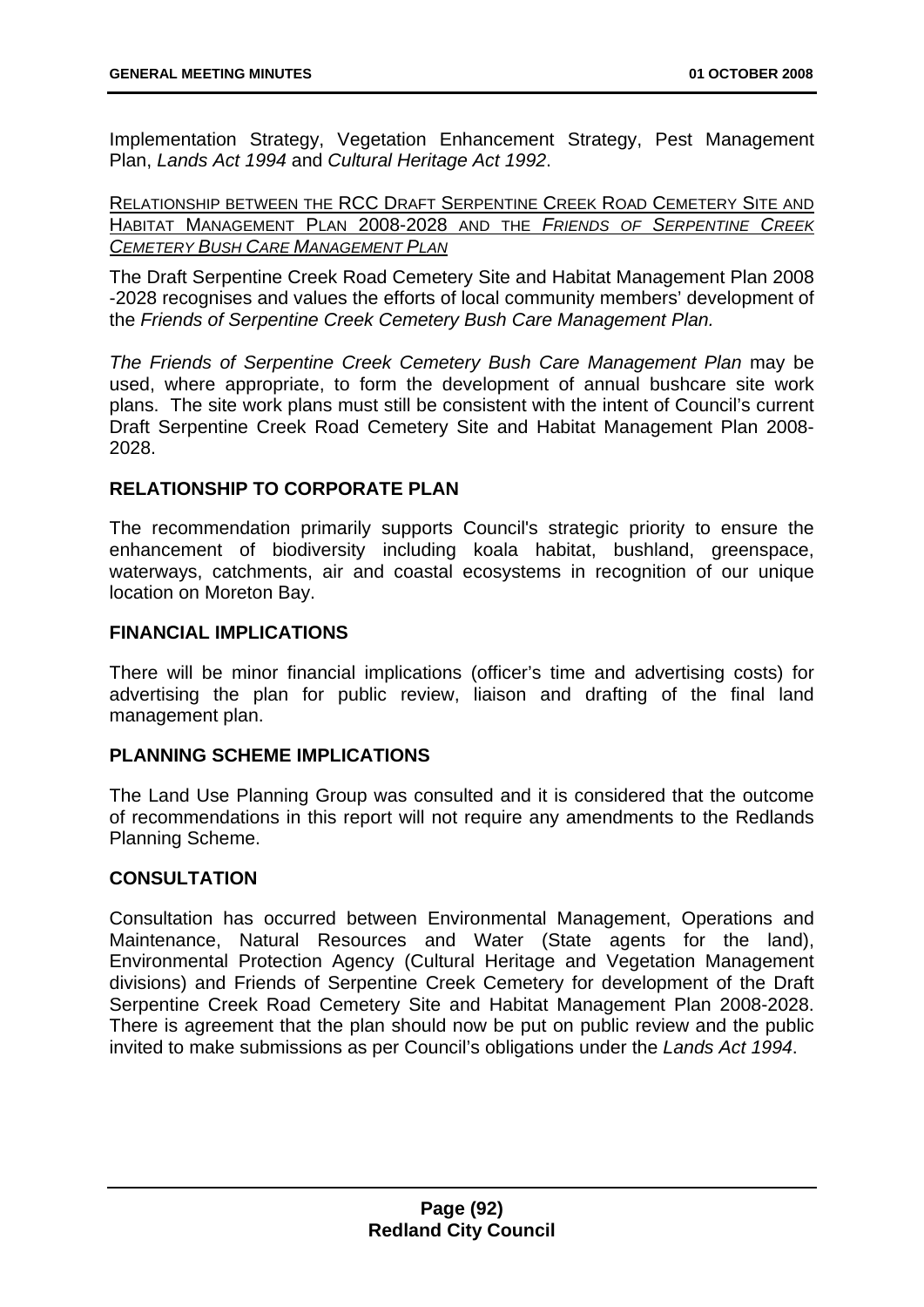## **OPTIONS**

#### **PREFERRED**

That Council resolve to approve the Draft Serpentine Creek Road Cemetery Site and Habitat Management Plan 2008 - 2028 to be put on public review and the public invited to make submissions as per Council's obligations under the *Lands Act 1994*.

#### **ALTERNATIVE**

That Council resolve that after further consultation with stakeholders the Draft Serpentine Creek Road Cemetery Site and Habitat Management Plan 2008- 2028 be approved for public review and the public be invited to make submissions as per Council's obligations under the *Lands Act 1994*.

## **OFFICER'S RECOMMENDATION**

That Council resolve to approve the Draft Serpentine Creek Road Cemetery Site and Habitat Management Plan 2008 - 2028 to be put on public review and the public invited to make submissions as per Council's obligations under the *Lands Act 1994*.

## **COMMITTEE RECOMMENDATION/ COUNCIL RESOLUTION**

| Moved by:    | Cr Murray  |
|--------------|------------|
| Seconded by: | Cr Boglary |

**That Council resolve to endorse the Draft Serpentine Creek Road Cemetery Site and Habitat Management Plan 2008 - 2028 to be put on public review and the public invited to make submissions as per Council's obligations under the** *Lands Act 1994***.** 

## **CARRIED**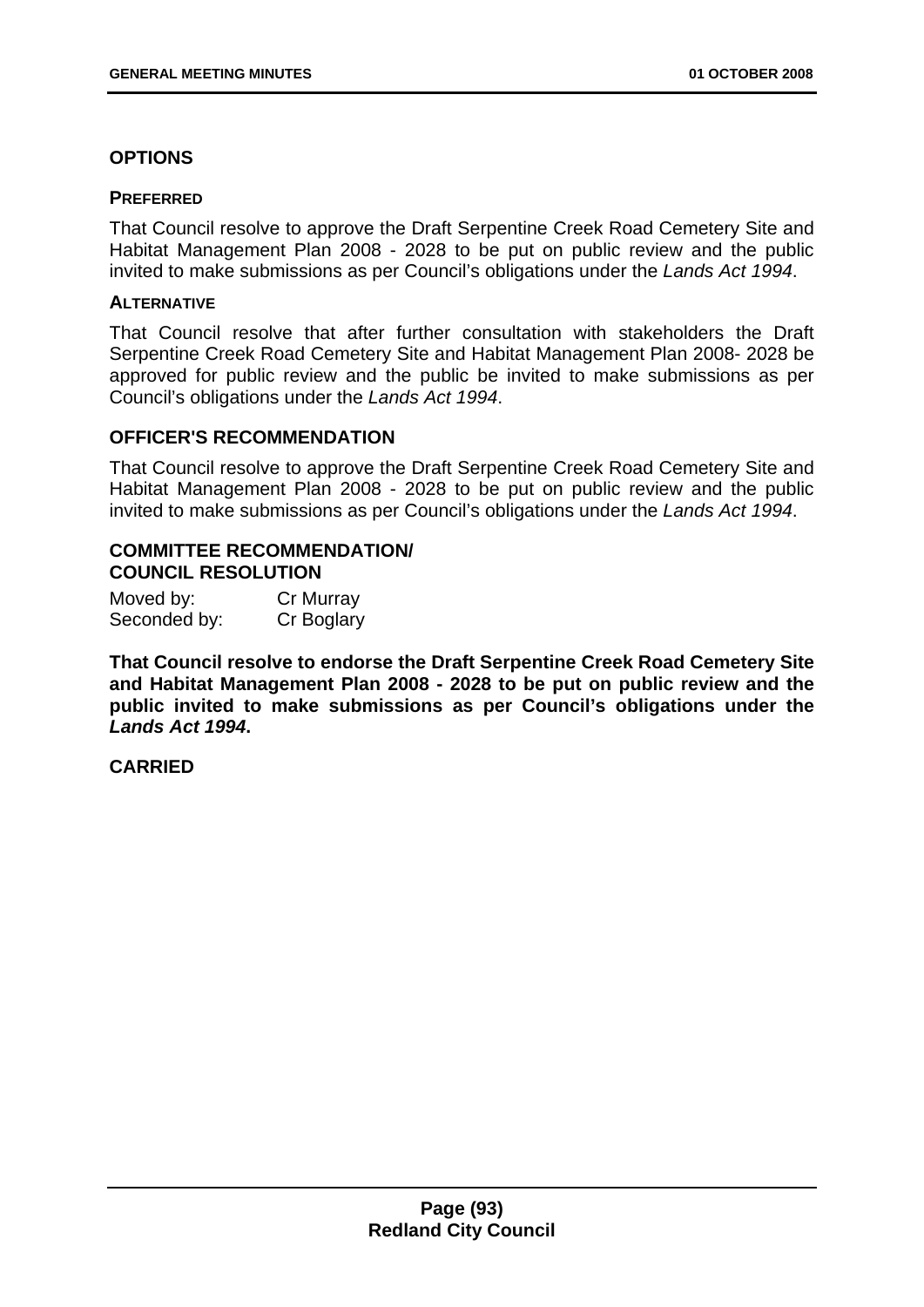## **13 FINANCE AND CORPORATE MANAGEMENT COMMITTEE 24/09/08 - RECEIPT AND ADOPTION OF REPORT**

| Moved by:    | <b>Cr Townsend</b> |
|--------------|--------------------|
| Seconded by: | Cr Henry           |

That the Finance and Corporate Management Committee Report of 24 September 2008 be received.

CARRIED

## **DECLARATION OF OPENING**

Cr Townsend declared the meeting open at 2.00 pm.

## **RECORD OF ATTENDANCE AND LEAVE OF ABSENCE**

| <b>Members Present</b><br>Cr B Townsend<br>Cr W Boglary<br>Cr C Ogilvie<br>Cr D Henry<br>Cr P Dowling<br>Cr T Bowler<br><b>Cr M Elliott</b><br><b>Cr K Reimers</b><br>Cr K Williams<br>Cr H Murray | <b>Chair and Councillor Division 5</b><br>Councillor Division 1 Entered at 2.04 pm<br><b>Councillor Division 2</b><br><b>Councillor Division 3</b><br><b>Councillor Division 4</b><br>Deputy Mayor and Councillor Division 6<br><b>Councillor Division 7</b><br><b>Councillor Division 8</b><br><b>Councillor Division 9</b><br><b>Councillor Division 10</b>                                                                           |
|----------------------------------------------------------------------------------------------------------------------------------------------------------------------------------------------------|-----------------------------------------------------------------------------------------------------------------------------------------------------------------------------------------------------------------------------------------------------------------------------------------------------------------------------------------------------------------------------------------------------------------------------------------|
| <b>Committee Manager</b><br>Mr R Turner                                                                                                                                                            | <b>General Manager Corporate Services</b>                                                                                                                                                                                                                                                                                                                                                                                               |
| <b>Officers</b><br>Mr G Stevenson PSM<br>Mr G Underwood<br>Mr G Soutar<br>Mr L Smith<br>Mr B Appleton<br>Mrs K Phillips<br>Mr M Elliott<br>Ms D Wilson<br>Ms M Pipia<br>Mr L Wallace               | <b>Chief Executive Officer</b><br><b>General Manager Planning and Policy</b><br>General Manager Redland Water and Waste<br><b>Acting General Manager Customer Services</b><br><b>Manager Development Coordination</b><br><b>Manager Financial Services</b><br><b>Property Services Manager</b><br><b>Team Leader Animal Management</b><br><b>Acting Group Manager Project Delivery</b><br>Manager Corporate Planning Performance & Risk |
| <b>Minutes</b><br>Mrs J Thomas                                                                                                                                                                     | Corporate Meetings & Registers Officer                                                                                                                                                                                                                                                                                                                                                                                                  |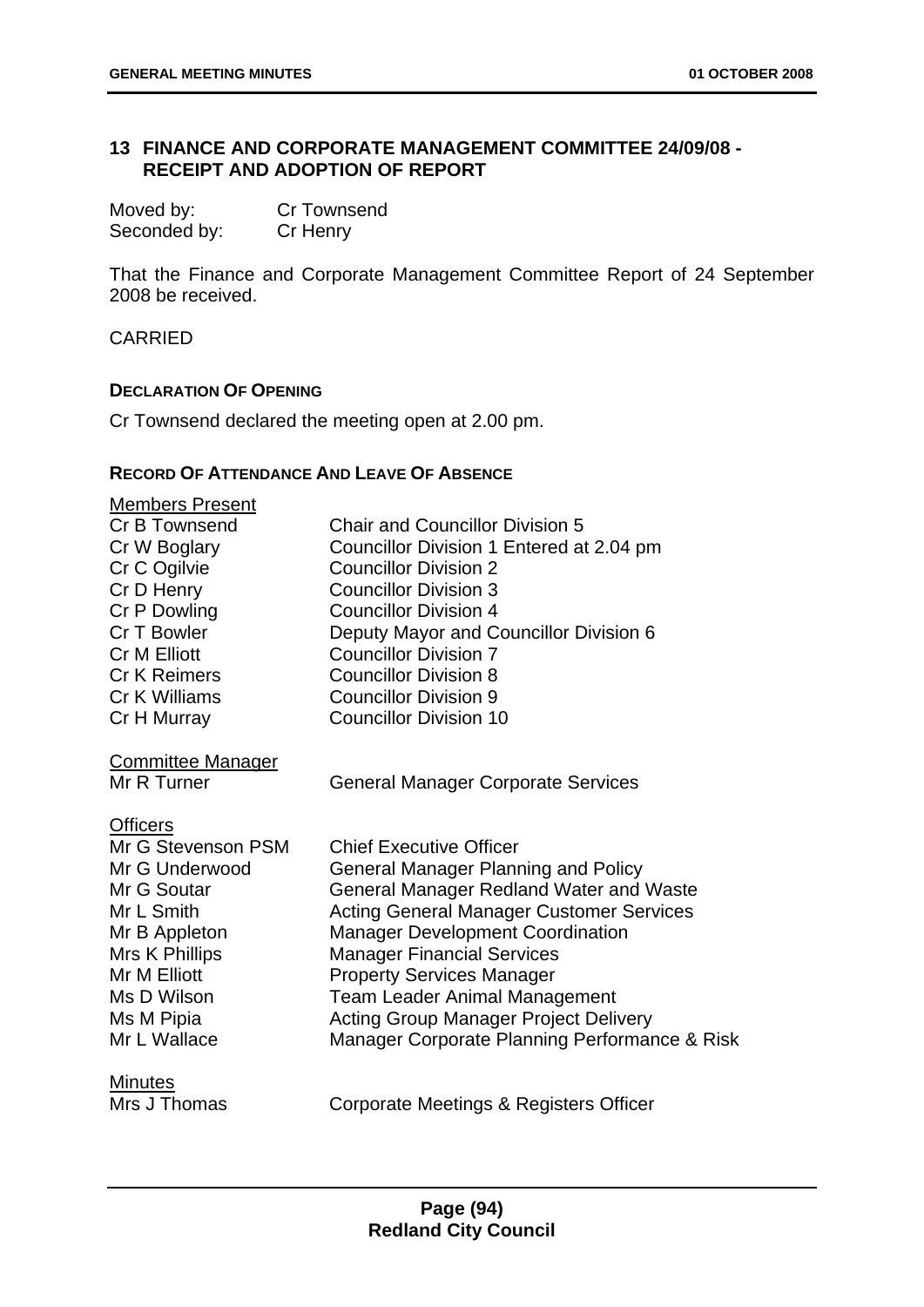**APOLOGY**

Cr M Hobson PSM Mayor

## **PUBLIC PARTICIPATION AT MEETING**

Nil

**DECLARATION OF INTEREST**

Nil

## **ORDER OF BUSINESS**

Moved by: Cr Murray Seconded by: Cr Reimers

That item 2.2 (as listed on the agenda) – *Proposed Land Transfer – 32 Clive Road, Birkdale,* be brought forward and discussed as the first item of business.

## CARRIED

Cr Ogilvie left the meeting at 2.10 pm (during item 1.1) and returned at 2.36 pm (during item 2.1);

Cr Dowling left the meeting at 2.23 pm (during item 1.4).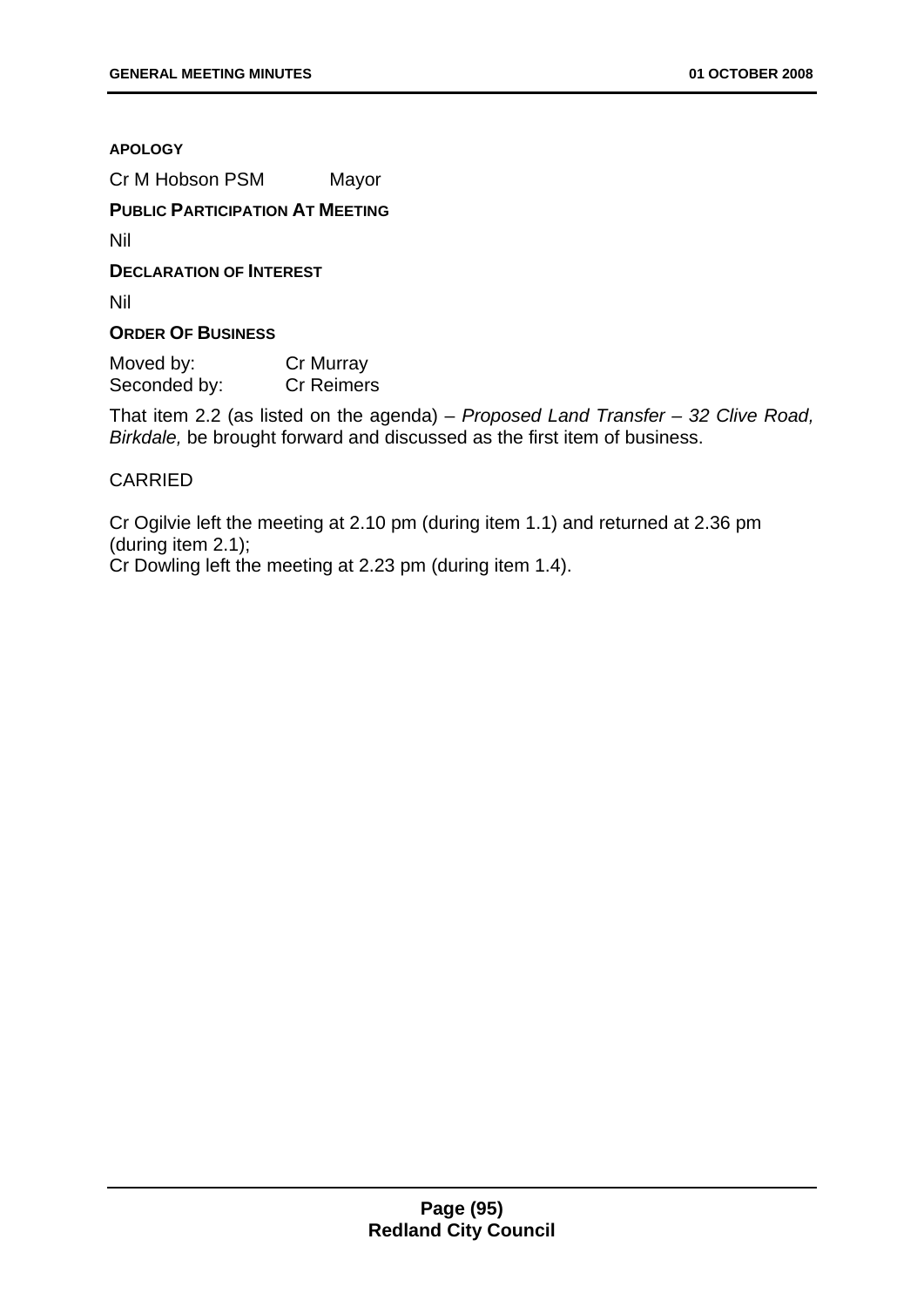## **13.1 CORPORATE SERVICES**

## **13.1.1 AUGUST 2008 - MONTHLY FINANCIAL REPORTS**

| <b>Dataworks Filename:</b>       | <b>FM Monthly Financial Reports to Committee</b>           |
|----------------------------------|------------------------------------------------------------|
| <b>Attachment:</b>               | <b>August 2008 - Monthly Financial Reports</b>             |
| <b>Responsible Officer Name:</b> | <b>Kerry Phillips</b><br><b>Manager Financial Services</b> |
| <b>Author Name:</b>              | Deborah Hall<br><b>Finance Officer</b>                     |

## **EXECUTIVE SUMMARY**

Section 528(1) of the *Local Government Act 1993* requires that Council's statement of accounts be presented at an ordinary monthly meeting.

The attachments to this report present the August 2008 financial statement of accounts to Council and provide detailed analytical commentary. The revised budget figures in the attachment are following the Carryover Budget Review on 4 August 2008 and include the amounts carried forward from the 2007-2008 financial year.

All of the seven Key Financial Performance Indicators exceeded targets set at the beginning of the financial year. These are:

- level of dependence on general rate revenue;
- ability to pay our bills  $-$  current ratio;
- ability to repay our debt debt servicing ratio;
- cash balance;
- cash balances cash capacity in months;
- longer term financial stability debt to assets ratio; and
- operating performance.

Council's end of month operating financial result (Earnings Before Interest, Tax and Depreciation – EBITD) is ahead of budget by \$2.3 million, with operating expenditure favourable by \$1.0 million and operating revenue favourable by \$1.3 million.

The cash flow position for the year is ahead of original forecast levels by \$19.9 million, although Council started the year with \$9.1 million more than was previously budgeted. The cash held is ahead of the target range at \$85.3 million.

At the General Meeting on 20 August 2008, Councillor Elliot requested a report on the amount it costs Redland City Council for credit card transactions in relation to the total amount collected. The budget for 2008/2009 estimates that the charges will be in the order of \$340,000 off a revenue base of \$54.3 million.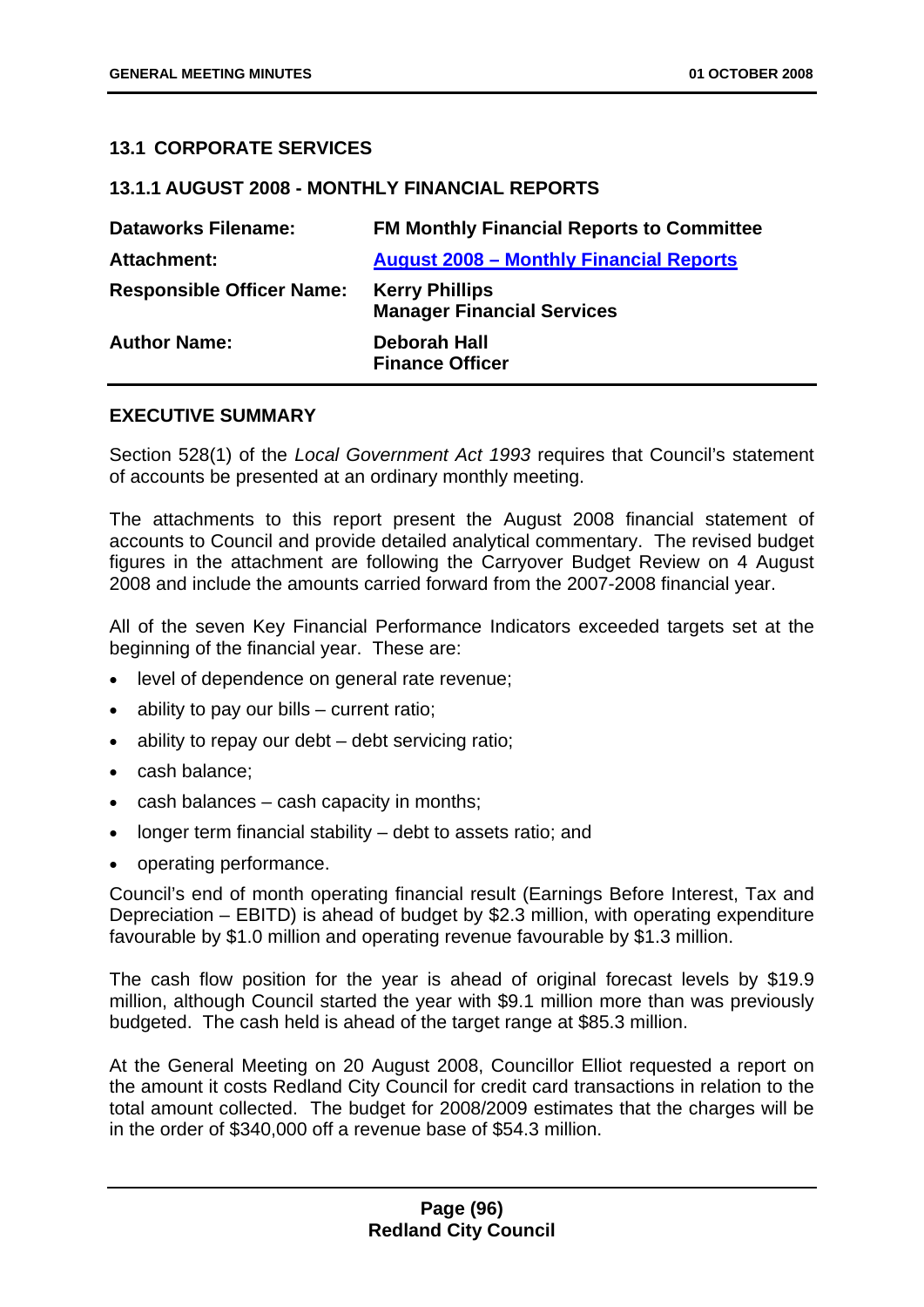## **PURPOSE**

The purpose is to present the August 2008 report to Council and explain the content and analysis of the report. Section 528 of the *Local Government Act 1993* requires the Chief Executive Officer of a local government to present statements of its accounts to the local government.

#### **BACKGROUND**

The Corporate Plan contains a strategic priority to ensure the long term financial viability of Redland City and provide public accountability in financial management. For organisational effectiveness, it is important that Council receive and understand the monthly financial statements.

#### **ISSUES**

The following elements, shown in the attachments, comprise the End of Month Financial Reports for August 2008:

## **Corporate Financial Report Card (A)**

- Operating Revenue compared with Budget;
- General Operating Costs compared with Budget;
- Capital Expenditure compared with Budget;
- Cash Position; and
- Employee Costs compared with Budget.

## **Report Card Analysis (B)**

Classifies variances between revised budget and actual results as being either timing or permanent variances as well as favourable or unfavourable. Timing variances are anticipated to disappear once 30 June 2009 figures are produced. Permanent variances imply the variance will remain into the next financial year.

## **Council Financial Report 1 (C)**

Shows the percentage variance of year to date actual results compared with year to date budget by colour indicators.

## **Council Financial Report 2 (D)**

Shows year to date actual results compared with annual and year to date budgets. This report has a brief commentary on all year to date variances greater than \$20,000.

An **Operational Statement by Strategic Priority (E)**; a **Balance Sheet (F)**, an **Investment Summary (G)**, a **Statement of Cash Flows (H)**, **Financial Stability Ratios Report (I),** a **Community Benefit Fund Report (J)** and a **Fuel Consumption Report (K)** have been included to provide the complete picture of Council's finances.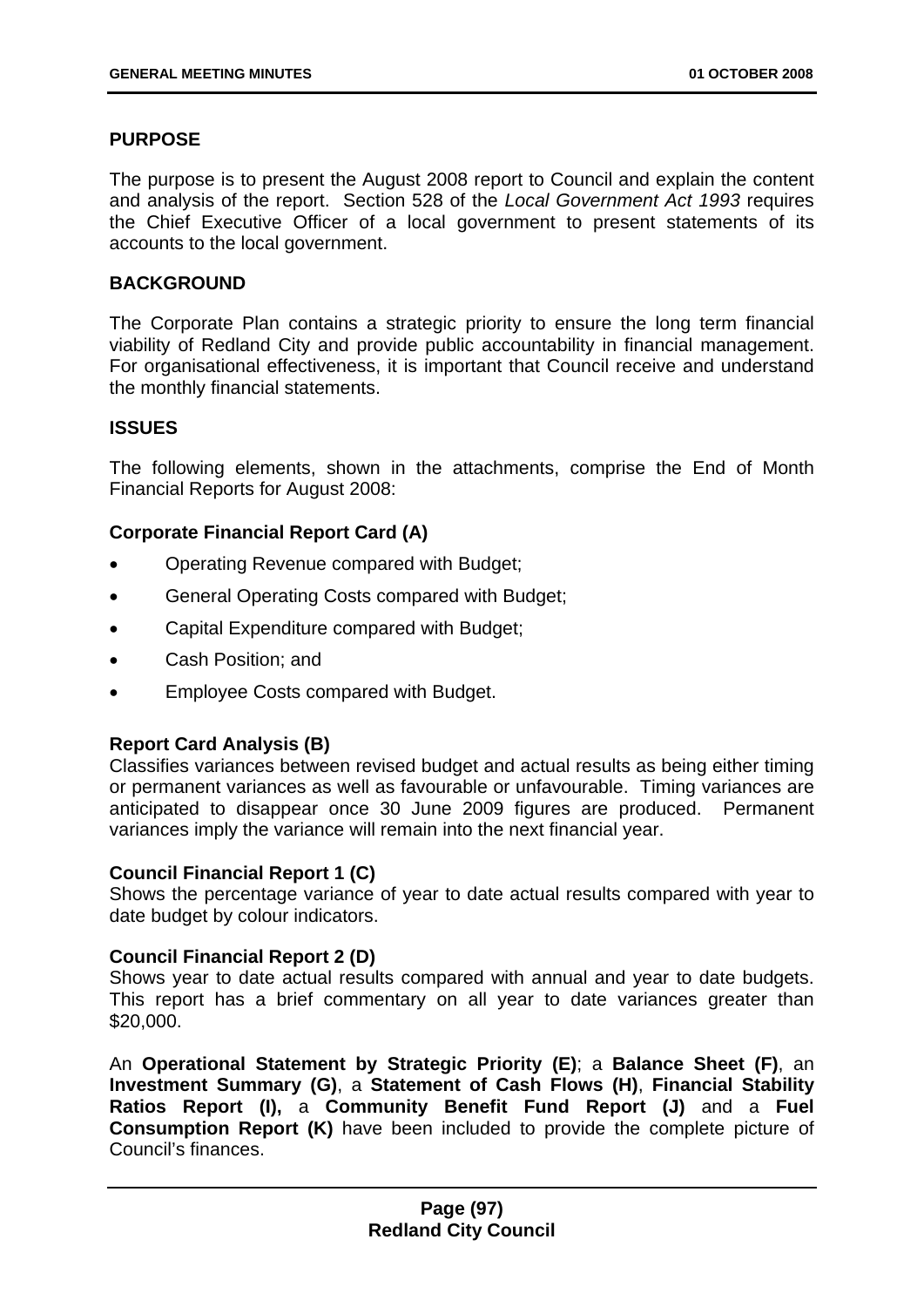# **RELATIONSHIP TO CORPORATE PLAN**

The recommendation in this report primarily supports Council's strategic priority to support the organisation's capacity to deliver services to the community by building a skilled, motivated and continually learning workforce, ensuring assets and finances are well managed, corporate knowledge is captured and used to best advantage, and that services are marketed and communicated effectively.

## **FINANCIAL IMPLICATIONS**

The overall financial position as at end August 2008 remains strong with EBITD of \$12.7 million (\$2.3 million ahead of budget). This result is due to total operating revenue of \$31.7 million (\$1.3 million ahead of budget) and total operating costs of \$18.9 million (favourable variance of \$1.0 million).

## **Operating Revenue**

Rates and utility charges are favourable by \$0.3 million, in the main due to wastewater and water and the variance is expected to disappear by June 2009. Fees and charges are under budget by \$0.1 million due in part to the slowing of the market since the budget was adopted. The fees and charges unfavourable variances are all timing variances at this stage. Operating grants and subsidies is over budget by \$0.2 million, timing variances in the main although of particular note is the Federal Assistance Grant of \$79,000 which is a permanent positive variance. Interest rates and surplus funds have been higher than anticipated, resulting in a \$0.3 million variance in external interest and other revenue is favourable by \$0.6 million due in the main to a state government subsidy for street lighting \$0.6 million.

## **Operating Expenditure**

Employee costs are under budget by \$0.1 million due to vacancies, goods and services is under budget by \$1.2 million due to several factors including reduced volumes in green waste and electricity charges. Transaction costs are less than originally budgeted by \$18,000 although this variance is expected to disappear by June 2009.

The majority of transaction charges are attributable to credit card charges. Councillor Elliot addressed Council in relation to these charges in Item 10.4 of the General Meeting 20 August 2008. Councillor Elliot requested a report on the amount it costs Council for credit card transactions to the total amount collected. In response to this request, Council's budget for 2008/2009 provides approximately \$340,000 for these charges assuming a revenue base of \$54.3 million. The charge represents an average of 0.63% on the base. The actual amount however is influenced by the nature of the payment as different payment options attract a different % charge to base.

Councillor Henry addressed Council in relation to the cost of fuel in Item 10.2.3 of the General Meeting 9 July 2008. Councillor Henry requested more frequent updates on the cost of fuel to Council. Schedule K in the attachments provides information pertaining to July and August providing insight into cost and consumption by fuel type.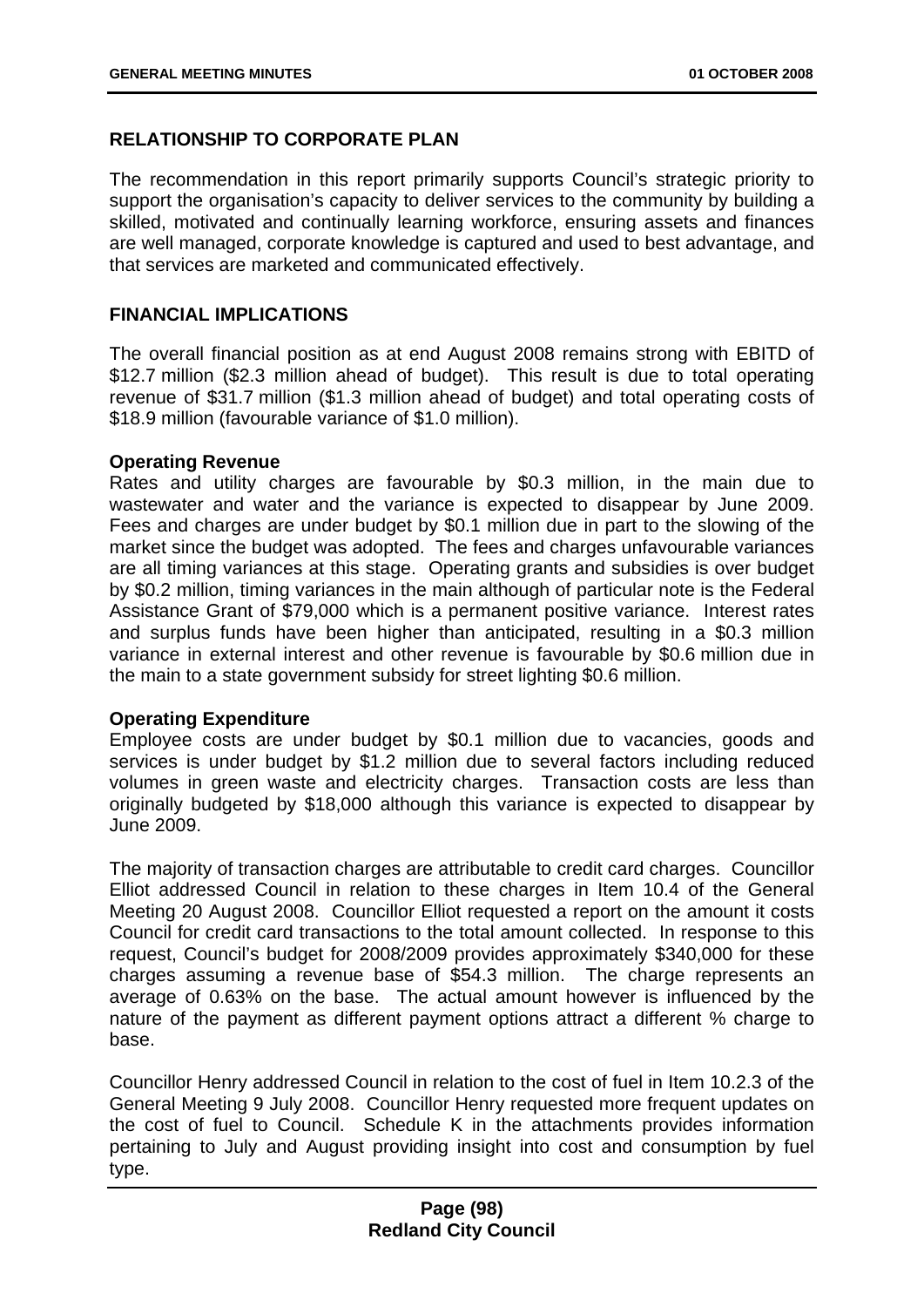## **Capital Revenue**

Capital contributions and donations are over budget by \$0.2 million due to better than expected cash contributions from developers for parks infrastructure, transport infrastructure and stormwater trunk infrastructure. The unfavourable variance of \$0.1 million in capital grants and subsidies is expected to disappear by the end of the financial year.

## **Capital Expenditure**

Capitalised goods and services is under budget at the end of August by \$2.1 million, with \$0.5 million attributable to road construction and \$0.6 million due to under expenditure on bus stops and lay byes. \$0.6 million favourable variance arises through the delays in the start and timing of capital projects in Treatment Operations. Capitalised employee costs is over budget by \$39,000 due in the main to delays in the start and timing of capital projects within Treatment Operations.

The investment of surplus funds for the month returned a weighted average rate of return of 8.37%, which is ahead of the UBS Bank Bill Index of 8.15%. These returns are reported on a monthly weighted average return and Council benchmarks the funds against the UBS Australia Bank Bill Index. Interest return is reported on both an annual effective and nominal rate of return.

The cash balance exceeds the target range of \$32 million to \$42 million at the end of August 2008, at \$85.3 million which is equivalent to 6.5 months cash capacity.

## **PLANNING SCHEME IMPLICATIONS**

It is considered that the outcome of recommendations in this report will not require any amendments to the Redlands Planning Scheme.

## **CONSULTATION**

Consultation has taken place amongst the Executive Leadership Group.

## **OPTIONS**

#### **PREFERRED**

That Council note the End of Month Financial Reports for August 2008 and explanations as presented in the attachments.

## **ALTERNATIVE**

That Council requests additional information.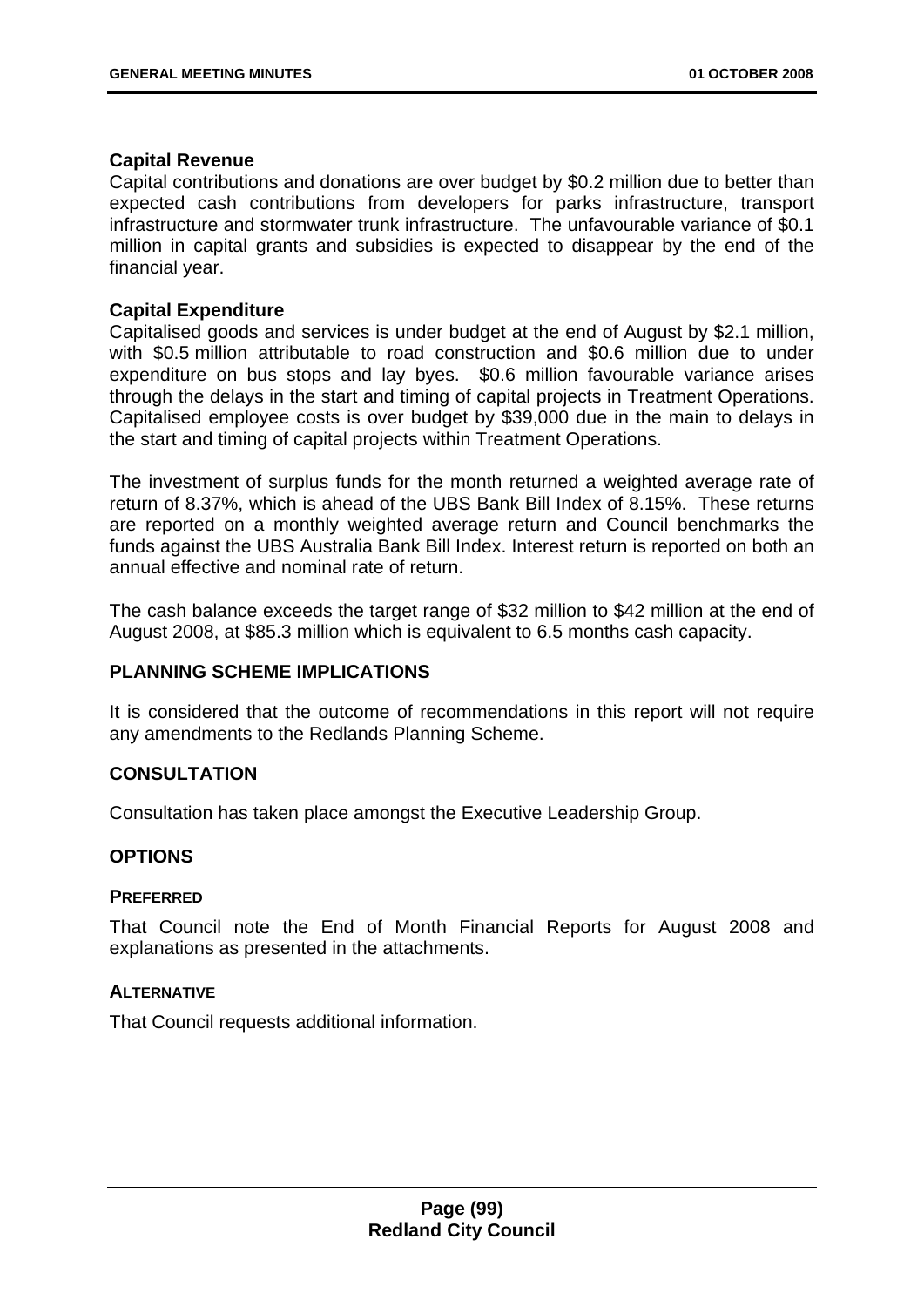# **OFFICER'S/COMMITTEE RECOMMENDATION/ COUNCIL RESOLUTION**

Moved by: Cr Townsend Seconded by: Cr Reimers

**That Council resolve to note the End of Month Financial Reports for August 2008 and explanations as presented in the following attachments:** 

- **1. Corporate Financial Report Card;**
- **2. Report Card Analysis;**
- **3. First Council Financial Report;**
- **4. Second Council Financial Report;**
- **5. Operational Statement by Strategic Priority;**
- **6. Balance Sheet;**
- **7. Investment Summary;**
- **8. Statement of Cash Flows;**
- **9. Financial Stability Ratios Report;**
- **10. Community Benefit Fund Report and**
- **11. Fuel Consumption Report.**

## **CARRIED**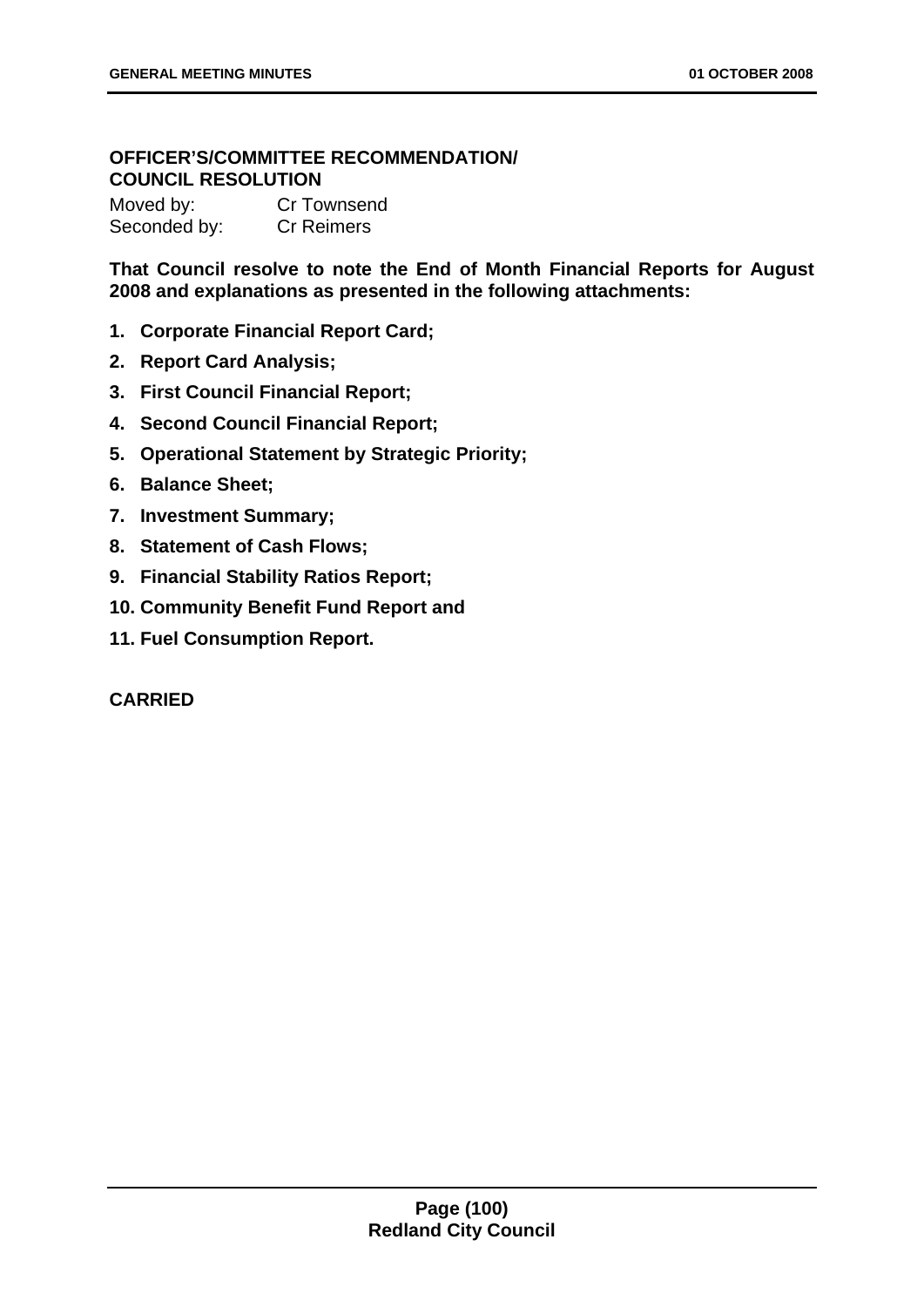## **13.1.2 DRAFT UNAUDITED FINANCIAL STATEMENTS 2007/2008**

| <b>Dataworks Filename:</b>       | <b>FM Financial Statements</b>                             |
|----------------------------------|------------------------------------------------------------|
| <b>Attachments:</b>              | <b>Unaudited Financial Statements 2008</b>                 |
| <b>Responsible Officer Name:</b> | <b>Kerry Phillips</b><br><b>Manager Financial Services</b> |
| <b>Author Name:</b>              | <b>Kerry Phillips</b><br><b>Manager Financial Services</b> |

## **EXECUTIVE SUMMARY**

The unaudited 30 June 2008 annual financial statements for Council have been prepared in accordance with the *Local Government Act 1993*, The *Local Government Finance Standard 2005* and the Australian Accounting Standards which include Australian Equivalents to International Financial Reporting Standards.

The unaudited financial statements were prepared, signed by the CEO and Mayor and presented to external auditors KPMG 15 September 2008 in accordance with the *Local Government Finance Standard.*

Under section 49 of the *Local Government Finance Standard 2005* as soon as practicable after the proposed financial statements are given to the Auditor-General, the statements must be presented to a meeting of the local government.

This report provides:

- 1. notification in accordance with the *Local Government Finance Standard 2005;*  and
- 2. a brief analysis of key financial data for the financial year 2007/08.

It is recommended that Council resolve to note the unaudited financial statements for the year ended 30 June 2008 as attached.

## **PURPOSE**

This report provides notification in accordance with the *Local Government Finance Standard 2005* and a brief analysis of key financial data for the financial year 2007/08. This report is not intended to provide comparisons between actual and budget data – please refer to the monthly financial management reports for this information.

## **BACKGROUND**

Under section 49 of the *Local Government Finance Standard 2005*, as soon as practicable after the proposed financial statements are given to the Auditor-General, the statements must be presented to a meeting of the local government.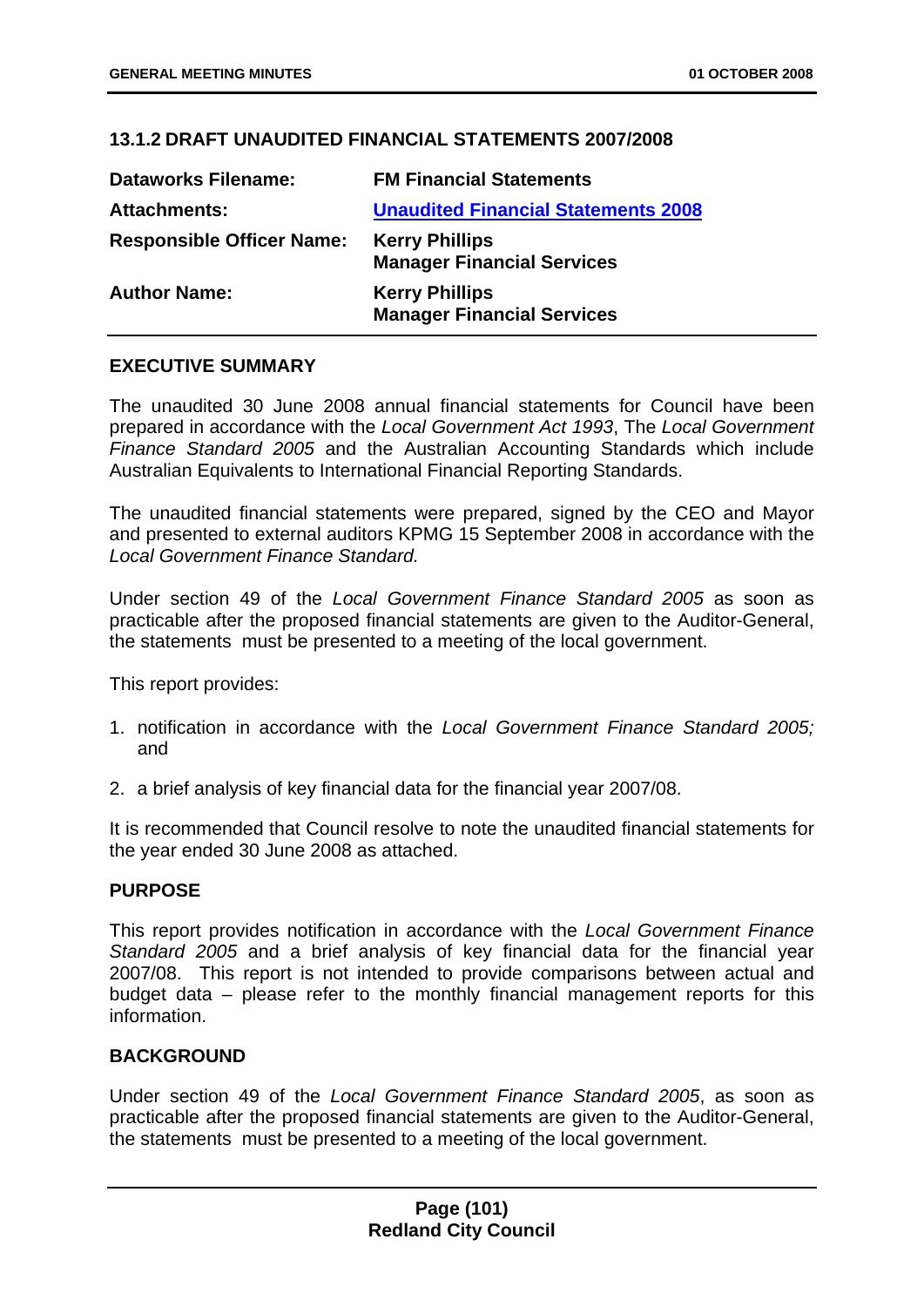The draft annual financial statements were prepared, signed by the CEO and Mayor and presented to external auditors KPMG 15 September 2008 in accordance with the *Local Government Finance Standard 2005*.

## **ISSUES**

The unaudited 30 June 2008 annual financial statements for Council have been prepared in accordance with the *Local Government Act*, the *Local Government Finance Standards* and the Australian Accounting Standards. Australian Accounting Standards include Australian Equivalents to International Financial Reporting Standards. The components of the annual financial statements include:

- Income Statement;
- Balance Sheet;
- Statement of Cash Flows;
- Statement of Changes in Equity;
- Notes to and Forming Part of the Financial Statements; and
- Statement of Activities to which the Code of Competitive Conduct Applies;

## *The Income Statement*

Operating revenue from ordinary activities increased by 10.9% from \$145.5 million  $(2006/07)$  to \$161.6 million  $(2007/08)$ . Capital revenue increased by 30.5% from \$30.1 million to \$39.22 million. The non cash component of capital income being predominately developer contributed infrastructure was \$13.1 million.

Net rates and utility charges increased by 8.9% from \$112.9 million to \$122.9 million. Income from fees and charges increased by 5% from \$16.7 million to \$17.5 million.

Total operating expenses increased by 9% from \$172.9 million (2006/07) to \$187.7 million (2007/08). Employee costs, which represent 31.8% of total operating expenses, increased by 3% from \$57.9 million to \$59.6 million. Materials and services expenses increased by 2.9% from \$64.9 million to \$66.8 million.

The following table summarises the earnings *before* interest and depreciation (EBITD) and the net result *after* interest and depreciation for the years ending 30/6/08 and 30/6/07. EBITD remained healthy at \$31.5 million (2007/08) and is up significantly from the previous year's \$17.6 million result.

The impact of compulsory ongoing revaluations on council's asset base is constantly increasing depreciation charges. Depreciation charges increased from \$38.3 million to \$50 million which reflects the flow on from the major revaluation impacts on infrastructure assets following the 2006/07 revaluation process.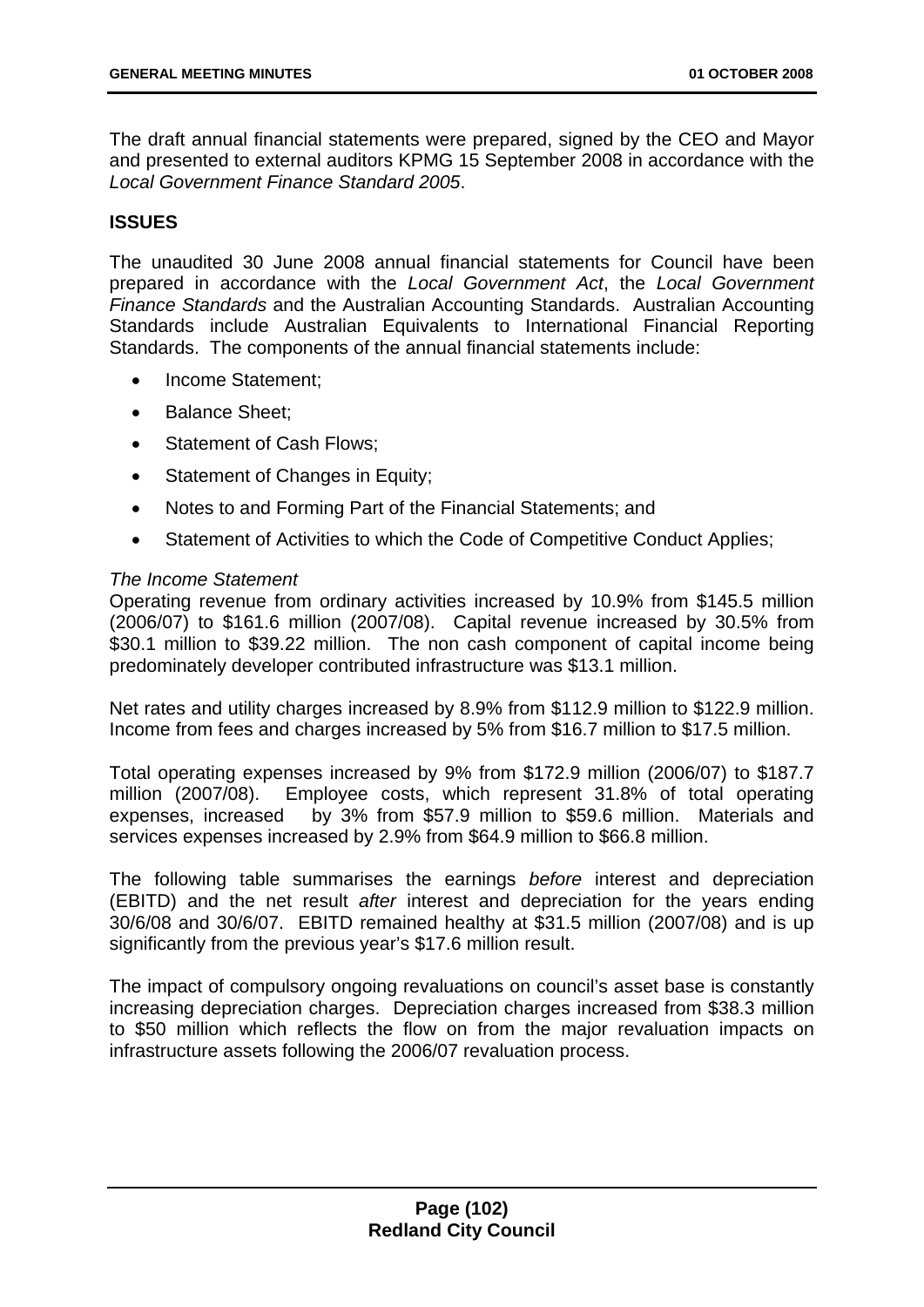|                                                    | <b>Year Ending</b><br>30 June 2008 | <b>Year Ending</b><br>30 June 2007 |
|----------------------------------------------------|------------------------------------|------------------------------------|
| Earnings before interest<br>and depreciation (\$M) | 31.5                               | 17.6                               |
| Capital revenue (\$M)                              | 39.2                               | 30.0                               |
| Interest expense (\$M)                             | 7.5                                | 6.6                                |
| Depreciation (\$M)                                 | 50.0                               | 38.3                               |
| Net result (\$M)                                   | 13.0                               | 27                                 |

## *Balance Sheet*

Overall there has been an increase in community equity or the net worth of Council of \$32.5 million to \$1.957 billion.

Cash held at the bank and investments totalled \$71 million as at 30 June 2008 down from \$77.1 million at 30 June 2007.

Outstanding trade creditors and other payables amounted to \$18.4 million at 30 June 2008. The figure of \$22.9 million for 2007 is considerably higher than the balance outstanding at 30 June 2006 of \$15.8 million principally due to the accrual of the settlement proceeds for a block of land situated at Capalaba which was resumed by Council. This amount was settled in August 2007.

Provisions for employee entitlements amounted to \$4.5 million and \$8.2 million for annual leave and long service leave respectively. Provisions for the remediation of old and current landfill sites across the city rose from \$20.1 million (30/6/07) to \$20.4 million (30/6/08).

The balance of outstanding loans held with Queensland Treasury Corporation decreased from \$132.7 million (30/6/07) to \$128.5 million (30/6/08). Council drew down \$14.0 million in new loans in the 2007/08 financial year and made principal repayments of \$18.2 million and interest service payments of \$7.5 million.

Revaluations of council land and buildings were carried out effective 30 June 2008. The effect of the revaluation was in part offset by the impairment adjustments of \$41.1 million associated with the write down of asset values due to the imminent asset transfer of assets to the new Water authorities 1 July 2008. Road and Stormwater drainage saw significant increases in cost indices for the year and hence revaluation indices were applied to this class. The impact of the revaluation for each class of assets is summarised in the following table: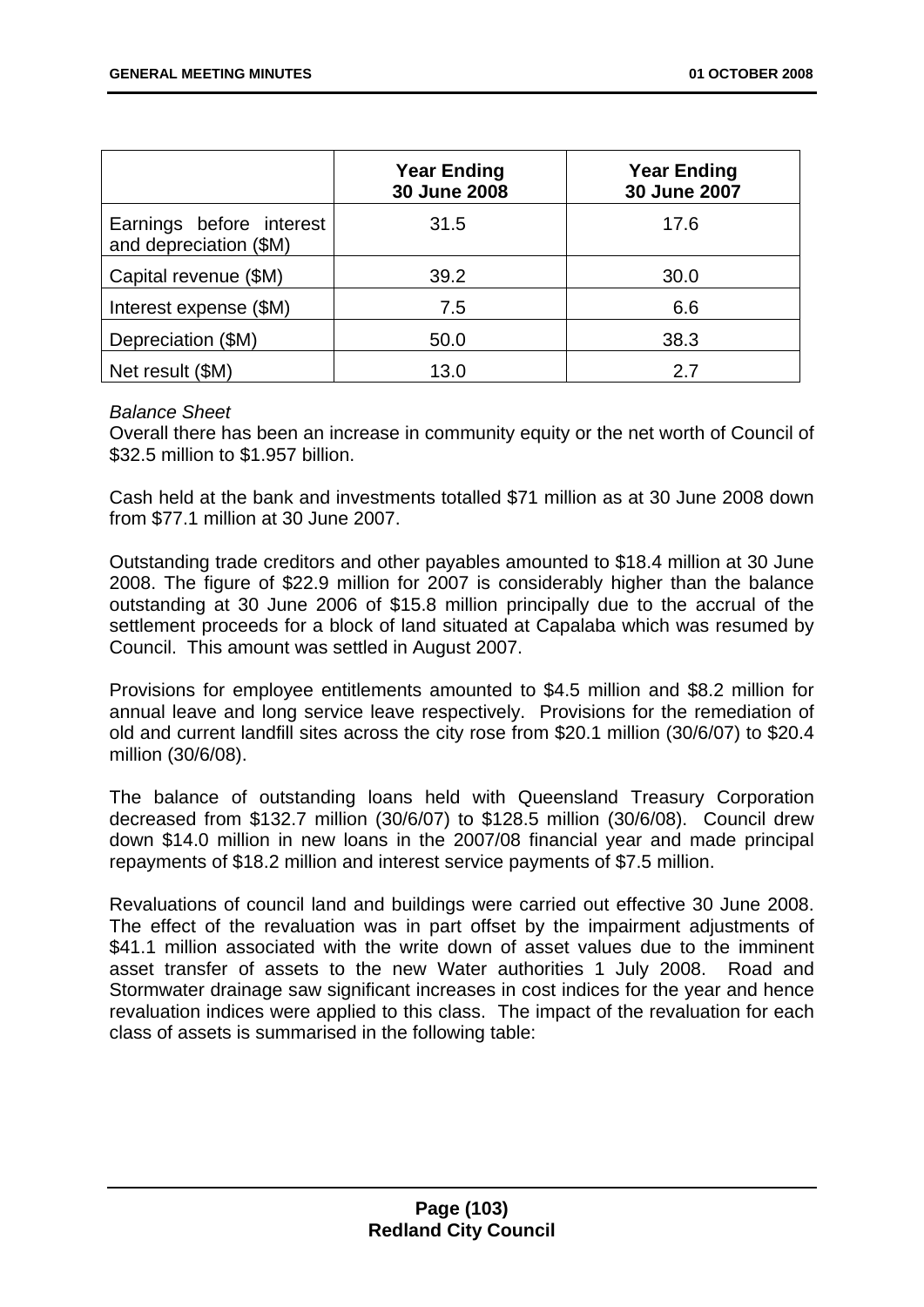| Land                          | \$14.5 million |
|-------------------------------|----------------|
| <b>Buildings</b>              | \$3.8 million  |
| Roads and Stormwater Drainage | \$44.3 million |

## *Statement of Cash Flows*

The balance of cash decreased by \$6 million to \$71 million at 30 June 2008. Net cash from operating activities decreased by \$12.3 million to \$34.9 million. Payment to suppliers was up, due to several one off payments including the settlement proceeds for a block of land situated at Capalaba which was resumed by Council.

#### *Notes to and Forming Part of the Financial Statements*

The notes to the financial statements provide considerable additional detail for noting with respect to the reported results.

## **RELATIONSHIP TO CORPORATE PLAN**

The recommendation primarily supports Council's strategic priority to ensure the long term financial viability of the Shire and provide public accountability in financial management.

## **FINANCIAL IMPLICATIONS**

There is no financial implication as these statements are for noting only.

## **CONSULTATION**

The reports have been prepared based upon statutory Australian Equivalents to International Financial Reporting Standards and the *Local Government Finance Standard 2005*. The Manager Financial Services and the General Manager Corporate Services have reviewed the financial statements.

## **OPTIONS**

#### **PREFERRED**

That Council resolve to note the unaudited financial statements for the year ending 30 June 2008 as presented in the following attachments:

- 1. Income Statement;
- 2. Balance Sheet;
- 3. Statement of Cash Flows;
- 4. Statement of Changes in Equity;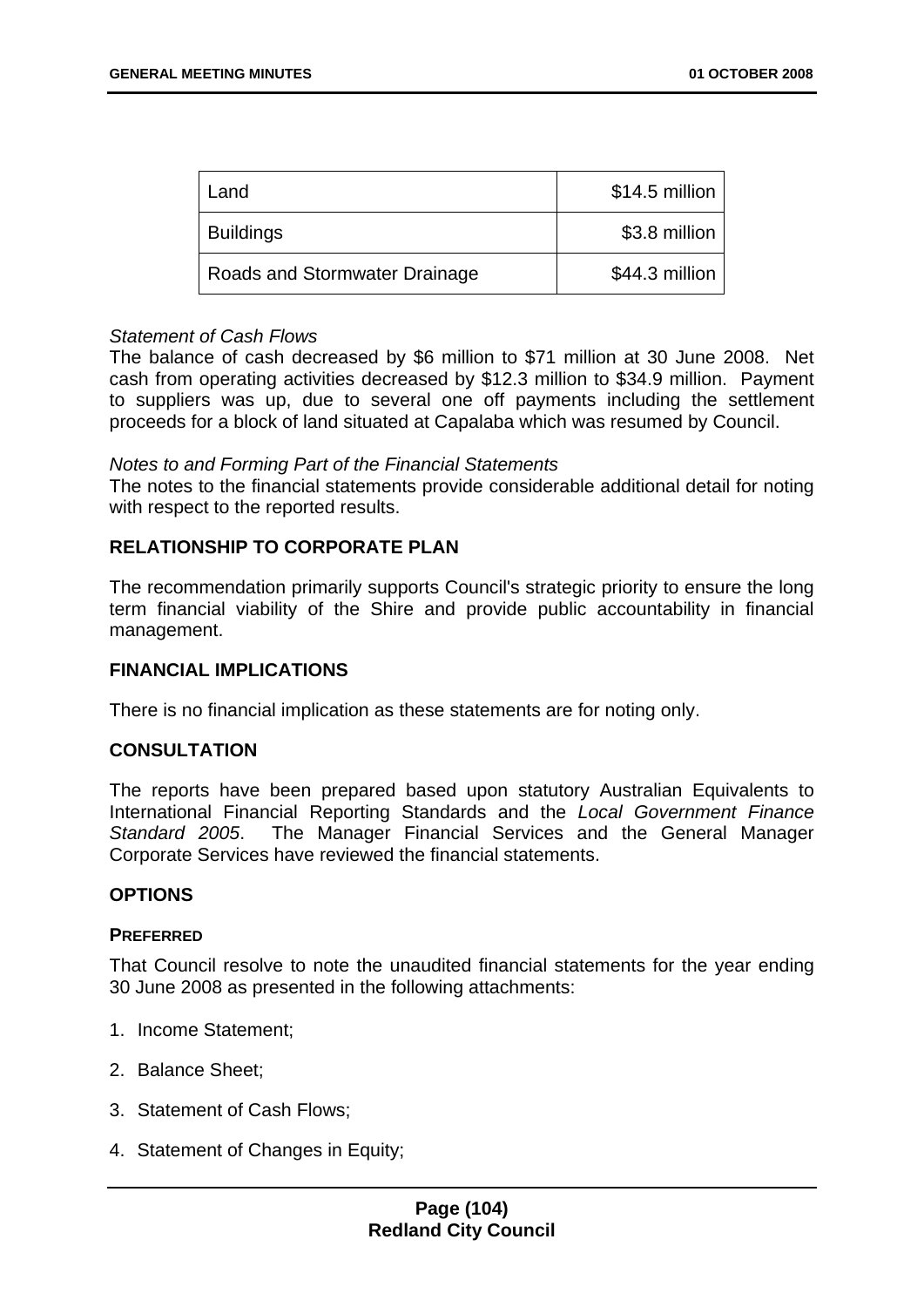- 5. Notes to the Financial Statements;
- 6. Statement of Activities to which the Code of Competitive Conduct Applies.

### **ALTERNATIVE**

That Council notes the unaudited financial statements 2007/2008 and requests additional information.

# **OFFICER'S/COMMITTEE RECOMMENDATION/ COUNCIL RESOLUTION**

Moved by: Cr Williams Seconded by: Cr Dowling

**That Council resolve to note the unaudited financial statements for the year ending 30 June 2008 as presented in the following attachments:** 

- **1. Income Statement;**
- **2. Balance Sheet;**
- **3. Statement of Cash Flows;**
- **4. Statement of Changes in Equity;**
- **5. Notes to the Financial Statements; and**
- **6. Statement of Activities to which the Code of Competitive Conduct Applies.**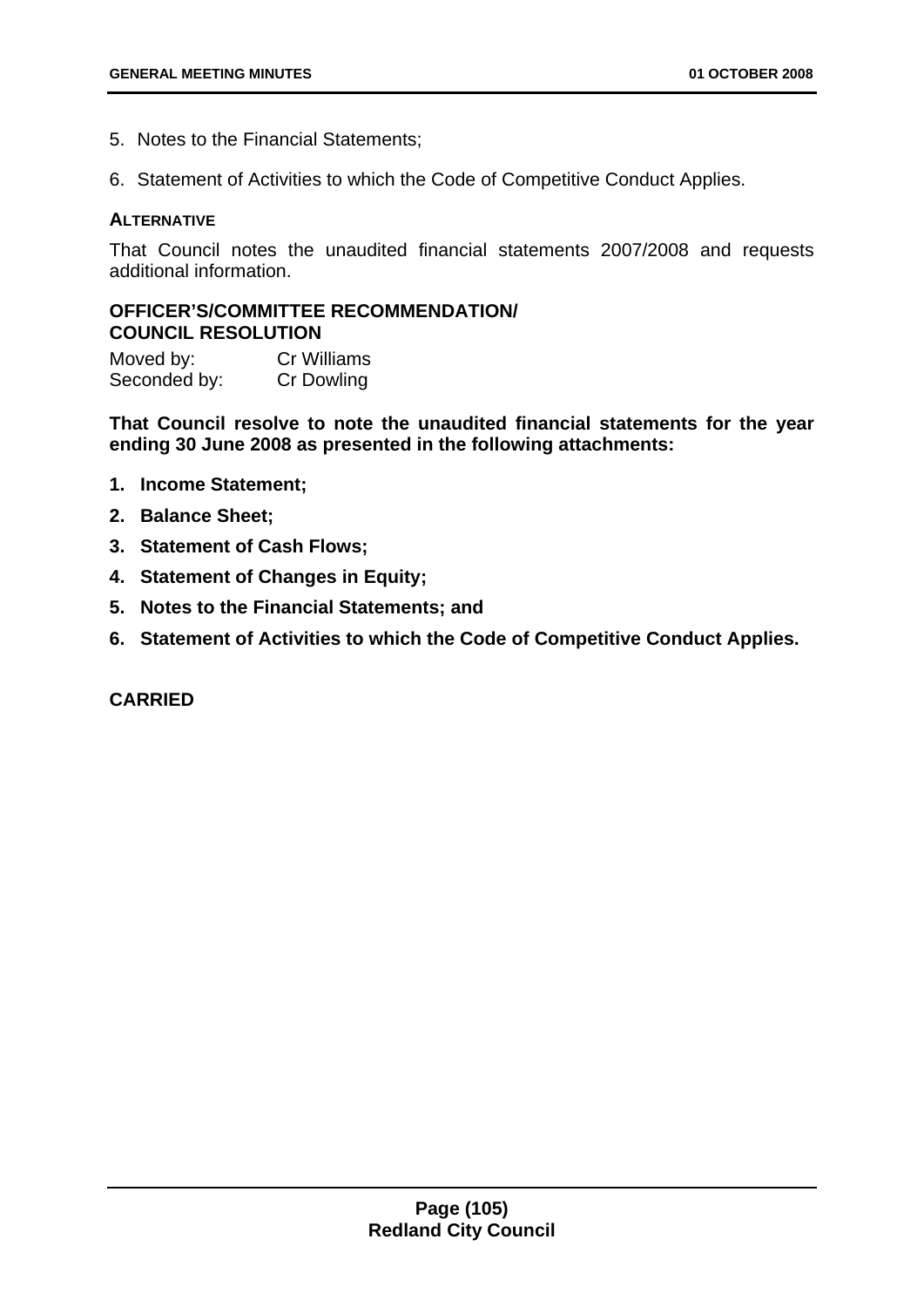# **13.1.3 SALE OF LAND FOR OVERDUE RATES**

| <b>Dataworks Filename:</b>       | <b>R&amp;V Sale for Overdue Rates (Arrears)</b>                      |
|----------------------------------|----------------------------------------------------------------------|
| <b>Attachments:</b>              | Schedule A - Sale of Land for Overdue Rates                          |
| <b>Responsible Officer Name:</b> | <b>Kerry Phillips</b><br><b>Manager Financial Services</b>           |
| <b>Author Name:</b>              | <b>Noela Barton</b><br><b>Service Manager Revenue &amp; Recovery</b> |

## **EXECUTIVE SUMMARY**

The *Local Government Act 1993* [LGA] provides a number of avenues for the collection of unpaid rates and charges. In the event that collection activity does not result in the payment of arrears the LGA provides for the sale of land for overdue rates for properties where the overdue rates remain unpaid for:

- 1. a rate levied on a mining claim—3 months;
- 2. a rate levied on vacant land or land used solely for commercial purposes for which the local government has obtained judgment—1 year;
- 3. another rate—3 years.

The attached schedule identifies 43 properties that are overdue greater than 3 years with a zoning of SMBI Residential.

The 43 properties identified in Schedule A are submitted to Council with the recommendation that:

- 1. A Notice of Intention to sell the land under section 1041 of the *Local Government Act 1993* be issued;
- 2. The land is offered for sale by auction within the required period of 6 months, if the amount of all overdue rates levied on the land and all expenses incurred for the intended sale have not been paid;
- 3. A market value be obtained on all land that will be offered for sale by auction;
- 4. The reserve price be set as the higher of either the sum of the amount of all overdue rates levied on the land plus the expenses incurred for the intended sale, or the Unimproved Capital Value [UCV];
- 5. A property assessment is carried out on all vacant land offered for sale to ensure prospective bidders are aware of the development potential of the land.

# **PURPOSE**

To request Council resolve to recover unpaid rates and charges that remain outstanding greater than 3 years on properties identified in the attached schedule under Chapter 14 Division 3 Sale of Land for Overdue Rates.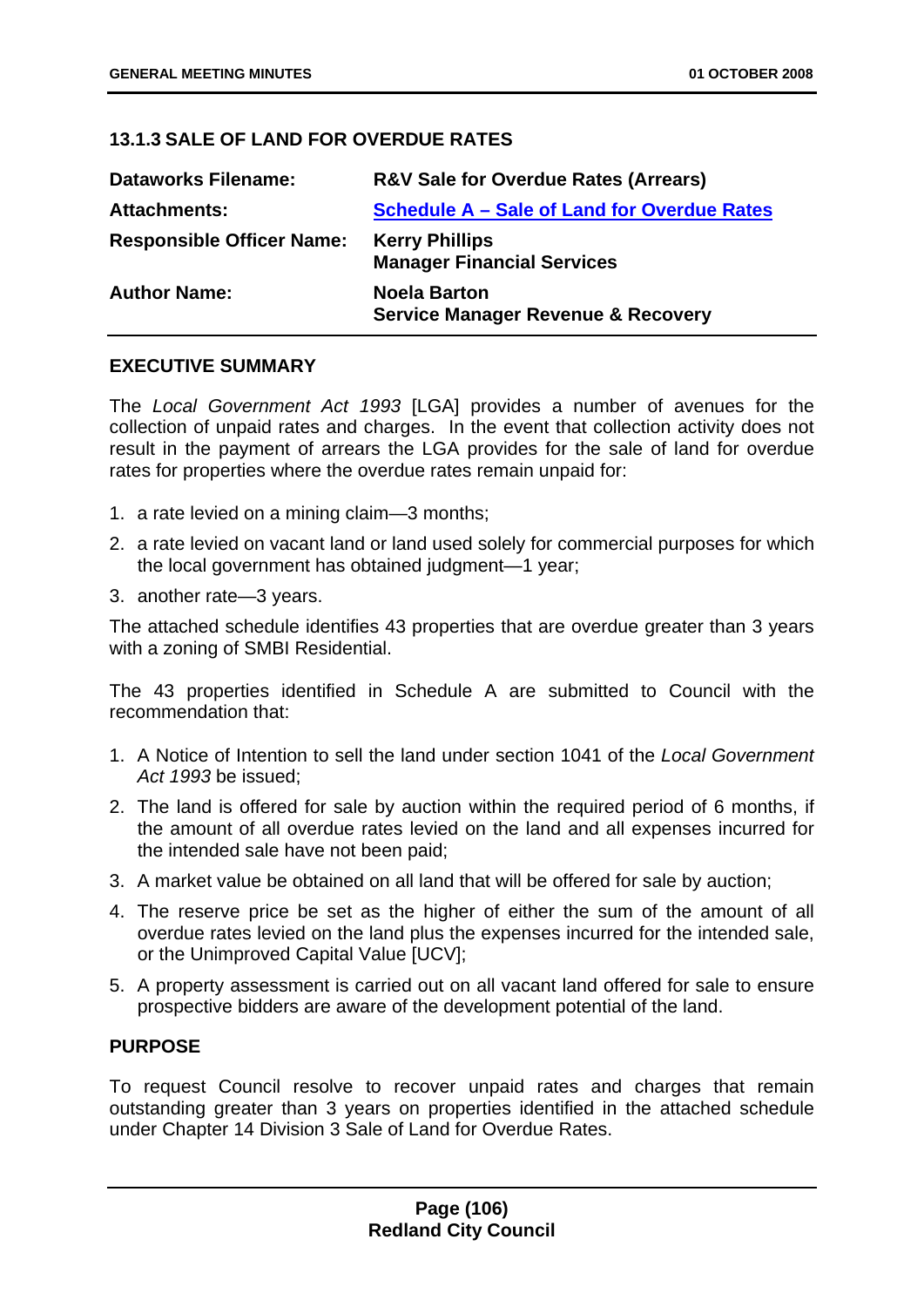# **BACKGROUND**

The LGA provides for the sale of land for overdue rates (Chapter 14 Division 3) for properties where the overdue rates remain unpaid for 3 years.

## **ISSUES**

Chapter 14 Division 3 Sale of Land for Overdue Rates provides that a local government can sell land where an overdue rate remains unpaid for the following period:

- (a) For a rate levied on a mining claim  $-3$  months;
- (b) For a rate levied on vacant land or land used solely for commercial purposes for which the local government has obtained judgment  $-1$  year;
- (c) For another rate 3 years.

The attached schedule identifies 43 properties that are overdue greater than 3 years with a zoning of SMBI Residential in the Redlands Planning Scheme. The SMBI Residential zone includes properties suitable for construction of a low-key, single detached dwelling house. Eleven properties have no identified zone overlays, and the remainder are identified within the Acid Sulfate Soils Overlay. This Overlay applies to all land within the City potentially containing acid sulphate soils and ensures that future development of such land identifies and manages acid sulphate soils through the development assessment process. Forty properties are vacant land and 3 are identified as having a residential dwelling erected. To the best of the officer's knowledge none of the residential dwellings are owner/occupied.

Land Use Planning and Environmental Management have identified 6 properties in the schedule as adjoining private or public land currently zoned conservation or Council land that Council has resolved to be included in the conservation zone. There is merit in the 6 properties coming into public ownership to further consolidate conservation areas; however there is no mechanism currently available to achieve this outcome. The probability of recovery of the unpaid rates through continued activity of phone, letter, and legal action is doubtful. Financial Services recommend that the overdue rates on the 6 properties be addressed through the Sale of Land for Overdue Rates legislation and that if the rates are not paid, the land is offered for public auction.

The 43 properties identified in Schedule A are submitted to Council with the recommendation that:

- 1. A Notice of Intention to sell the land under section 1041 of the *Local Government Act 1993* be issued;
- 2. The land is offered for sale by auction within the required period of 6 months if the amount of all overdue rates levied on the land and all expenses incurred for the intended sale have not been paid;
- 3. A market value be obtained on all land that will be offered for sale by auction;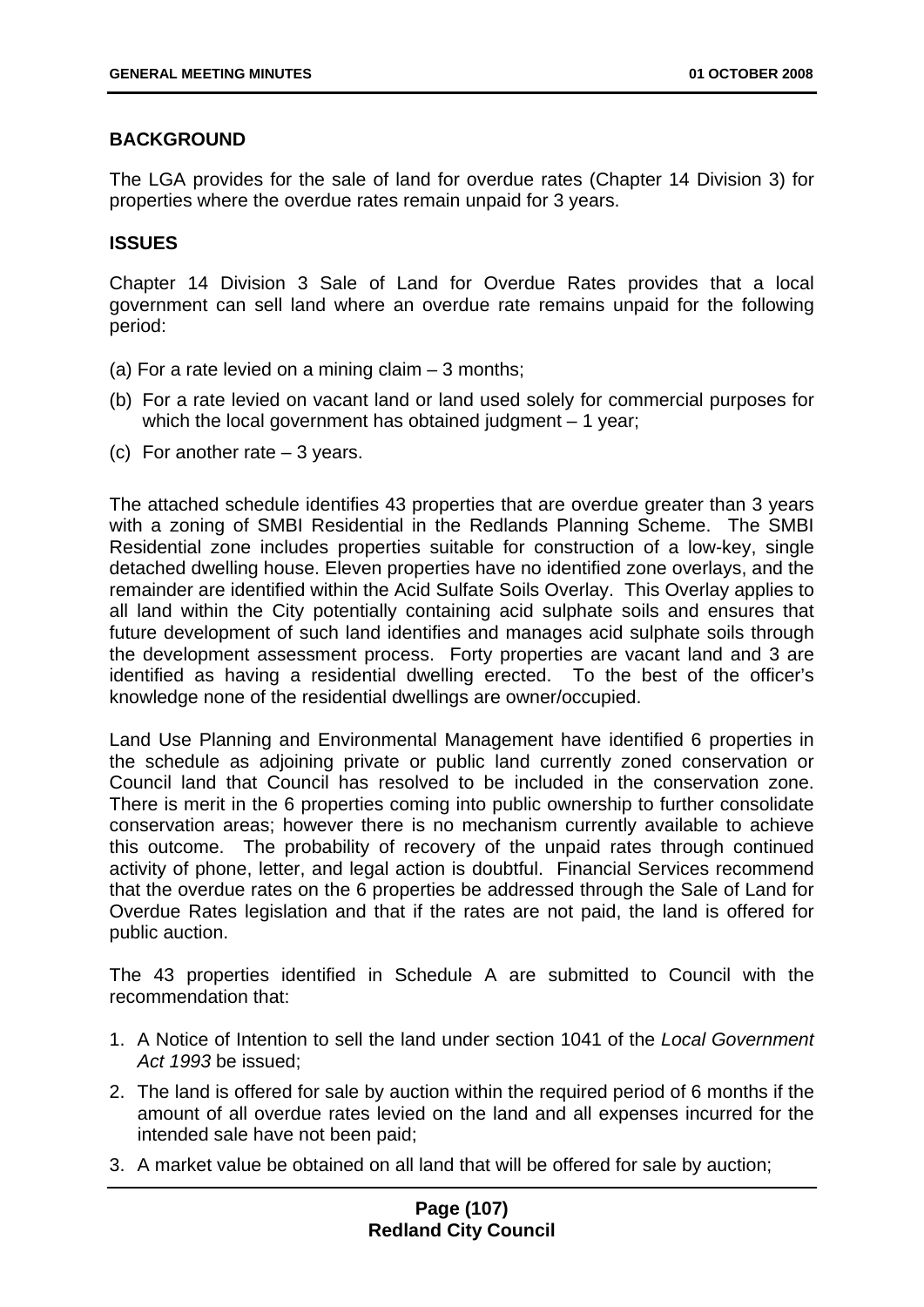- 4. The reserve price be set as the higher of either the sum of the amount of all overdue rates levied on the land plus the expenses incurred for the intended sale or the Unimproved Capital Value [UCV];
- 5. A property assessment is carried out on all vacant land offered for sale to ensure prospective bidders are aware of the development potential of the land.

## **RELATIONSHIP TO CORPORATE PLAN**

The recommendation primarily supports Council's strategic priority to ensure the long term financial viability of the City and provide public accountability in financial management.

### **FINANCIAL IMPLICATIONS**

Rates and charges outstanding total \$458,270.18. All costs associated with the auction are considered recoverable.

## **PLANNING SCHEME IMPLICATIONS**

The Land Use Planning Group was consulted and it is considered that the outcome of recommendations in this report will not require any amendments to the Redlands Planning Scheme.

# **CONSULTATION**

- Debtor Management;
- Manager Corporate Acquisitions, Fleet & Facilities;
- General Manager Redland Water & Waste;
- Manager Assessment Services;
- Manager Land Use Planning;
- Stormwater Management Engineer;
- General Manager Planning & Policy;
- GIS Technical Officer;
- Senior Conservation Officer:
- Conservation Fire Management Officer;
- Regulatory & Health Services Manager;
- Senior Strategic Planner:
- Property Services Manager;
- Senior Property Officer:
- Team Leader Local Laws & Administration Support;
- General Manager Customer Services; and
- **Team Leader Environment Strategies.**

## **Page (108) Redland City Council**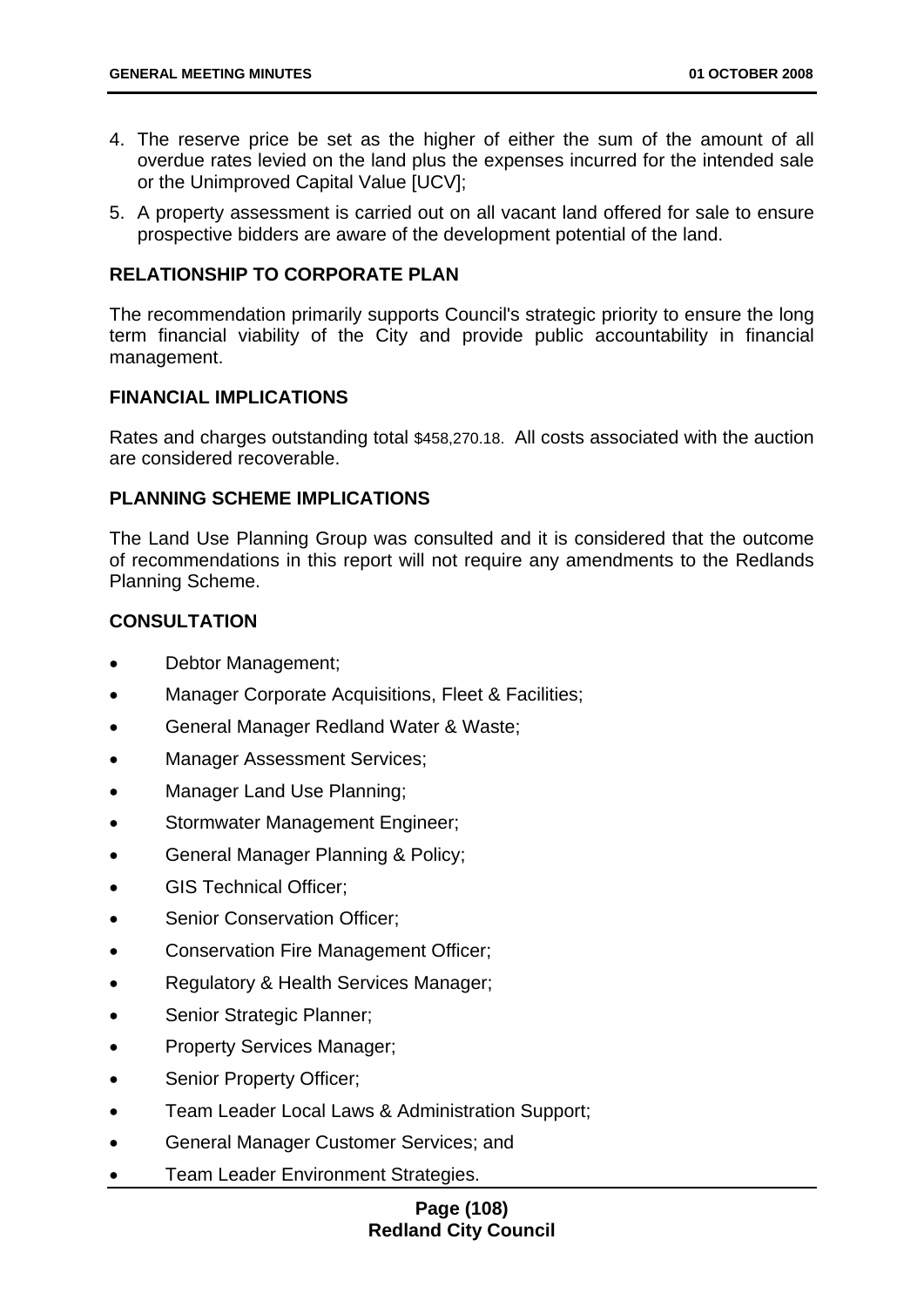## **OPTIONS**

### **PREFERRED**

That Council resolve as follows:

- 1. To issue a Notice of Intention under section 1041 of the *Local Government Act 1993* on the properties listed in the attached Schedule A to sell the land;
- 2. To offer the land for sale by auction within the required period of 6 months, if the amount of all overdue rates levied on the land and all expenses incurred for the intended sale have not been paid;
- 3. To obtain a market value on all land that will be offered for sale by auction;
- 4. To set the reserve price as the higher of either the sum of the amount of all overdue rates levied on the land plus the expenses incurred for the intended sale or the Unimproved Capital Value [UCV]; and
- 5. To carry out a property assessment on all vacant land offered for sale to ensure prospective bidders are aware of the development potential of the land.

### **ALTERNATIVE**

Continue to pursue property owners for rate arrears through collection activity such as phone, letter and legal action.

# **OFFICER'S/COMMITTEE RECOMMENDATION/ COUNCIL RESOLUTION**

Moved by: Cr Townsend Seconded by: Cr Reimers

### **That Council resolve as follows:**

- **1. To issue a Notice of Intention under section 1041 of the** *Local Government Act 1993* **on the properties listed in the attached Schedule A to sell the land;**
- **2. To offer the land for sale by auction within the required period of 6 months, if the amount of all overdue rates levied on the land and all expenses incurred for the intended sale have not been paid;**
- **3. To obtain a market value on all land that will be offered for sale by auction;**
- **4. To set the reserve price as the higher of either the sum of the amount of all overdue rates levied on the land plus the expenses incurred for the intended sale or the Unimproved Capital Value [UCV]; and**
- **5. To carry out a property assessment on all vacant land offered for sale to ensure prospective bidders are aware of the development potential of the land.**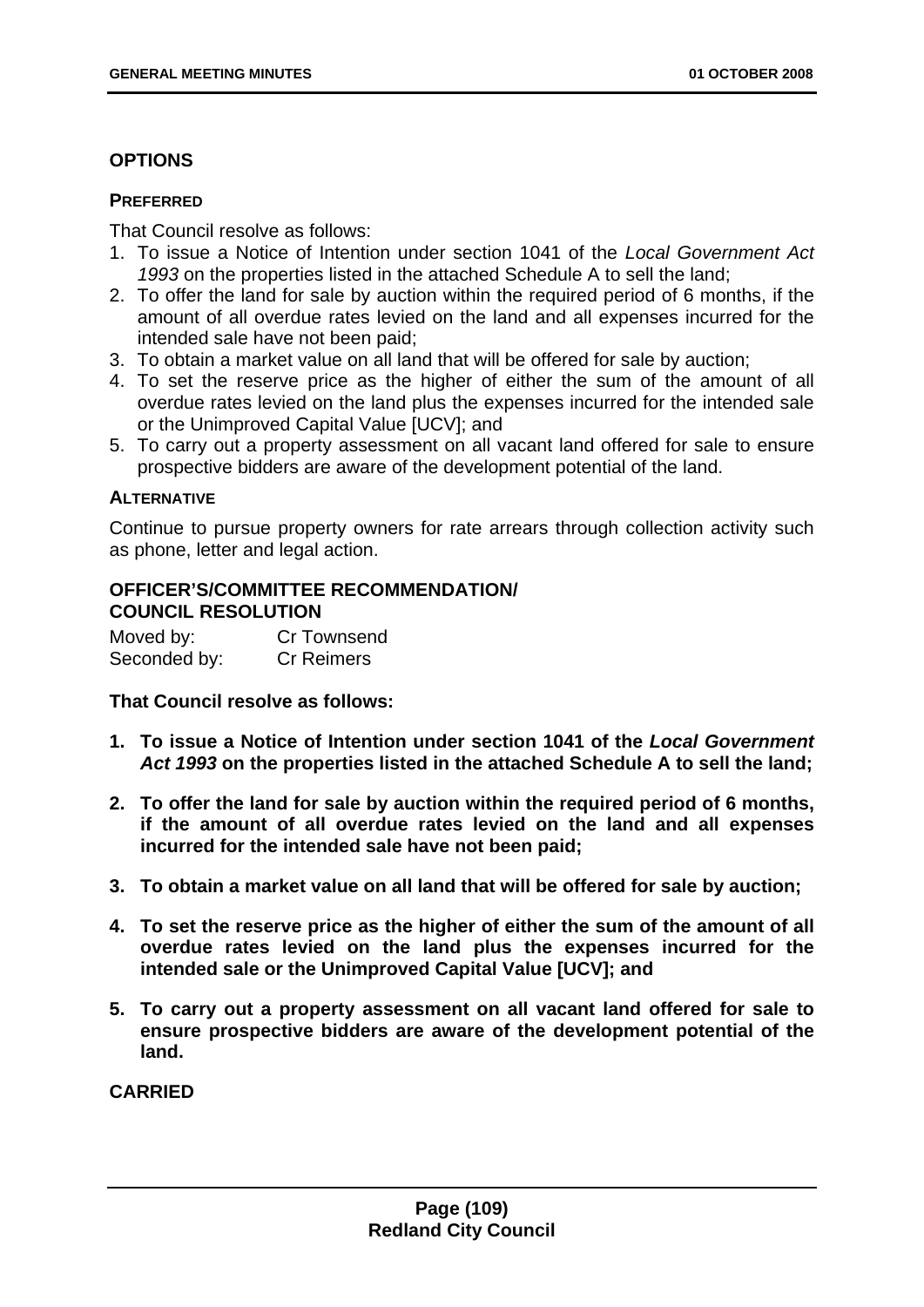## **13.1.4 CAPALABA LAWN BOWLS CLUB INC.**

| <b>Dataworks Filename:</b>       | P-200661                                                                           |
|----------------------------------|------------------------------------------------------------------------------------|
| <b>Attachments:</b>              | Site Plan - Capalaba Lawn Bowls Club Inc                                           |
| <b>Responsible Officer Name:</b> | <b>Brian Lewis</b><br><b>Manager Corporate Acquisitions Fleet &amp; Facilities</b> |
| <b>Author Name:</b>              | <b>Mery Elliott</b><br><b>Property Services Manager</b>                            |

### **EXECUTIVE SUMMARY**

The Capalaba Lawn Bowls Club Inc. has a lease over Council land at Ney Road, Capalaba for a term of 20 years expiring on 18 December 2013. Due to financing arrangements proposed, the club has applied for a new lease with a term of 20 years. This request will be recommended to Council.

#### **PURPOSE**

The purpose of this report is to obtain Council approval to negotiate a new lease of the subject premises for a 20 year term with the Capalaba Lawn Bowls Club Inc.

#### **BACKGROUND**

In 1993, Council granted a lease to the Capalaba Lawn Bowls Club Inc. over Council land described as part of Lot 11 on RP209581 shown on the plan attached.

Approximately 7 years ago, the club was having difficulty in repaying a loan to the ANZ bank, who appointed Lucas & Coy Chartered Accountants as receivers and interim managers of the club.

Following consultation between Council officers, Local Councillor, Mayor, (at that time), Capalaba Lawn Bowls Club Inc and a company called Franson Pty Ltd, a submission was made to Council for the transfer of the mortgage from the ANZ bank to Franson Pty Ltd. This recommendation was approved by Council on 2 May 2001. What this decision meant was that the Bowls Club were no longer under the control of the receivers. The Bowls Club and Franson then entered into an agreement whereby the club would make a monthly payment to Franson until the debt was repaid. This arrangement has been progressing satisfactorily for the past 7 years.

With rising interest costs, the monthly repayment has increased substantially and as a result, the Bowls Club has approached financiers with a view to borrowing sufficient funds to pay out the Franson debt. Approval in principle has been given by the financiers to the loan on the condition that the lease term be extended to 20 years.

The Bowls Club has been a long term member of the Redlands community and has conducted their business and activities in support of community interests in a very worthwhile manner. It is considered appropriate that Council should support their request.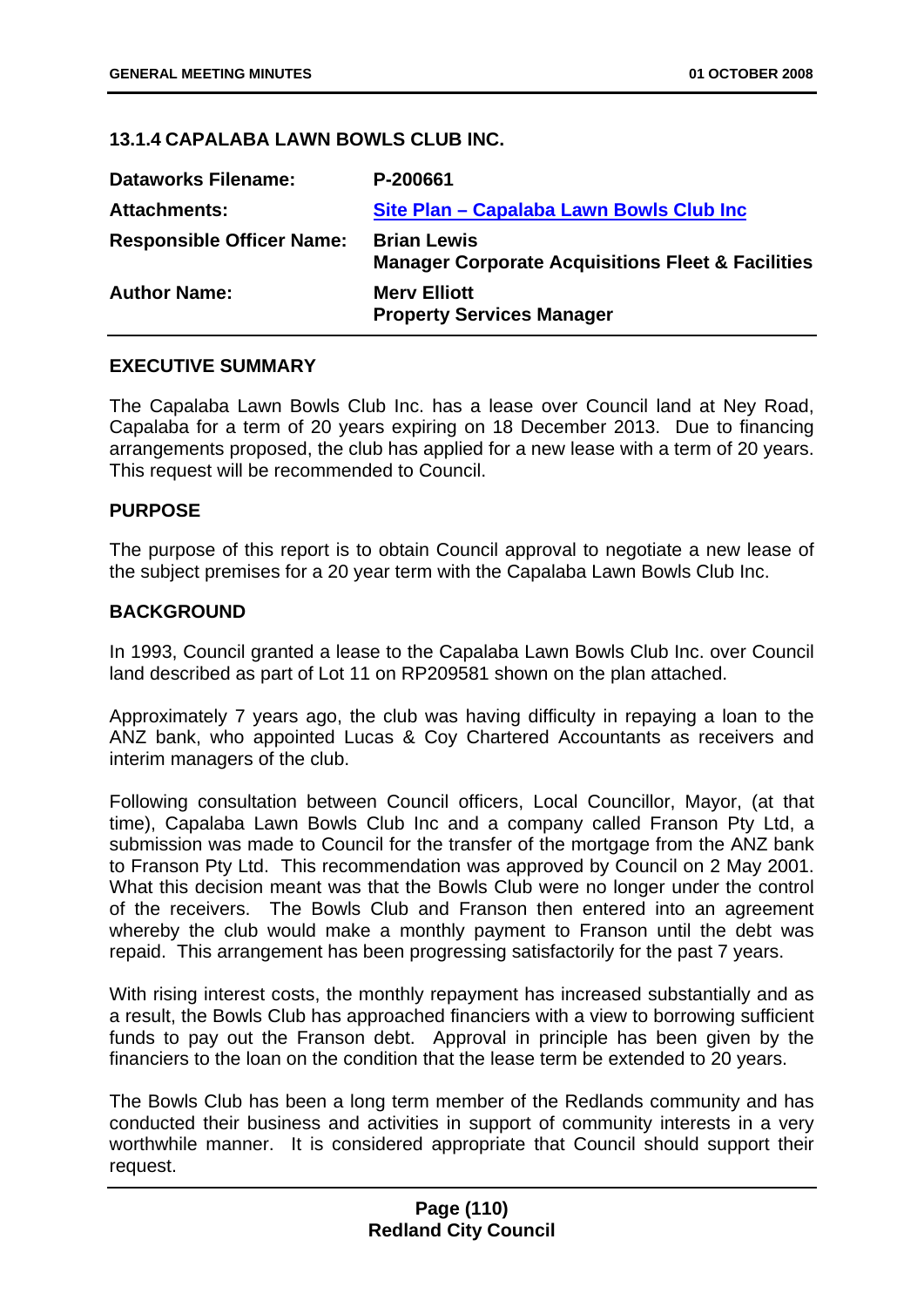# **ISSUES**

Whilst the club has 5 years of their lease unexpired, it is unlikely that any financiers would lend significant funds for such a short period. The new lease would comply with Council's recent policy in respect to leases for a 20 year term due to the high capital value of its assets erected on the lease area (\$5,329,164). The club has 62 staff employed, 6,678 members and 100 gaming machines. With the proposed new financial arrangements, the club will save approximately \$16,000 per calendar month in repayments.

# **RELATIONSHIP TO CORPORATE PLAN**

The recommendation primarily supports Council's strategic priority to provide a range of community services to support basic qualities of community life and maximise opportunities for community participation and development.

## **FINANCIAL IMPLICATIONS**

All costs associated with the preparation and registration of the new lease are to be met by Capalaba Lawn Bowls Club Inc.

# **CONSULTATION**

Property Services Manager has consulted with the Local Councillor and Manager of Community and Social Planning, both of whom support the request.

# **OPTIONS**

# **PREFERRED**

That Council resolve as follows:

- 1. To agree to the surrender of the existing lease to Capalaba Lawn Bowls Club Inc. which expires in December 2013;
- 2. To grant a new lease in accordance with policy POL 3071 Leasing of Council Land and Facilities to Capalaba Lawn Bowls Club Inc. over land described as part of Lot 11 RP209581 for a term of 20 years;
- 3. To delegate authority to the Chief Executive Officer to sign all documentation in relation to this matter; and
- 4. To agree to the Capalaba Lawn Bowls Club Inc. taking out a loan with the contents and chattels of the premises as security for the loan.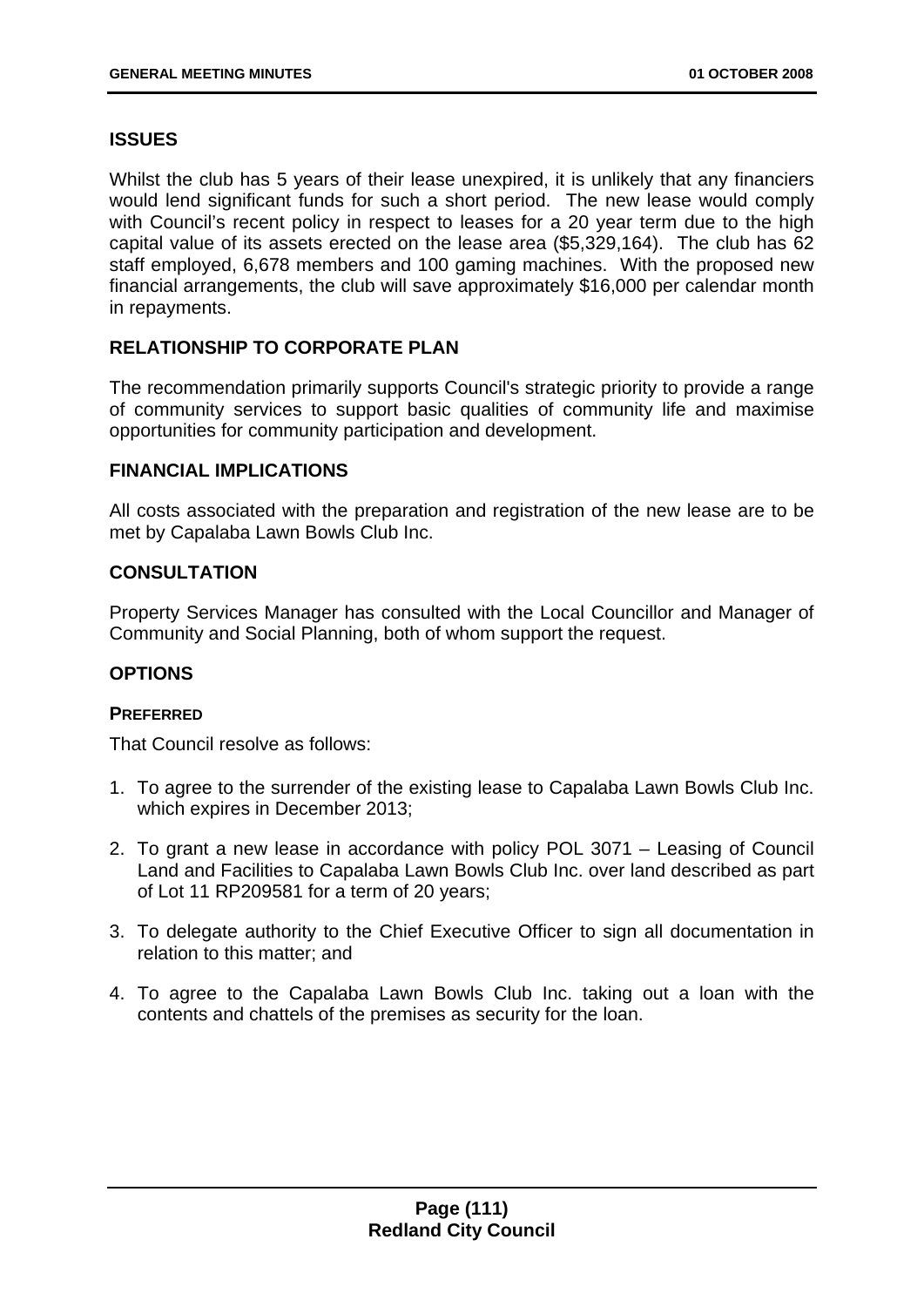## **ALTERNATIVE**

That Council resolves as follows:

- 1. To not grant a new lease to the Capalaba Lawn Bowls Club Inc. over land described as part of Lot 11 RP209581 for a term of 20 years; and
- 2. To continue with the existing lease to Capalaba Lawn Bowls Club Inc which expires in December 2013.

## **OFFICER'S/COMMITTEE RECOMMENDATION/ COUNCIL RESOLUTION**

Moved by: Cr Townsend Seconded by: Cr Reimers

**That Council resolve as follows:** 

- **1. To agree to the surrender of the existing lease Capalaba Lawn Bowls Club Inc. which expires in December 2013;**
- **2. To grant a new lease in accordance with policy POL 3071 Leasing of Council Land and Facilities to Capalaba Lawn Bowls Club Inc. over land described as part of Lot 11 RP209581 for a term of 20 years;**
- **3. To delegate to the Chief Executive Officer the authority to sign all documentation in relation to this matter; and**
- **4. To agree to the Capalaba Lawn Bowls Club Inc. taking out a loan with the contents and chattels of the premises as security for the loan.**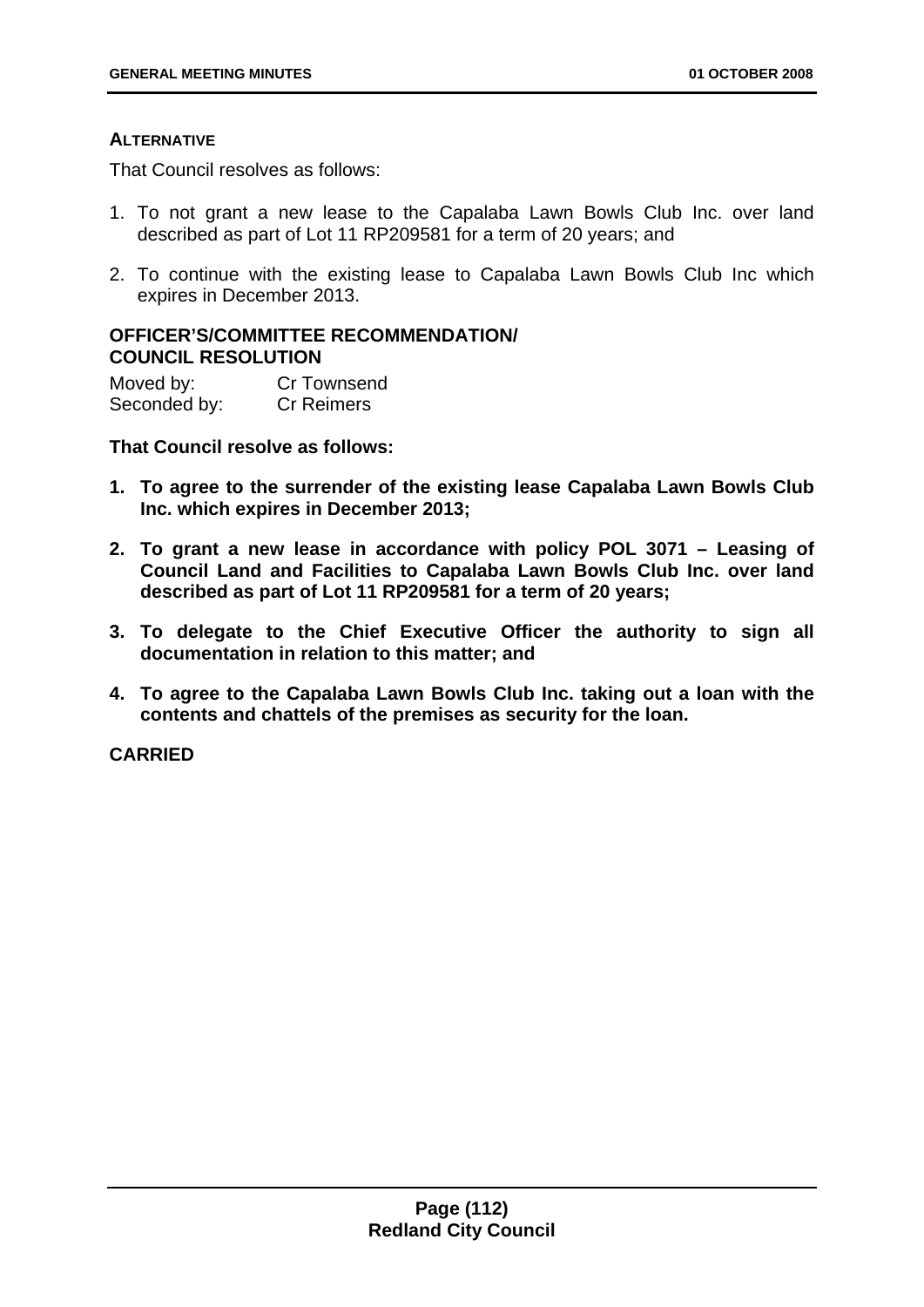## **13.1.5 CLEVELAND LIBRARY RESTAURANT**

| <b>Dataworks Filename:</b>       | P-163335                                                                                      |
|----------------------------------|-----------------------------------------------------------------------------------------------|
| <b>Responsible Officer Name:</b> | <b>Brian Lewis</b><br><b>Manager Corporate Acquisitions, Fleet &amp;</b><br><b>Facilities</b> |
| <b>Author Name:</b>              | <b>Mery Elliott</b><br><b>Property Services Manager</b>                                       |

### **EXECUTIVE SUMMARY**

At its meeting held on 30 January 2008, Council granted approval for the calling of tenders for the lease of the Cleveland Library Restaurant for a period of 5 years. One tender was received which was not in accordance with the tender conditions and was therefore rejected. This report will recommend that Council grants approval to negotiate a 10 year lease of the subject property.

### **PURPOSE**

The purpose of this report is to obtain Council approval to negotiate the lease of the subject premises for a 10 year term.

## **BACKGROUND**

Tenders were recently called under the provisions of the *Local Government Act* for a lease of the subject premises for a period of 5 years. Only one tender was received which was not acceptable on the grounds that the tenderer required a 10 year term. This was not in accordance with the tender conditions or the Council resolution.

Since that time, Council's commercial agents have been strenuously endeavouring to obtain a suitable tenant.

A total of two written offers have now been received, one offering a 5 year term at a rental which is considered unacceptable, and one offering a 10 year term at an acceptable rental.

It is considered that the best option for Council in relation to "value for money" is to agree to the leasing of the subject premises for a 10 year term.

### **ISSUES**

Under the *Local Government Act*, Council must call tenders or auction premises or land that it wishes to dispose of by way of lease or sale. If the tenders received are not acceptable, Council may negotiate with any party for a lease provided the lease rental is above that which was offered at tender.

One of the offers received fulfils this requirement, however the applicant has requested a 10 year term, as it is the applicant's intention to spend a considerable sum of money in refurbishing the premises.

## **Page (113) Redland City Council**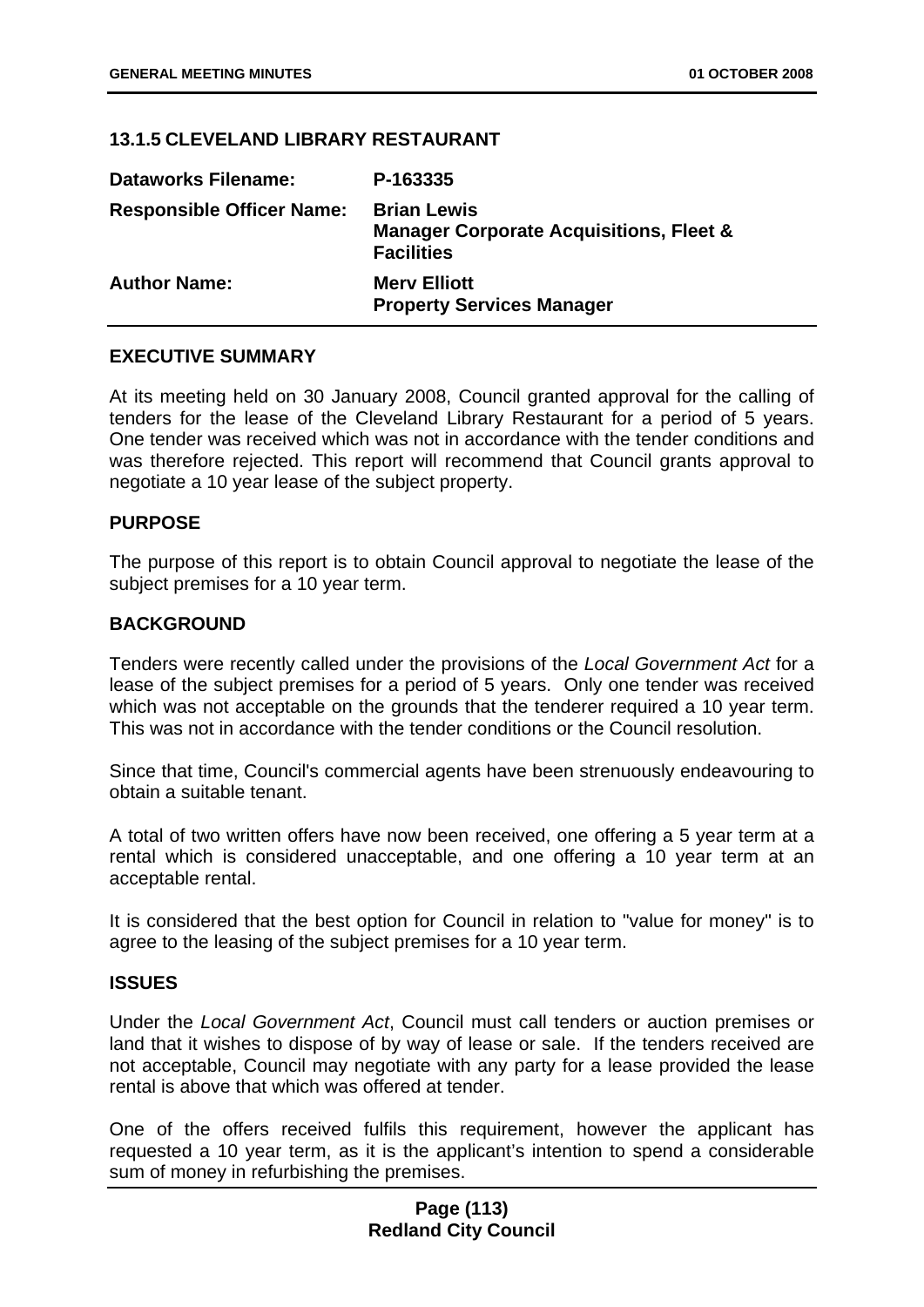As a consequence, it is in Council's best interest to agree to grant a lease for a 10 year term.

## **RELATIONSHIP TO CORPORATE PLAN**

The recommendation primarily supports Council's strategic priority to ensure the long term financial viability of the City and provide public accountability in financial management.

## **FINANCIAL IMPLICATIONS**

Financial Implications are that Council will achieve a higher rental per month for a 10 year term.

## **CONSULTATION**

Property Services Manager has consulted with prospective lessees and Council's commercial property agents.

### **OPTIONS**

### **PREFERRED**

That Council resolve as follows:

- 1. To grant approval for the leasing of Council premises, referred to as Cleveland Library Restaurant, for a term of 10 years on terms and conditions considered satisfactory by the Chief Executive Officer;
- 2. To authorise the Chief Executive Officer to negotiate with potential lessees and enter into a new lease agreement with the proposed lessee; and
- 3. To authorise the Chief Executive Officer to sign all necessary documentation.

### **ALTERNATIVE**

### **NOT PREFERRED**

That Council resolve as follows:

- 1. To grant approval for the leasing of Council premises, referred to as Cleveland Library Restaurant, for a term of 5 years as provided for in its resolution of 30 January 2008 on terms and conditions considered satisfactory by the Chief Executive Officer;
- 2. To authorise the Chief Executive Officer to negotiate with potential lessees and enter into a new lease agreement with the proposed lessee; and
- 3. To authorise the Chief Executive Officer to sign all necessary documentation.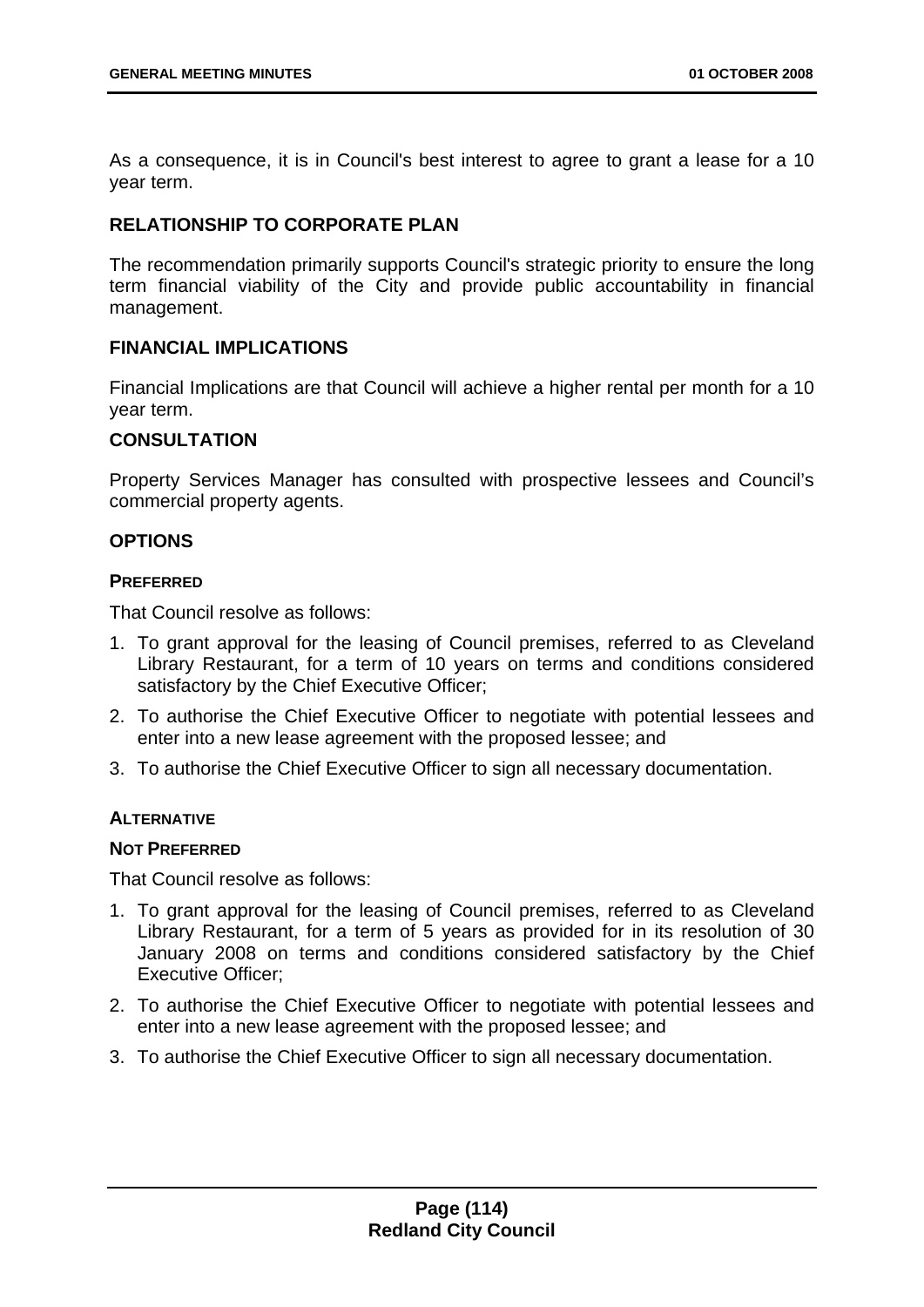# **OFFICER'S/COMMITTEE RECOMMENDATION/ COUNCIL RESOLUTION**

| Moved by:    | <b>Cr Townsend</b> |
|--------------|--------------------|
| Seconded by: | <b>Cr Reimers</b>  |

**That Council resolve as follows:** 

- **1. To grant approval for the leasing of Council premises, referred to as Cleveland Library Restaurant, for a term of 10 years, on terms and conditions considered satisfactory by the Chief Executive Officer;**
- **2. To authorise the Chief Executive Officer to negotiate with potential lessees and enter into a new lease agreement with the proposed lessee; and**
- **3. To authorise the Chief Executive Officer to sign all necessary documentation.**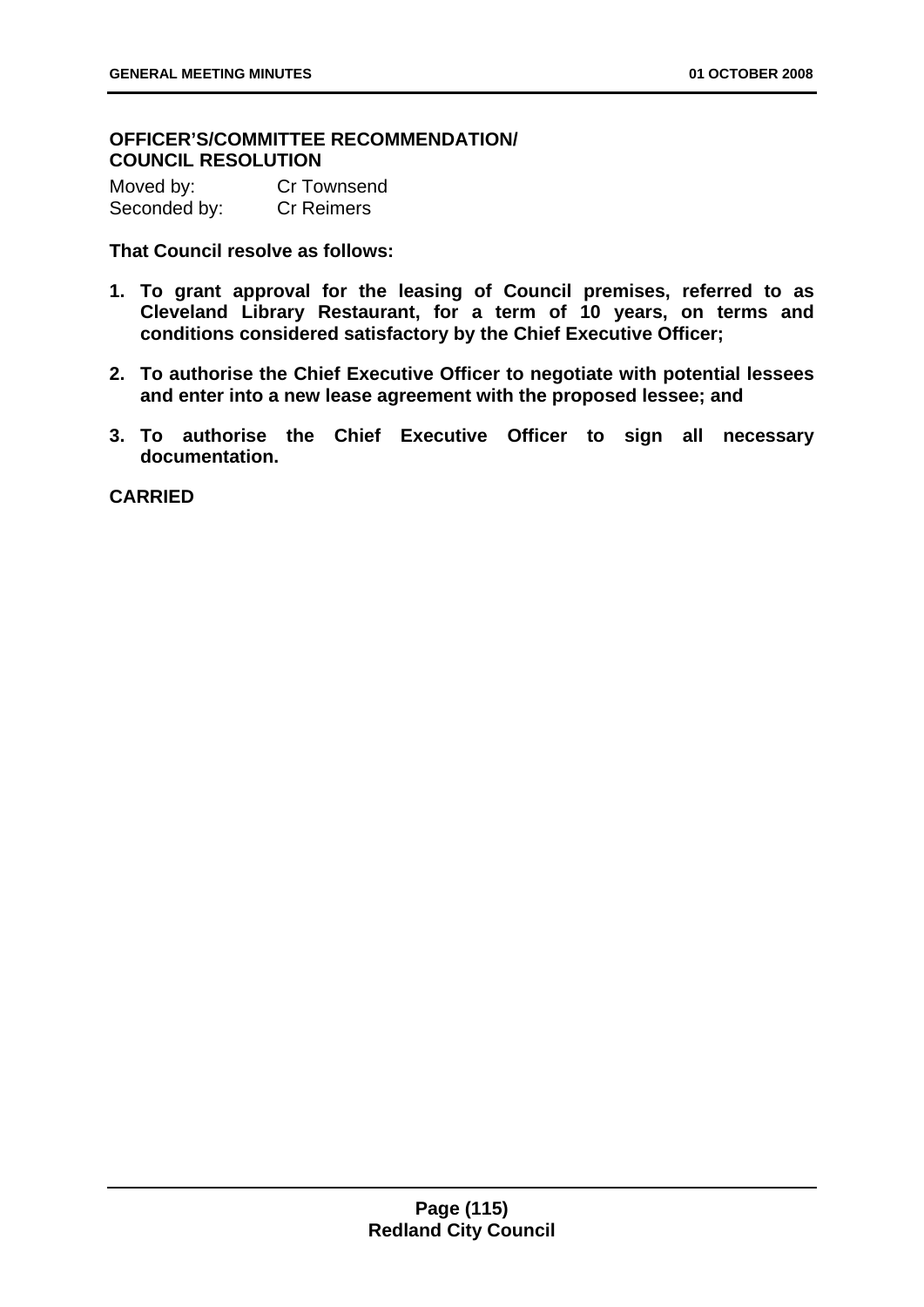## **13.1.6 TELSTRA LEASE - THORNLANDS**

| P-130451                                                                                      |
|-----------------------------------------------------------------------------------------------|
| Site Plan - Telstra Lease - Thornlands                                                        |
| <b>Brian Lewis</b><br><b>Manager Corporate Acquisitions, Fleet &amp;</b><br><b>Facilities</b> |
| <b>Merv Elliott</b><br><b>Property Services Manager</b>                                       |
|                                                                                               |

#### **EXECUTIVE SUMMARY**

Council is the owner in fee simple of Lot 1 RP138577 situated at the corner of Redland Bay Road and Island Outlook, Thornlands. The land is developed with a Community Hall and Bay FM radio facility. A proposal has been submitted by Telstra requesting a sub-lease for mobile phone tower purposes over part of the land leased to Bay FM Radio.

#### **PURPOSE**

The purpose of this report is to recommend that approval be granted to Bay FM to grant a sub-lease to Telstra for the purpose of constructing a mobile phone tower on the leased land.

### **BACKGROUND**

Bayside Community Radio Association Inc holds a lease from Council expiring in 2027 over land on which the facility is proposed to be constructed. Under the lease with Council, Bay FM is required to obtain Council approval to any sub-lease of the leased area. This report will recommend that Council grant that approval.

#### **ISSUES**

#### Town Planning

Council's Assessment Services have granted preliminary approval as the site proposed, an existing radio tower, is to be utilised for the purpose required. All statutory requirements including emission levels will be met prior to the lease being executed.

#### Leasing Issues

The lease with Bay FM requires Council consent to the granting of a sub-lease which cannot be unreasonably denied. T here appears to be no valid reason for not granting that approval.

#### Term of Sub-Lease

Telstra has requested a 10 year term plus 2 consecutive options of 10 years. This request cannot be approved as the original lease has only 19 years to run. Therefore approval for a 10 year term can be granted plus an additional term expiring in 2027.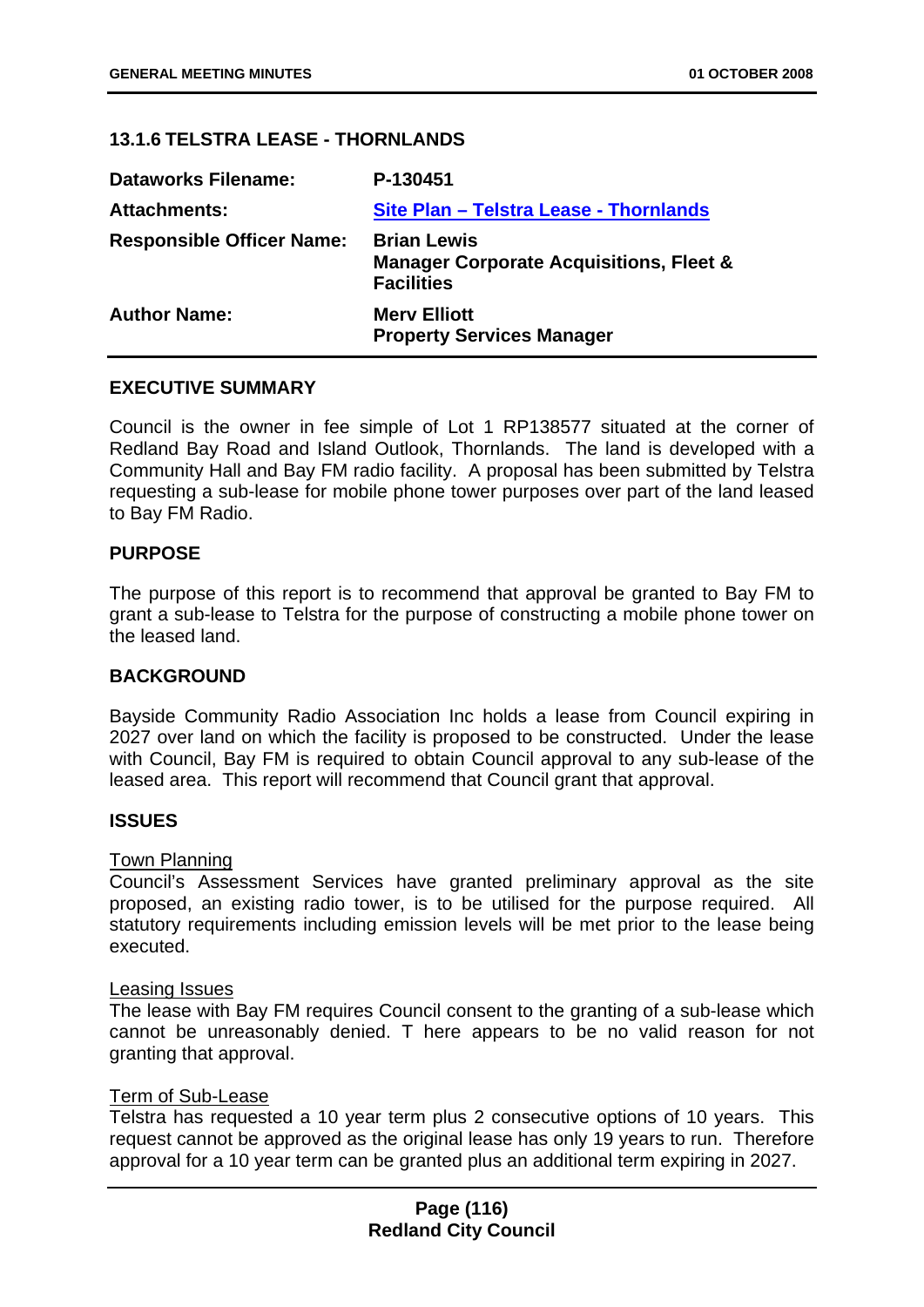## Rental

The rental offered of \$20,000.00 per annum, plus increases of 3% per annum is acceptable. It is proposed that the rental should be shared equally between Bay FM and Council. This arrangement is consistent with previous dealings with sporting clubs on Council leased land.

## Legal and Other Costs

All costs to be met by Telstra.

# **RELATIONSHIP TO CORPORATE PLAN**

The recommendation primarily supports Council's strategic priority to ensure the long term financial viability of the Shire and provide public accountability in financial management.

# **FINANCIAL IMPLICATIONS**

There will be no financial impact to Council as the cost of lease preparation, registration etc will be met by Telstra. Council will share the revenue with Bay FM.

# **CONSULTATION**

Property Services Manager has consulted with Bay FM and Executive Leadership Group.

# **OPTIONS**

### **PREFERRED**

That Council resolve as follows:

- 1. To grant approval for the sub-lease of premises described as Lot 1 on RP138577 to Telstra Corporation Limited for a term of 10 years, plus an additional term expiring in 26 June 2027 on terms and conditions considered satisfactory by the Chief Executive Officer; and
- 2. To delegate authority to the Chief Executive Officer to sign all necessary documentation.

### **ALTERNATIVE**

### **NOT PREFERRED**

That Council not grant approval for the sub-lease of premises described as Lot 1 on RP138577 to Telstra Corporation Limited.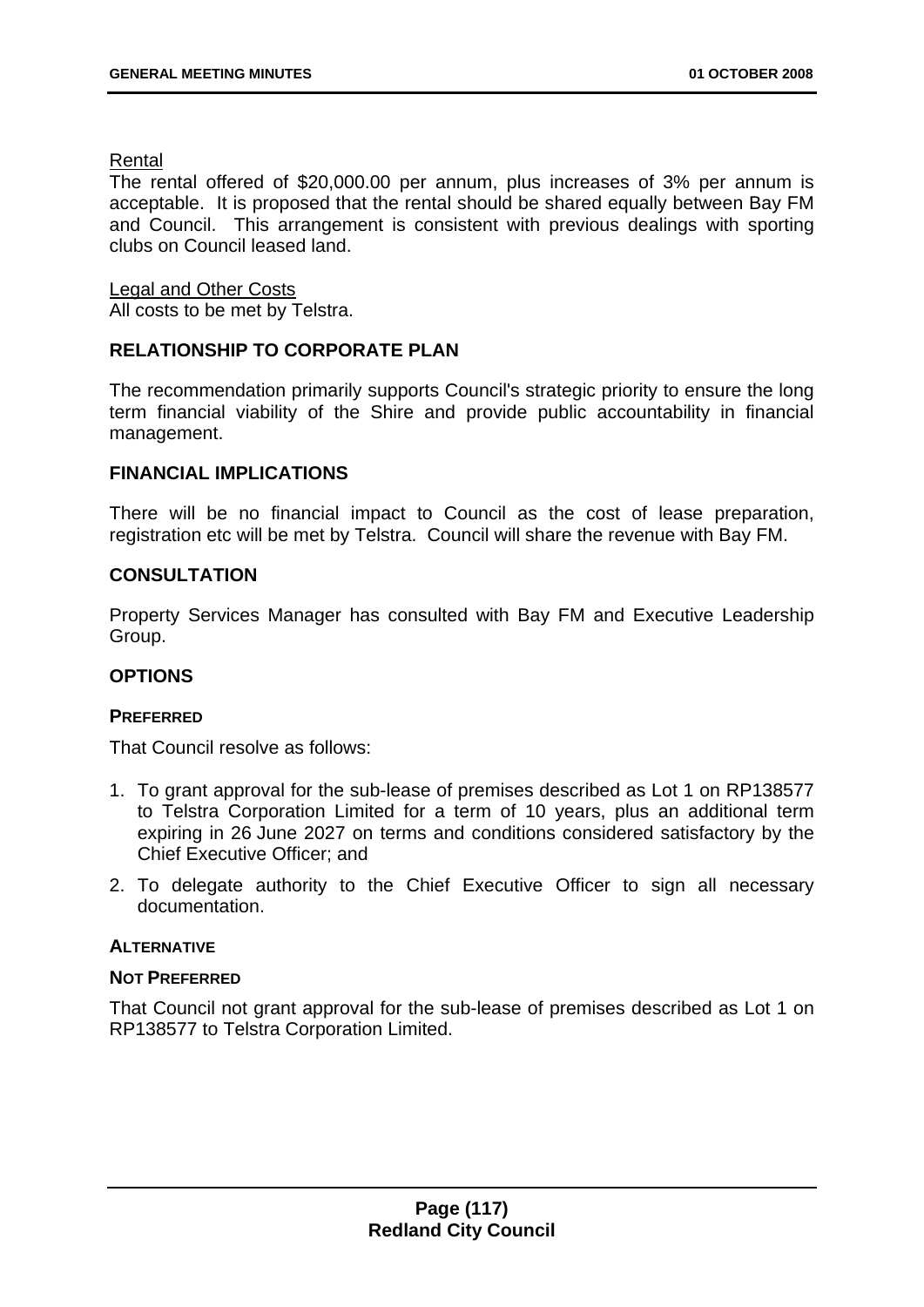# **OFFICER'S/COMMITTEE RECOMMENDATION/ COUNCIL RESOLUTION**

| Moved by:    | <b>Cr Townsend</b> |
|--------------|--------------------|
| Seconded by: | <b>Cr Reimers</b>  |

**That Council resolve as follows:** 

- **1. To grant approval for the sub-lease of premises described as Lot 1 on RP138577 to Telstra Corporation Limited, for a term of 10 years plus an additional term expiring in 26 June 2027, on terms and conditions considered satisfactory by the Chief Executive Officer; and**
- **2. To delegate authority to the Chief Executive Officer to sign all necessary documentation.**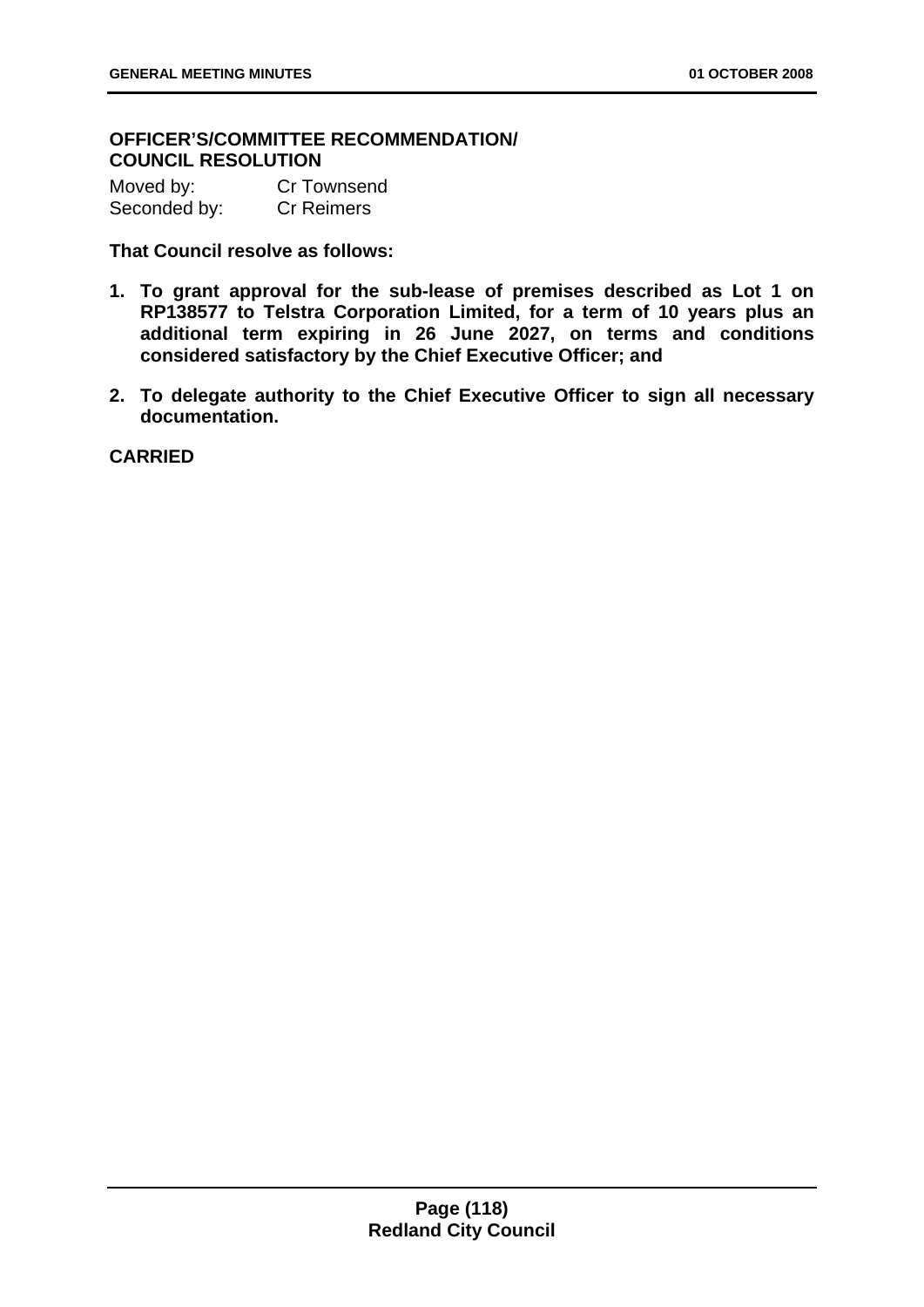## **13.2 CUSTOMER SERVICES**

| <u> 13.2.1 SULE PRUVIDER - FERAL ANIMAL TRAPPING PRUGRAM</u> |                                                                      |
|--------------------------------------------------------------|----------------------------------------------------------------------|
| <b>Dataworks Filename:</b>                                   | <b>EM Pest Control - Feral Animals</b>                               |
| <b>Responsible Officer Name:</b>                             | Tim Donovan - Manager Assessment Services                            |
| <b>Author Name:</b>                                          | <b>Gary Kirby</b><br><b>Regulatory &amp; Health Services Manager</b> |

**13.2.1 SOLE PROVIDER - FERAL ANIMAL TRAPPING PROGRAM** 

### **EXECUTIVE SUMMARY**

Redland City Council for the last two years has seen an increase in the number of complaints received regarding feral animal activity within Council's area of responsibility. Specifically, it has been identified that the population of foxes has increased over the last few years.

In 2006, Council adopted the Redland Shire Pest Management Plan 2006 – 2010 to manage both plant and animal pests within the area.

In 2007, Animal Management commenced the feral animal trapping program, focussing on a number of significant reserves within the area. The program was successful, however there is a requirement to continue with a regular trapping and eradication program to ensure that feral animals are either totally eradicated or numbers significantly reduced.

It is necessary that work commence within the near future as breeding season for foxes has already commenced. Fox cubs (our main target species) generally disperse the dens around early to mid spring.

### **PURPOSE**

The purpose of this report is to seek a Council resolution that in accordance with Section 486 of the *Local Government Act 1993,* Council is satisfied that there is only 1 supplier reasonably available to provide feral animal management services, and the services are of such a specialised nature that it would be impractical or disadvantageous to invite tenders or quotations.

### **BACKGROUND**

Council resolved on 29 March 2006 to adopt the Redland Shire Local Government Area Pest Management Plan (PMP) 2006 – 2010.

The PMP covers the management of both declared plants and animal pests within the City.

The key objectives of the PMP are:

• To reduce the local impact of pests;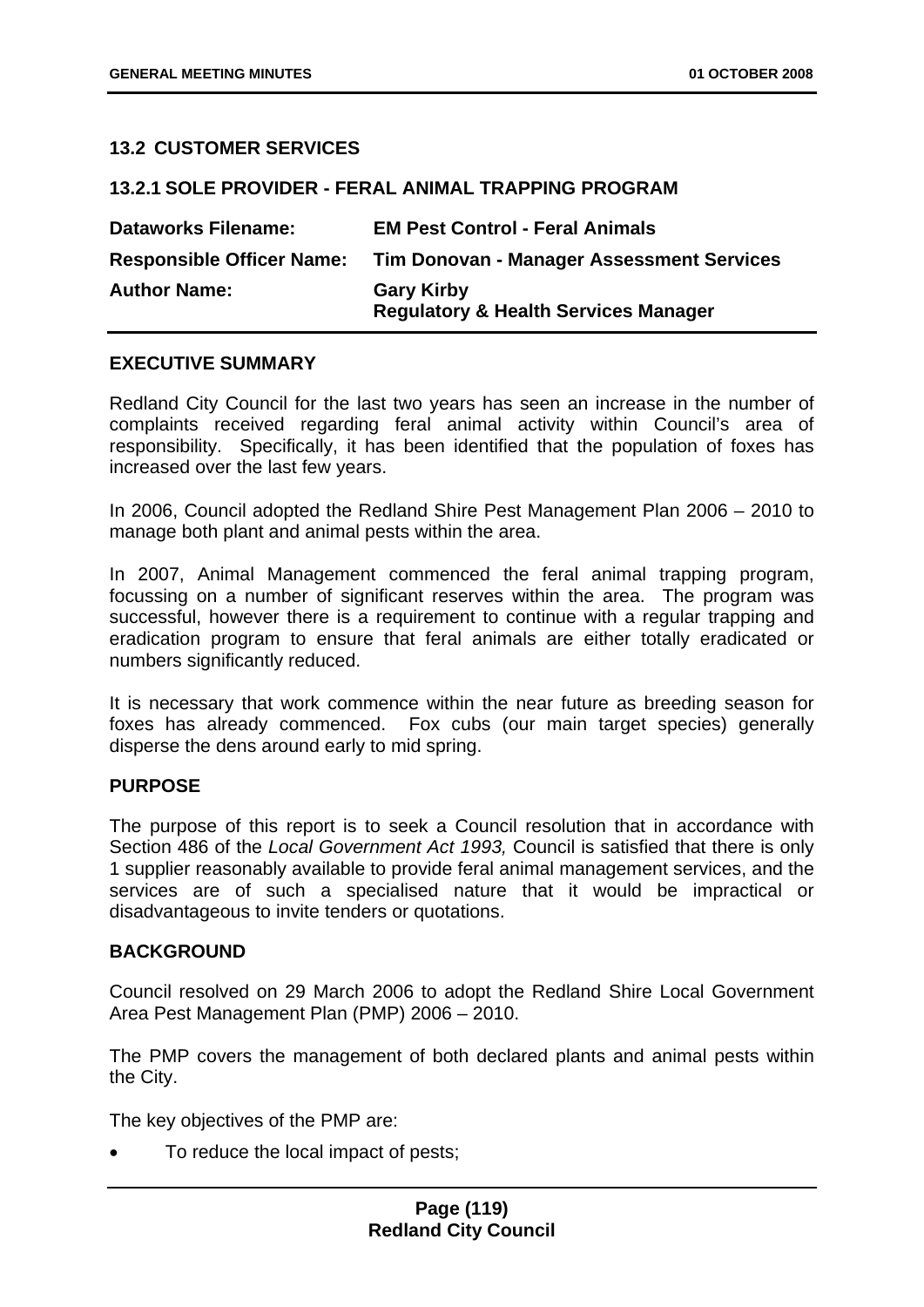- To improve the use of the resources and expertise available for managing pests within the City;
- To provide a coordinated approach to pest management within the City; and
- To provide clear direction and responsibility for pest management in the Redlands.

Forming part of the management of the declared species, Animal Management commenced a program in August 2007 for the surveillance, enforcement and control of declared animals.

Some of the feral animals included in the PMP for control or eradication are detailed as follows:

- Feral cats:
- Feral pigs;
- Foxes;
- Wild dogs;
- European rabbit;
- Red ear slider turtle; and
- Ferret.

## **ISSUES**

### Specialised nature of work

In 2005, Council invited quotations to conduct the feral animal trapping program, however had no response to the tender.

In an attempt to locate a suitable contractor to perform the feral animal eradication program, officers recently contacted the Department of Primary Industries, a number of other local Councils, as well as reviewing the yellow pages, white pages and the internet. However it would appear that there are no providers available capable of providing the full spectrum of pest management services other than Michael Dickinson (Australian Wildlife and Feral Management).

In June 2006, Michael Dickinson was contracted by the Environmental Management Team to complete a monitoring program for feral pigs in the Redland Bay area. Michael Dickinson was engaged to collect data on the distribution and population size of feral pigs within three key reserve areas, and to document the type and level of impact they impose.

Michael Dickinson has 25 years of zoological experience and is a specialist in the field of wildlife and feral animal management in South East Queensland. Michael is highly skilled in the management of both wildlife and feral animals. He covers a range of environmental disciplines including fauna management, habitat assessments and monitoring programs, as well as having extensive experience and understanding of wildlife and feral animal activity.

## **Page (120) Redland City Council**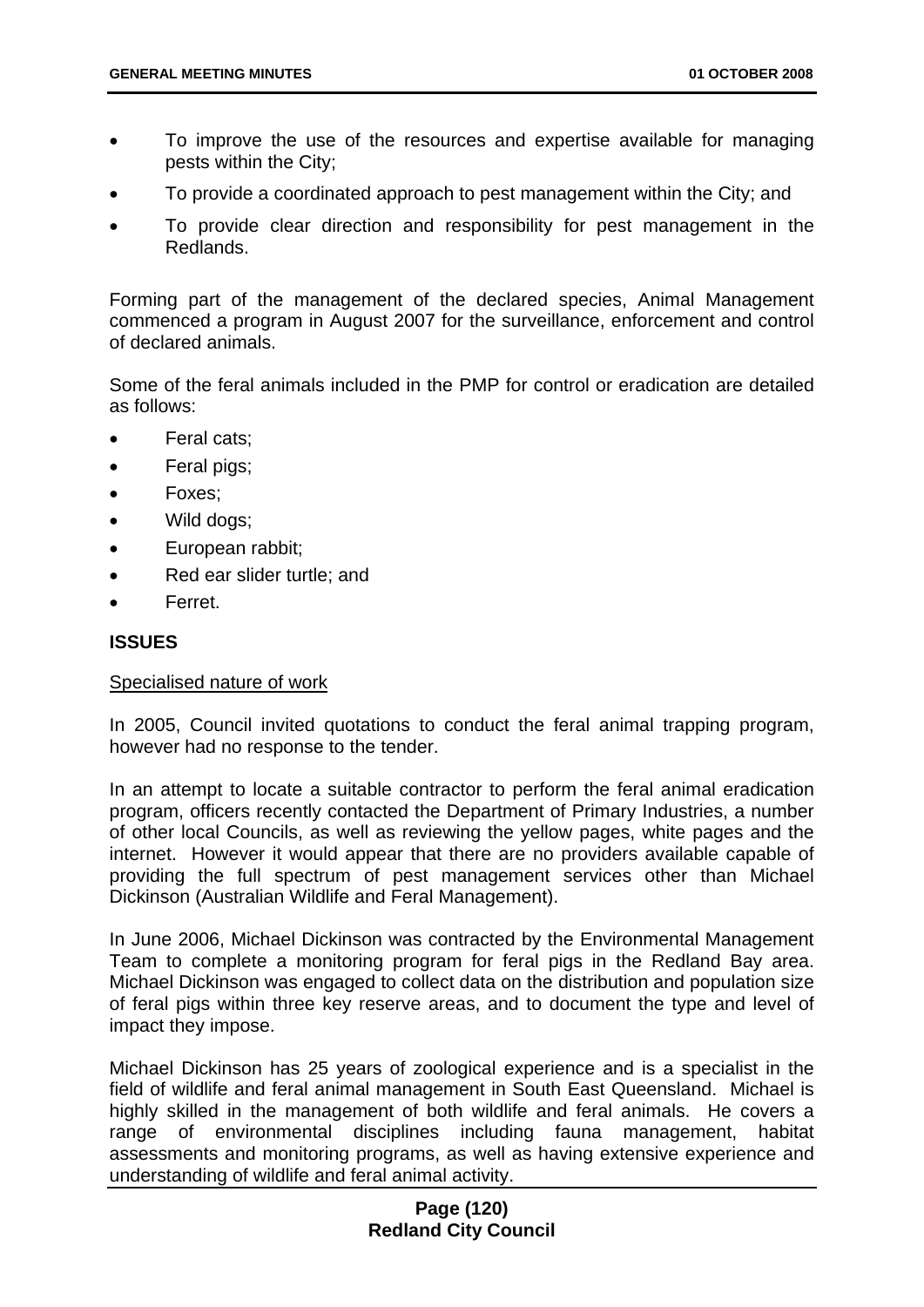Michael Dickinson has a good understanding of the legislation and disposal methods to allow for specific feral animal management. Whilst feral animals are active all year round, emphasis is placed on the fox (being the primary animal pest within the Redlands) as they become more active during the breeding season in early winter and den dispersal in early spring.

To ensure a reasonable level of success in eradicating or reducing the numbers of feral animals, it is important that the project continue over consecutive years. Feral animal eradication work commenced last year, with the monitoring of activity and the removal of a number of significant active feral animal areas within the Redlands and it is now critical that this work continue this financial year.

Michael Dickinson has specialised knowledge, equipment and experience to carry out this specialised work. Fox dens are fumigated with carbon monoxide. An alternative to this is the setting of collarum, foot traps or cage traps. The control of pigs in traps is somewhat more difficult, and the most efficient and effective means of disposal is through the use of firearms. Michael Dickinson holds a current firearms licence and is fully aware of the use and control of firearms within this field.

# **RELATIONSHIP TO CORPORATE PLAN**

The recommendation primarily supports Council's strategic priority to ensure the enhancement of biodiversity including koala habitat, bushland, green space, waterways, catchments, air, and coastal ecosystems in recognition of our unique location on Moreton Bay.

# **FINANCIAL IMPLICATIONS**

Funding of \$60,000 has been provided through the Environmental Levy for feral animal management. The cost of the services to be provided by Michael Dickinson to 30 June 2009 is estimated to be between \$40,000 and \$60,000. The final cost is subject to the extent of feral animal activity detected and level of eradication services required.

# **CONSULTATION**

Consultation has occurred with:

- Environmental Management Senior Advisor Natural Environment;
- Supply Services Procurement Coordinator; and
- Legal Services.

# **OPTIONS**

# **PREFERRED**

That Council resolve as follows:

1. That under Section 486 of the *Local Government Act 1993* it is satisfied that Michael Dickinson (Australian Wildlife and Feral Management) is the only supplier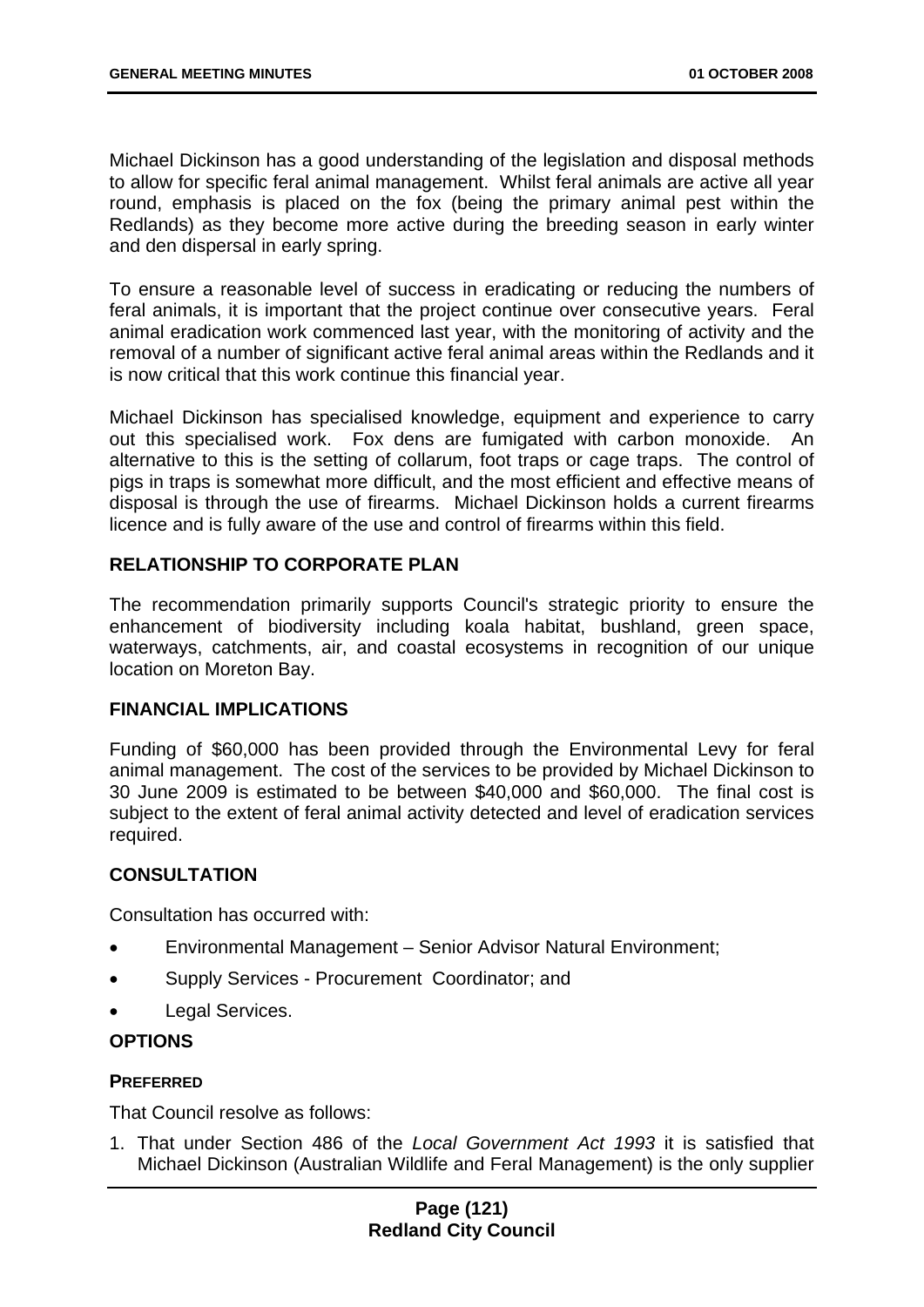reasonably available to provide feral animal management services, and that the services are of such a specialised nature it would be impractical or disadvantageous to invite tenders or quotations;

- 2. To enter into a contract with Michael Dickinson (Australian Wildlife and Feral Management) to implement the feral animal trapping and eradication program for the period 1 October 2008 to 30 June 2009; and
- 3. That the Chief Executive Officer be delegated authority to sign and amend all relevant documentation.

## **ALTERNATIVE 1**

That Council resolve that it is not satisfied that there is only one supplier reasonably available to it to implement the feral animal trapping program and invite tenders for the provision of feral animal management services in Redland City.

## **ALTERNATIVE 2**

That Council resolve not to implement a feral animal trapping program for Redland City.

## **OFFICER'S/COMMITTEE RECOMMENDATION/ COUNCIL RESOLUTION**

| Moved by:    | <b>Cr Townsend</b> |
|--------------|--------------------|
| Seconded by: | <b>Cr Reimers</b>  |

**That Council resolve as follows:** 

- **1. That under Section 486 of the** *Local Government Act 1993* **it is satisfied that Michael Dickinson (Australian Wildlife and Feral Management) is the only supplier reasonably available to provide feral animal management services, and that the services are of such a specialised nature it would be impractical or disadvantageous to invite tenders or quotations;**
- **2. To enter into a contract with Michael Dickinson (Australian Wildlife and Feral Management) to implement the feral animal trapping and eradication program for the period 1 October 2008 to 30 June 2009; and**
- **3. That the Chief Executive Officer be delegated authority to sign and amend all relevant documentation.**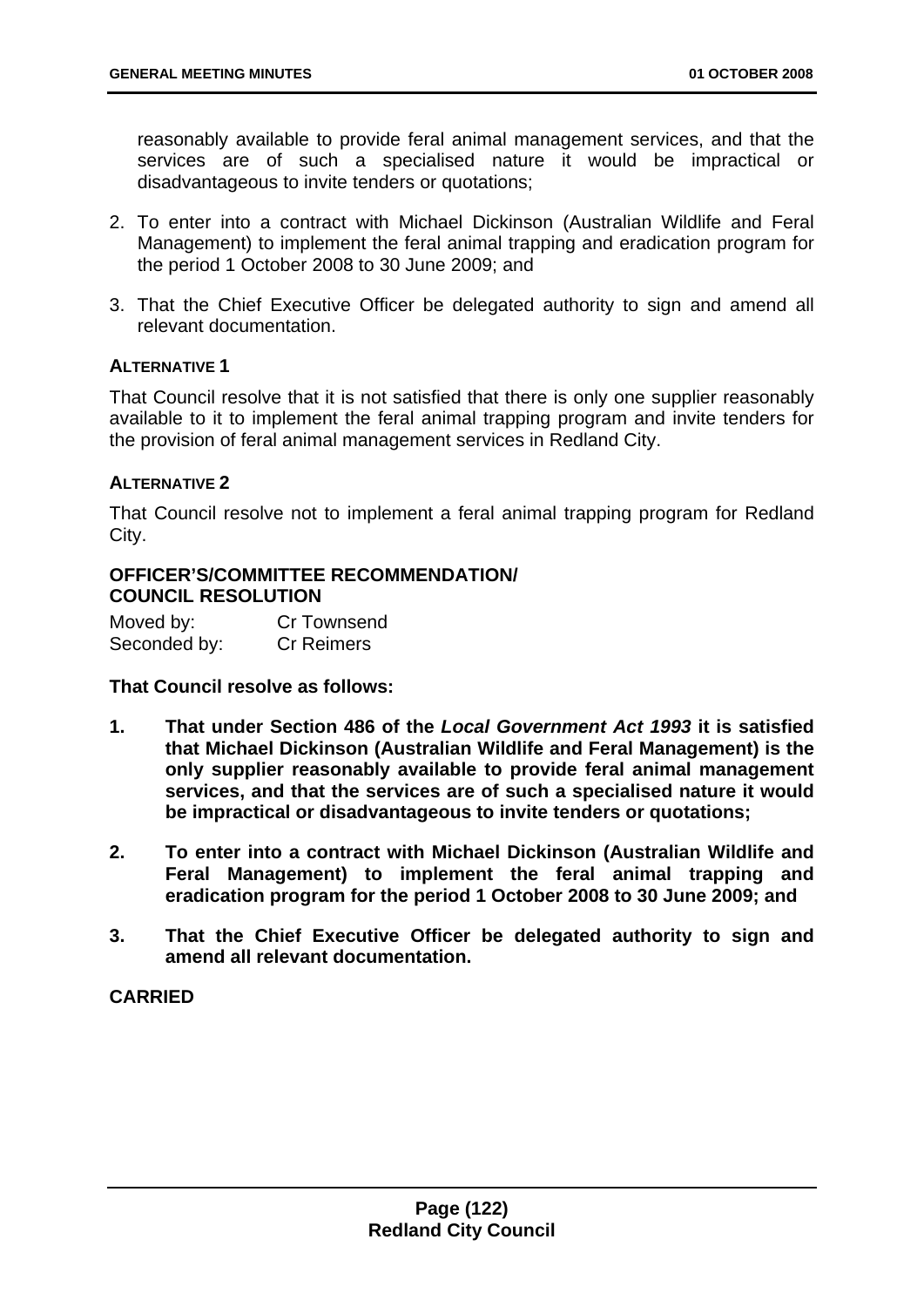## **13.2.2 PROPOSED LAND TRANSFER - 32 CLIVE ROAD, BIRKDALE**

| <b>Dataworks Filename:</b>       | P.106209/SB005069                                                       |
|----------------------------------|-------------------------------------------------------------------------|
| <b>Responsible Officer Name:</b> | <b>Bruce Appleton</b><br><b>Manager Development Co-ordination</b>       |
| <b>Author Name:</b>              | <b>Kerry Warrilow</b><br><b>PA to Manager Development Co-ordination</b> |

### **EXECUTIVE SUMMARY**

The allotment at 32 Clive Road, Birkdale was approved as part of a 1989 residential subdivision. This property only has temporary easement access to Clive Road that requires the access to be closed whenever an alternative becomes available.

Council has a small piece of land described as Lot 5 on RP 222872 (107sqm) set aside for future road purposes which, if transferred to the owners of 32 Clive Road, would facilitate finalising access to 32 Clive Road through a new estate being constructed to the immediate north of the property.

The recommendation is that Council facilitate the transfer of Lot 5 on RP222872 to the adjoining property owner for access purposes.

#### **PURPOSE**

That Council resolve to transfer land to an adjoining property owner for access purposes.

### **BACKGROUND**

A brief presentation of this matter was made at the Development Assessment workshop on the 9 September 2008.

In 1989, Council approved a development which created a residential lot at 32 Clive Road, Birkdale, without providing direct frontage to a dedicated road. 32 Clive Road relies on easement access through 34 Clive Road. That easement is described in the plan of survey as a "Right of way until alternative access is made available to dominant tenement." That means that as soon as an alternative access becomes available, this easement is to be extinguished.

Council also created Lot 5 RP222872 at the same time and took ownership of the lot in fee simple for the purpose of providing ultimate access to 32 Clive Road.

Subsequent approval and development of land to the immediate north of 32 Clive Road is to provide land (proposed lot 30) which may form the access to this property. Council's Lot 5 intervenes between 32 Clive Road and a proposed driveway (lot 30).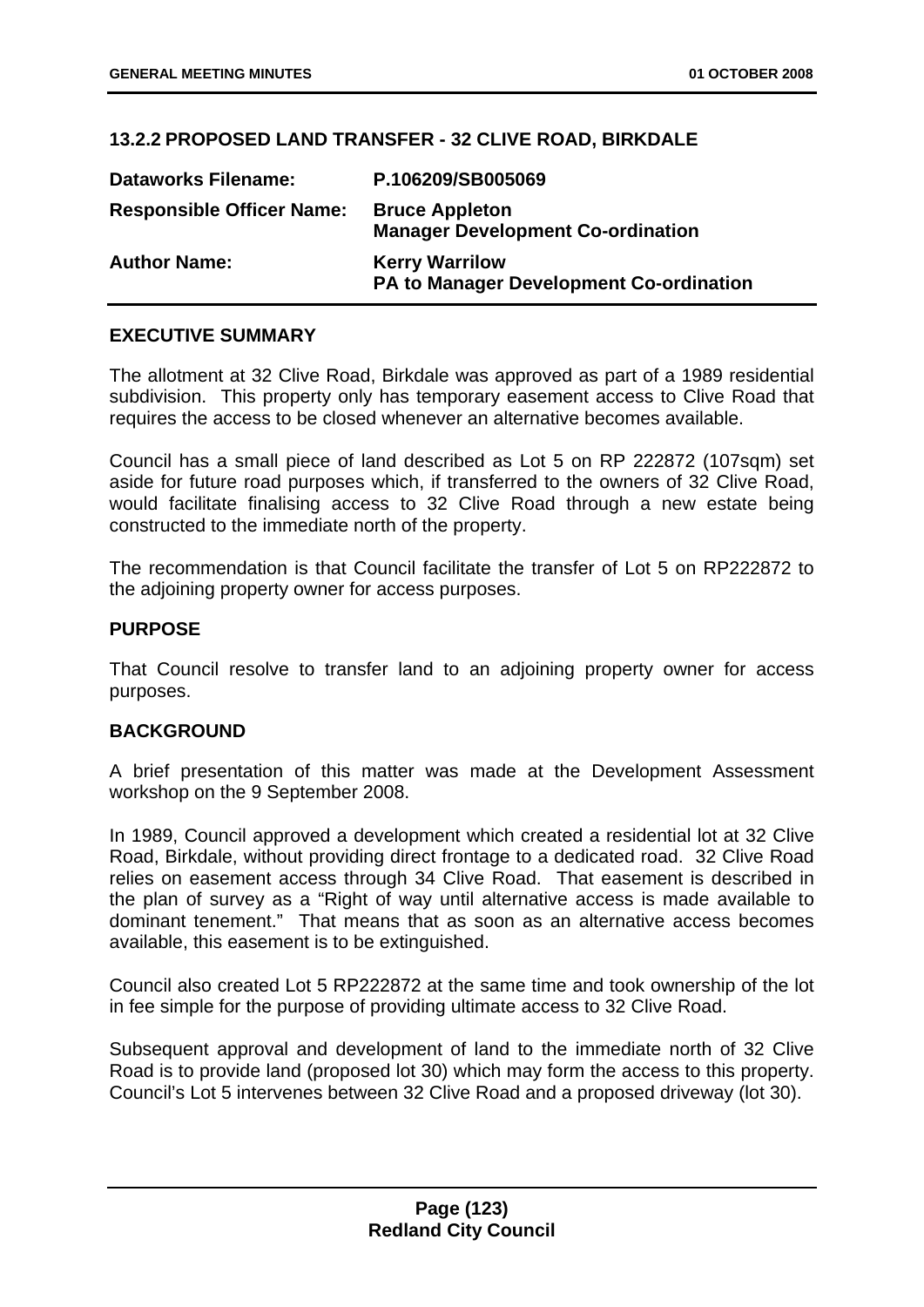# **ISSUES**

Lot 5 is the remaining land between 32 Clive Road and a proposed road access. The transfer of Lot 5 to the ownership of 32 Clive Road would enable the finalisation of permanent access to this property. No other property relies on Lot 5 for access, and there are no issues for surrounding lot owners which would arise from the transfer.

The development of land to the north of Lot 5 is yet to be completed. Council has received a draft plan of survey to create the lots in the development but has not yet received the plan for approval. That plan is intended to create another allotment to provide access to 32 Clive Road. The plan will be approved with similar intent that the lot providing access to 32 Clive Road will firstly be vested in Council.

Due to the wording of the access easement for 32 Clive Road, Council has an obligation to facilitate the provision of the final access to 32 Clive Road.

It is recommended that Council resolve to facilitate the transfer of Lot 5 RP222872 to the owners of 32 Clive Road, Birkdale subject to conditions.

## **RELATIONSHIP TO CORPORATE PLAN**

The recommendation primarily supports Council's strategic priority to enhance employment participation and the community's standard of living through encouraging economic development opportunities

### **FINANCIAL IMPLICATIONS**

The implications are that the transfer of this land must be carried out under the provisions of the *Local Government Act*, which may have financial implications for the owners of 32 Clive Road. Costs are likely to accrue for land valuations, legal services, State fees, taxes and charges.

The financial implications for Council should be minimised where possible.

### **PLANNING SCHEME IMPLICATIONS**

The Land Use Planning Group was consulted and it is considered that the outcome of recommendations in this report will not require any amendments to the Redlands Planning Scheme.

### **CONSULTATION**

Consultation has occurred with Property Services, Land Development, the developers of 26 Clive Road and the owners of 32 Clive Road.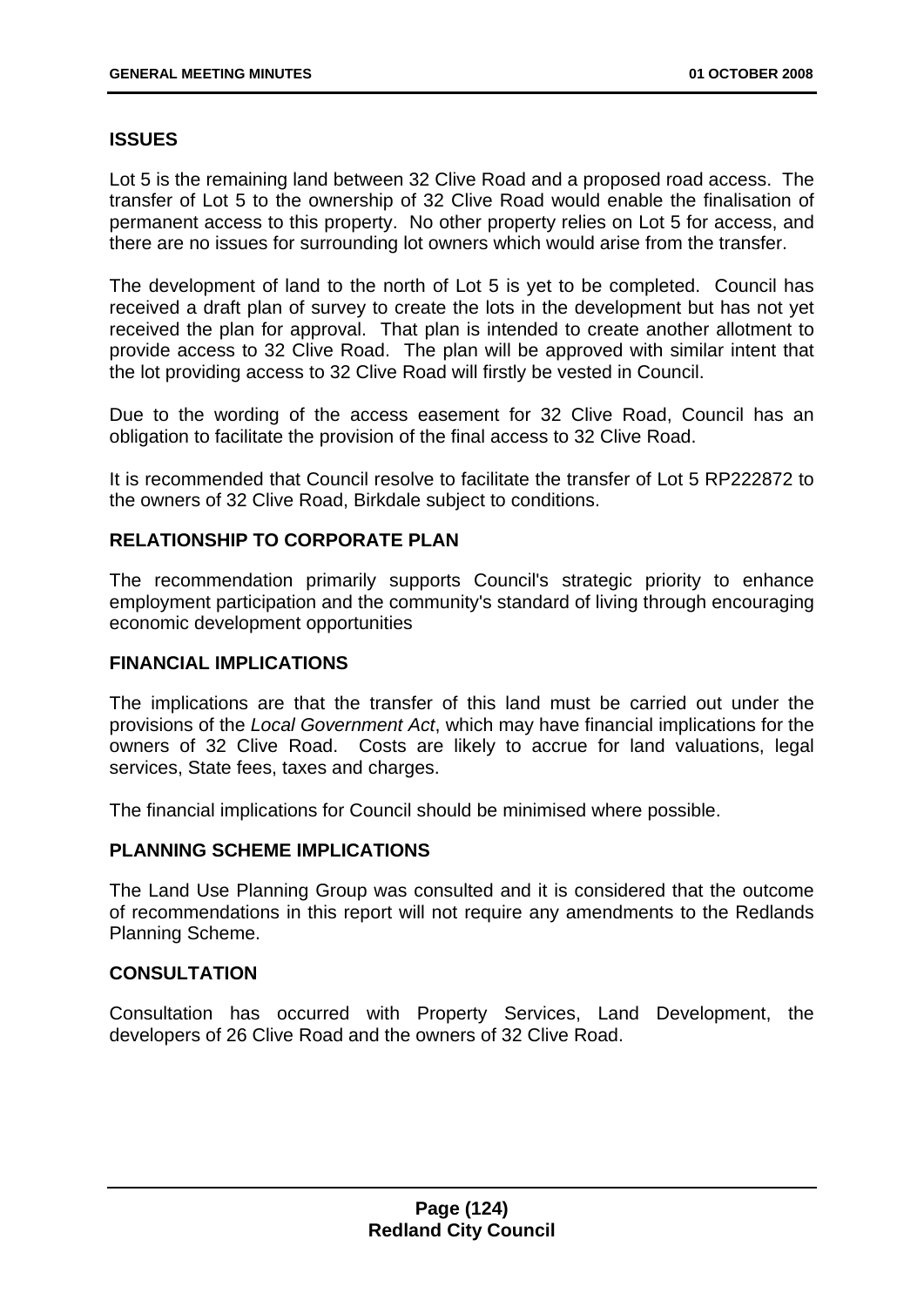# **OPTIONS**

### **PREFERRED**

That Council resolve as follows:

- 1. To facilitate the transfer of Lot 5 on RP222872 to the owners of 32 Clive Road, Birkdale for access purposes, with all costs to be borne by the property owners, and
- 2. That the Chief Executive Officer be delegated authority to sign all documentation relating to this matter.

## **ALTERNATIVE**

The alternative is not to transfer Lot 5 to the owners of 32 Clive Road, but this has implications for the owners of 32 Clive Road in terms of continued access to their property.

# **OFFICER'S RECOMMENDATION**

That Council resolve as follows:

- 1. To facilitate the transfer of Lot 5 on RP222872 to the owners of 32 Clive Road, Birkdale for access purposes, with all costs to be borne by the property owners, and
- 2. That the Chief Executive Officer be delegated authority to sign all documentation relating to this matter.

# **ADDENDUM – 24 SEPTEMBER 2008**

Following discussions between Manager Development Co-ordination and Property Services Manager, a revised Officer's Recommendation was presented to Committee for consideration. The revised recommendation has taken into account the considerable expense and timeframe taken to provide the property owner with permanent access and recommends that all costs associated in this matter be borne by Council.

## **REVISED OFFICER'S/COMMITTEE RECOMMENDATION/ COUNCIL RESOLUTION**

| Moved by:    | <b>Cr Townsend</b> |
|--------------|--------------------|
| Seconded by: | <b>Cr Reimers</b>  |

# **That Council resolve as follows:**

- **1. To facilitate the transfer of Lot 5 on RP222872 to the owners of 32 Clive Road, Birkdale for access purposes, with all costs to be borne by Council; and**
- **2. That the Chief Executive Officer be delegated authority to sign all documentation relating to this matter.**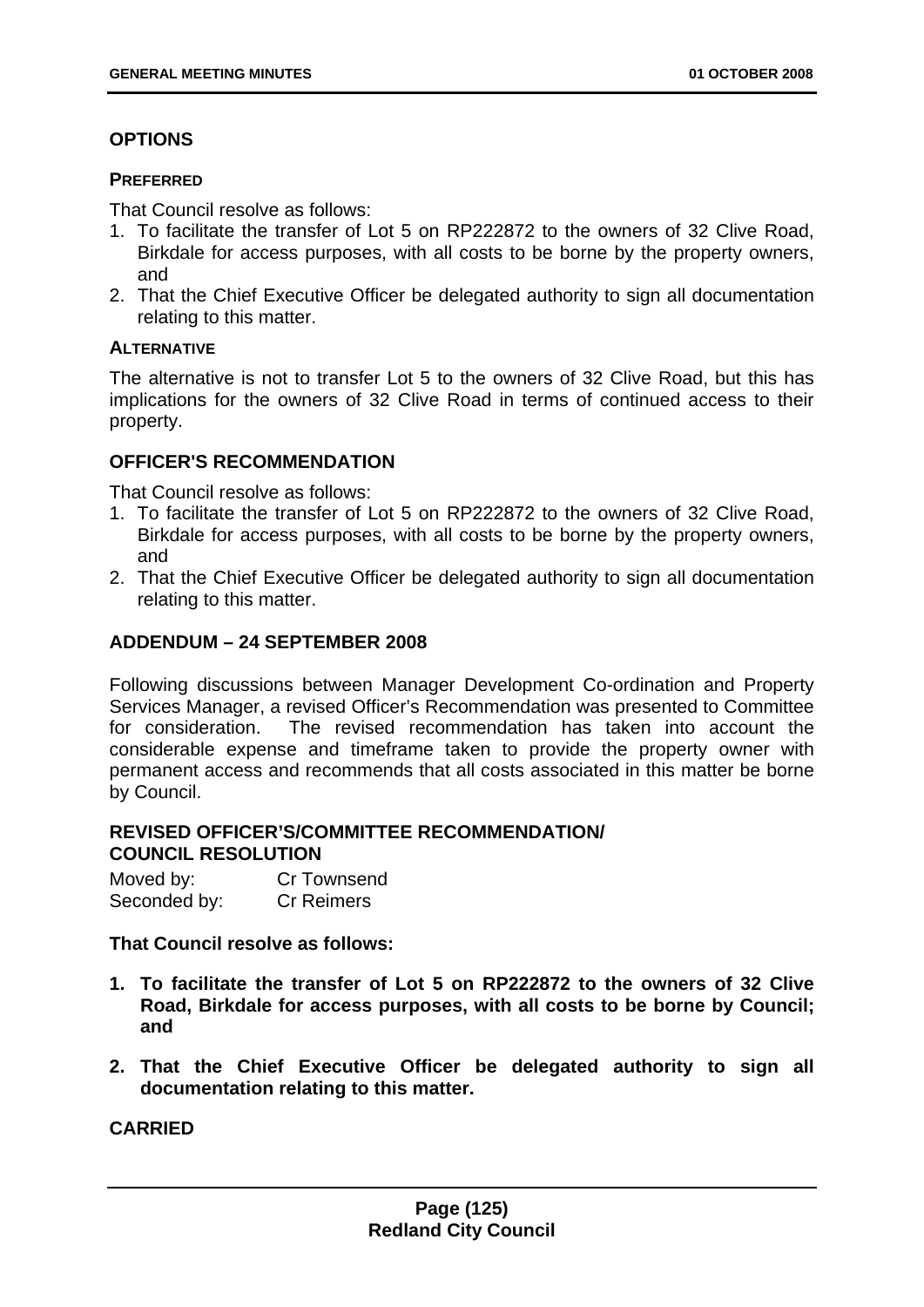## **13.2.3 2008/09 PROJECTS OVER \$500,000 INCLUDING GST - DELEGATED AUTHORITY**

| <b>Dataworks Filename:</b>       | 30448; 41696; 41773; 45046; 45370; 70803                                                          |
|----------------------------------|---------------------------------------------------------------------------------------------------|
| <b>Responsible Officer Name:</b> | <b>Michelle Pipia</b><br><b>Acting Group Manager, Project Delivery Group</b>                      |
| <b>Author Name:</b>              | <b>Nigel Carroll</b><br><b>Acting Service Manager, Project Management</b><br><b>Services Unit</b> |

## **EXECUTIVE SUMMARY**

The 2008/2009 approved Capital and Operational Works Programs consists of a number of projects with an estimated tender component value over \$500,000 (including GST). These projects will either:

- be tendered as a whole project, or
- constructed by Council's internal construction crews and may contain certain elements that will need to go to tender.

To assist with expediting the contract award process and delivery of projects, the Project Delivery Group has been presenting reports to Council over the last few financial years requesting that authority be delegated to the Chief Executive Officer to make, vary and discharge contracts for various tenders with a value over \$500,000 (including GST).

In the 2006/2007 financial year, six reports were presented to Council and in 2007/2008 financial year five reports were presented to Council. All reports were approved by Council and the delegated authority was granted. It is anticipated that in the 2008/2009 financial year that six reports on projects with tenders with an estimated value over \$500,000 (including GST) will be presented to Council seeking the same delegations as previous years.

This report recommends that the Chief Executive Officer be delegated authority to accept the tenders and make, vary and discharge all contracts over \$500,000 (including GST) for the following listed projects within the 2008/2009 financial year approved budget.

| <b>Project Number</b> | <b>Project Name</b>                       |
|-----------------------|-------------------------------------------|
| 30448                 | <b>Aquatic Paradise Dredging</b>          |
| 41696*                | Moreton Bay Cycleway - Eprapah Bridge     |
| 41773                 | Capalaba Regional Park Playground Stage 3 |
| 45046                 | <b>Wellington Point Seawall</b>           |
| 45370*                | Double Jump Road, Mount Cotton            |
| 70803                 | Judy Holt Sportsfields (Stage 3)          |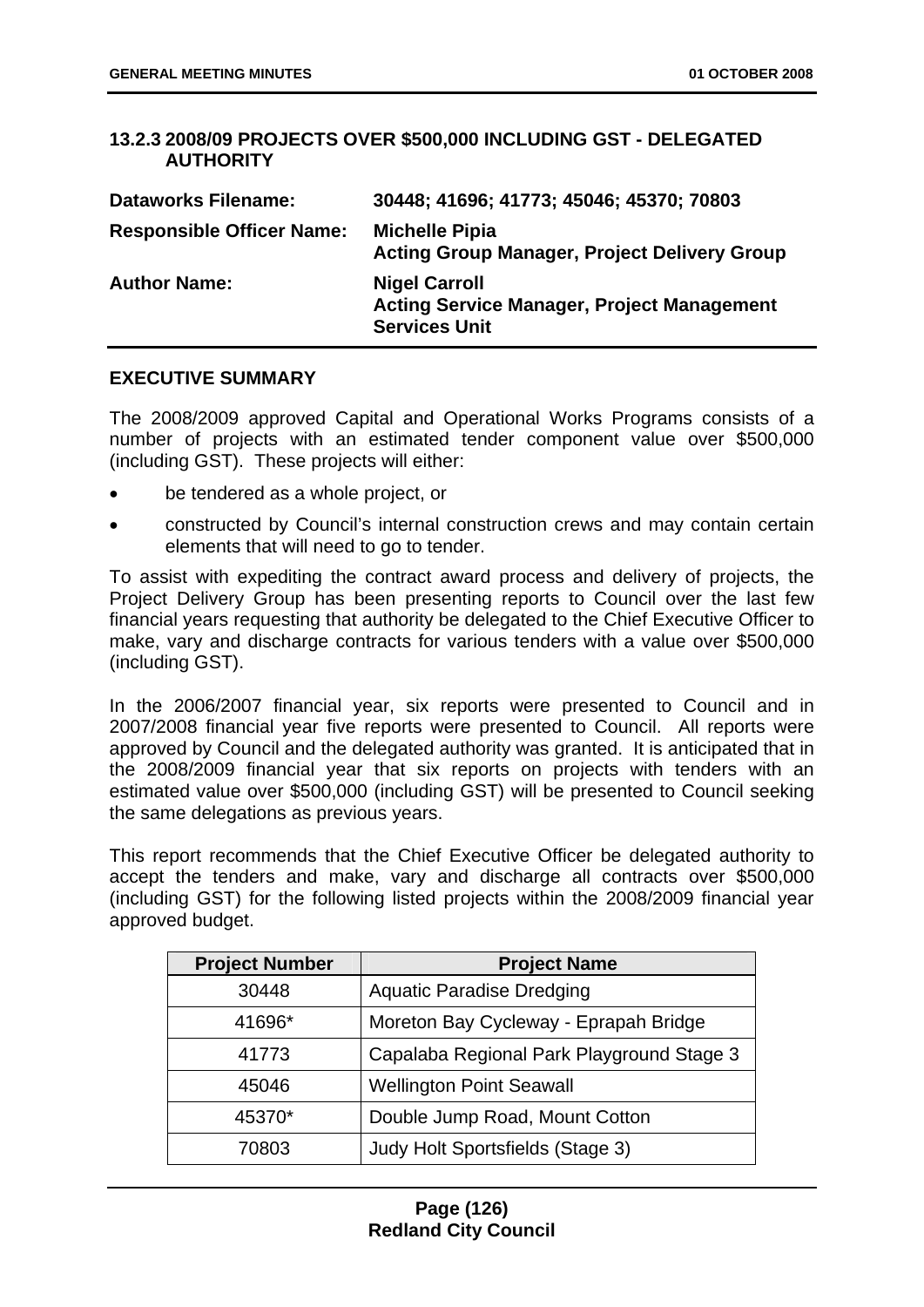**Note:** \* 41696 and 45370 are to be tendered for during 2008/09 and built across two financial years.

This delegation will assist Council by reducing the timeframe for the tender process so that the awarding of the contract is not dependent on Council meeting dates and will expedite the process.

#### **PURPOSE**

The purpose of this report is to seek resolution from Council to delegate authority to the Chief Executive Officer to accept the tenders and make, vary and discharge all contracts over \$500,000 (including GST) for the following listed projects within the 2008/2009 financial year approved budget.

| <b>Project Number</b> | <b>Project Name</b>                       |
|-----------------------|-------------------------------------------|
| 30448                 | <b>Aquatic Paradise Dredging</b>          |
| 41696*                | Moreton Bay Cycleway - Eprapah Bridge     |
| 41773                 | Capalaba Regional Park Playground Stage 3 |
| 45046                 | <b>Wellington Point Seawall</b>           |
| 45370*                | Double Jump Road, Mount Cotton            |
| 70803                 | Judy Holt Sportsfields (Stage 3)          |

**Note:** \* 41696 and 45370 are to be tendered for during 2008/09 and built across two financial years.

#### **BACKGROUND**

The 2008/2009 approved Capital and Operational Works Programs consists of a number of projects with an estimated tender component value over \$500,000 (including GST).

These projects will either:

- be tendered as a whole project, or
- constructed by Council's internal construction crews and may contain certain elements that will need to go to tender.

At the General Meeting held 30 October 2002 Council delegated authority to the Chief Executive Officer (CEO) to make, vary and discharge contracts that do not exceed \$500,000 including GST where:

- 1. the spending of funds to be incurred by making, varying or discharging the contract has been provided for in an approved budget for the financial year when the making, varying or discharging happens, or
- 2. the spending of funds to be incurred have been provided for in a budget pending the adoption by Council (section 522 of the Local Government Act).

Over the last few financial years the Project Delivery Group has been presenting reports to Council requesting that authority be delegated to the Chief Executive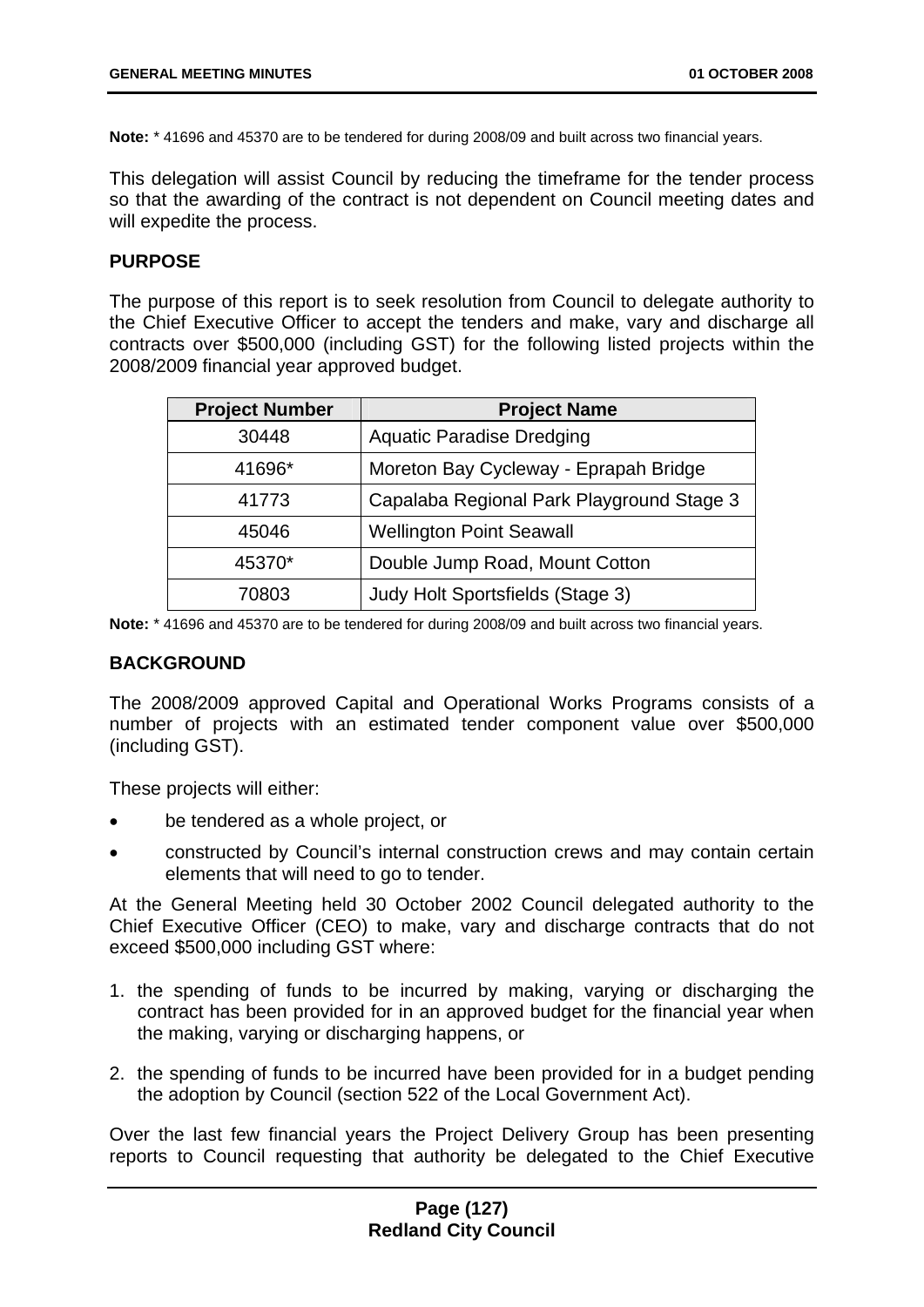Officer to make, vary and discharge contracts for various tenders with a value over \$500,000 (including GST). This process has been used to assist with expediting the contract award process and delivery of the project.

In the 2006/2007 financial year, six reports on projects with tenders with an estimated value over \$500,000 (including GST) were presented to Council by the Project Delivery Group seeking resolution to delegate authority to the CEO to make, vary and discharge the contracts. In 2007/2008 financial year five reports on projects with tenders with an estimated value over \$500,000 (including GST) were presented to Council seeking the same resolution. All reports were approved by Council and the delegated authority was granted.

## **ISSUES**

It is anticipated that in the 2008/2009 financial year, under the current process of seeking delegated authority for individual projects, that six reports on projects with tenders with an estimated value over \$500,000 (including GST) will be presented to Council by the Project Delivery Group seeking Council resolution to delegate authority to the CEO to make, vary and discharge the individual contracts.

Council resolution is being sought to delegate authority to the CEO to make, vary and discharge the contracts associated with the six projects listed in the table below. This one resolution will cover all of the contracts over \$500,000 (including GST) that are awarded for the projects listed.

| <b>Project</b><br><b>Number</b> | <b>Project Name and Description</b>                                                                                                                                                                                                                                                                 | <b>Estimated</b><br><b>Value of</b><br><b>Tender</b><br>2008/2009 |
|---------------------------------|-----------------------------------------------------------------------------------------------------------------------------------------------------------------------------------------------------------------------------------------------------------------------------------------------------|-------------------------------------------------------------------|
| 30448                           | <b>Aquatic Paradise Dredging</b><br>Dredging of 1000m of the entrance canal and 250m<br>of the inner canal with the dredge spoil to be disposed<br>of at Mud Island.                                                                                                                                | \$2,016,727                                                       |
| 41696*                          | Moreton Bay Cycleway - Eprapah Bridge, Victoria<br><b>Point</b><br>Bridge & Bikeway Construction from Beveridge Road<br>to Cameron Court Park, Victoria Point.                                                                                                                                      | \$2,000,000                                                       |
| 41773                           | Capalaba Regional Park Playground Stage 3<br>Upgrade Capalaba Regional Park with amenities<br>such as shelters, BBQ's, seating, landscaping an all<br>abilities playground area, decks, ramps, and terraced<br>walls.                                                                               | \$568,817                                                         |
| 45046                           | <b>Wellington Point Seawall, Wellington Point</b><br>Recap 67m of existing rock armour wall, install 333m<br>new panel wall in front of existing, and 80m of one<br>step high wall in front of beach. Stairs to be replaced.<br>This project forms part of the Wellington Point<br>Reserve Upgrade. | \$1,400,000                                                       |
| 45370*                          | Double Jump Road, Mount Cotton                                                                                                                                                                                                                                                                      | \$1,530,000                                                       |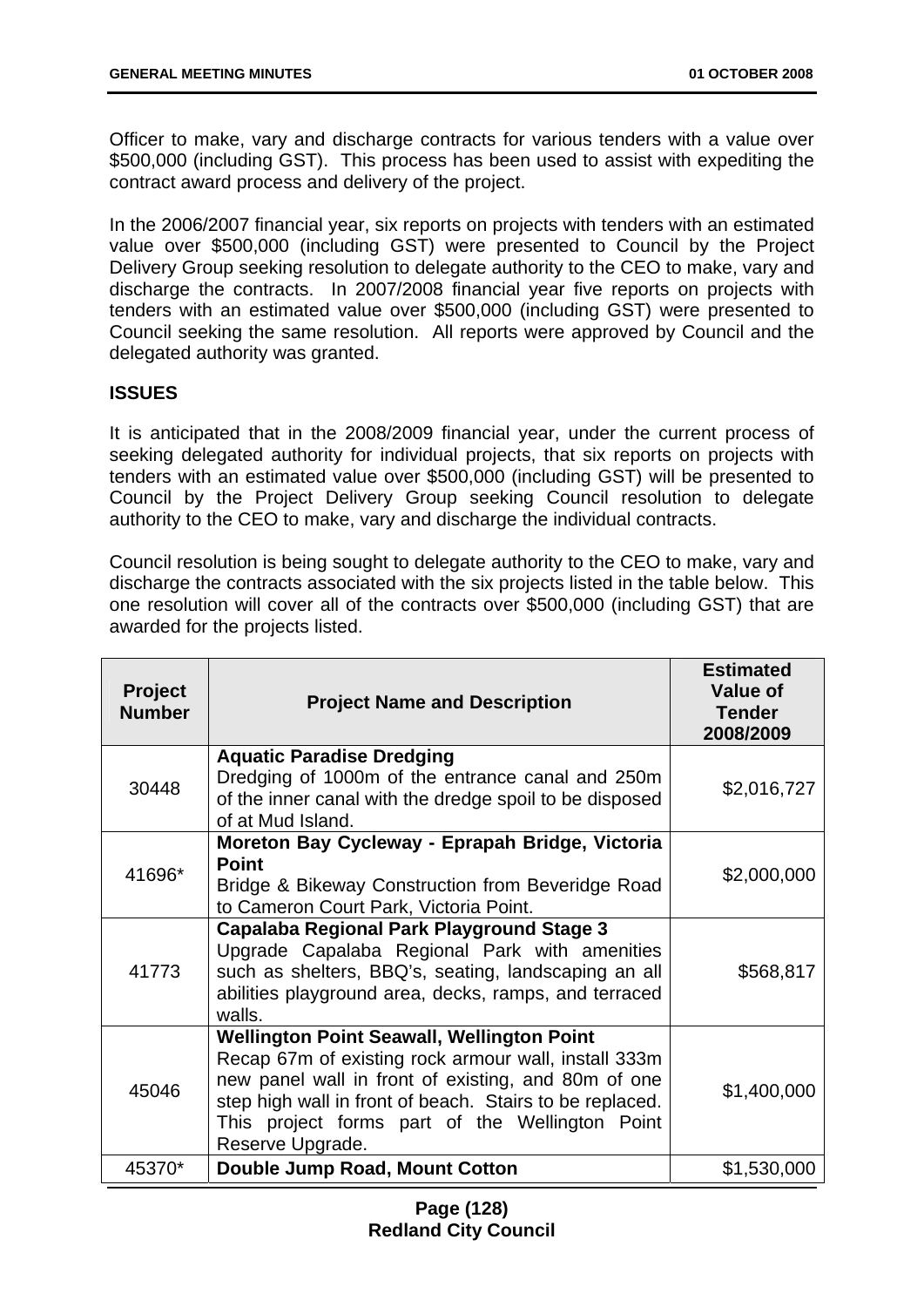| <b>Project</b><br><b>Number</b> | <b>Project Name and Description</b>                                                                                                                                                                                                                                                                                                                                                                                                | <b>Estimated</b><br><b>Value of</b><br><b>Tender</b><br>2008/2009 |
|---------------------------------|------------------------------------------------------------------------------------------------------------------------------------------------------------------------------------------------------------------------------------------------------------------------------------------------------------------------------------------------------------------------------------------------------------------------------------|-------------------------------------------------------------------|
|                                 | Widen and reseal Double Jump Road (Stage 3a) - Mt<br>Cotton Rd to Warren Street. This is to provide wider                                                                                                                                                                                                                                                                                                                          |                                                                   |
|                                 | driving lanes and provide an on-road bicycle lane.                                                                                                                                                                                                                                                                                                                                                                                 |                                                                   |
|                                 | This project is to be constructed internally (external<br>asphalt tender approx. \$1m).                                                                                                                                                                                                                                                                                                                                            |                                                                   |
| 70803                           | <b>Judy Holt Sports Fields (Stage 3)</b><br>Capping and reprofiling the main cricket field at Judy<br>Holt Sports fields. These works are intended to<br>improve existing clay capping and reprofile existing<br>sportsfields to improve overall thickness<br>and<br>composition of the existing playing surfaces.<br>The<br>improvements will assist with drainage and reduction<br>of water infiltration into the landfill mass. | \$830,979                                                         |

**Note:** \* 41696 and 45370 are to be tendered for during 2008/09 and built across two financial years.

This delegation will assist Council by reducing the timing for the tender process so that the awarding of the contract is not dependent on Council meeting dates and will expedite the process. All of the projects listed are to be managed by the Project Delivery Group in the 2008/2009 financial year and have been approved as part of the 2008/2009 budget approval process. The projects listed include both capital works and major operational works.

Some projects listed have budgets that contain external funding and the timing of the delivery of these projects is critical so as to comply with the relevant funding conditions. Approval of this report will help reduce delays in delivering these projects which inturn should avoid additional costs to Council and the potential loss of funding.

Should Council decide not to delegate authority to the Chief Executive Officer, it may result in delays with the awarding of contracts and the construction of the projects which could lead to additional costs to Council and the potential loss of funding.

# **RELATIONSHIP TO CORPORATE PLAN**

The recommendation primarily supports Council's strategic priority to ensure the long term financial viability of the City and provide public accountability in financial management.

# **FINANCIAL IMPLICATIONS**

All the listed projects in this report are approved projects for the 2008/2009 financial year and have been approved as part of the budget approval process.

### **PLANNING SCHEME IMPLICATIONS**

It is considered that the outcome of recommendations in this report will not require any amendments to the Redlands Planning Scheme.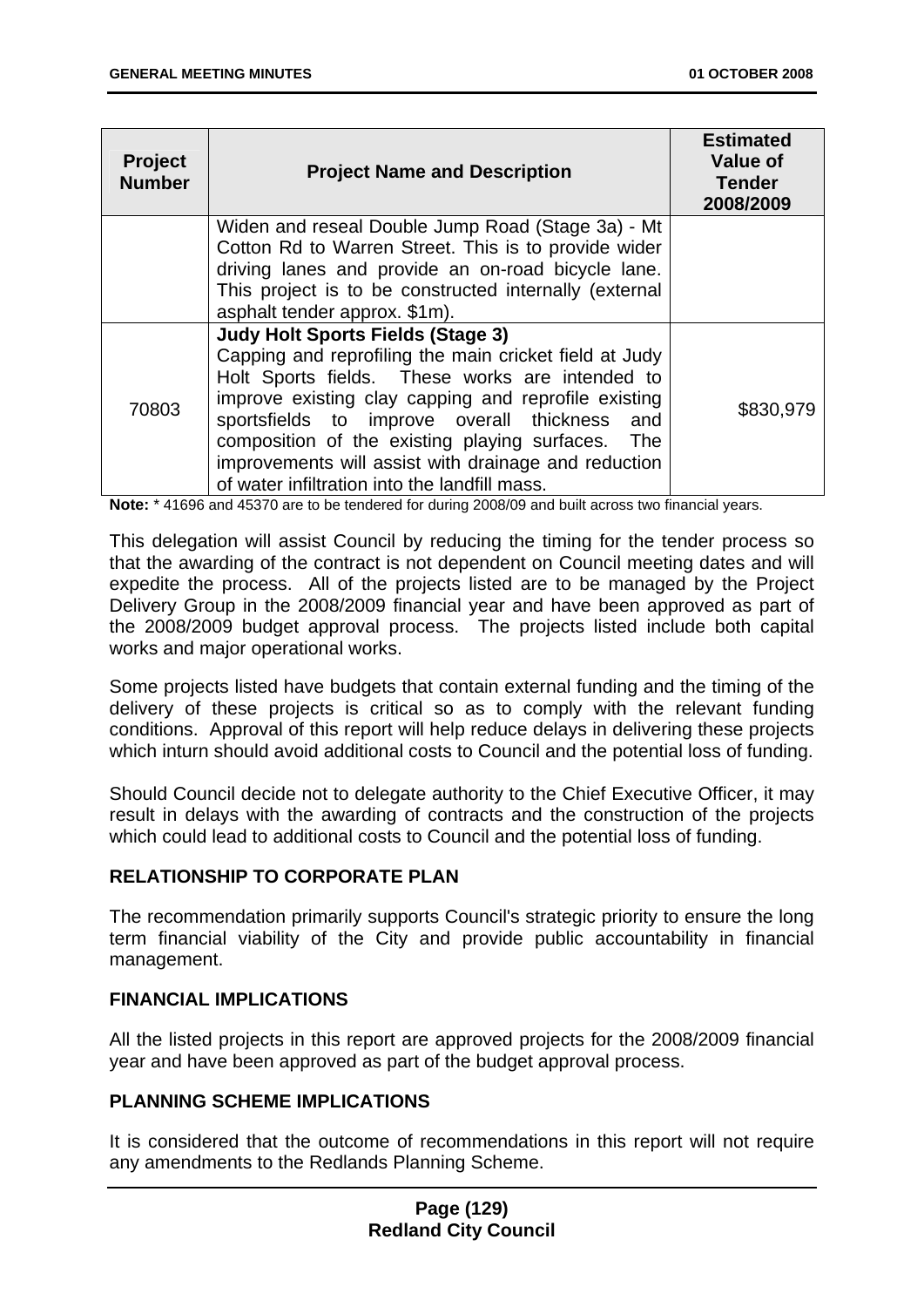# **CONSULTATION**

The Tenders and Contracts Officer, Acting Services Manager, Project Management Services Unit, the Acting Group Manager, Project Delivery Group and the Acting General Manager, Customer Services have been consulted in the preparation of this report and are supportive of the recommendation.

# **OPTIONS**

## **PREFERRED**

That Council resolve as follows:

1. To delegate authority to the Chief Executive Officer to accept the tenders and make, vary and discharge all contracts over \$500,000 (including GST) for the following listed projects within the 2008/2009 financial year approved budget;

| <b>Project Number</b> | <b>Project Name</b>                       |
|-----------------------|-------------------------------------------|
| 30448                 | <b>Aquatic Paradise Dredging</b>          |
| 41696*                | Moreton Bay Cycleway - Eprapah Bridge     |
| 41773                 | Capalaba Regional Park Playground Stage 3 |
| 45046                 | <b>Wellington Point Seawall</b>           |
| 45370*                | Double Jump Road, Mount Cotton            |
| 70803                 | Judy Holt Sportsfields (Stage 3)          |

**Note:** \* 41696 and 45370 are to be tendered for during 2008/09 and built across two financial years.

- 2. To delegate authority to the Chief Executive Officer to sign and amend all relevant documentation;
- 3. To appoint the Chief Executive Officer as Principal's Representative for these contracts; and
- 4. To authorise the Chief Executive Officer to delegate further the Principal's Representative role to an appropriate senior officer within Council.

# **ALTERNATIVE**

That Council resolve to not delegate this authority to the Chief Executive Officer which may result in delays with the awarding of contracts and the construction of the projects and could lead to additional costs to Council and the potential loss of funding.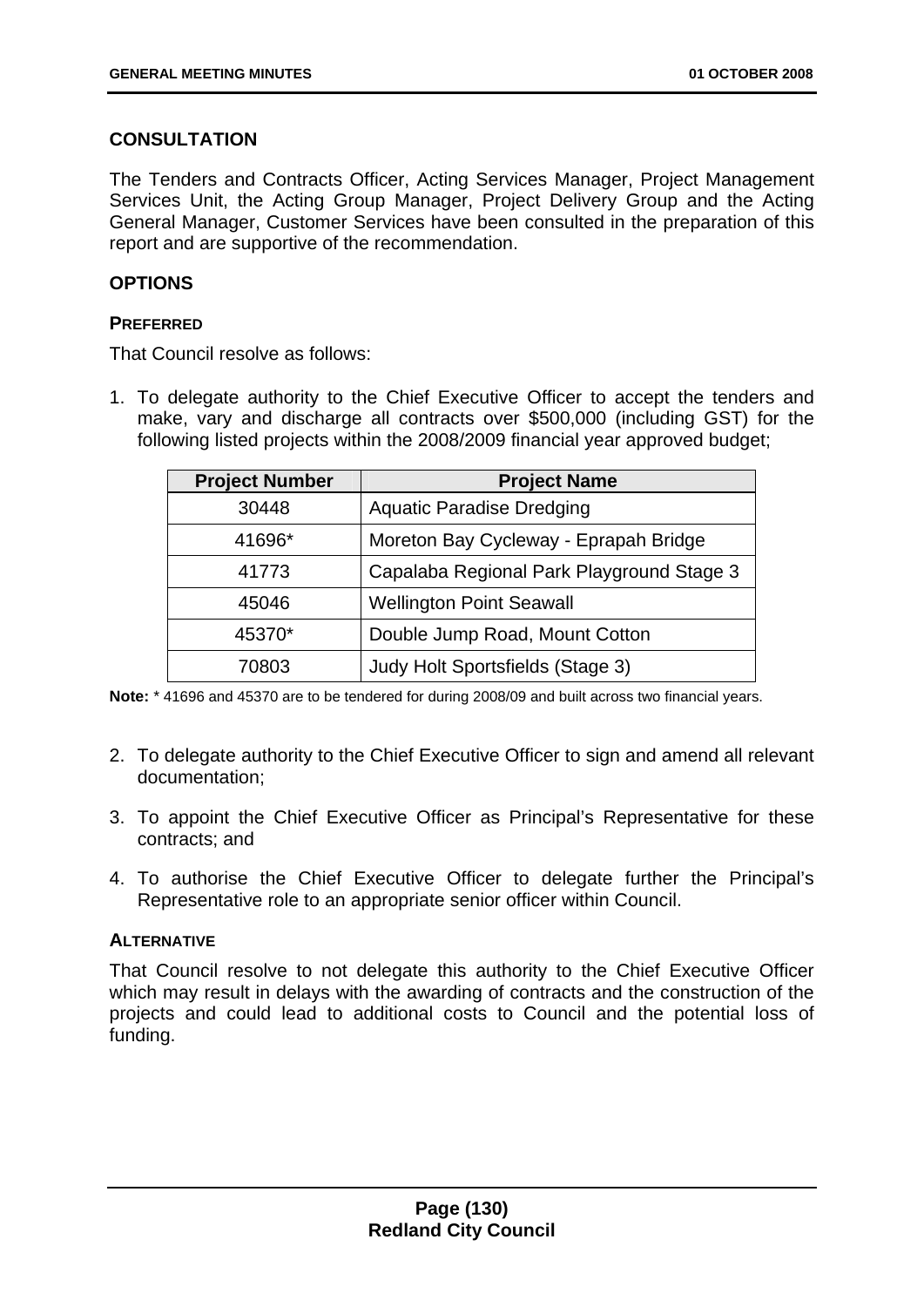# **OFFICER'S/COMMITTEE RECOMMENDATION/ COUNCIL RESOLUTION**

| Moved by:    | Cr Townsend       |
|--------------|-------------------|
| Seconded by: | <b>Cr Reimers</b> |

### **That Council resolve as follows:**

**1. To delegate authority to the Chief Executive Officer to accept the tenders and make, vary and discharge all contracts over \$500,000 (including GST) for the following listed projects within the 2008/2009 financial year approved budget;** 

| <b>Project Number</b> | <b>Project Name</b>                                 |
|-----------------------|-----------------------------------------------------|
| 30448                 | <b>Aquatic Paradise Dredging</b>                    |
| 41696*                | <b>Moreton Bay Cycleway - Eprapah Bridge</b>        |
| 41773                 | <b>Capalaba Regional Park Playground Stage</b><br>3 |
| 45046                 | <b>Wellington Point Seawall</b>                     |
| 45370*                | Double Jump Road, Mount Cotton                      |
| 70803                 | <b>Judy Holt Sportsfields (Stage 3)</b>             |

**Note: \* 41696 and 45370 are to be tendered for during 2008/09 but built across two financial years** 

- **2. To delegate authority to the Chief Executive Officer to sign and amend all relevant documentation;**
- **3. To appoint the Chief Executive Officer as Principal's Representative for these contracts; and**
- **4. To authorise the Chief Executive Officer to delegate further the Principal's Representative role to an appropriate senior officer within Council.**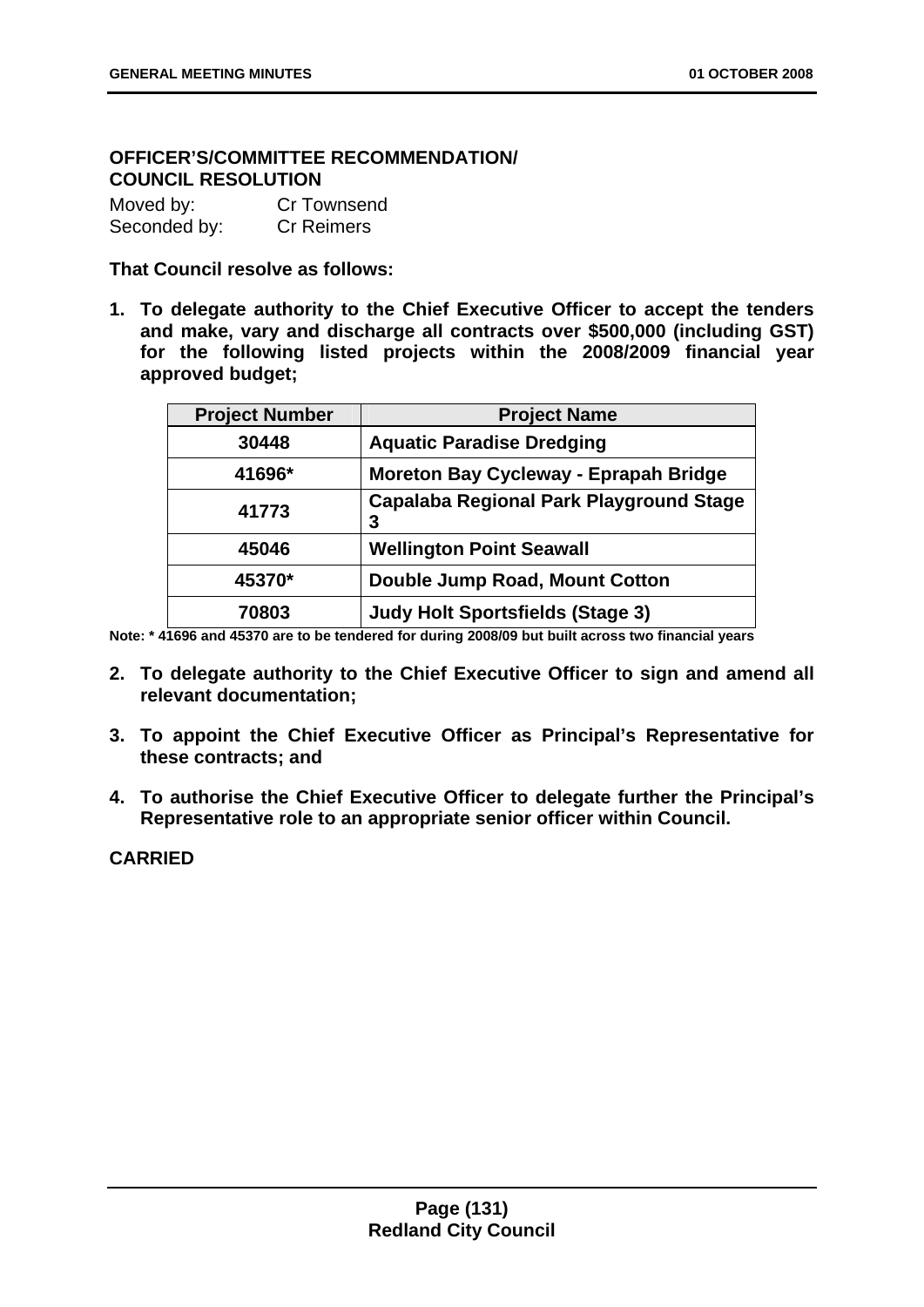## **13.3 PLANNING AND POLICY**

#### **13.3.1 BALANCED SCORECARD REPORT - AUGUST 2008**

| <b>Dataworks Filename:</b>       | <b>GOV Corporate BSC Monthly Reporting to</b><br><b>Committee</b>                             |
|----------------------------------|-----------------------------------------------------------------------------------------------|
| <b>Attachment:</b>               | <b>Balanced Scorecard Report - August 2008</b>                                                |
| <b>Responsible Officer Name:</b> | <b>Luke Wallace</b><br><b>Manager Corporate Planning Performance &amp; Risk</b>               |
| <b>Author Name:</b>              | <b>Grant Bennett</b><br><b>Service Manager Corporate Planning &amp;</b><br><b>Performance</b> |

#### **EXECUTIVE SUMMARY**

The monthly Corporate Balanced Scorecard Report, as attached, provides a high level overview of Council's performance in key areas of our business using the four Balanced Scorecard Perspectives – Financial, Customer, Internal/Business Processes and People & Learning.

This report is an important component of our performance management framework. The other main report provided to Council and the community is the quarterly Operational Plan Report that focuses on performance against each of the programs in the Corporate Plan.

The overall rating for August is satisfactory, with a weighted score of 2.59.

### **PURPOSE**

To provide Council with the Corporate Balanced Scorecard Report for the financial year to August 2008.

## **BACKGROUND**

Further enhancements have been made to the report format again this month as implementation of our new reporting system progresses. The report now shows results against each KPI for the current month and the previous 12 months. Considering longer term trends and comparisons incorporating the same month last year, results in a better understanding of current performance levels.

A summary of this month's results is provided on page two of the report and shows the overall score for Redland City Council, including the rating (the small coloured indicator at the right hand side). An outstanding result is shown as green, above standard and satisfactory shown as yellow and an unsatisfactory result is shown as red. The overall rating for Council and for each perspective is determined by the relative weightings of the performance measures.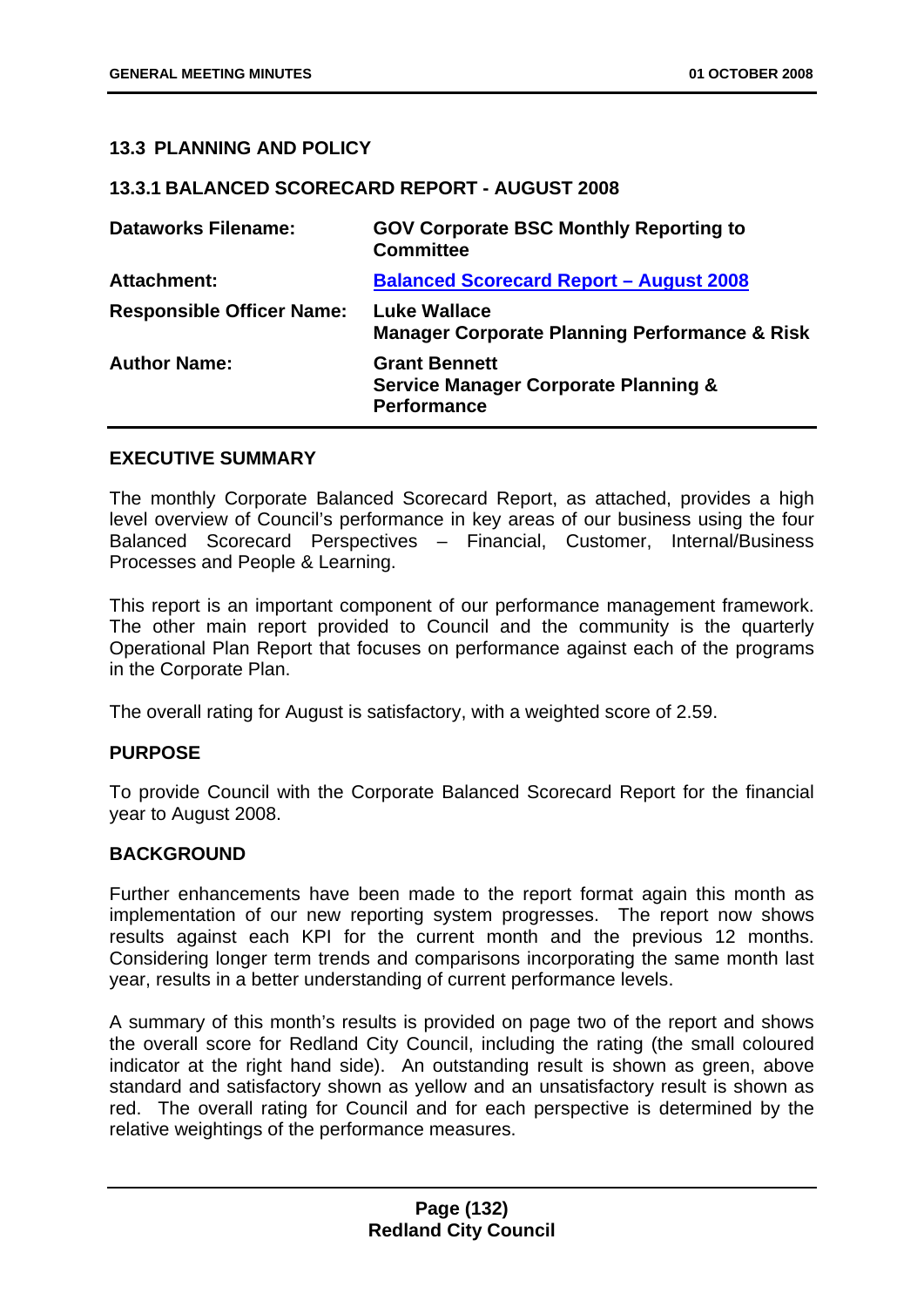The subsequent pages of the report provide details of the performance measures in each perspective. The actual performance results each month are displayed as a graph, with the red and green lines showing the normal expected range for the measure. The red line represents the minimum satisfactory level and the green line represents the outstanding level. The rating for each measure is also shown as a green tick (outstanding), a yellow line (satisfactory and above standard) or a red cross (unsatisfactory).

Explanation of results is provided by the responsible manager in the commentary each month. Where a significant issue arises from the data that requires further explanation it will be provided in this covering report.

### **ISSUES**

Most measures are performing well within the expected ranges. The two measures which rated below satisfactory (cash levels and workplace health & safety actions) have their variances from target explained by the responsible managers in the attached report.

## **RELATIONSHIP TO CORPORATE PLAN**

The recommendation in this report primarily supports Council's strategic priority to provide a clear organisational direction supported by effective leadership and a framework of policies, plans and strategies that are responsive to the community's needs and which promote accountable and ethical standards of practice.

### **FINANCIAL IMPLICATIONS**

No direct financial implications arise from this report. The report does contain several indicators that either reflects financial performance to date, or which will have had a direct or indirect impact on financial performance.

### **PLANNING SCHEME IMPLICATIONS**

There are no implications for the Planning Scheme arising from this report.

### **CONSULTATION**

The data in the attached report was provided by relevant managers and compiled by the Corporate Planning, Performance and Risk Group.

### **OPTIONS**

### **PREFERRED**

That Council resolve to note the Corporate Balanced Scorecard Report for August 2008, as attached.

### **ALTERNATIVE**

That Council resolve to note the Corporate Balanced Scorecard Report for August 2008 and request additional information.

## **Page (133) Redland City Council**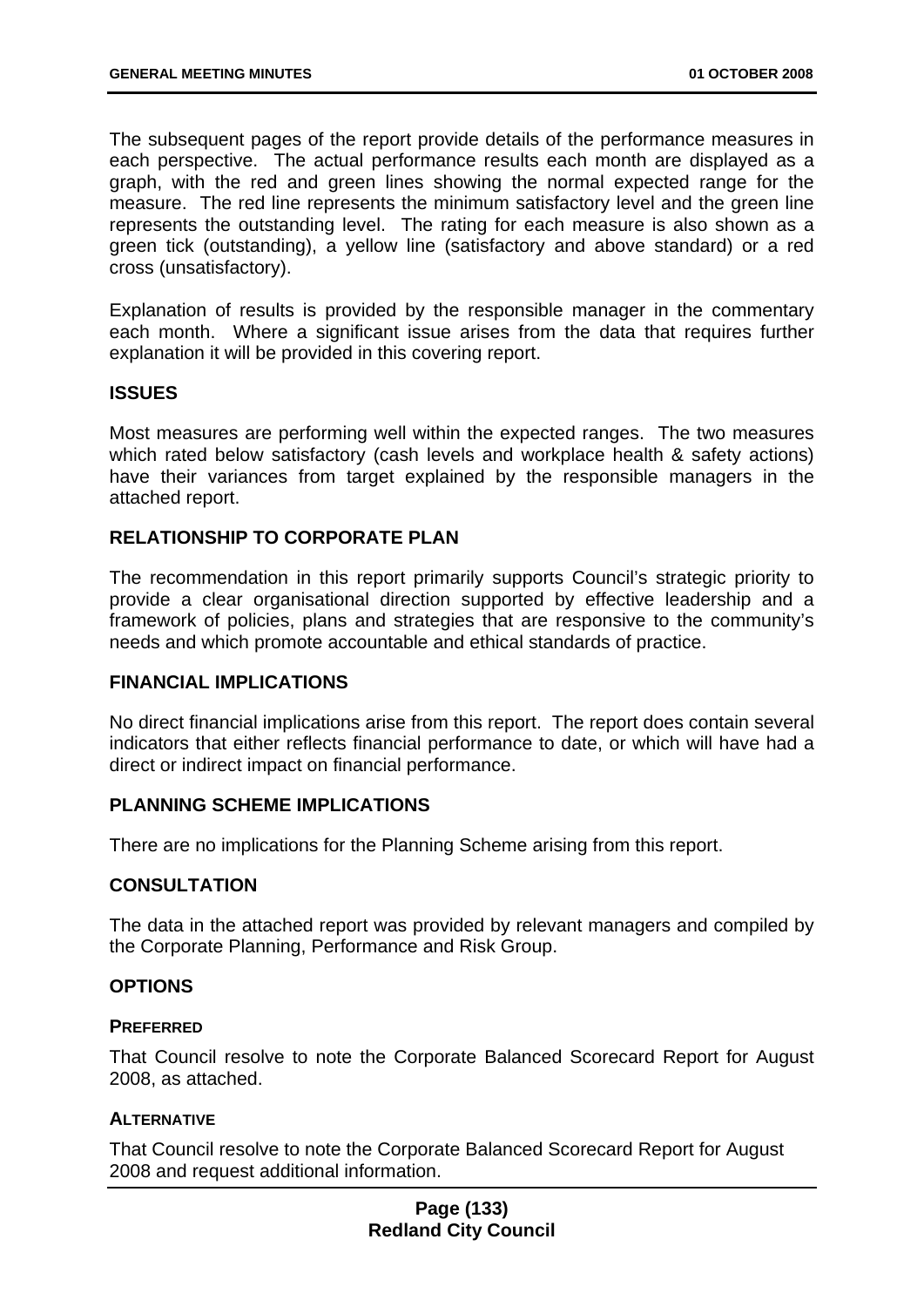# **OFFICER'S/COMMITTEE RECOMMENDATION/ COUNCIL RESOLUTION**

Moved by: Cr Townsend Seconded by: Cr Reimers

**That Council resolve to note the Corporate Balanced Scorecard for the month of August 2008, as attached.**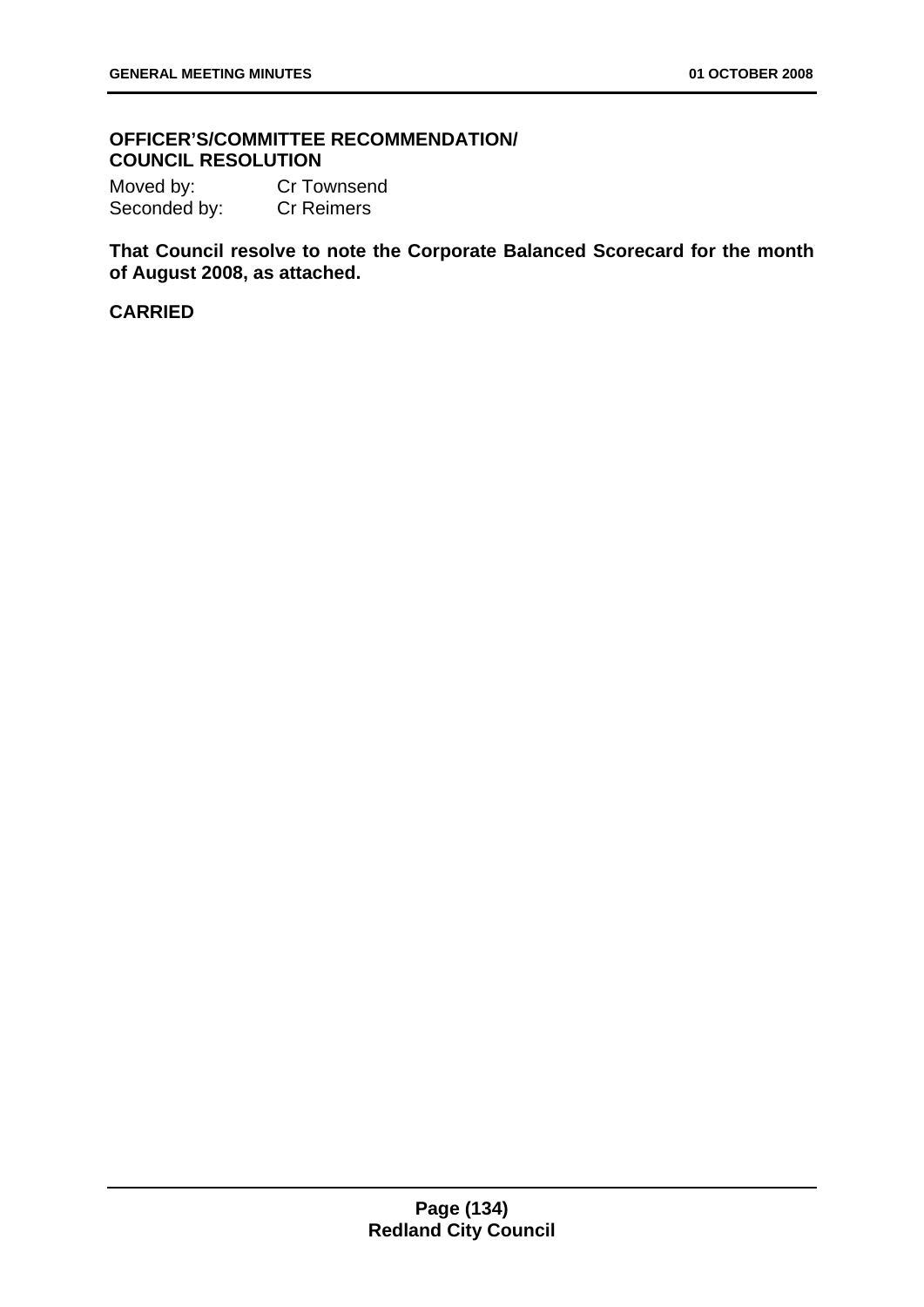## **14 MAYORAL MINUTES**

## **14.1 SPONSORSHIP FOR A COUNCIL OF MAYORS' TELEVISION INITIATIVE**

### **Background**

Councils in South East Queensland, through their various environment and climate change programs, are undertaking a number of initiatives to engage their respective communities to work together to reduce their carbon emissions. This series, tentatively titled "*The Biggest Carbon Lose*r", is designed to heighten community awareness about confronting the effects that carbon emissions have on climate change, and more importantly, it is intended to show how to go about reducing those emissions through simple and cost effective measures. It is proposed that the show feature residents chosen from throughout the region and highlight local solutions to climate change challenges facing our community.

Channel 10 will promote the show in conjunction with individual councils to emphasize environmental programs and activities in the area. Throughout the telecast of the series, mayors and/or councillors will be interviewed by the weather presenter during live weather crosses. Channel 10 is also investigating a sponsorship arrangement with Quest Newspapers to potentially leverage marketing opportunities for the program throughout South East Queensland.

Council's participation in this sponsorship arrangement is consistent with the Cities for Climate Protection Program which Council joined in 1999. The Redlands Greenhouse Action Plan set a target of reducing the community emissions by 15% in comparison to 1996 emission levels. However, the Council's Milestone 5 report in 2007 has shown that community emission have increased by 28.5% since 1996

The total cost of the sponsorship of the series will be \$413,000.00. The breakdown of this cost to each council direct contribution will be calculated under the standard population based funding formula which would equate to \$9 743.07 to \$18 891.49 for Redland City Council depending on the funding options available to the Council of Mayors. One funding options is where the whole of the sponsorship is obtained from member Council directly. The other option involves a direct contribution and a co – contribution from the Council of Mayors consolidated revenue funds.

It is proposed that in principle support for the initiative will be made at the Council of Mayors' (SEQ) Meeting on the 10th October 2008.

# **COUNCIL RESOLUTION**

Moved by: Cr Hobson

**That Council delegate authority to the Mayor to approve Redland City Council's sponsorship for a Council of Mayors' (SEQ) television initiative (with Channel 10) to produce the "The Biggest Carbon Loser" a series of eight half hour television programs to be televised throughout South East Queensland subject to the following conditions:**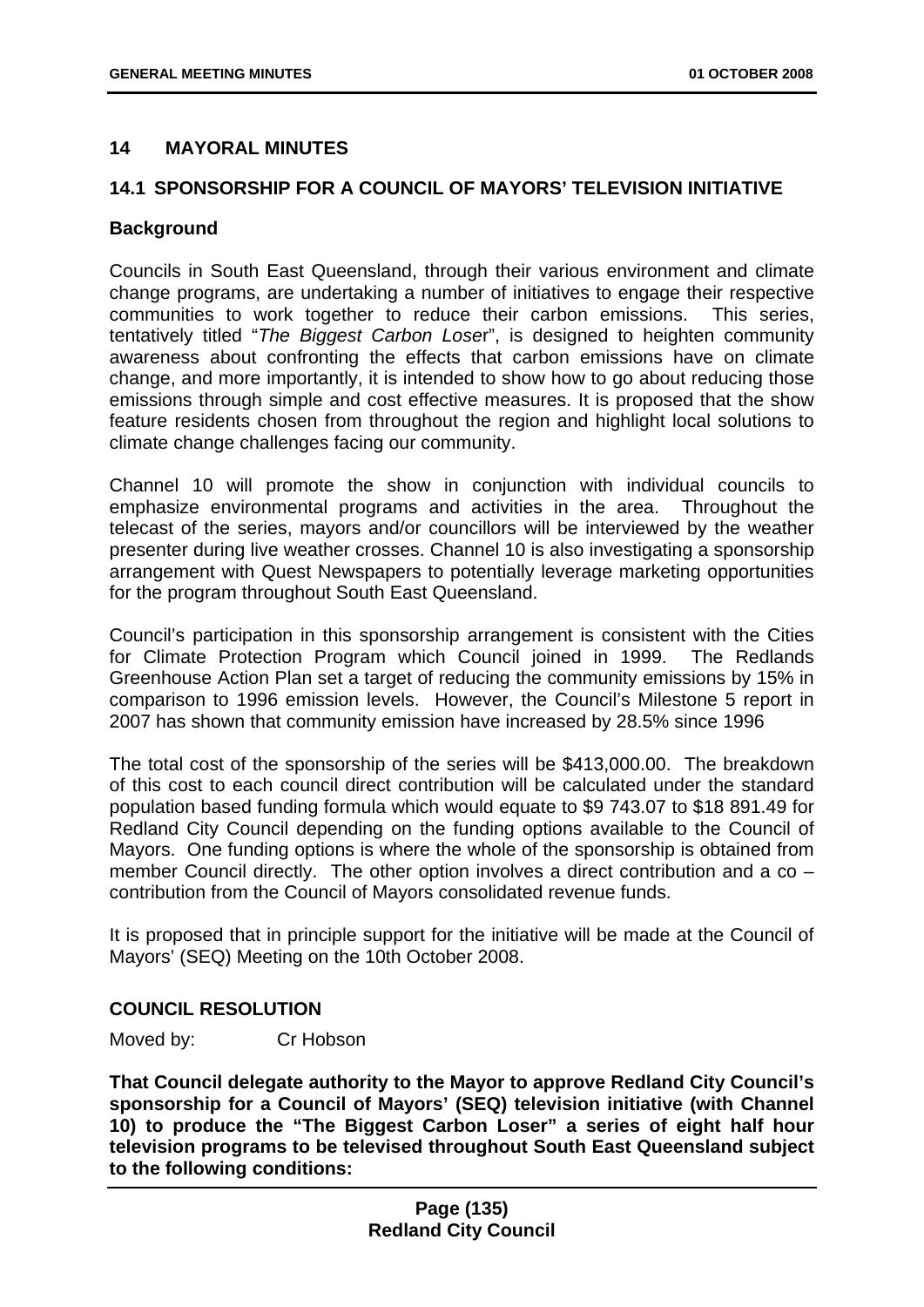- **1. That the sponsorship will be limited to the breakdown of costs to each Council under the standard population based funding formula ranging from \$9743.07 to \$18 891.49 depending on the funding options available, and**
- **2. The Council of Mayors (SEQ) approving the sponsorship of the television series at an ensuing meeting.**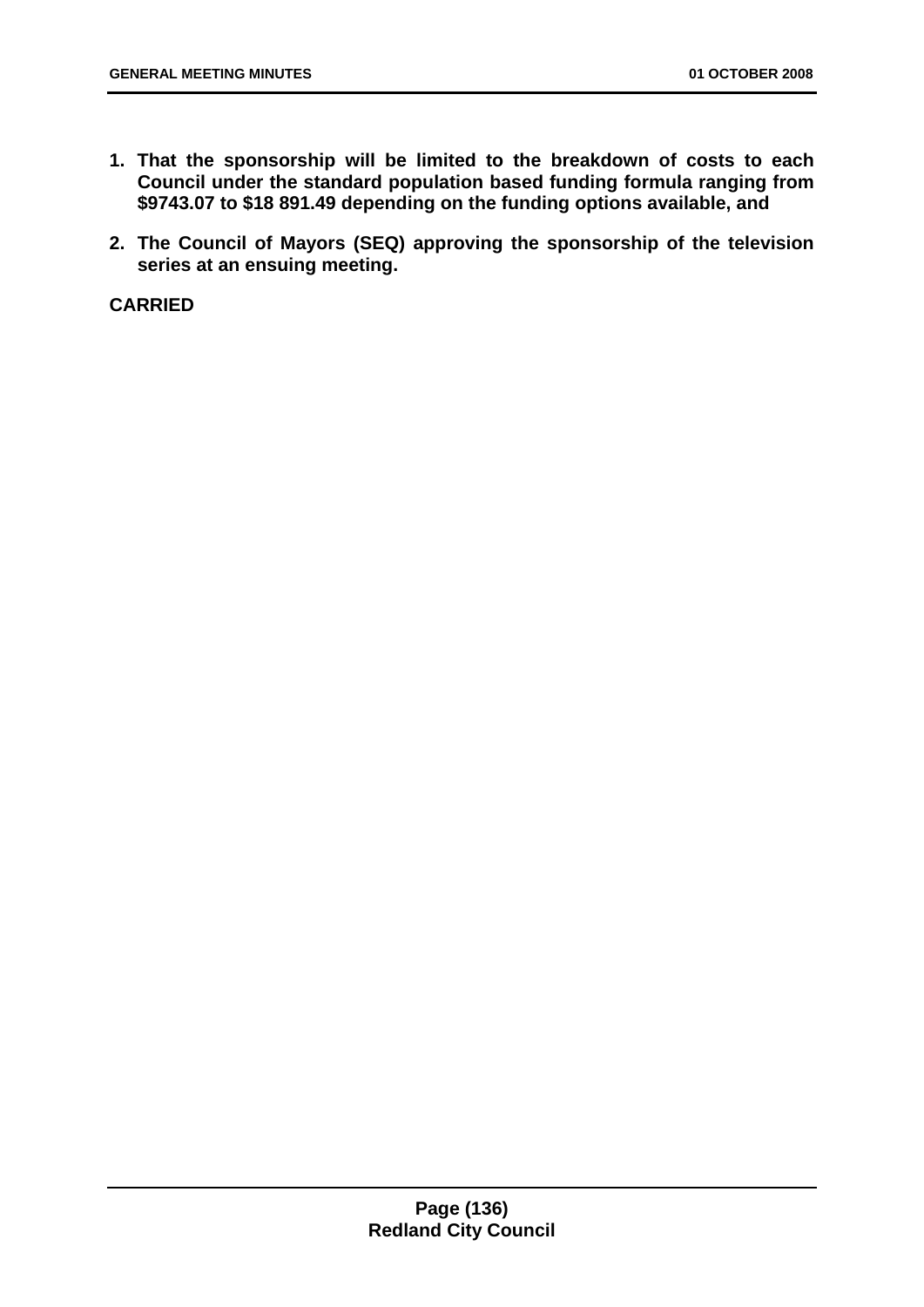## **15 DIRECT TO COUNCIL REPORTS**

#### **15.1 PLANNING & POLICY**

## **15.1.1 DELEGATED AUTHORITY FOR PLANNING AND POLICY COMMITTEE - REDLAND BAY CENTRE AND FORESHORE MASTER PLAN**

| <b>Dataworks Filename:</b>       | LUP Master Plan - Redland Bay Town Centre &<br><b>Foreshore</b> |
|----------------------------------|-----------------------------------------------------------------|
| <b>Responsible Officer Name:</b> | <b>Wayne Dawson</b><br><b>Manager Land Use Planning</b>         |
| <b>Author Name:</b>              | <b>Wayne Dawson</b><br><b>Manager Land Use Planning</b>         |

### **EXECUTIVE SUMMARY**

The Redland Bay Centre & Foreshore Master Plan (hereafter called the Plan) will provide a set of key outcomes and strategies that will achieve a long term vision for planning of that area covered by the Plan. These Implementation strategies will enable the achievement of the defined outcomes of the Plan.

The draft Plan has been discussed, with Councillors at a workshop held on the  $27<sup>th</sup>$ June 2008. A number of amendments were requested and are made to a revised draft Plan to be presented as part of the Officer's report to the Planning and Policy Committee on 22<sup>nd</sup> October 2008.

A Communications Plan has been prepared and will also be presented at that time for Councillors consideration. It is recommended that a report on this matter together with the Consultation Plan be presented to the 22<sup>nd</sup> October meeting of the Planning and Policy Committee. It is recommended that Council delegate authority to the Planning and Policy Committee to make the decision on adopting the draft Plan for public consultation.

### **PURPOSE**

The purpose of this report is to recommend that Council delegate authority to the Planning and Policy Committee of 22<sup>nd</sup> October 2008 to make the decision on adopting the draft Plan for public consultation.

### **BACKGROUND**

The Plan's inception arose from the recognition of a number of pressing land use, social, environmental, open space, transport and foreshore management issues confronting the Redland Bay township. Additionally, it was an opportune time to put in place well defined strategies (short to long term) which would achieve the following overall outcomes: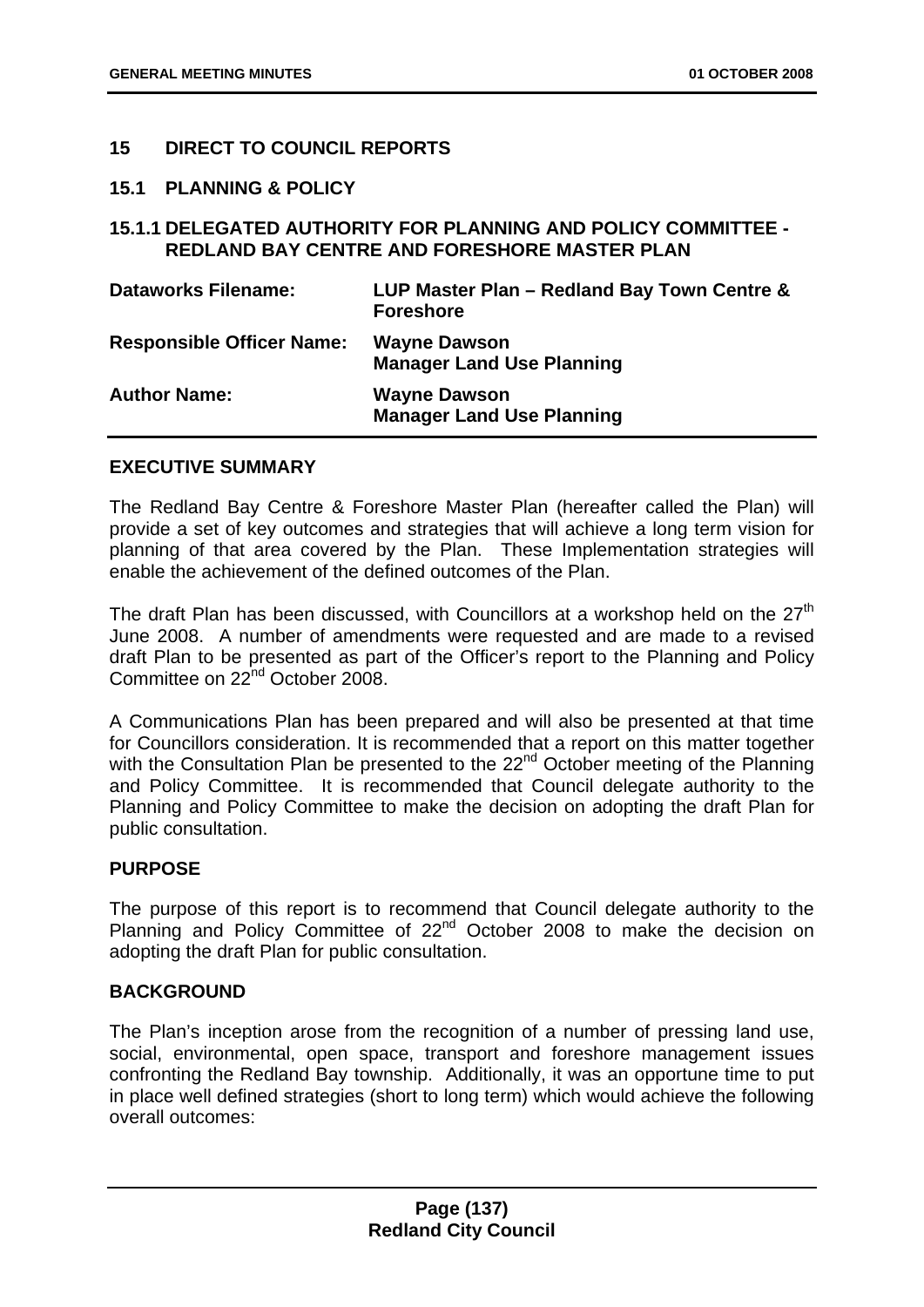- To strengthen the role and identity of the Redland Bay township and its relationship to Moreton Bay including its function as a destination for waterfront and marine-based recreational activities and its key role as the principal gateway to the Southern Moreton Bay Islands.
- To rationalise the pattern of land use to achieve efficient, integrated and improved urban design and open space outcomes that will enhance the character and amenity of the Redland Bay township and its foreshore.
- To identify and protect environmental values and sustainable development opportunities.
- To provide sustainable transport solutions to the SMBI and establish a walking (pedestrian), cycling and public transport friendly environment in the township and its foreshore.
- To identify and address the impacts of the proposed strategy outcomes on local transport infrastructure.
- To create, reinforce and enhance pedestrian, bicycle, recreation and environmental linkages within the Redland Bay township and its environs.

# **ISSUES**

The issues will be covered in the report to be presented to the 22<sup>nd</sup> October 2008 Planning & Policy Committee.

# **RELATIONSHIP TO CORPORATE PLAN**

The recommendation primarily supports Council's strategic priority to ensure the enhancement of biodiversity including koala habitat, bushland, greenspace, waterways, catchments, air and coastal ecosystems in recognition of our unique location on Moreton Bay.

# **FINANCIAL IMPLICATIONS**

To be detailed in further reporting.

# **PLANNING SCHEME IMPLICATIONS**

To be detailed in further reporting.

### **CONSULTATION**

Consultation has occurred with the CEO, Mayor and Division Councillor and General Manager Planning and Policy Department, on this matter.

# **OPTIONS**

### **PREFERRED**

That Council resolve as follows: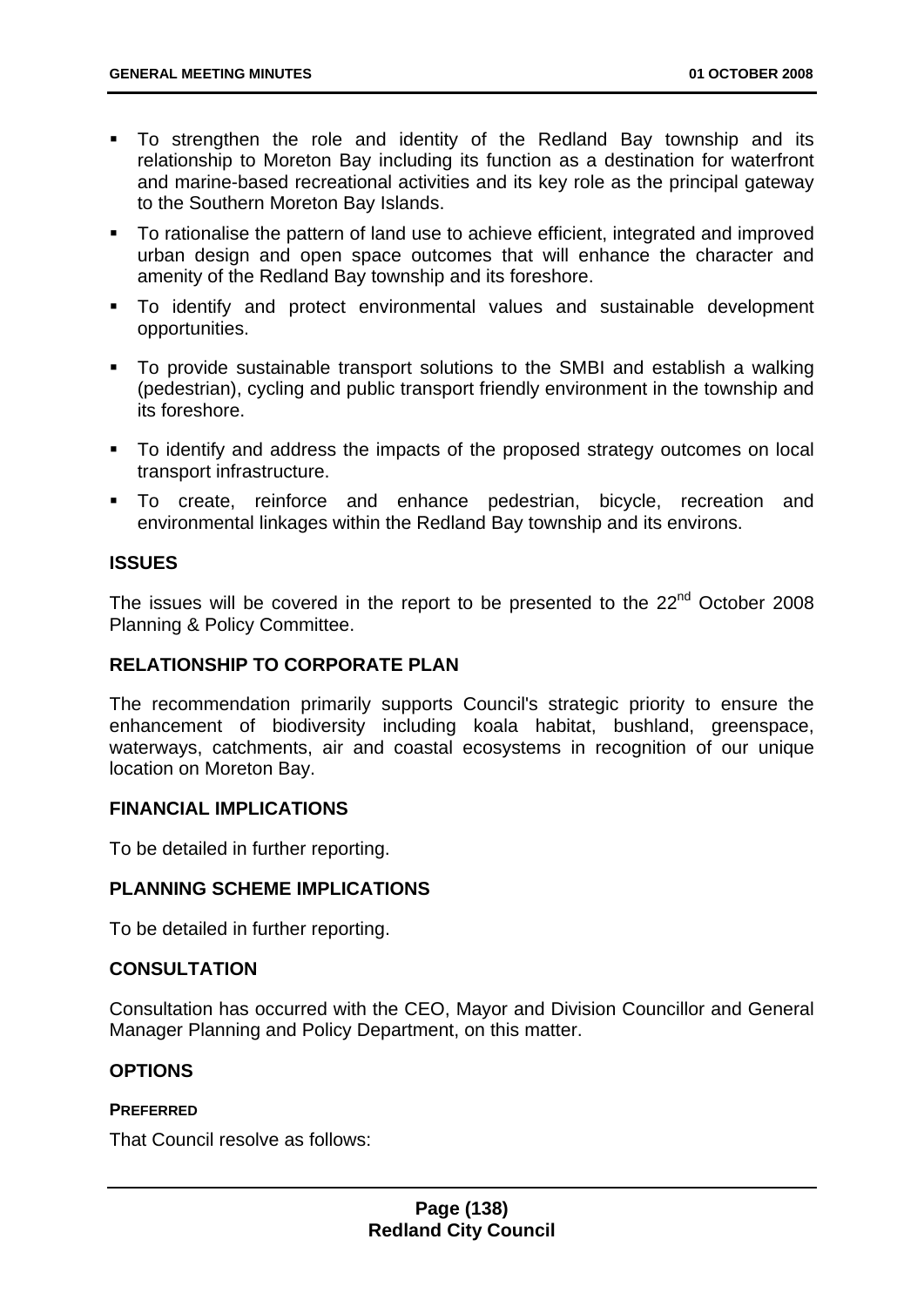- 1. That a report to adopt the draft Redland Bay Centre and Foreshore Master Plan (2008) for public consultation be referred to the  $22<sup>nd</sup>$  October 2008 meeting of the Planning and Policy Committee; and
- 2. That the Planning and Policy Committee be delegated authority, under section 472 of the *Local Government Act 1993*, to determine the adoption of the draft Redland Bay Centre and Foreshore Master Plan for public consultation.

### **ALTERNATIVE**

That Council resolve not to delegate this matter and the decision on Redland Bay Centre and Foreshore Master Plan (2008) to the Planning and Policy Committee on 22<sup>nd</sup> October, 2008.

### **OFFICER'S RECOMMENDATION/ COUNCIL RESOLUTION**

Moved by: Cr Townsend Seconded by: Cr Boglary

**That Council resolve as follows:** 

- **1. That a report to adopt the draft Redland Bay Centre and Foreshore Master Plan (2008) for public consultation be referred to the 22nd October 2008 meeting of the Planning and Policy Committee; and**
- **2. That the Planning and Policy Committee be delegated authority, under section 472 of the** *Local Government Act 1993***, to determine the adoption of the draft Redland Bay Centre and Foreshore Master Plan for public consultation.**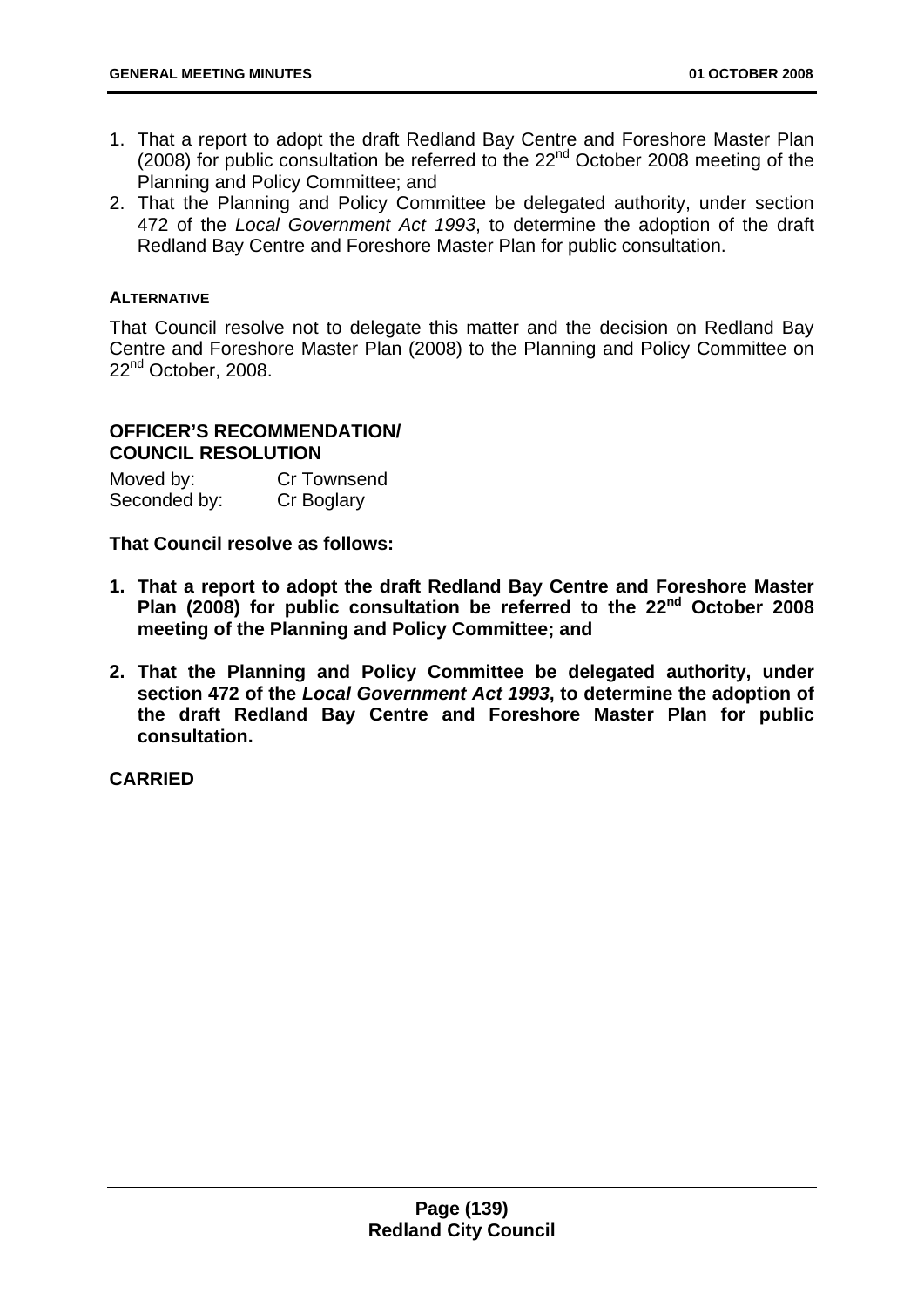Cr Dowling declared a conflict of interest in the following Item in relation to s.246A (6) of the *Local Government Act 1993*. Cr Dowling remained in the Chamber for discussion and vote on this item, voting in the affirmative.

## **16 NOTICE OF MOTION UNDER SECTION 451 OF LOCAL GOVERNMENT ACT 1993**

# **16.1 NOTICE GIVEN BY CR OGILVIE (DIVISION 2)**

## **16.1.1 NOTICE OF MOTION TO AMEND RESOLUTION OF COUNCIL OF 20 AUGUST 2008 – ITEM 12.1.1 REDLANDS TOURISM GRANT FUNDING**

## **Background**

At the Planning & Policy Committee of 20 August 2008 *(Item 12.1.1)*, Committee, under delegated authority, resolved as follows:

- *1. That the Officer's Recommendation not be adopted; and*
- *2. That the alternative option be adopted as follows:* 
	- (a) *Provide a grant to Redlands Tourism for 70% of their Secretariat project @ 25 hours part-time, a total of \$40,597.00. This grant would be on a one-off basis for a maximum of 12 months with the following KPIs:* 
		- *(i) Formally elected Board of Directors with structure, roles and responsibilities;*
		- *(ii) Declared range and scope of proposed membership services;*
		- *(iii) Financial plan to provide membership services, detailing ability to provide financial support for operational requirements and project based activities;*
		- *(iv) Demonstrated membership support reported quarterly in November, February, May and August; and*
		- *(v) Presentation of an independent audited statement to demonstrate that the grant funds have been used for the specific purpose they were provided by 31 October 2008; and*
	- (b) *That the funding required for this grant be referred to the next quarterly budget review for consideration.*

In accordance with notice given by Cr Ogilvie on 3 September 2008, Cr Henry moved as follows:

# **COUNCIL RESOLUTION**

Moved by: Cr Henry Seconded by: Cr Townsend

**That Council amend its decision on item 12.1.1 of the Planning & Policy Committee Meeting (***Redlands Tourism Grant Funding***) as follows:** 

**That the date in point (v) be amended to read 31 October 2009, resolution (v) now reads as follows:**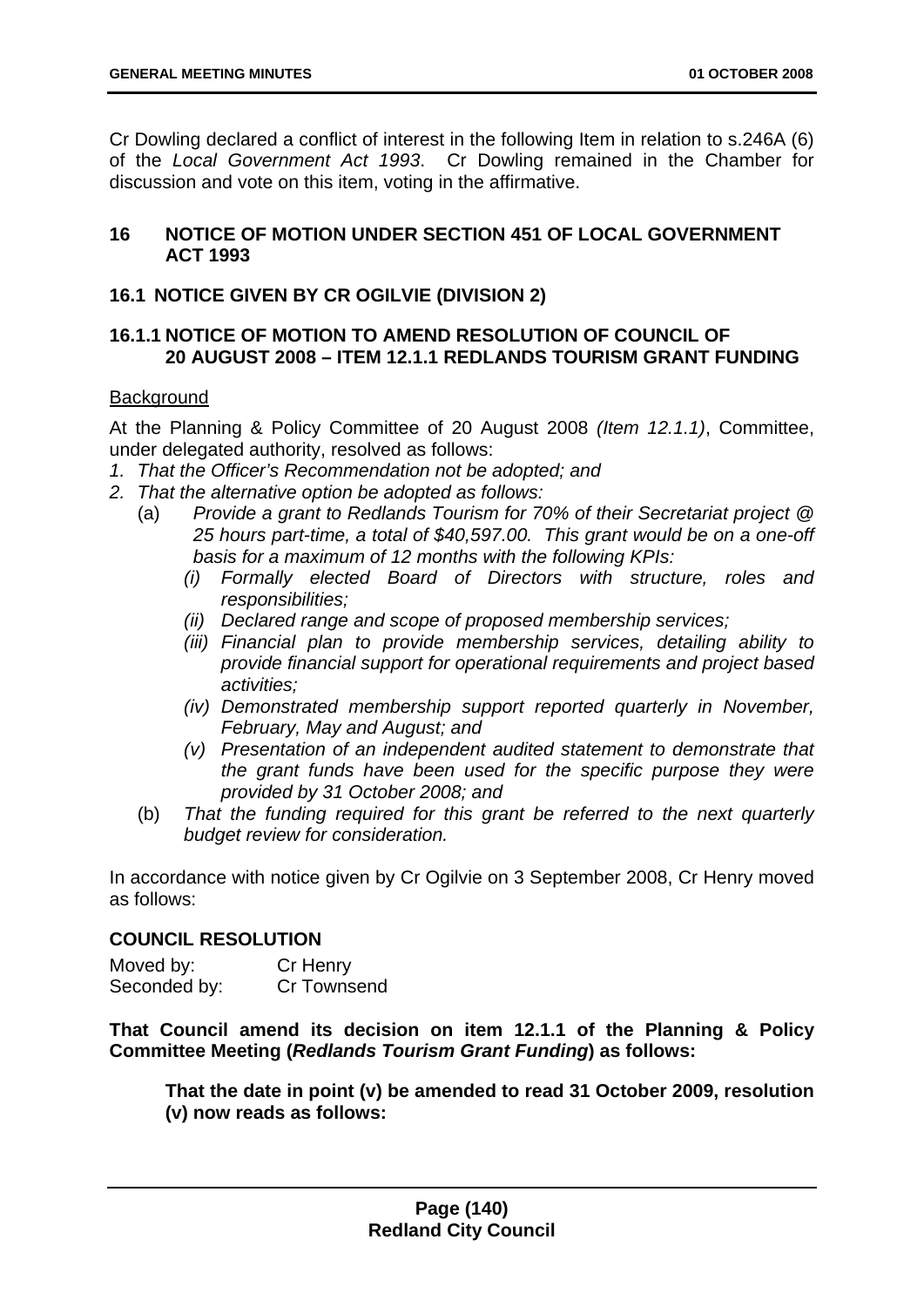**"(v) Presentation of an independent audited statement to demonstrate that the grant funds have been used for the specific purpose they were provided by 31 October 2009; and"** 

**CARRIED**